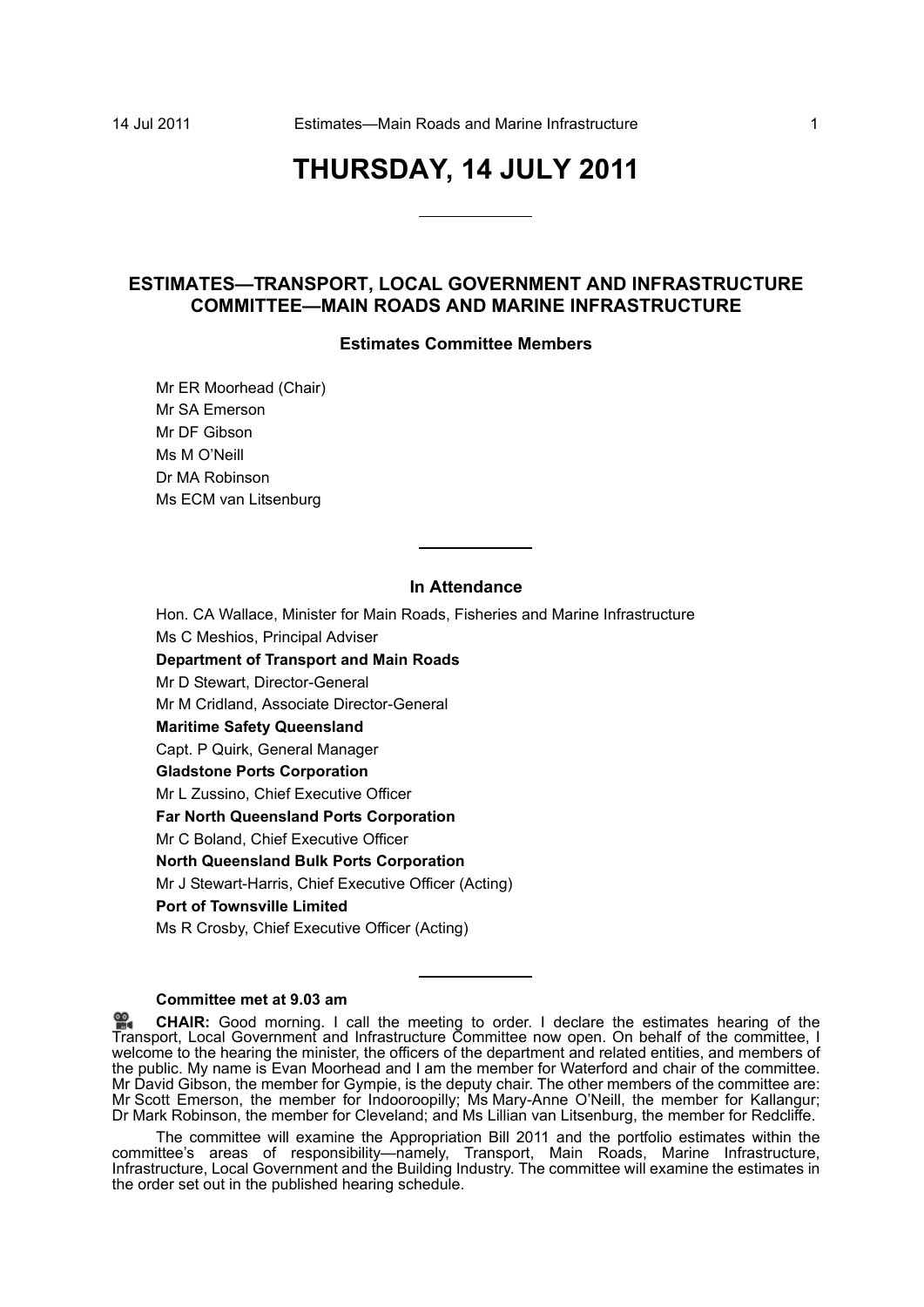The committee will suspend proceedings for the following breaks: 11.00 am to 11.30 am, 1.00 pm to 2.00 pm and 4.15 pm to 4.45 pm. The proceedings today are lawful proceedings and are subject to the standing rules and orders of the Queensland parliament. As such, I remind all visitors that any person admitted to this hearing may be excluded in accordance with standing order 208. In relation to the media coverage of the hearing, the committee has resolved to allow television film coverage and photography at all times during the hearing in accordance with the media broadcasting rules to the extent that they apply to estimates proceedings. The committee has also resolved that non-committee members be given leave to attend and ask questions during the hearing.

Before we begin, I ask that mobile phones and pagers be switched off. Also, I should remind you that food and drink is not permitted in the chamber. I also remind people sitting near microphones to please not play with lolly wrappers as that ruins the audio coverage by the ABC.

Changes to the standing orders and rules of the Legislative Assembly have removed the strict time limits for questions and answers during an estimates hearing. This will ensure that exploration of relevant issues is not artificially curtailed by time limits and that questions on a particular issue can continue if appropriate. However, it is important that questions and answers remain relevant and succinct. I intend to guide proceedings today so that relevant issues can be explored without imposing artificial time limits and to ensure there is adequate opportunity to address questions from government and non-government members of the committee. Where necessary, I will remind ministers and their departmental advisers that their answer to a question should be finalised so that other issues can be examined.

The first item for consideration is the estimates for the Main Roads organisational unit within the portfolio of the Minister for Main Roads, Fisheries and Marine Infrastructure. We will examine the estimates in relation to Main Roads until 11.00 am. Following a break, we will resume at 11.30 am to examine the Marine Infrastructure organisational unit within the portfolio of the minister. This will conclude at 12.15 pm. For the benefit of Hansard, I ask departmental officers, if you are called to give an answer, to please state your name before speaking.

I now declare the proposed expenditure for the organisational unit of Main Roads open for examination. The time allocated is two hours. The question before the committee is—

That the proposed expenditure be agreed to.

Minister, can you please provide the committee with some highlights of the operation of your portfolio in the state budget?

**Mr GIBSON:** A point of order.

**CHAIR:** Do you dissent from that?

**Mr GIBSON:** There is a standing resolution of the committee which was passed. The vote was that no minister would be given the opportunity to make an open ministerial statement.

**CHAIR:** We can adjourn in private to discuss this matter. I am not asking the minister to make a ministerial statement. I am asking a question.

**Mr EMERSON:** Mr Chair, I indicate that I would have thought that your question is really just an example of a way to give the minister a chance to make an opening statement. The committee has voted not to allow the ministers to make opening statements. Clearly, in my view, your question is really masquerading to allow those ministers to make a statement.

**CHAIR:** If you are calling into question whether my question is in order we will have to deliberate in private. We will adjourn to deliberate in private.

## **Proceedings suspended from 9.08 am to 9.23 am**

**[CHAIR:](http://www.parliament.qld.gov.au/docs/find.aspx?id=0Mba20110714_092402)** I call the meeting to order. The committee has had some deliberations, and I will ask that [que](http://www.parliament.qld.gov.au/docs/find.aspx?id=0Mba20110714_092402)stion in a different way. Minister, I refer to page 2-117 of the SDS for Main Roads and the strategic issues and highlights that are reported in the portfolio statements. Is there any supplementary information you can provide on the strategic issues and highlights in terms of the committee's deliberations of the Appropriations Bill before it?

**Mr WALLACE:** Thank you, Mr Chair. I thank the committee members for their attendance this morning. I can bring the committee up to date with that. The statistics speak for themselves. We had a summer of natural disasters. During the height of it, a total of 9,170 kilometres of roads, or 28 per cent of our road network, were damaged or underwater. To put that in perspective, it would be a distance from here to Beijing and back that was affected by that weather event. Eighty-nine bridges and culverts were washed away or broken, 11 ports were closed, 161 maritime aids were damaged, and almost one-third of our rail network was hit. But, being Queenslanders, just like the State of Origin last week, once we get knocked down we get up again. We have estimated that 80 per cent of the state's rebuilding effort will be spent on roads, making them safer, stronger and more resilient than before.

Importantly, \$1.4 billion has been budgeted for this year's reconstruction works, showing the big budget we have ahead for all of us at Main Roads to get our roads up and running again. Projects are being funded under the joint NDRRA funding through the federal government, which is providing 75 per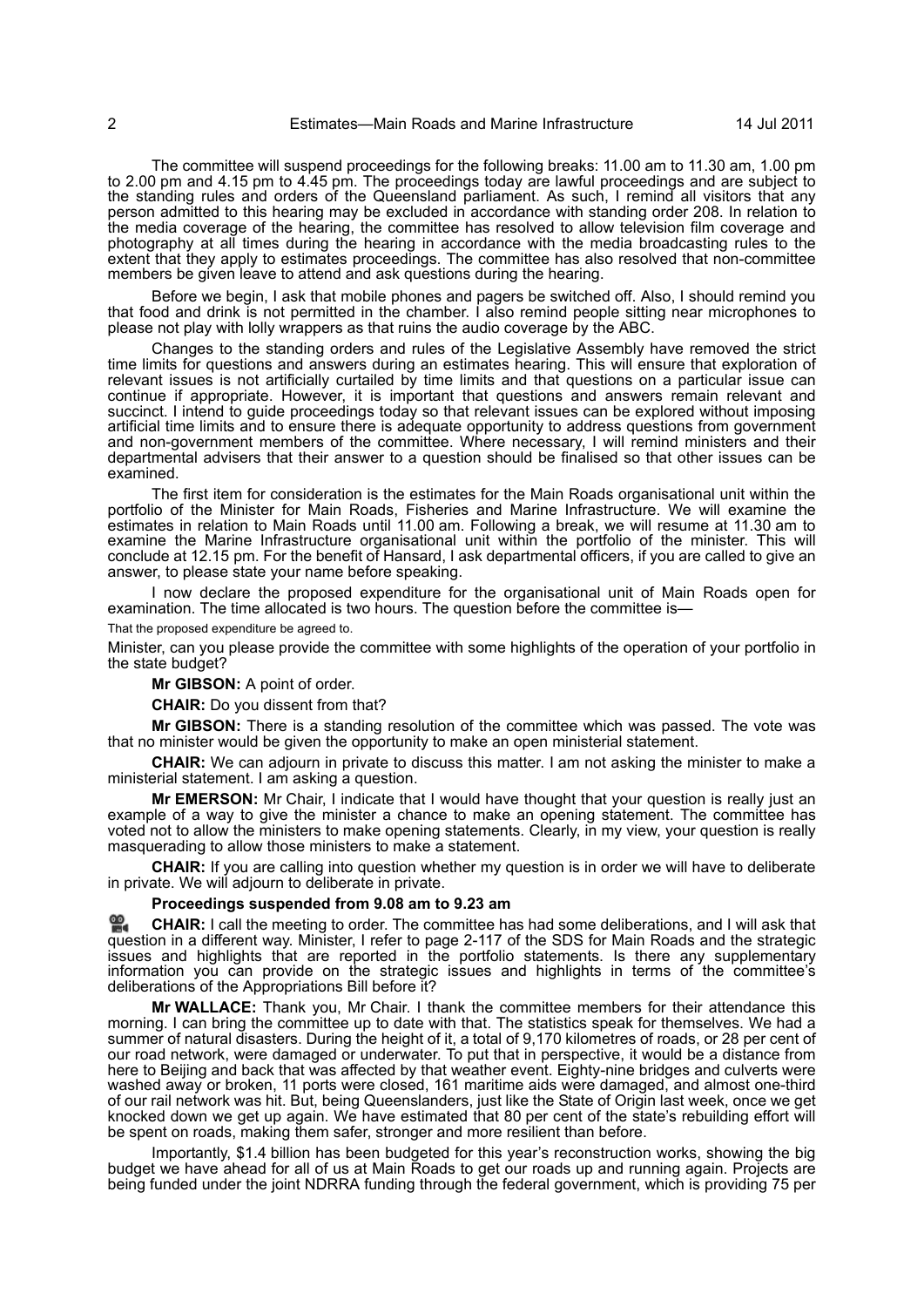cent of the funding and of course 25 per cent from the state. State-wide, importantly, these NDRRA works will sustain about 14,000 jobs, with many projects sourced from local workers. That is important, especially in regional Queensland, where a lot of our roadworks help sustain workforces right across the state.

There is good news today. I can announce that around 1,200 jobs will be created through the \$370 million for NDRRA roadworks that will be spent between Cairns and Rockhampton on the Bruce Highway alone. This is good news for the Bruce Highway, good news for those sections of that road that were affected by those rainfall events. Over the next three years we will be repairing about 116 sites on the Bruce between Cairns and Rockhampton. That is really good news for anyone driving that section of road. On top of this we are upgrading the state's highways, with \$3.3 billion in state-federal funding for our highways, including the Warrego, Bruce and New England highways and the Ipswich and Pacific motorways. Of course, safety remains our priority with a welcome addition of \$66 million for 92 projects under the our Safer Roads Sooner program.

So, just to sum up, we have a big program ahead for Main Roads. We were very badly hit during the summer. There was not a time during that period when I did not look at our roads and did not inspect those roads and see the tremendous damage that occurred. I want to thank my department. I want to thank my director-general and my senior staff especially who worked very, very hard during that summer rainfall event, that summer of woe, to keep our roads open as best we could and, more importantly, to keep them as safe as we could. I look forward to the hearing today.

**CHAIR:** Thank you, Minister. I call the member for Cleveland.

**Dr ROBINSON:** I have a series of questions that I want to ask the main roads minister around the area of the state controlled road network funding cuts in real terms. No doubt, Minister, as you have described, the summer of disasters has been terrible in terms of the impact it has had on Queensland to our economy, our families' lives, jobs and our roads. There is no question about that. There is also no question that it has been important to receive the NDRRA disaster funds to help reinstate and rebuild our roads. That has been an important entitlement to Queensland, as separate to anything originating from the state budget. So, excluding or setting aside those disaster funds which are gratefully received in the state, I note that the projected spend by the state government on state controlled roads excluding the NDRRA money—from the period 2010-11 to 2011-12 is down by \$326 million. Can the minister explain that planned lack of investment in Queensland's state controlled roads?

**Mr WALLACE:** Thank you, Mr Chair. You cannot extrapolate that funding for disaster recovery because you have to remember that as we are out there fixing up our roads after the flooding event we will actually have better roads. It will enable us to do much needed roadworks right across the state. So to put the roads budget in perspective, this year we will spend about \$3.3 billion on our roads across Queensland compared to \$2.9 billion last year which is a substantial increase. We have a market out there which I think we have to look after. In fact, our Main Roads budgets right across the state have been sustaining a lot of construction over the last couple of years. This \$3.3 billion has certainly been welcomed across the state. In essence, I do not think you can extrapolate NDRRA from the other works we are doing, because where we can we are doing our capital works in conjunction—

**Dr ROBINSON:** Minister, you can. It is a called a state budget.

**CHAIR:** Member for Cleveland, you can ask as many questions as you like as soon as the minister is done.

**Dr ROBINSON:** I am just concerned that the minister is wandering off track to the NDRRA money which is not my question.

**CHAIR:** You get to ask another question in a minute.

**Mr WALLACE:** Thank you, Mr Chair. It is important to know that the works we are doing in terms of NDRRA are very much tied up with the capital works that we are doing across the state which is supporting about 58,000 jobs this year in our program. We are delivering a comprehensive transport and infrastructure program to support safe and efficient travel right across the state. As I said, where we are doing NDRRA works, the new standards for NDRRA allow us to—

**Dr ROBINSON:** With respect, my question was not about the NDRRA. I made that very clear. I excluded that from the discussion in my question. It was about the state budget that will be spent on the state network of roads and the cuts that are demonstrated in the budget. That is my question.

**CHAIR:** Member for Cleveland, I understand that your question was about excluding NDRRA funding from the consideration of roads spending. The minister is answering that question. I will let him continue.

**Mr WALLACE:** Thank you, Mr Chair. Capital expenditure for roads infrastructure in 2010-11 was approximately \$2.65 billion, which was \$405 million higher than the revised capital budget for the roads infrastructure program. Flood reconstruction did become a major focus of the Department of Transport and Main Roads in the latter part of the 2010-11 financial year and will continue this year. Quite simply, we will be spending \$3.3 billion on roads this year compared to a cap—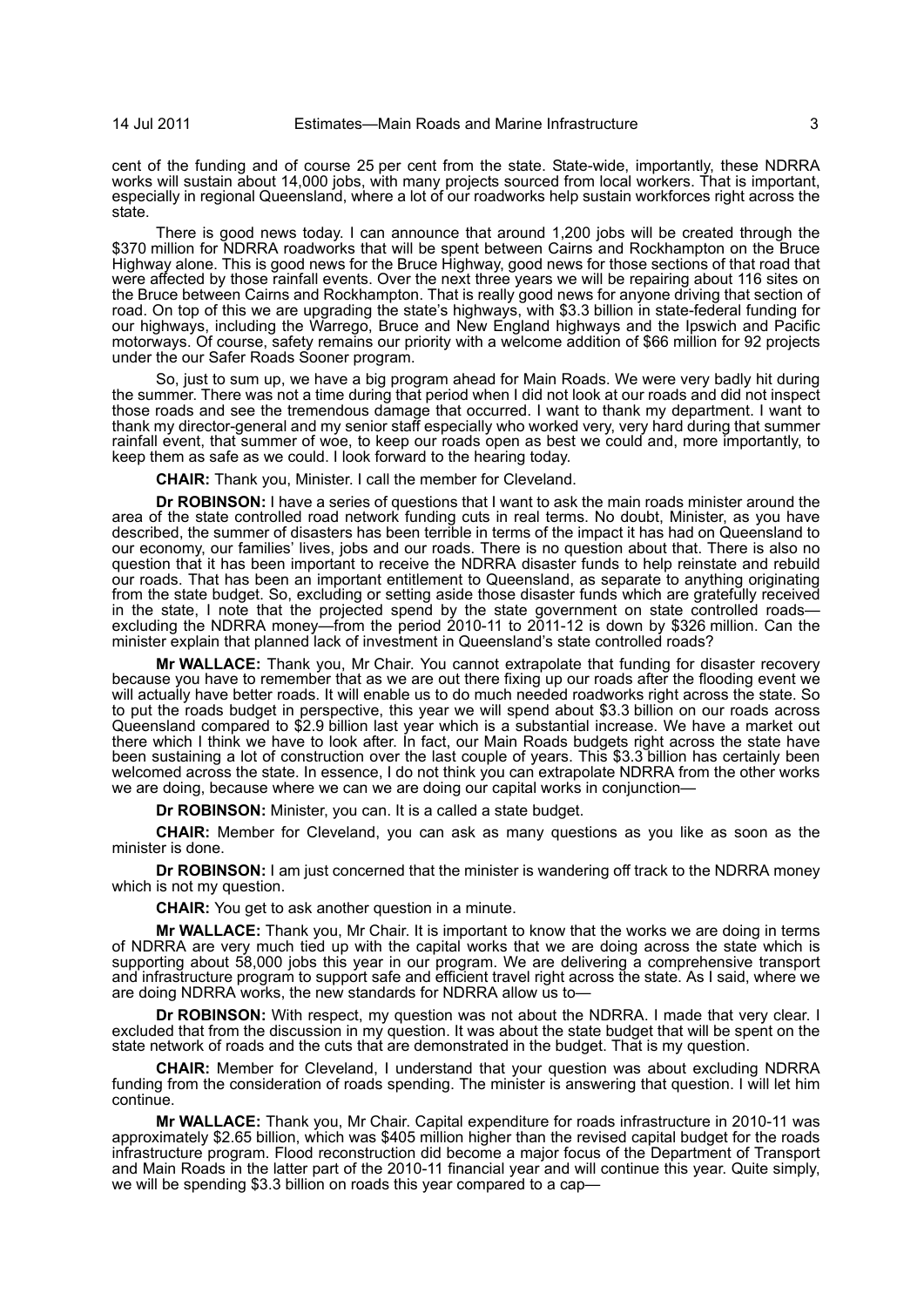**Dr ROBINSON:** With respect, the question is clearly about the state budget. It is about the state contribution to our roads and the fact that it has declined. The minister is avoiding the question.

**Mr WALLACE:** I will take that as another question.

**CHAIR:** Hang on. Let me rule on the member for Cleveland's point of order. Member for Cleveland, the minister's answer is in order. Your question was about the state budget and the minister should be able to include in the infrastructure spending NDRRA funding. The minister—

**Dr ROBINSON:** No, that was not my question. With respect, Mr Chair, that was not my question. My question was the state spend on the state network excluding the NDRRA money. That was my question, with respect.

**CHAIR:** Yes, and the minister is answering that.

**Dr ROBINSON:** Not well.

**CHAIR:** That is not for you to decide. The minister can finish his answer and then you can ask another question. The notion of the new estimates is that you get to ask a series of questions and planned questions to the minister. Those restrictions that were previously in place are not now in place. We have not even got to the first question yet for you to be able to use your rights to have more free flowing questioning. I call the minister.

**Dr ROBINSON:** I look forward to the minister actually answering the question asked in this new period of openness and accountability.

**CHAIR:** Member for Cleveland, you get to ask another question as soon as the minister is finished.

**Mr WALLACE:** The member for Cleveland asked about the state contribution to our roads across Queensland. Of the \$3.342 billion we will be spending on roads this year, \$1.854 billion will come from state coffers, which is 56 per cent of our state roads total. This shows that this government has got a clear commitment to roads across the state, but again I go back to my initial point about NDRRA. One can simply not extrapolate that out of the equation that we have got. It is part of our road building exercise across the state. It is a fallacy to say that it should be treated separate. It will employ about 15,000 Queenslanders and we will restore literally hundreds of kilometres of road across the state through our NDRRA program and carry out that in conjunction with our big capital program. So I think it is a fallacy to try to draw some difference in funding.

When I am out there and roads are being repaired and roads are being rebuilt, I do not care whether the money comes from NDRRA or whether it is in the capital budget. The fact is that this year we will be spending \$3.34 billion on our roads compared to a budget last year of \$2.9 billion. The people of Queensland—whether they are in Townsville, whether they are in Mackay, whether they are in Gympie—do not care where the source of funding comes from, as long as the work is being done. People have had to put up with it for far too long. We have got a record budget and we are going to get the roads fixed.

**Dr ROBINSON:** Mr Chair, with all due respect, I think the people of Queensland do care about a balanced Queensland budget and I believe they do care about where the state funding is being—

**CHAIR:** Member for Cleveland, your job is to ask questions; this is not a platform. I will give you the chance to provide preambles that provide context to your questions, but please do not use it as a chance to make a statement. Please get to your question.

**Dr ROBINSON:** I accept your guidance, Mr Chair. In light of the fact that there is a separate state budget to a federal budget, that there are separate allocations of NDRRA money and separate allocations of federal money that flow through the state coffers and that there is also a separate allocation—an investment, if you like—from the state government, that is, state taxpayers' money, into our roads, how do you explain the \$326 million that has effectively been cut from the state budget in its spend on Main Roads, a reduction of expenditure in the 2010-11 to 2011-12 period in the budget?

**Mr WALLACE:** Let us have a look at the member for Cleveland's question. Last year the capital funds in the published capital budgets for Main Roads from the state amounted to \$1.337,437 billion; that was allocated by the Queensland government for roads purposes. This year, \$1.854,709 billion is allocated from the Queensland government for roads purposes. So that is an increase. I went to a pretty good school in Home Hill. Where I went to school, \$1.854 billion versus \$1.337 billion is an increase. I do not know where the member for Cleveland went to school, but that shows there was an increase in Queensland government grants for roads purposes, and that will make up 56 per cent of our capital roads budget this year.

It is important that we continue to get significant funding from the Queensland government for documents like QTRIP. I unveiled the QTRIP document earlier this year in the budget week. It is a document that looks at what we are going to do over our roads for the next four years. Indeed, Queensland is the only state that produces such a document. That is why I welcomed this increased funding for roads in Queensland from the Queensland government, which is really important to note.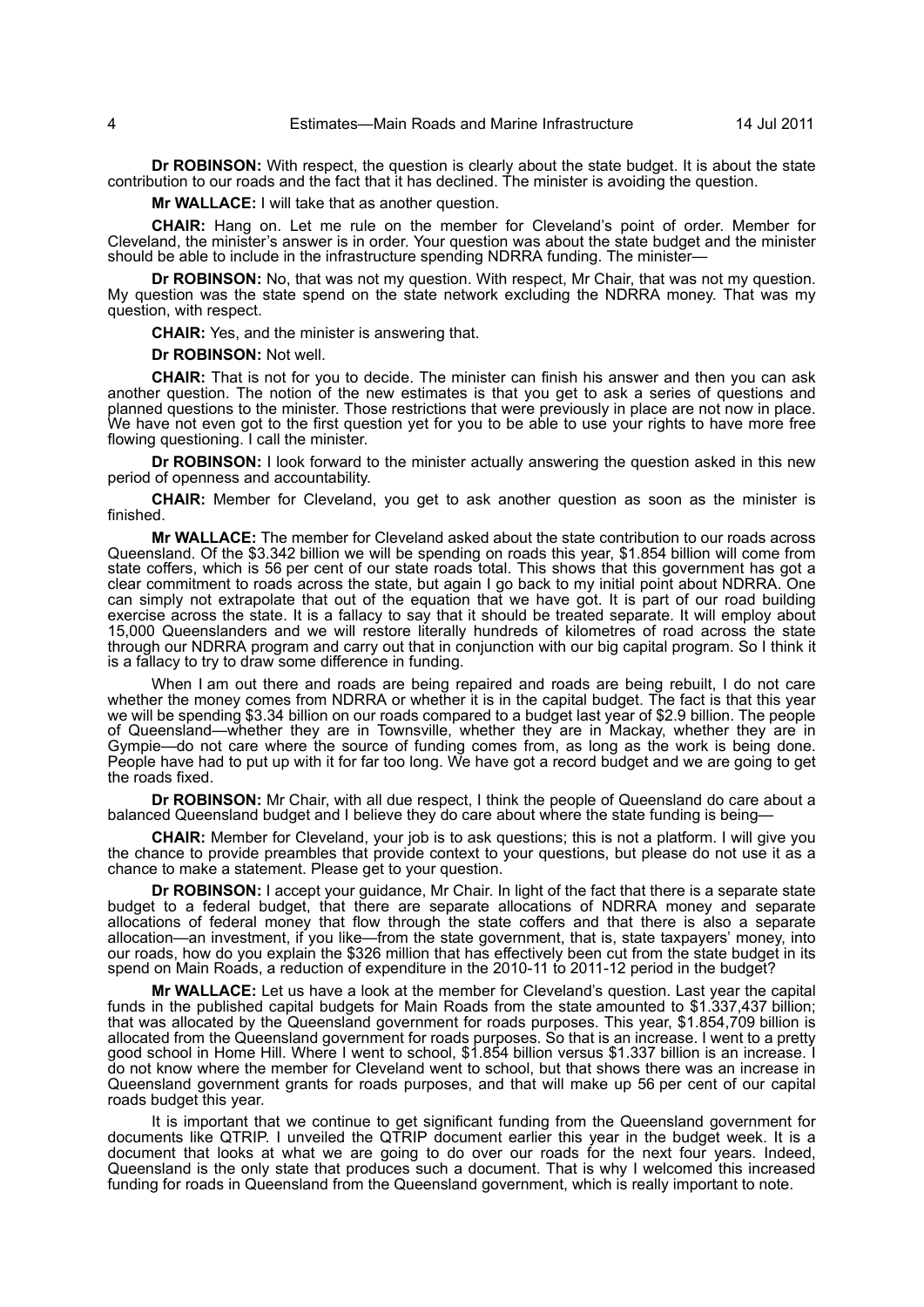QTRIP has a budget in there of \$19.374 billion that will see our roads improved over the next four years—this is much higher than any other state. Let us have a look at the state comparisons, and the member for Cleveland was talking about comparisons with other states. In Queensland this year, we will see about \$750 for every man, woman and child spent on our roads. Compare that to somewhere like the Liberal Party in Victoria, where the figure is about \$202—

**Dr ROBINSON:** How much is NDRRA money, Minister, out of that amount?

**Mr WALLACE:** Mr Chair!

**CHAIR:** Member for Cleveland, you will get a chance to ask another question in a moment.

**Mr WALLACE:** Compare that to his tory mates in Victoria where the figure is \$211—so \$750 versus \$211. What about Western Australia, a bigger state than Queensland and again another Liberal Party? It is \$279 compared to \$750. What about New South Wales, where there are more people living and you would think there would be a greater expenditure? It is \$379 from a tory government in New South Wales. That shows that we have by far the largest state expenditure on roads, the largest capital budget of any state government on roads across Australia. It is far larger than anywhere else.

When you extrapolate those figures, it is interesting to look at the impact on regional Queensland. I come from regional Queensland and it is important that we look after the roads in Queensland. We have about 33,500 kilometres of state and national network in Queensland which would stretch from here to London and back. In regional Queensland, we are spending about \$1,600 for every man, woman and child on our roads, which is a massive increase compared to last year when it was about \$1,200 for every man, woman and child. We are still seeing an increase in South-East Queensland. We have got a big program this year. As I said, for roads this year it is \$3.342,866 billion compared to \$2.928,303 billion last year. That is an increase.

**Dr ROBINSON:** Minister, you mentioned some figures there: \$1.854 billion and \$1.337 billion. I am trying to reconcile that with your own budget papers. The budget reveals a \$1.107 billion budget on state controlled roads. How do you explain that difference between your figure that you have quoted and the budget?

**Mr WALLACE:** I do not have your figures in front of me. The information I have is that this year we will be spending \$1.8 billion from state funds on our roads. The total roads budget is \$3.3 billion. That shows that we have got a big budget this year; it is higher than last year. The contribution is \$1.8 billion from state funds, \$1.4 billion from federal funds and three per cent from other sources, which are some user charges, et cetera, that we attract from other sources. So our roads only capital funding has increased by 14 per cent. That is a 14 per cent increase from 2010-11, which is good news for motorists across the state.

Let us compare this budget with the last coalition budget in 1997-98 when it was \$905 million, so we have more than tripled the budget under Labor. This is good news for motorists across Queensland. It is needed for this \$19 billion document, which shows the future for road construction in Queensland. As I said, we need further funding for roads, and that is why I welcomed this increase of 14 per cent on this year's budget.

**Dr ROBINSON:** Minister, every answer that you have given here today in trying to explain yourself about the state budget—

**Mr WALLACE:** Well, it is an estimates hearing.

**Dr ROBINSON:** Every answer you have given has been loaded with the disaster money to explain yourself. When will you stop hiding behind the disaster and explain your failure to budget properly and plan and deliver on Queensland state roads?

**Mr WALLACE:** I will never hide behind that disaster. In fact here are some of the pictures—

**Dr ROBINSON:** Behind every answer you have included NDRRA money, Minister.

**CHAIR:** Member for Cleveland, the minister has not even finished his first sentence and you are already stopping him from answering. Let us hear what he has to say and then you can ask another question.

**Mr WALLACE:** I think anyone across regional Queensland, anyone who has been affected by the floods in the summer of natural disasters, would be shocked at the member for Cleveland's suggestion that we should forget about the flooding, that we should not do anything.

**Dr ROBINSON:** Mr Chair, that is just pure verballing. On a point of order: I have already in my opening comment talked about the devastation of the floods and my concern for the human impact and the road impact, so I would ask the minister to withdraw that statement.

**CHAIR:** Are you suggesting—

**Dr ROBINSON:** I find it offensive and I ask him to withdraw.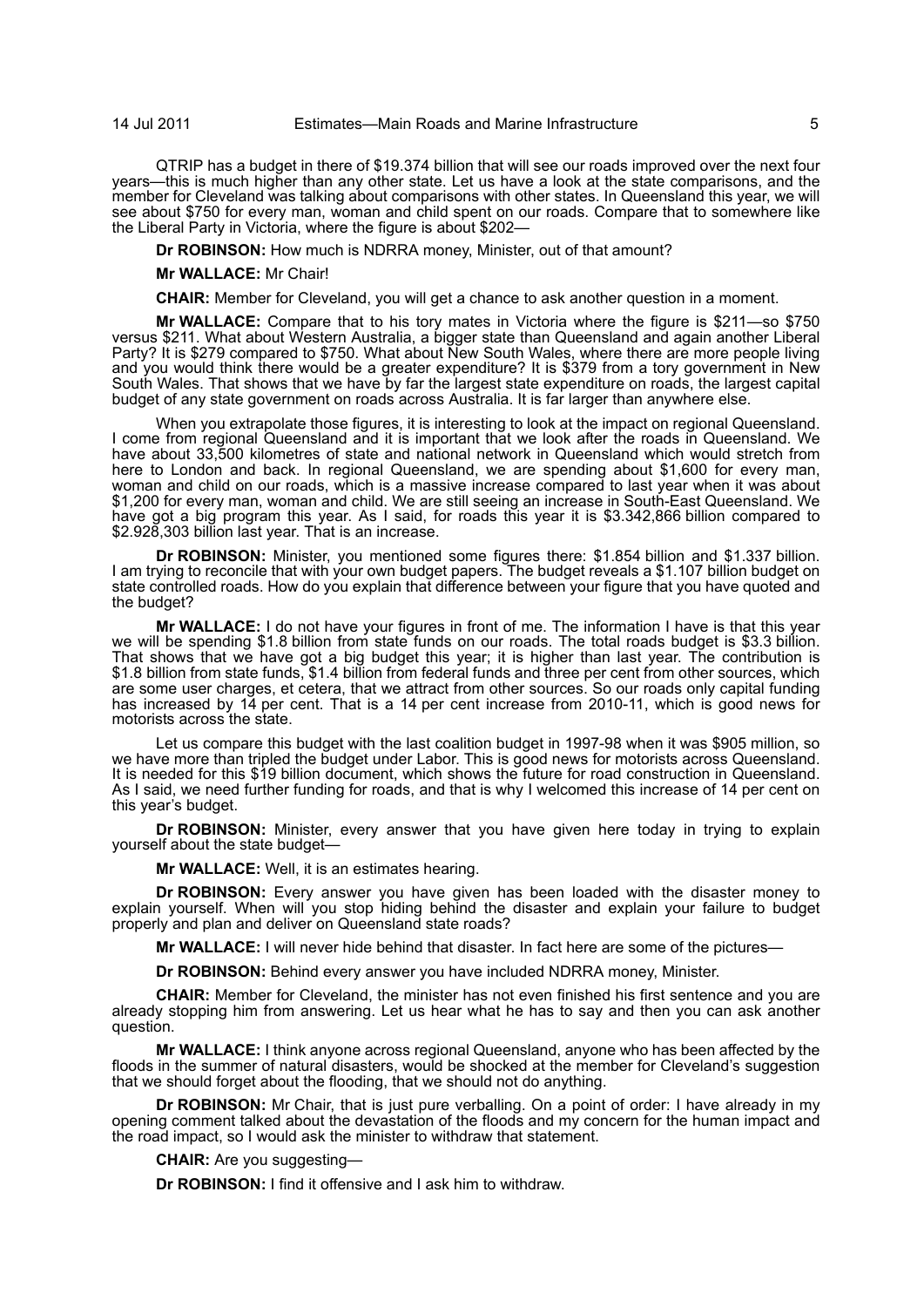**Mr WALLACE:** I withdraw, Mr Chair. But from December 2010 until March this year, we experienced very heavy rainfall and cyclones across Queensland. I was in Townsville and we certainly experienced that rainfall event there. I simply am flabbergasted at the assertion from the member for Cleveland that we should somehow forget about NDRRA funding.

**Dr ROBINSON:** Mr Chair, I object. I have not asserted that we forget about it. I have asked for the minister to be accountable on the state spend, the state budget, which he has not done.

**CHAIR:** Member for Cleveland, that is not a point of order.

**Dr ROBINSON:** I again find his statement offensive—that he has repeated now twice. I ask him to withdraw.

**CHAIR:** First, member for Cleveland, it is a separate statement. Minister, the member has asked for you to withdraw.

**Mr WALLACE:** I withdraw. There is \$1.4 billion in NDRRA funds this year for roads across Queensland. That is great news for the motorists of Queensland. I will never hide behind that. I will always defend the people of regional Queensland. I will always work for the people of regional Queensland. I was out there after the flooding, unlike the member for Cleveland, looking at those events.

**Dr ROBINSON:** Mr Chair, I find that to be verballing again. I find that offensive.

**Mr WALLACE:** I was in Emerald, I was in Bundaberg, I was in Townsville, I was in Cairns—

**Dr ROBINSON:** Mr Chair, on a point of order: I again find it offensive that he would try to turn this into a slur of my character, of my role in the floods. I was heavily involved in the flood recovery and I find that offensive.

**CHAIR:** Thank you, member for Cleveland. Minister, the member has asked you to withdraw.

**Mr WALLACE:** I withdraw, Mr Chair. I was out there. I saw firsthand kilometres after kilometres of road rolled up like carpet. I saw that. I saw firsthand the impact on my community in Townsville which could not get fresh food and supplies through on a main road. I saw the impacts across regional Queensland where people could not get to medical appointments because of the state of our roads. I will never, ever apologise for the work that my department has done to fix up our roads after this the was never, over approgress for the more have the worst wet season in living memory. We have spent \$670 million so far—

**Dr ROBINSON:** You should apologise for your budget cuts.

**CHAIR:** Member for Cleveland, that is not appropriate. The minister is still answering. As I have been saying to you, you will have an opportunity to ask another question as soon as the minister has finished.

**Mr WALLACE:** Thank you, Mr Chair. I will never apologise for this budget—\$1.4 billion for NDRRA. I am really disappointed that the opposition has tried to say that that money should not be there, that these roads-

**Dr ROBINSON:** Mr Chair, again the minister is verballing the opposition. We have not stated that at all. We are very grateful for the entitlements of Queenslanders in the flood recovery, but the minister continues to mask his lack of performance by the floods.

**CHAIR:** Member for Cleveland, you have raised a point of order. The minister did not make a personal reflection. There is no point of order. Continue, Minister.

**Mr WALLACE:** Thank you, Mr Chair. Indeed, the director-general and I were in Cardwell a couple of days after Cyclone Yasi crossed the coast. We were speaking to a RoadTek worker who stayed in Cardwell to look after that road to try to get it open, and we responded really quickly after that event. His nickname was 'Reptile' from memory. What a great man! That shows the calibre of our Main Roads staff across the state who have responded to the summer of woe. As I said, I will never apologise for this budget that has \$1.4 billion in it for road recovery from this year's flooding event. As I said, I have been out there. I have seen roads literally rolled up like pieces of carpet. I am disappointed again—

**Dr ROBINSON:** Mr Chair, this is just repetitive. I ask you to rule that the minister move on. He is just spruiking something that is the national disaster funding. It has very little to do with his control of the state budget and I ask him to stay to the questions.

**CHAIR:** Member for Cleveland, you know very well that you get to ask the question you would like and the minister gets to answer as he sees fit. I would ask the minister to come to the end of his answer shortly and then you will get the chance to ask another question.

**Mr WALLACE:** Thank you, Mr Chair. You cannot discount this year's summer of woe in any of our budgets in this state. It is integral that we get out there and repair roads, and that is what we are doing. Indeed, I can announce, as I said earlier, \$370 million on the Bruce in new roadworks through our NDRRA funds between Cairns and Brisbane. That is good news for regional motorists, and that is why it is important we have this funding in this budget.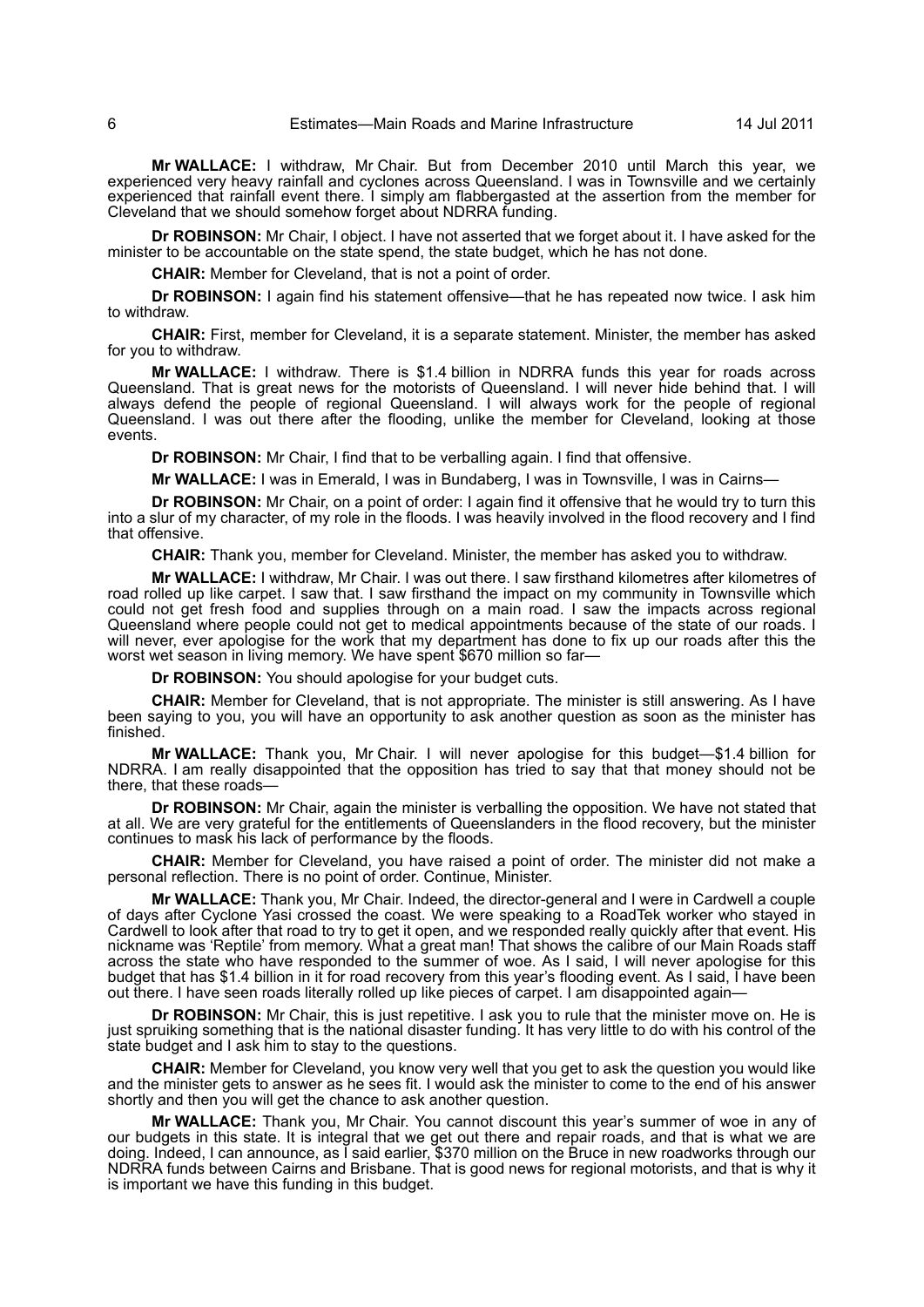## **CHAIR:** Member for Cleveland.

**Dr ROBINSON:** Minister, I have a question in terms of the federal road funding spend. We have already established how important the NDRRA money has been and it is welcomed—though as an entitlement and not something that has been through the good management of this state government. We also note in the budget that there is separate funding from the federal government specifically for Queensland's roads. I ask the minister: how does he explain that with regard to the projected federal contribution—the non-NDRRA money, so excluding that—in 2011-12 it is down by \$165 million? Is that not a failure of the minister and of this government to attract Queensland's fair share of federal road funding, excluding the NDRRA money?

**Mr WALLACE:** Let us talk about federal funding for Queensland roads. This year we will receive about \$1.383 billion from the federal government for our roads program. I have to say that the federal Labor government has been very good for Queensland in our roads construction. Compared to the previous Howard government, we have seen our road funding more than double for our federal roads across Queensland from the federal government, and that is good news for motorists. Anyone driving between here and Ipswich will see that work. The member for Gympie will be aware of the work that we are doing jointly with the federal government on Cooroy to Curra. Anyone driving the Bruce will see literally hundreds of works on the Bruce under construction now. Let us look at that in perspective on the Bruce Highway. When the Howard—

**Dr ROBINSON:** So it was a cut, Minister? Was it a cut?

**CHAIR:** Member for Cleveland, the minister is answering the question.

**Dr ROBINSON:** Down \$165 million.

**CHAIR:** Member for Cleveland, you can hold that for your next question. I call the minister.

**Mr WALLACE:** Thank you, Mr Chair. When the Howard government was in power, the allocation for the Bruce Highway worked out to be about \$100 million in—

**Dr ROBINSON:** Mr Chair, my question was not about the Howard years.

**Mr WALLACE:** He is asking about federal government funding—

**Dr ROBINSON:** My question is in the 2011-12 projected budget. He is not answering the question and I would ask you, humbly, to give him some guidance. Answer the question.

**CHAIR:** Member for Cleveland, the minister is entitled to provide the context and answer the question in a way that he sees fit, provided he is still answering the question.

**Dr ROBINSON:** We do not need a lecture in ancient history, Mr Chair. Can you give him some guidance?

**CHAIR:** Member for Cleveland—

**Mr WALLACE:** The people of regional Queensland do not think it is ancient history.

**CHAIR:** Member for Cleveland, the minister's answer is in order. I will ask the minister to continue. Minister.

**Mr WALLACE:** Thank you. The member for Cleveland asked about federal funding contributions for—

**Dr ROBINSON:** In 2011-12, Minister.

**CHAIR:** Member for Cleveland, we are not getting very far and we are not getting very far very quickly. If we can just let the minister answer the question.

**Dr ROBINSON:** I would be happy to.

**CHAIR:** You can then take that information and ask another question. Minister.

**Mr WALLACE:** Okay. Let us look at federal funding contributions for 2011-12. As I said, he might think it is ancient history.

**Dr ROBINSON:** Is it not a cut?

**CHAIR:** Member for Cleveland—

**Dr ROBINSON:** Is it a cut, Minister—\$165 million reduced in your projection in the year 2011-12? Is not that a cut, Minister?

**CHAIR:** Member for Cleveland, that is another question. We have not even finished the last question.

**Dr ROBINSON:** That was the question, Mr Chair, with respect.

**CHAIR:** Member for Cleveland, we have only had half a sentence since you last interrupted the minister. As I have said before, if you let the minister answer a question he can then give you an opportunity to ask another question. Let us keep going in logical sequential questioning. In the meantime, I want the minister to finish answering the question. Minister.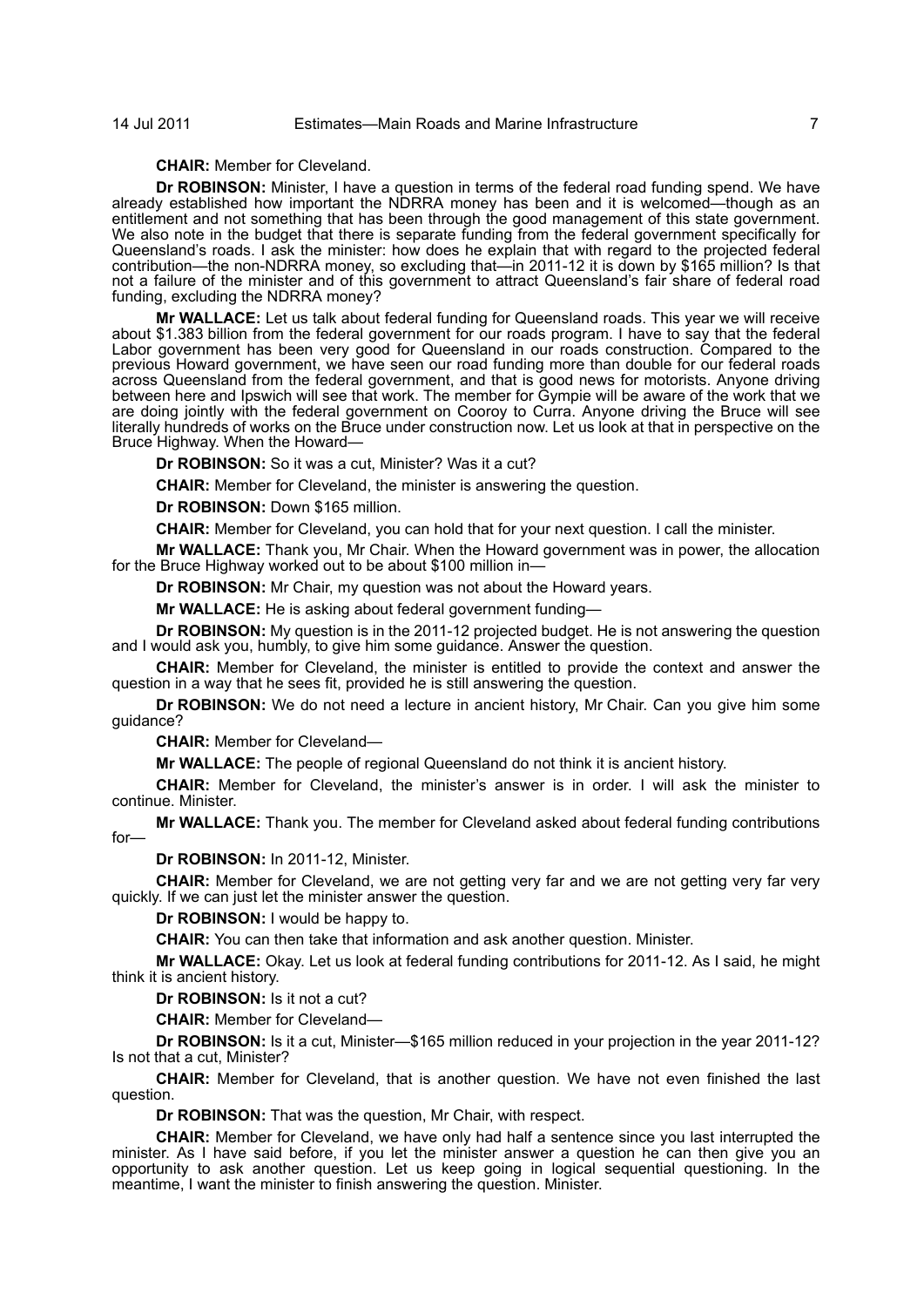**Mr WALLACE:** Thank you, Mr Chair. The member for Cleveland might think it is ancient history on the Bruce, but ask the people who live in regional Queensland who saw what a coalition government did to the Bruce—\$100 million a year on average compared to \$480 million a year under Labor. That is not ancient history when you drive the Bruce. I drive the Bruce regularly. I know your leader admits that he has not driven it for a quarter of a century, but the people—

**Dr ROBINSON:** Mr Chair, that is just verballing the Leader of the Opposition.

**Mr WALLACE:** He is not the Leader of the Opposition. So you think he is the Leader of the Opposition?

**Dr ROBINSON:** The leader of the LNP. Campbell Newman regularly travels the Bruce Highway. This is a—

**CHAIR:** Member for Cleveland, your interjections and your points of order. are frivolous and vexatious and they are being used by you to put your side of the debate. You get a chance to put context to your questions. You get a chance to ask questions, and the minister has a chance to answer them. Please let him answer them and then you can ask another one. Please do not interrupt the minister to add your side of the debate. You can ask another question. Minister.

## **Mr WALLACE:** Thank you.

**Dr ROBINSON:** I just simply asked you, Mr Chair, if you could give him some guidance. The question was about the projected spend in 2011-12—not the John Howard years—and he still has not answered the question, with respect, Mr Chair.

**CHAIR:** As you well know, member for Cleveland, the minister is entitled to provide—just as you are entitled to provide preambles and context to your question—context to his answer. The minister's answer is in order and I will ask him to finish the answer. Minister.

**Mr WALLACE:** Thank you, Mr Chair. Yes, under the Howard government there was \$100 million a year for the Bruce. Under Labor, there is \$480 million. He asks about federal contributions this year. Let us look at some of them on the Bruce: the Cairns southern access corridor—important work to widen that corridor into southern Cairns committed by Labor; the Cardwell Range—a \$110 million project which we are working with the federal government on to improve safety at Cardwell itself; and the Douglas arterial duplication in my city of Townsville—really important work to increase capacity on the Bruce Highway around the university and the hospital in Townsville and a \$110 million project, and I was having a look at that only the day before. Going down the coast, there are important works on the Bruce. There is a \$10 million planning study in Mackay looking at a ring-road—committed by the federal government. South of Mackay there are 16 new overtaking lanes—\$32 million worth of investment between Sarina and Bowen funded by Labor. Works in that southern corridor into Mackay itself are important works to keep people safe on that corridor—funded by Labor. There is \$10 million into the southern outskirts of Sarina funded by Labor—important works to keep people safe. Rockhampton can I go on, Mr Chair? Should I keep going on with the hundreds of projects on the Bruce funded by Labor?

**CHAIR:** Thank you, Minister. That is probably enough detail.

**Mr WALLACE:** Thank you.

**Dr ROBINSON:** I refer to the Bruce Highway, specifically the section of the Bruce Highway on the Cooroy-Curra stretch, and I hope that the minister can somehow keep to the topic and answer this question. I notice construction commenced in 2009-10. The total estimated cost was \$613 million— \$125 million from the state and \$488 million from the Commonwealth. In the 2009-10 period \$236 million was proposed to be spent and only \$152 million was spent—an underspend of 64 per cent of the budget. In 2010-11 \$288 million was proposed and \$182 million was underspent, or 63 per cent. Can the minister explain why in successive years we have such dramatic underspends or failure to invest in a very crucial part of our road infrastructure?

**Mr WALLACE:** Section B of the Cooroy to Curra upgrade is now past the halfway mark and is under budget and on schedule. Section B has always been and still is on track for completion in 2012, weather permitting of course. We hope we do not get another repeat of that wet season. The 61 kilometre upgrade and realignment of the Bruce Highway between Cooroy and Curra is one of Queensland's highest priority road projects, and that is why I welcome that funding from federal Labor. Indeed, I remember that ambulance officer—member for Gympie, you will remember his name—from Gympie.

## **Mr GIBSON:** Wayne Sachs.

**Mr WALLACE:** Yes; that great man who called for that project to happen, and I was so pleased when the federal transport minister, Anthony Albanese, announced the funding for this section of work. This is a massive undertaking that cannot be finished overnight. It is simply not possible to do everything at the same time. The project is being done as quickly and as effectively as possible. We have split the project into four main sections, allowing for an appropriately managed and balanced approach to delivering this key piece of infrastructure. However, whilst we are working on section B, work, design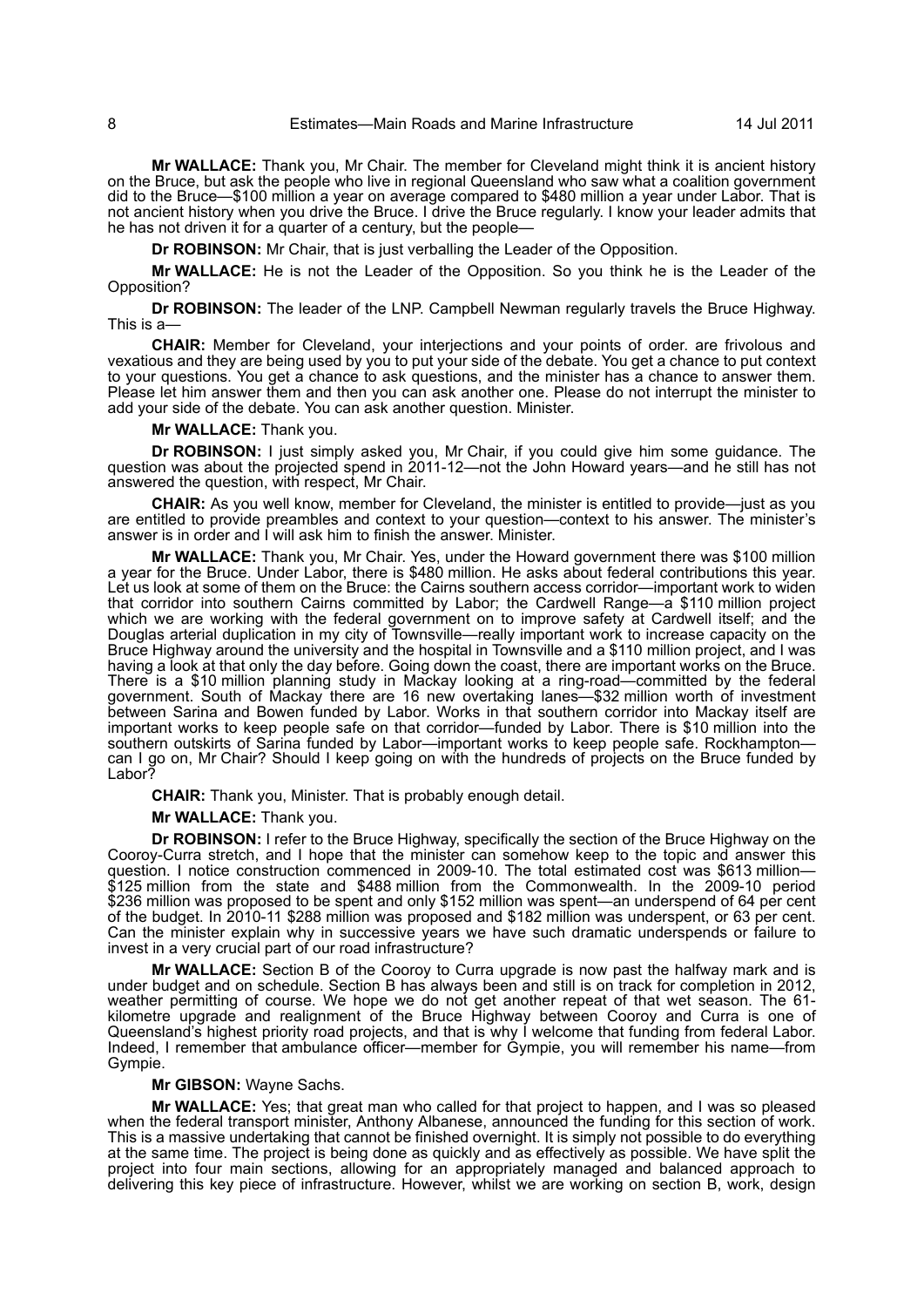and planning is pushing ahead for those other sections—A, C and D of course—and we are working very closely with our federal colleagues and local councils and stakeholders to achieve that. Section B, which the member for Cleveland talked about—Sankeys Road to Traveston Road—continues to power ahead, with the first two construction contracts wrapped up in 2010 on time and under budget—on time and under budget.

Since starting construction in 2009, the project is finished and open to traffic—a full two-kilometre deviation on the highway at Federal. As well, more than five million cubic metres of earth has been shifted, so it is a big project that we are doing from Cooroy to Curra. Construction is now underway on the final two major construction contracts. They are not visible to the general public due to the alignment being away from the existing Bruce Highway. Work has been progressing for more than five months laying nine kilometres of asphalt. Work on the bridges over Coles Creek and Coles Creek Road overpass are also underway. In early June we awarded the final contract to Abigroup Contractors Pty Ltd to build an interchange at Traveston and final connection north and south, with the contractor taking possession of the site this week.

Our 20-year vision for the Bruce Highway, which the Premier and I released earlier this week, covers works across the entire Bruce Highway and not just Cooroy to Curra. That document identifies key infrastructure projects along the Bruce and other works that need to be carried out at this time, weather permitting as I said. The good news is that section B should be finished by the end of next year, and that is as we hoped. Section A should be finished in the next five to 10 years. We are still finalising the time frames for sections C and D. The time frames for sections A, C and D of Cooroy to Curra in our document on the Bruce Highway are indicative only. Indeed, I see some reports from the local council that they would like some of those time frames brought forward. I would certainly encourage them—

#### **Mr Gibson** interjected.

**Mr WALLACE:** And the local member. I would certainly encourage you and the local council to make some representations on our Bruce Highway upgrade strategy. This is for public consultation and we are asking for input from the public, from councils and from the member for Gympie for that. But, as I point out, this project is on time and under budget. Because it is under budget, we have managed to put our funds into other projects on the Bruce Highway. I think that will be welcomed by everyone who drives the Bruce.

**Dr ROBINSON:** Minister, I have one final question on the Cooroy to Curra stretch. It is clear that there has been a very major underspend, though you still fail to acknowledge that underspend of 64 per cent and 63 per cent two years in a row. Is there an aspect of that underspend or that delay that is connected to another matter, and that is this—there has been a period of delay between each contract for that piece of roadwork? Is that because the government has not been organised? To what degree has not having those contracts all in a row and flowing efficiently contributed to the delay in the project and the gross underspend that this government is responsible for?

**Mr WALLACE:** Again, the premise of your question is wrong. As I said, there has been no delay in the project. We are still on schedule for completion as forecast. We managed to save money on that project through good management. I do not know what the member for Cleveland would have a department do. Would he have a department make risky decisions? Have an overspend on that? This is good planning and it is what we should do in Queensland when we build our roads. To criticise the department because it is on time and under budget I think lacks clarity and lacks respect for my engineers and my Main Roads officers, who are constantly looking for value for money on contracts. I will never interfere in a contract that Main Roads does. I know that it was done in the Joh years, when they interfered in contracts. I know that it was done when they built the Pacific Motorway between here and the Gold Coast that blew out in budget. But I trust my engineers. That is why that project is on time and under budget.

**CHAIR:** Minister, earlier we had some lively discussion about NDRRA funding and the effect of the floods on Queensland roads projects. At Logan, where I am from, we did not have the sad tale of flooding that other areas had but we still had the significant rain. The M1 is undergoing a significant upgrade in my electorate with the Springwood-Daisy Hill component of the Pacific Motorway upgrade project. Over recent months I have seen those workers struggling with the wet weather. Can the minister provide an update on the progress of the project and when the major components will be available for motorists to use?

**Mr WALLACE:** I thank the member for Waterford for his question. I really want to thank you, member for Waterford. You and the member for Springwood have been great advocates for that project on the Pacific Motorway—a very busy section of road. As we are constructing that road, we have around 120,000 vehicles a day going through that construction site. It is no easy feat to construct overpasses and new lanes—and I think the project is valued at about \$460 million—while keeping 120,000 vehicles flowing through that site. So commendation is due to our contractors and Main Roads engineers, who work very well on that site.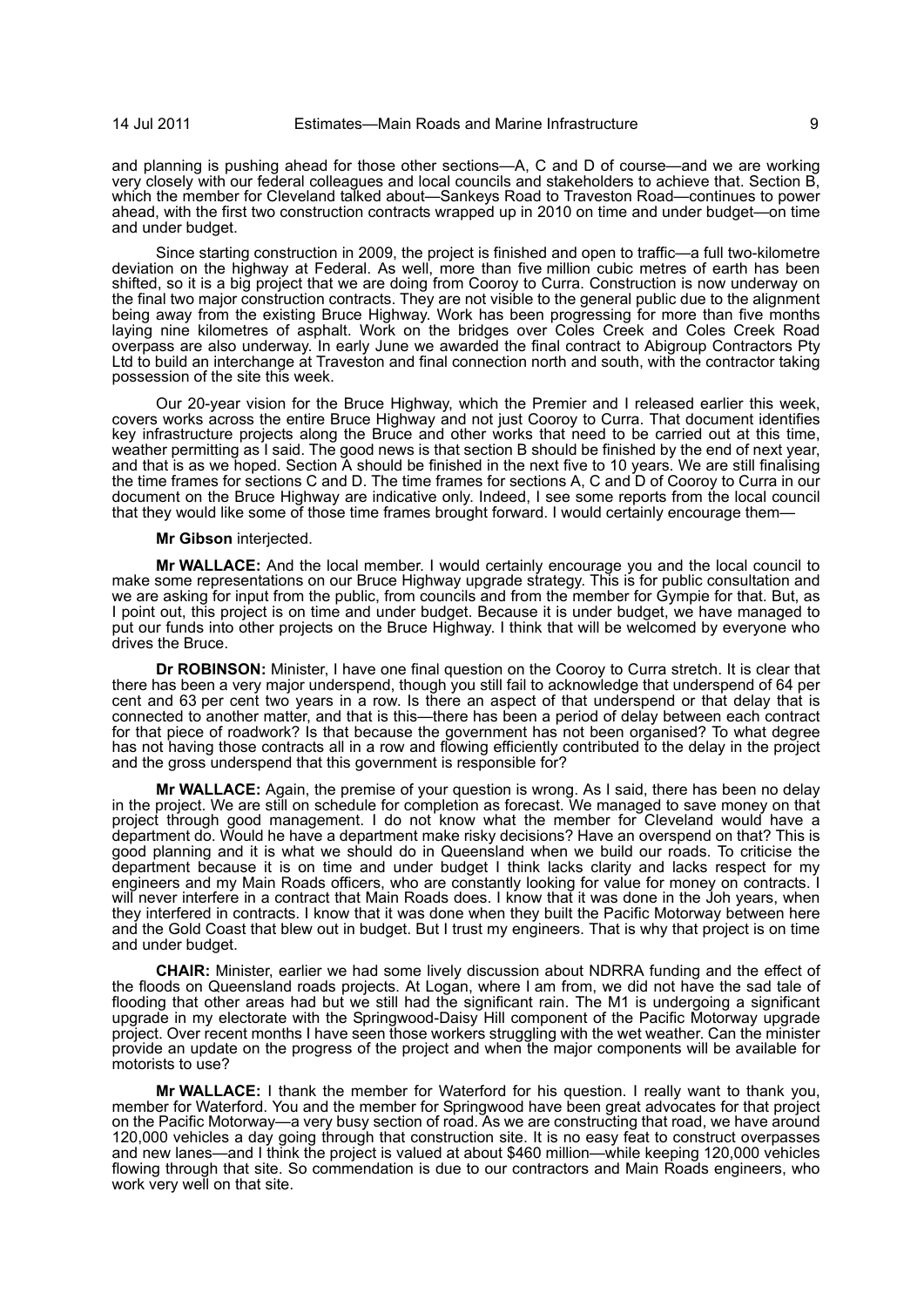As I said, state and federal governments have provided about \$491 million towards planning and construction of priority sections of the Pacific Motorway between the Gateway intersection and the Logan Motorway. That will really help enhance the Pacific Motorway and get rid of some of those bottlenecks that you and I have talked about previously. Of the \$491 million, we used about \$70 million for planning, corridor acquisition and public consultation. That was important, and I know that you have been vocal about public consultation and planning and talking to locals about the effects there. I want to thank my director-general, who has played a personal role in talking to some of your constituents who have had some concerns. I think you are quite rightly bringing those concerns to us. An amount of \$421 million will be spent on that section of road in your electorate. Construction of that commenced in November 2009, with a completion date mid next year.

Wet weather, as you said, has played havoc with that project and with a lot of projects across the state. Unfortunately, we have exceeded our wet weather allowance for that project. We have lost 137 days on that. Indeed, I was at Cardwell Range the other week talking to our contractors up there. They had not been able to go on site for three months with the rain and then the cyclones. So you can just see what it has done. We had about 2.5 metres of rain fall on that site. My height is 1.93 metres. Add another 600 millimetres to that and you can imagine what that would do to the road surface. So it has had major impact, unfortunately, on that section of road, which has meant that we will finish that in mid-2012.

Whilst that is unfortunate, we are working very hard to see that key features are still delivered this year. The Loganlea interchange will include a new five-lane Loganlea Road overpass bridge—and you and I were having a look at that the other week, northbound and southbound Loganlea Road on- and off-ramps there—a southbound auxiliary lane between the Old Chatswood Road on-ramp and the Loganlea Road off-ramp and upgrades to Winnetts Road, Loganlea Road and the Western Service Road. You and I spoke about the bottlenecks that are caused at those particular intersections. That is really relieving those intersections.

Next year we will convert Village Drive into a cul-de-sac and direct access to John Paul Drive and Winnetts Road from the overpasses themselves. We will have a new park-and-ride facility on Nujooloo Road for improved public transport accessibility and dedicated off-road facilities for cyclists and pedestrians. We will have that final refurbishment of the motorway to improve safety and sustain the life of the road for another 20 years which involves heavy-duty asphalt overlay providing wider shoulders, safety barriers, new line marking and better signage. Importantly—and we talked about this earlier—this particular project will create about 1,400 jobs. I think you have said to me before, member for Waterford, that some of the people building that project are actually living in your electorate and those roadworks are putting bread and butter on their tables.

**CHAIR:** Can I continue on the Pacific Motorway issue and talk about some of the future planning that is being done for the motorway. How will money set aside for land acquisition for stage C of the Pacific Motorway be spent this financial year? How have land acquisitions progressed to date?

**Mr WALLACE:** Land acquisitions are an important part of any road construction program. The thing we try to avoid every time we construct bigger and better roads across the state is land acquisitions. We do not go out of our way to compulsorily acquire land but sometimes, unfortunately, we have to and I think most people are understanding about that.

That section of the Pacific Motorway—Daisy Hill to Logan—that we talked about is part of that upgrade. There will be about 238 properties affected by that upgrade; that is, 138 with a total impact so we need to take them totally—77 with a partial impact and 65 indirectly impacted. We have been progressively assessing those properties and purchasing those properties through hardship requests since 2007—so sitting down where people cannot sell their property and taking them up. I want to thank you personally, member for Waterford. You came to me with some of those hardship queries. We sat down and spoke to those people concerned. I think they are happy with the offers that we have made to purchase those properties. So I want to thank you personally. You are a great local member in that regard.

Following our meeting in August 2010 we have spent an extra \$111.2 million in the 2010 financial year purchasing another 29 properties. So when we are ready to upgrade that section of road we have those properties there ready to go. So as at 30 June, 69 properties, at a total cost of \$37.2 million, had been purchased in the corridor on hardship grounds. A lot of those people are still living in those places. They want to stay there until we need their property. That is good for us, because they now have their property that needs to be maintained. They have some pride in their property. We are really happy with that. Currently, we are negotiating with 16 further property owners who have requested financial hardship acquisitions.

This year we have allocated over \$132 million across the state for property acquisitions. It is a big budget, but it needs to be done when you consider that our budget this year on roads across Queensland is \$3.3 billion—\$3.3 billion. That is a large budget which will have impacts on local property owners, but we pay them market value. It is a good deal for them.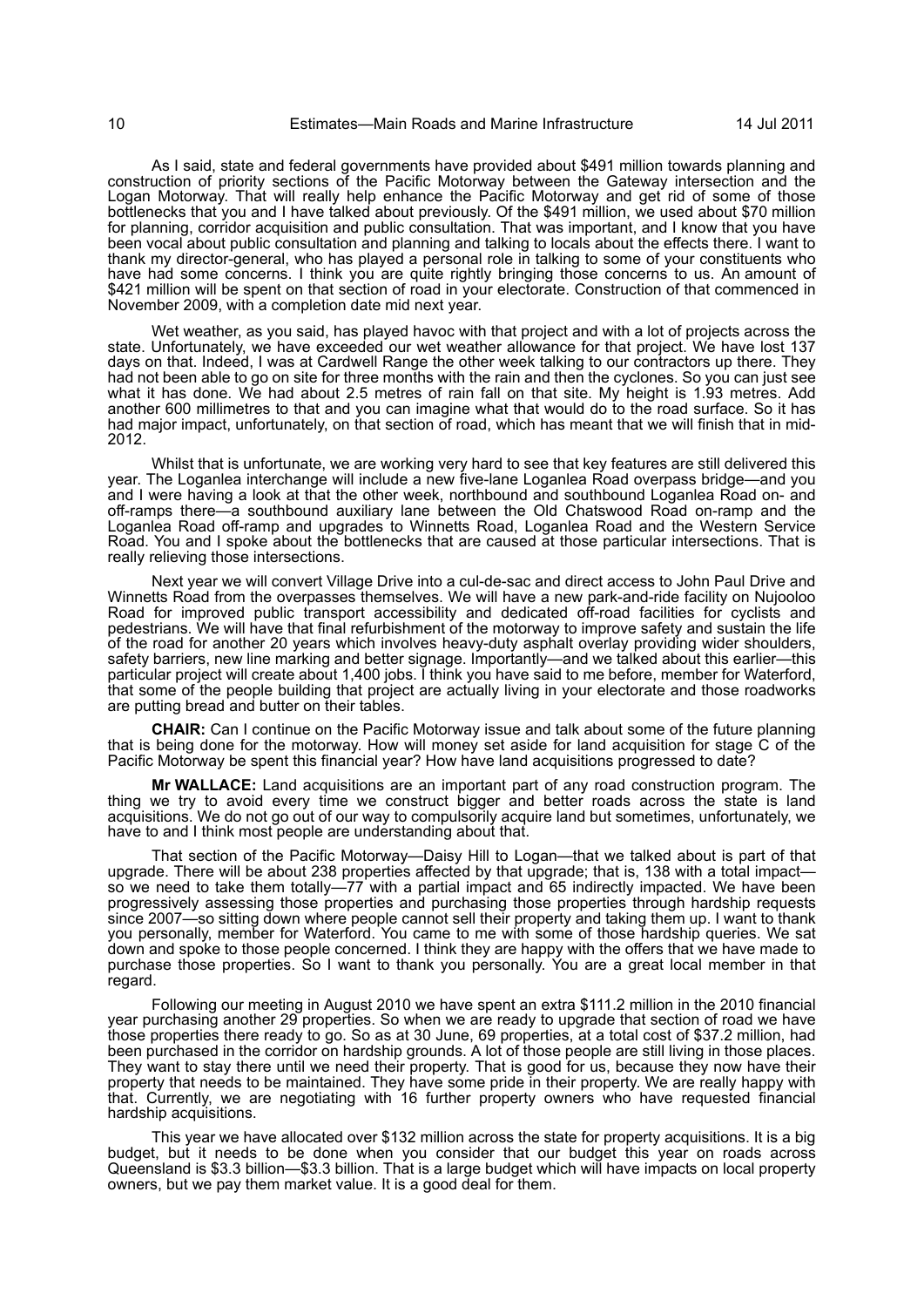**CHAIR:** Minister, the Logan community relies on its strong access to road networks for its future growth. Are you able to advise what funding is included in the Service Delivery Statements for planning for road networks for Logan's future?

**Mr WALLACE:** Thank you, member for Waterford. It is a fast-growing area. Indeed, the member for Kallangur and the member for Redcliffe would also be experiencing the growth in their electorates. My department is continuing to plan for the future growth of the south-west corridor, in particular the proposed satellite cities of Yarrabilba, where we will have 50,000 people; Greater Flagstone, 25,000 people; and Park Ridge, which will have 50,000 homes. So this year we have allocated over \$1 million just for planning on that Logan Motorway, looking at what is going to happen in that fast-growing area of Queensland.

With some of the planning projects that we are looking at, the priorities are the preservation of a route to extend the Gateway Motorway south of the Logan Motorway. That is called the Park Ridge connector—and you would be very aware of that—and master planning to include a grade separated interchange upgrade in the planning of the Logan Motorway to cater for future traffic growth. We have also \$3.5 million for an extension of the Gateway Motorway south of Browns Plains. A further \$2 million has been allocated in 2012-13. Indeed, I was on the Gateway this week—on Monday—having a look at progress on Gateway upgrades south. They are going ahead very well. A lot of that asphalt is going down and your residents will really benefit from that, member for Waterford.

My department will continue to develop options through the Logan Motorway planning study and the Gateway Motorway connection planning study to ensure the network meets all the future needs of Logan City and its surrounding areas. So there is a big program at Logan this year, but so it should be for a fast-growing area like yours. There is a lot of emphasis on that and a lot more to come.

**CHAIR:** I have one final question and it is about traffic lights. Minister, can you update the committee on advances in traffic signal control technologies?

**Mr WALLACE:** I can. The department of main roads runs the traffic light network right across Queensland, bar the Brisbane City Council area, through our STREAMS system. We have a good program across the state and we continually get good feedback. Indeed, Victoria and Western Australia are looking at some of our STREAMS technology for use on their particular systems, and we are quite proud of that fact. The Australian standard traffic signal control currently used throughout Queensland and Australia is state of the art. It has a microprocessor based in its system that uses detectors to cut into the road surface. So when you see those saws cutting into the road surface, we are actually putting down detectors to detect vehicles. That allows us to detect where traffic is and have our lights functioning as well as possible. My department is, as I said, leading an Australian roads project to develop specification for the next generation of traffic signal controls. This strategic project will allow new advanced local control technologies to be applied through plug and play—a bit like the old Atari when I was a kid—allowing a quick rollout into the road network and earlier benefits for motorists.

My department is continuing to keep a watching brief on international best practices. Indeed, that allowed us to go from the old halogen light bulbs that you would all be familiar with in traffic lights to the new LED lights. You will see that the new traffic lights across Queensland have LED lights. They last a lot longer than the traditional lights—up to about 10 years compared to three years for the halogen—and use about 60 per cent less electricity. So our maintenance costs are reduced and our electricity costs are reduced. That is good news for motorists. It means that I can put more money into roads.

Our STREAMS system—our intelligent transport platform—is continuing to be developed to ensure we have the best technology possible, we make the best use of our lights across our road system and we really reduce queuing. I think everyone gets a bit frustrated when they come to a traffic light. You might be the only car there and you have to wait for a little while. The next generation system will sense that you are there and that there are no other vehicles and allow you to turn. That is the way of the future.

**Dr ROBINSON:** I have a question to the minister, again on the Bruce Highway, and the Cairns south region. The Cairns south bottleneck has been a major problem over the past 20 years under this state Labor government. Over the past three to four years or so, under both state and federal Labor, it has become a major issue for the residents of Cairns, those who live south of Cairns and those who have to travel through Cairns. I note the disappointment of the member for Mulgrave in recent comments in the media whereby he was very concerned that the Wrights Creek Bridge job has been put back so far and the fact that your solution to the Cairns bottleneck apparently does not have a lot of new money. I ask the minister to comment on that. Is the member for Mulgrave right or is the minister right?

**Mr WALLACE:** It is not a choice between the member for Mulgrave and the minister. We both agree that the Wrights Creek Bridge needs replacing. We both agree. I was up there two weeks ago looking at that bridge personally. We both agree that we need federal funds for a new Wrights Creek Bridge. That is what we both agree on. He is a good local member, he knows his area and I congratulate him on that. That is why he fought so hard to get \$150 million for that Cairns southern corridor.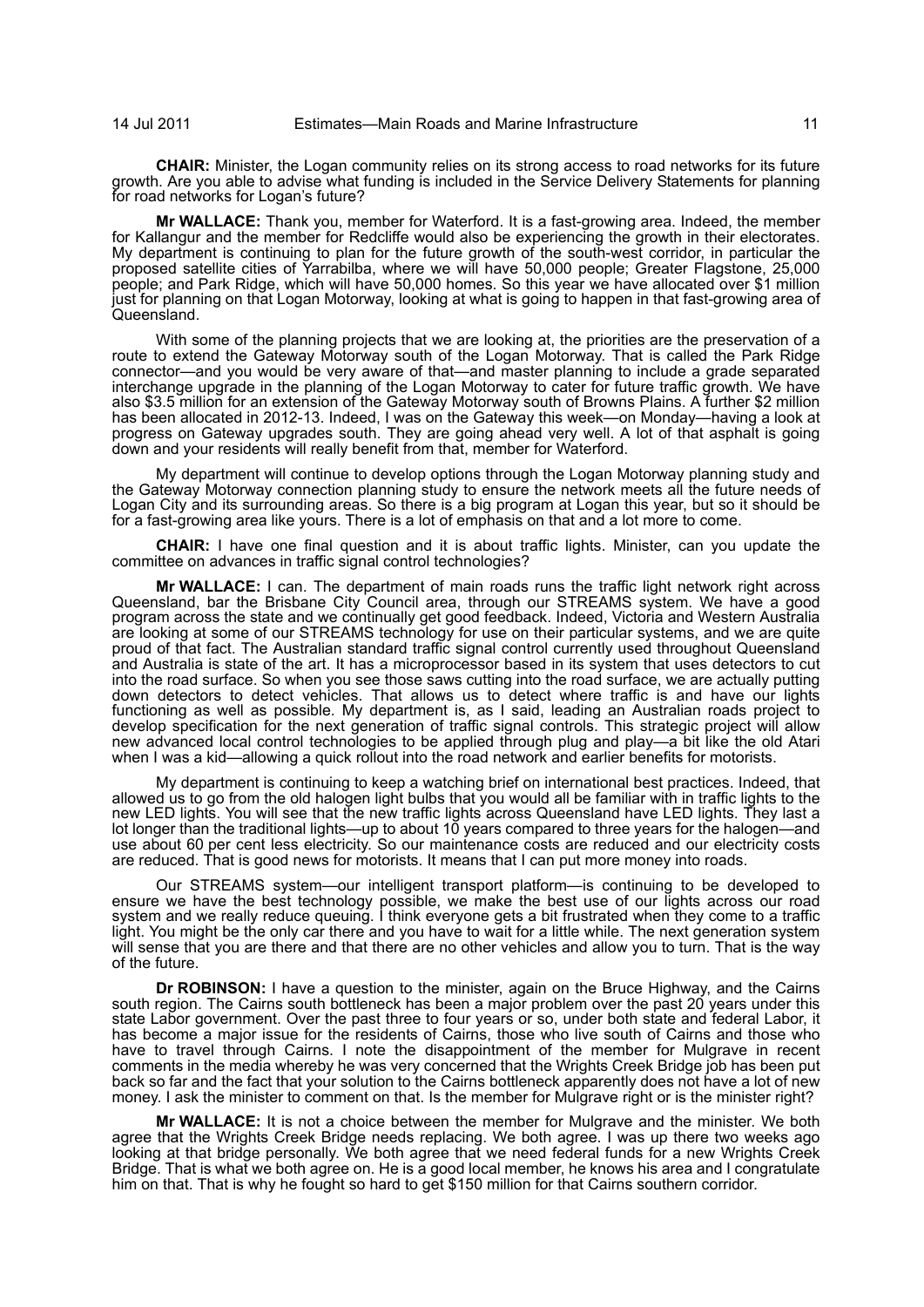Good news: we are just about to choose our tenderer and we will go out there and start turning the dirt on that project, thanks to the efforts of the member for Mulgrave and a Labor government. There is \$150 million for Sheehy Road south for that Cairns bottleneck under Labor—not a cent under tories, not a cent when Warren Entsch sat there with John Howard. They starved the Bruce Highway south of Cairns. They did not do a job. They did not move a teaspoon full of sand, a teaspoon full of dirt. I agree with the member for Mulgrave: we need a new Wrights Creek Bridge. It is dangerous. That is why we continue to say to the federal government through our planning documents like this, 'Please fund the Bruce Highway. We need further funds for the Bruce Highway.'

Indeed, well before I became main roads minister—before two federal elections ago when John Howard was still in power—I got mayors together from Sarina up to Cairns to look at the Bruce Highway. We said to both sides of federal politics, 'Make a commitment to the Bruce,' and it has only been Labor that has funded some of those commitments in the south of Cairns. I held another summit again before the last federal election with mayors from Sarina north to Cairns looking at the Bruce in Central North and Far North Queensland and a lot of those priorities are contained in here. We do need a new Wrights Creek Bridge, I totally agree with the member for Mulgrave. We need both sides of federal politics to fund the Bruce Highway. But credit where credit is due: the current federal Labor government has more than quadrupled funding for the Bruce Highway.

I go back to that question that he asked, one of the first questions about the Bruce Highway, and let us look at it—let us compare apples with apples. Under John Howard and the Liberals, Cairns, Townsville, Mackay, Rockhampton, Gympie were all ripped off.

**Mr GIBSON:** You know we were getting money and Rudd pulled it out. You know that.

**CHAIR:** Member for Gympie.

**Mr GIBSON:** Caught out, Minister.

**Mr WALLACE:** We were all ripped off. \$100 million for the Bruce Highway compared to \$480 million from Labor. Only Labor has funded that \$150 million project south of Cairns and only Labor can look after the Bruce.

**Dr ROBINSON:** I have a question for the minister regarding the Bruce Highway to do with the Mackay ring-road. I note that the minister and the member for Mulgrave still have different views and I note his criticism is still on the record.

**CHAIR:** Member for Cleveland, again please do not use the chance you have to provide a preamble and context for a question to provide a response to the minister's previous answer. You can ask a question.

**Dr ROBINSON:** In terms of the Mackay ring-road, and I note that the commitment from the government is \$10 million towards the total estimated cost of \$240 million for the planning, the minister must no doubt be very disappointed about that, as are the people of Mackay? Most of the funding relief in terms of roads that is going to come through is again in terms of the NDRRA money for Mackay. The \$10 million, this very low amount that the government is putting forward, must be disappointing for the minister considering that the federal LNP was prepared to put forward \$30 million. What do you think the people of Mackay would prefer?

**Mr WALLACE:** The people of Mackay would prefer a ring-road and \$30 million is not going to build a ring-road. We need to start planning. That is why last year, well before this decision, I spoke to my Director-General and we brought forward state funds to start planning this piece of the national network. I congratulate federal Labor for putting the money there, for having the money in the budget to start planning on that Mackay ring-road—a much needed piece of infrastructure for Mackay. That is something that Labor has done.

Let us not forget that De-Anne Kelly, the federal member for Dawson, based and living in Mackay, did not give a cent to that road the whole time she was there. There was 12 long years of neglect of the Bruce by De-Anne Kelly. Indeed, she had the hide to knock off funding for a Burdekin deviation, a new bridge over the Burdekin River between Home Hill and Ayr, when she was the local federal member. That is why I welcome this \$10 million from the federal government for a Mackay ring-road.

Nebo Road going through Mackay is very busy. We want to get those heavy vehicles off it. This year the Mackay-Whitsunday area has received \$194 million in road funding. That is good news for that growing area. During the Mackay regional sittings I talked about some of those projects: \$300 million in NDRRA projects, including 16 new overtaking lanes. Only last week, last Friday, we learnt of further funding from federal Labor for the Bruce Highway through Mackay. The showgrounds intersection is getting substantial funds from the federal government. Indeed, a section of road that I personally looked at with the mayor of Whitsunday, the road that goes up to Collinsville, the Bowen Developmental Road where it intersects with the Bruce Highway, is also getting a makeover.

I want to thank federal Labor who, as I said, compared to the former tory government, has given us substantial funds for the Bruce. But we need more. We need more for our 20-year vision for the Bruce. We need more to make up for the neglect of John Howard. That is why this ring-road planning in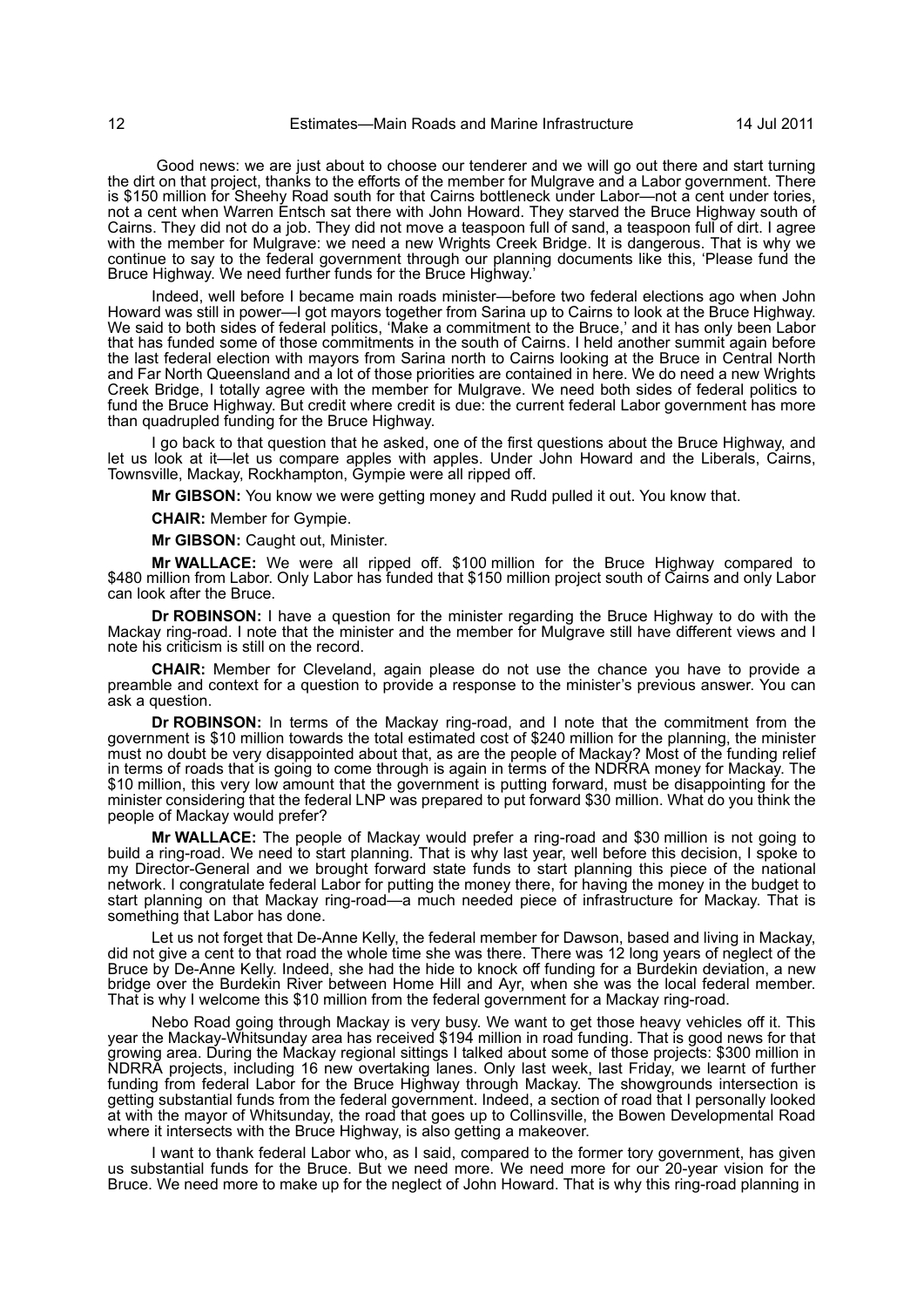Mackay is so vitally important. That is why I decided with my Director-General to sit down and allocate \$10 million of state funds to bring forward planning on the ring-road. I want to thank federal Labor who have stepped up to the plate.

But let us look at some of the projects in Mackay. They include: Forgan Bridge, a great project, has an amount of \$37.57 million allocated in this year's budget—it is a \$148 million project in Mackay, the biggest roads project ever; Boundary Road and City Gates, a \$12 million project; Temples Lane to Farrellys Road south of Mackay, \$33 million; the southern approaches to Sarina, \$10 million; and Waverley Creek rest stop. Now, you might not know where that is, member for Cleveland, but it is a very important rest stop on the Bruce Highway. A lot of heavy vehicles pull up. I remember when I was a kid that when we drove down to Brisbane in the Datsun 180B mum and dad would pull up, dog in the back, to have a rest at Waverley Creek. We are fixing that up. We are doing roadworks nearby. It is an \$18.5 million project. That is good news. Plus, as I said earlier, there will be new overtaking lanes. There is a lot happening in the Mackay area. But that bypass is vitally important. That is why I decided to bring forward state funding so we could start that planning exercise.

**Dr ROBINSON:** Just while we are on Mackay, the Fursden Creek Bridge and the Edmund Casey Bridge, can you explain to the public why you did not build them at basically the same time when it would have been a much more cost-effective way to do it? By separating them out into two pre-election periods it actually appears that it is more of a political decision as opposed to a financial decision at a cost to the Queensland taxpayers? Can you explain why you did not build them at a similar time?

**Mr WALLACE:** The \$43 million Edmund Casey Bridge was actually built to replace an ageing timber bridge that was in great need of replacement. We make no apologies for spending \$43 million in the Mackay community to replace a bridge that was decades and decades old and had come to the end of its useful life. We make no apologies for that. That is why we committed further funds for a new Fursden Creek Bridge following on from that work.

Big projects are underway in Mackay. You have the Forgan Bridge, you have that replaced Edmund Casey Bridge, you have those overtaking lanes, you have those southern connectors, you have \$10 million in planning studies for a Mackay bypass and you have a \$20 million joint levy road that I opened with Tim Mulherin during the Mackay sittings. They are good projects—great projects. I want to thank Col Meng, the mayor of Mackay, who was at that opening. The Fursden Creek Bridge is the next step. Indeed, I was at Fursden Creek last week looking at those works and looking at what we were going to do. I was looking at the Edmund Casey Bridge and announced that we are going to spend \$1.5 million on the trial of LED lights for street lights on the Edmund Casey Bridge. This will be the first time they are used in Queensland. I am a great supporter of those LED lights which, as I said earlier when talking about LED lights for our traffic lights, can save about 60 per cent in electricity and reduce maintenance. That will be the first area to have them. We have \$40 million for the new Fursden Creek Bridge. That is not a political decision, member for Cleveland; that is a decision for the people of Mackay.

**Dr ROBINSON:** Why did you not build both? Would it not have saved money?

**Mr WALLACE:** I will take that as another question. The same question could be asked about other bridges. Why did we not build both Gateway bridges at the same time? Why did we not build two bridges over to Redcliffe at the same time?

**Dr ROBINSON:** Because you ruined the budget. You sent us broke in a boom; that is why you could build not it.

**CHAIR:** Member for Cleveland, this is not a debate, this is about questioning.

**Mr WALLACE:** Because we have a budget and projects to deliver in terms of the Edmund Casey Bridge and the Fursden Creek Bridge—and what great news for the people of Mackay. Let us have a look at those projects in Mackay yet again. I know you hate hearing about the things that Labor is doing in Mackay after De-Anne Kelly did not put a cent into it.

**Dr ROBINSON:** I ask the chair to give the minister guidance about repetition. He has already answered that question. We do not need a re-run of a bad answer.

**Mr WALLACE:** You asked the same question twice.

**CHAIR:** Member for Cleveland, if you ask the same question twice do not be surprised if you get the same answer twice. Minister.

**Mr WALLACE:** We get value for money for our projects. We plan our projects and that is why they are done so well. Go and look at that Forgan Bridge, go and look at the Edmund Casey Bridge. They are great pieces of infrastructure. That Forgan Bridge will stand for 100 years for the people of Mackay it has been engineered so well. Member for Redcliffe, you must love that new Ted Smout Bridge that we built over there. That has been built with the best technology in the world and, indeed, built to withstand a very severe cyclone or storm to allow people to evacuate from the peninsula. It is proper planning, it is project delivery that enables us to do that, and it is also keeping people employed.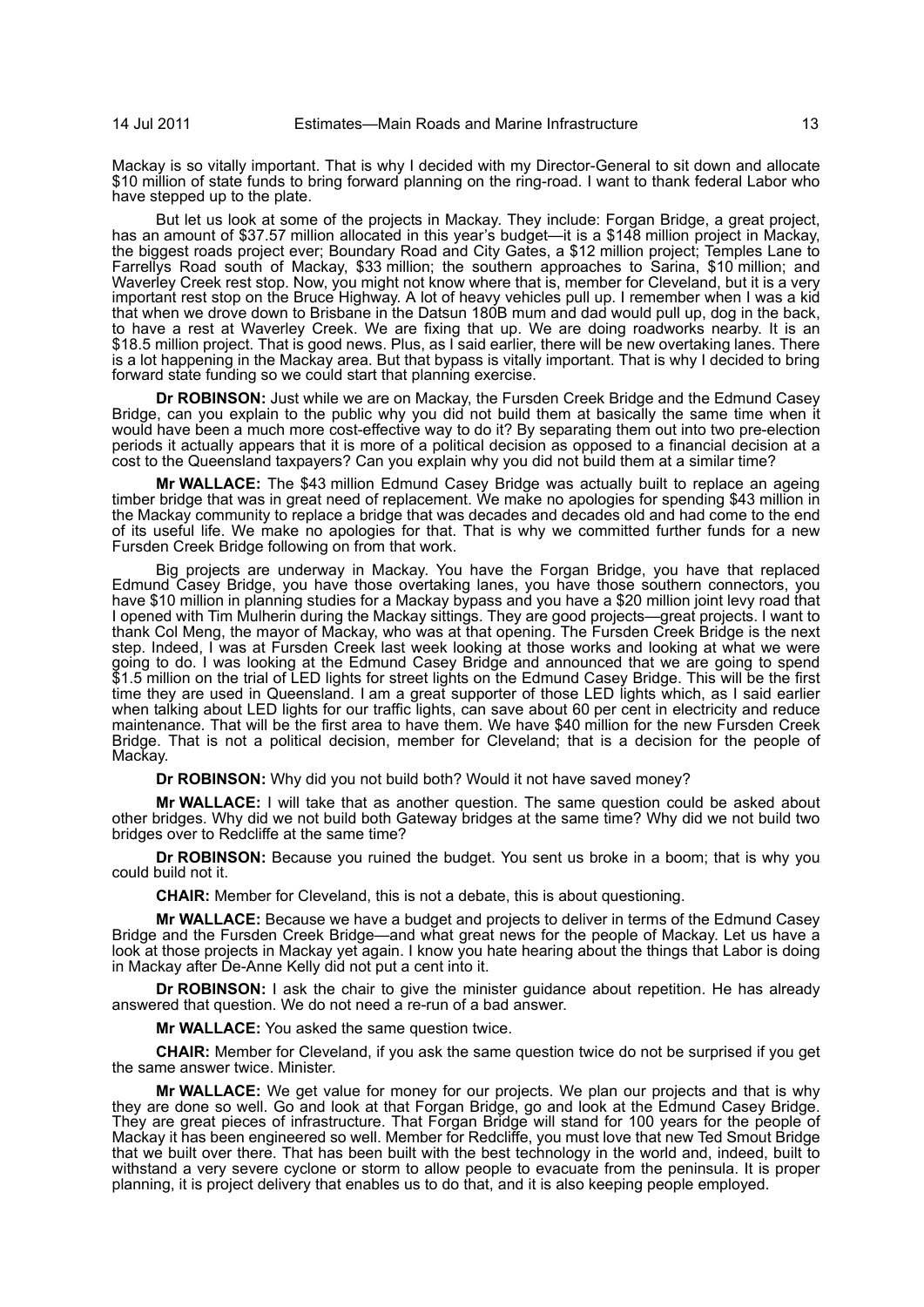Mackay is a great beneficiary from Labor when it comes to roads. They were ripped off under John Howard. At least we are getting some funds now from federal Labor, but state Labor is really looking after Mackay with things like the Forgan Bridge and the Edmund Casey Bridge and our commitment to Fursden. But let us look at what is happening in regional Queensland. I spoke before about the expenditure for the people in regional Queensland: \$1,600 on roads this year for every man, woman and child in regional Queensland.

**Dr ROBINSON:** Point of order, Chair. My question was about Mackay and the minister is wandering all over the place again.

**CHAIR:** I think the minister is coming to the end of his answer.

**Mr WALLACE:** Mackay is in regional Queensland last time I looked. That is a 45 per cent increase for the people of regional Queensland, for the people of Mackay. Mackay is in regional Queensland, member for Cleveland, not South-East Queensland.

**Dr ROBINSON:** My question was about Mackay. I am happy to talk about Mackay.

**CHAIR:** The member for Redcliffe has some questions.

**Ms van LITSENBURG:** The people in my electorate of Redcliffe are really pleased about the delivery of the Ted Smout Bridge and we are also really pleased that the Houghton Highway has not been totally closed since the upgrading has started and since the Ted Smout Bridge opened. What I would like to ask you this morning is with the one lane of the Houghton Highway still closed, and I know there are upgrades still happening, when will that open and when will the upgrades be completed?

**Mr WALLACE:** Thank you, member for Redcliffe, and you are very proud of that bridge, I can see that. Wasn't it a great morning when we had the communities out there from both sides, from your side and the other side, on that bridge? What a great piece of infrastructure and I think named after a great Queenslander. It has really enabled us to open up that Houghton Highway. As you said, since the bridge has opened we have not had a closure which was sometimes a regular occurrence. Tell me this, though, are the pelicans on the new lights?

**Ms van LITSENBURG:** No, they are not.

**Mr WALLACE:** That is good, so they are not pooping on the cars. The \$315 million Houghton Highway duplication project commenced in 2008. I was so proud to be there the day we opened it, with the Director-General, walking across it and having a look. Once we fully complete the project it will reduce traffic congestion and travel times and improve safety for motorists travelling to and from the Redcliffe Peninsula. We are still doing some works on the project, which includes testing and commissioning the Intelligent Transport System, or ITS, which includes variable message signs, speed signs and CCTV so we can look at the bridge and see what is happening there on both the Houghton Highway and the new Ted Smout Memorial Bridge. In order to undertake the testing and commissioning of some of those signs, the project team requires frequent access to the gantries on the bridges where the signs are being mounted. To ensure the safety of those officers testing the equipment and installing equipment, one lane will remain closed on the Houghton Highway bridge only until the testing has been completed. So we make those apologies, but I think everyone is aware that we have to look after our good men and women who are in there building our roads or installing that infrastructure.

All lanes, of course, have been open on the new Ted Smout Bridge since we were there in December and will remain fully open during that testing time. This will minimise disruptions to motorists that would occur if lanes were closed and opened on a regular basis. People like to know where roads are going to be closed and open and get used to that. We anticipate that the Houghton Highway bridge will be opened to three lanes at the end of July, dependent on the successful completion of testing and commissioning of our Intelligent Transport System. Director-General, Mr Stewart, would you like to talk about our ITS system and what benefits that will bring to our network, not only on the Ted Smout Bridge but other areas across the south-east?

**Mr Stewart:** One of the areas that we are putting a lot of focus on at the moment is intelligent transport systems. We think we can get major improvements in the operation of our whole network. The minister has already spoken this morning about the STREAMS product, the product that we actually own ourselves. As the minister said, it is used extensively not only in this country but also in other parts of the world. Our intelligent transport process is exceptionally important. We can get better value out of the operation of our network. We can look at emergency vehicle identification and then actually move emergency vehicles through the system.

**Mr WALLACE:** Ambulances, fire brigade, police.

**Mr Stewart:** One of the other things you are starting to see on our network is variable speed signs. One of the things we can do with variable speed signs is manage incidents as they occur. We can control the flows through roadworks. You will start to see a lot more use of intelligent transport systems. For example, as you drive to the Sunshine Coast and Gympie you will see the speed actuated signs from a road safety perspective. Near the Ettamogah Pub, the sign actually tells people if they are speeding. That is an important part of intelligent transport systems for the future.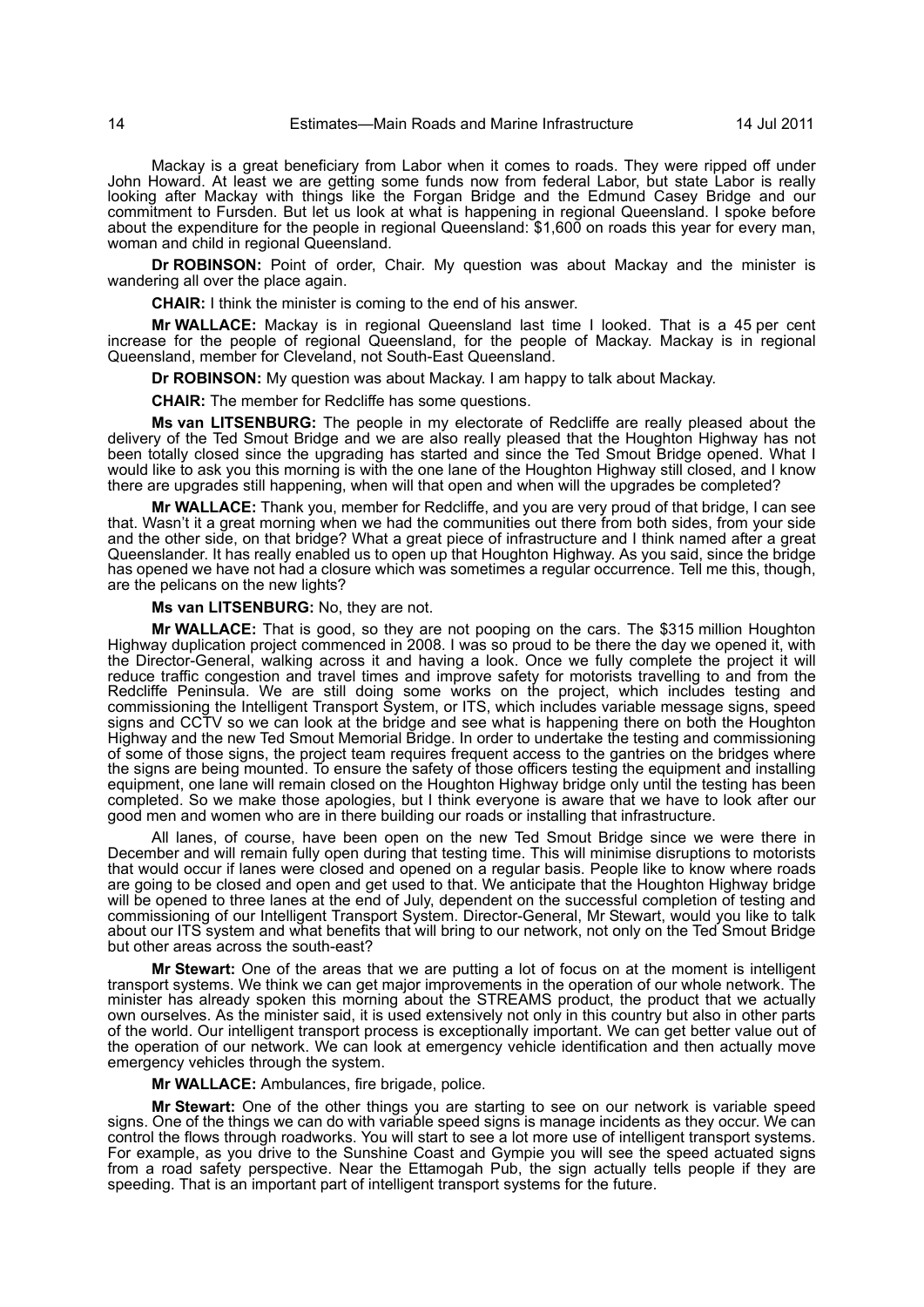**Mr GIBSON:** I suggest you put a speed camera there as well.

**Mr WALLACE:** You do not visit that pub?

**Mr GIBSON:** No, I watch the cars in front.

**Ms van LITSENBURG:** The Bruce Highway was severely impacted during our summer of disasters. Minister, can you detail for us the work undertaken to restore that part of the National Highway?

**Mr WALLACE:** I can, member for Redcliffe, and thank you for your question. As we have talked about all morning, at the height of the flooding about one-third of our Queensland road network was under water. It was a very serious event. Operation Queenslander is aimed at getting those roads back up to speed and back in operation. The Bruce is a good example of that. Indeed, I have here a picture of the Bruce Highway at Cardwell just after the cyclone crossed the coast. It was severely damaged and eroded underneath. It took a lot of rock and sand onto the road itself. I have a couple more pictures here of the Bruce Highway. Importantly, we had that road open within 48 hours after that cyclonic event, which showed that we could get our officers into the field quickly to get roads open. First it was opened for emergency vehicles, Army trucks, SES, Telstra and Ergon. They got into those areas very, very quickly. That was our goal. This morning I announced that we are spending about \$370 million between Cairns and Rockhampton on flood repair works on the Bruce Highway. Indeed, the director-general drove between Townsville and Cairns about a fortnight ago.

**Mr Stewart:** Actually, I drove from Brisbane to Cairns.

**Mr WALLACE:** You would have seen a lot of those roadworks underway. We have about 140 projects underway on the Bruce at the moment. There is a lot of work underway on the Bruce. The estimated cost to our road network is \$4.6 billion. We think the cost of damage to the Bruce will go well and truly over \$450 million, that is, on the Bruce alone. That shows that we have a lot of projects involved. We are working very hard to not only repair our roads but also, when we carry out those repairs, improve them to be in a better state than they were previously. The changes to NDRRA allow us to repair our roads to current engineering standards. I think that is the terminology.

#### **Mr Stewart:** Yes.

**Mr WALLACE:** Where some of the roads are quite aged, where the surface is quite aged, we will get a far better road surface and far better infrastructure than we had previously. Not only are we opening roads and getting them patched up; we are also improving roads. As I said, the Bruce will be a major beneficiary in that regard.

I want to thank RoadTek, which is our road-building arm within Transport and Main Roads. RoadTek officers responded quickly to that flooding event, not only on the Bruce but also right across Queensland. I had reports back about RoadTek officers out there keeping roads safe, whether through road closures or patching, whilst their own homes were being flooded. They put the safety of motorists ahead of their own houses. I have mentioned our chap in Cardwell who stayed. He could have evacuated, but he said, 'I wanted to stay so that as soon as the cyclone passed I could be out there trying to fix up that highway to get it open.' He knew the value of it. Indeed, he told me about some pretty harrowing experiences and about what happened in that cyclone. We have good men and women doing that job. I thank RoadTek for doing it.

**Ms van LITSENBURG:** I have a two-part question. Can you inform us of the amount of road funding that is provided to regional Queensland compared to South-East Queensland? Secondly, what is the national average spend on roads?

**Mr WALLACE:** I touched on this earlier when I answered a question from the member for Cleveland. We are spending a lot in regional Queensland, and so it should be. The people of regional Queensland deserve the same roads that the people of Melbourne, Sydney or, dare I say, Brisbane take for granted. That is why this year we are spending \$1,600 for every man, woman and child in regional Queensland. That is a big, big increase.

I will point out again, and I keep saying it because it emphasises the program that is ahead of Transport and Main Roads this year: at the height of our woes, at the height of the flooding, around 30 per cent of our network was under water, that is, 9,170 kilometres. That is why we have a big investment in regional Queensland. About \$1.18 billion will be spent in regional Queensland this year. In addition, the Queensland government has programmed more than \$1.26 billion in regional and rural Queensland for works. We have a big program across regional roads. As I said, on a per capita basis it is more than \$1,600 for every man, woman and child, compared to \$750 in South-East Queensland. That represents an increase of 45 per cent per person in regional Queensland. That is a 45 per cent jump in road funding this year, which will be welcomed by everyone outside the south-east.

In answer to the second part of your question, when we compare Queensland's capital budget provision to that of other states we see that our state government is spending over five times more than Western Australia and 33 times more than Tasmania. In comparison with other states, Queensland has by far the highest per capita spending on roads. Our \$3.3 billion capital budget this year equates to, on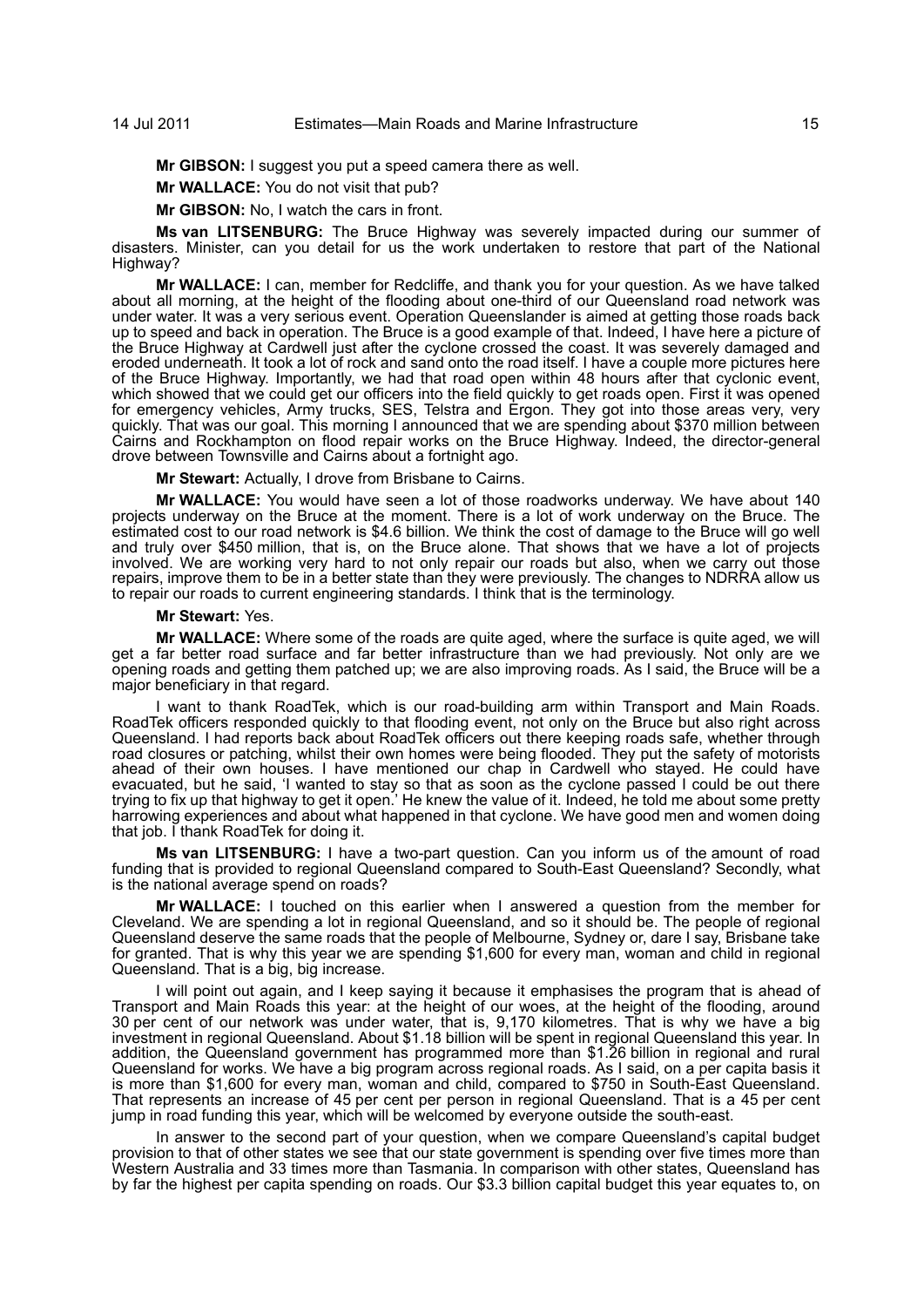average, \$735 per person, which is 2.6 times higher than Western Australia and exceeds Victoria's spending by a massive 3.5 times. Queensland's per capita spending compares very, very well with the national average of \$395. The national average is \$395 and Queensland's average is \$735. In regional Queensland it is \$1,600. That is a big budget for regional Queensland.

I will mention some of the key projects outside South-East Queensland that are really fuelling that spend in regional Queensland. In my neck of the woods in Townsville we have the duplication of the Douglas Arterial Road, which is a joint project that we are funding with the federal government. That is a \$110 million project; this year's budget is \$47.9 million. The member for Cleveland talked about the project on the southern outskirts of Cairns, which is a \$150 million project; this year's budget is \$41 million. As I said, we are very close to getting a contractor for that, which is good news for the residents of Cairns.

In this year's budget we have \$5 million to continue the Cardwell Range realignment on the Bruce Highway between Ingham and Innisfail. That is a \$115 million project that is funded jointly by the Bligh government and the federal government. That is really one of the most dangerous sections of the Bruce Highway in North and Far North Queensland. Like the Cooroy-Curra section near Gympie, it is noted for the accidents that have occurred there previously. I thank federal Labor, which has stepped up to the plate and put funding into it. Out west, we have \$16 million to continue widening sections of the Warrego Highway between Roma and Mitchell. That has an estimated cost of \$40 million. There is good news across the state with a record budget but especially in regional Queensland, which suffered so much from those flooding events.

**CHAIR:** Before we move to the next question, I acknowledge in the gallery today the former minister and member for Waterford, the Hon. Tom Barton.

**Ms van LITSENBURG:** In terms of the natural disaster repair work that is being done, what is the place along the Bruce Highway that was the worst hit by those disasters?

**Mr WALLACE:** I thank the member for Redcliffe. A lot of places were very badly hit. The member for Gympie will certainly know about the flooding event that occurred in Gympie for a long time. We also had major events on the Yeppen flood plain south of Rockhampton, where the road was closed for two weeks. That closure meant that we had to get supplies into North Queensland by aeroplane, by ship, by barge—any way that we could. Another place badly hit—and I will show you another picture—was Cardwell. That picture shows the Bruce Highway. South of Proserpine, the Gorganga flood plains were closed repeatedly. I was on that section of road only a couple of weeks ago, looking at the surface. We still have a lot of work to do there. Around Bowen itself, at the intersection from the Bruce Highway into Bowen and further down to Proserpine, the roads were badly hit.

Right across the Bruce we had patches where this rainfall event impacted very heavily. That is why this morning I was so pleased to announce that we will be spending about \$370 million on the Bruce alone between Cairns and Rockhampton on roadworks. Some of those sites are in Far North Queensland. Around the Cairns area we have nine sites. The value of works on the Bruce there is \$60 million. In my area around Townsville there are five sites and around \$20 million in expenditure. In Mackay, which we have looked after so well and will continue to look after, \$42 million will be spent on 75 sites.

The area that stands out for me is the Central Queensland area around the Fitzroy. Areas such as Emerald were very, very badly hit. You will remember that I said earlier that I was on the scene after the flooding and we saw areas of road rolled up like carpet. That was in that Fitzroy area, which was so badly impacted. We will be spending about \$248 million on the Bruce alone in the Fitzroy area, on 27 sites. There is a lot of money going into the Bruce for flood recovery works, and so it should be. That is our backbone. It is our network up and down the coast. That is why the Premier and I released that strategy, so that we can know the works that need to be done on the Bruce. This flood work is on top of that.

As I say to motorists constantly, and you would have experienced this: be patient when you drive the Bruce. There are a lot of roadworks currently. I want my traffic controllers and my people building those roads to come home at the end of the day. I want them to come home safely. So obey the signs, obey the directions. When we finish these roadworks, we will have better roads.

**Dr ROBINSON:** I have a question about the impact of the carbon tax on the outgoing years. It is widely acknowledged that the carbon tax will have a flowthrough, very broadly, into the community in terms of cost increases. There is no question that there will be an increase in the cost of transport. There is no question that there will be an increase in the cost of construction, including road construction. Minister, do you believe in the carbon tax? Primarily, how do you see it impacting on the outgoing years of the Main Roads budget? Have you in some way accommodated that into these figures?

**CHAIR:** The out years?

**Dr ROBINSON:** The out years, yes.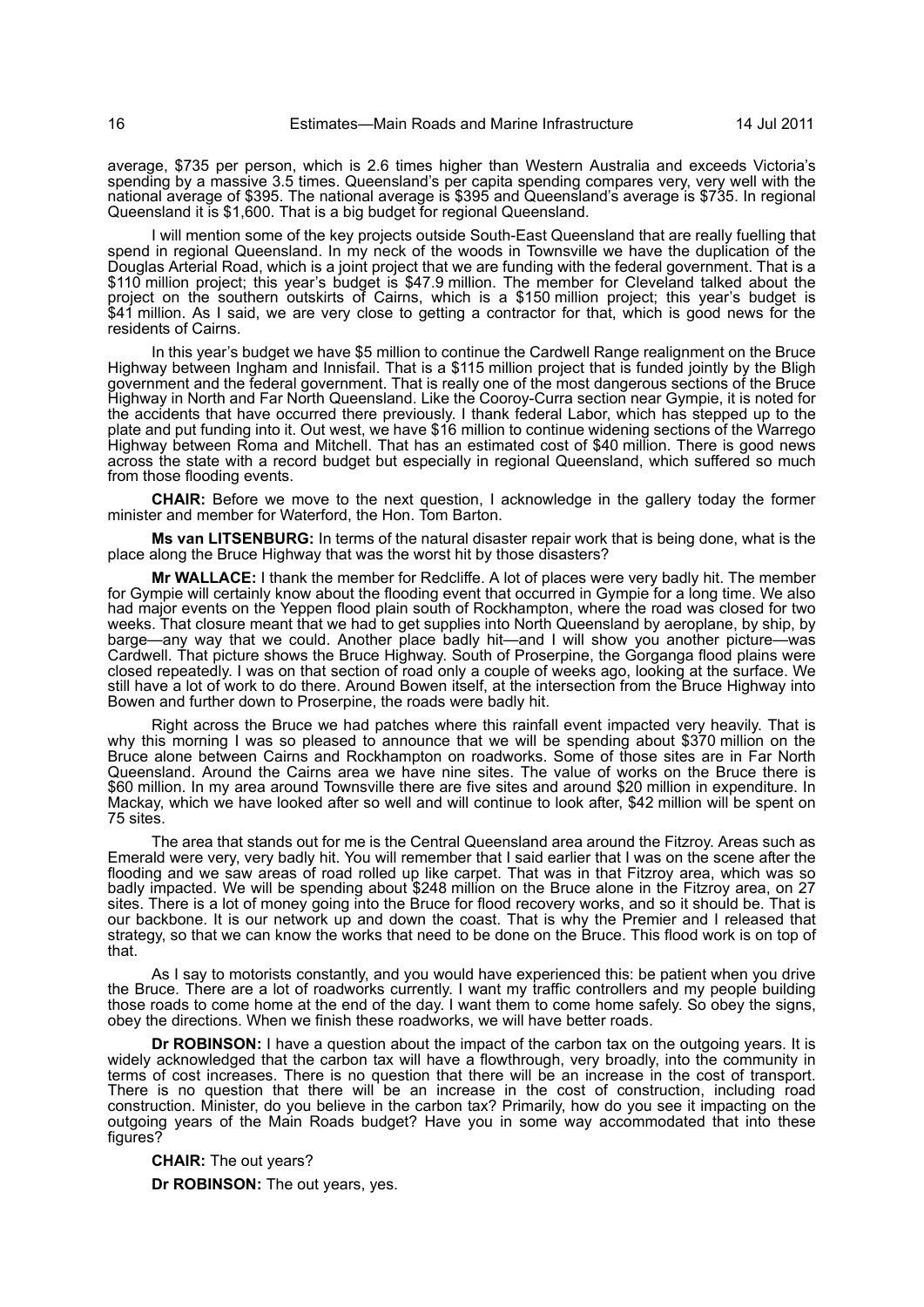## 14 Jul 2011 Estimates—Main Roads and Marine Infrastructure 17

**Mr WALLACE:** That is not a topic for discussion here today.

**Dr ROBINSON:** It is the budget out years.

**Mr WALLACE:** I do not mind answering.

**Dr ROBINSON:** You don't know the answer to that, Minister, whether there will be an impact—

**CHAIR:** Member for Cleveland, what the minister is saying is that we are considering the appropriations for the 2011-12 financial year and your question was specifically targeted at years beyond that. I think by definition the carbon tax starts on 1 July 2012, if legislated. Minister, if you can help the committee that would be good.

**Mr WALLACE:** I will talk about carbon tax, Mr Chair. In early February, my family and I, along with two other families, sheltered under our staircase in Townsville. Like most of the people in North and Far North Queensland, we sheltered under our staircase for a number of hours. We had no electricity for a week. The strongest tropical cyclone to cross our coast in many, many generations impacted on my community. It impacted on me personally. I saw the devastation that it caused to my beautiful part of Queensland. I saw firsthand the flooding across our state, as I have said repeatedly today, as a result of this year's summer of woes. I do believe that climate change is an important topic. When I have my family sheltering under a mattress and fearing for our lives, when I have neighbours staying with mepeople who were scared—I do believe that climate change is an important issue that we have to tackle. I make no apologies for that. I make no apologies for it.

We will work as closely as we can with the federal government to minimise the impacts of any carbon policy on the people of Queensland. But you cannot look me in the eye after what I have been through, after what my family has been through, after what the residents of North Queensland and Far North Queensland have been through this summer, and say that we cannot do anything.

You cannot look me in the eye and say that we should sit on our backsides and watch this occur. You were not with me, member for Cleveland, as I had to talk to my residents across the whole of the north every hour on local radio about what was happening—about the expected storm surge, which literally could have wiped my city from the face of the earth. You were not there, member for Cleveland, when I had to speak to my neighbours who had trees go down in their yard.

**Dr ROBINSON:** This is all important and I appreciate what the minister is saying and certainly acknowledge that. I am not sure how it answers the question about projections starting from this budget going forward. He has been happy to answer lots of questions about projections going forward and the 20-year plan, but he continues to avoid the question about what are the likely impacts of the carbon tax on the Main Roads budget, because it underpins the budget. If the budget is affected by it, then what they are putting forward cannot be delivered. I ask him to return to the question and I respect that what he was trying to say was important.

**CHAIR:** Thanks, member for Cleveland. Minister, it might help if you direct your comments through the chair. Member for Cleveland, your question was specifically targeted at outyears rather than, say, planning done this year or anything else. So the minister is answering, in a general way, a question that I could have ruled out of order. Do you want to ask another question? I can rule the question out of order.

**Dr ROBINSON:** I am sorry. I misunderstood.

**CHAIR:** Minister, you can finish your answer.

**Mr WALLACE:** Thank you. There are no impacts in this year's budget from this policy that was released on Sunday in Canberra. I can say to the member for Cleveland and to the whole committee that we cannot turn our backs on this. I have seen firsthand the devastation that these events caused to my community. I am not going to act like an ostrich and put my head in the sand. I will always look after my community. My family has been in North Queensland for 130 years. I want my kids to live there at the same time as well.

**Dr ROBINSON:** Minister, I have a question in terms of the cost of living. We have all noted in recent years, including in this budget, the significant increase in the cost of car registration. We have also noticed the very significant imposition of a fuel tax upon motorists that has been very expensive and has contributed to the cost-of-living pressures that everyday motorists around Queensland face. I ask you, Minister: when there are cost-of-living increases of this kind on top of increases in electricity and rates, all under this failed Labor administration, do you understand why people are crying out for change?

**Mr WALLACE:** Mr Chair, I am happy to take that question, but the Minister for Transport is the responsible minister for car registrations. I am happy to talk about our funding for roads if you like.

**CHAIR:** We can talk generally.

**Dr ROBINSON:** It is the cost of petrol as well and general costs to motorists.

**Mr WALLACE:** I am happy to talk about road expenditure if you like.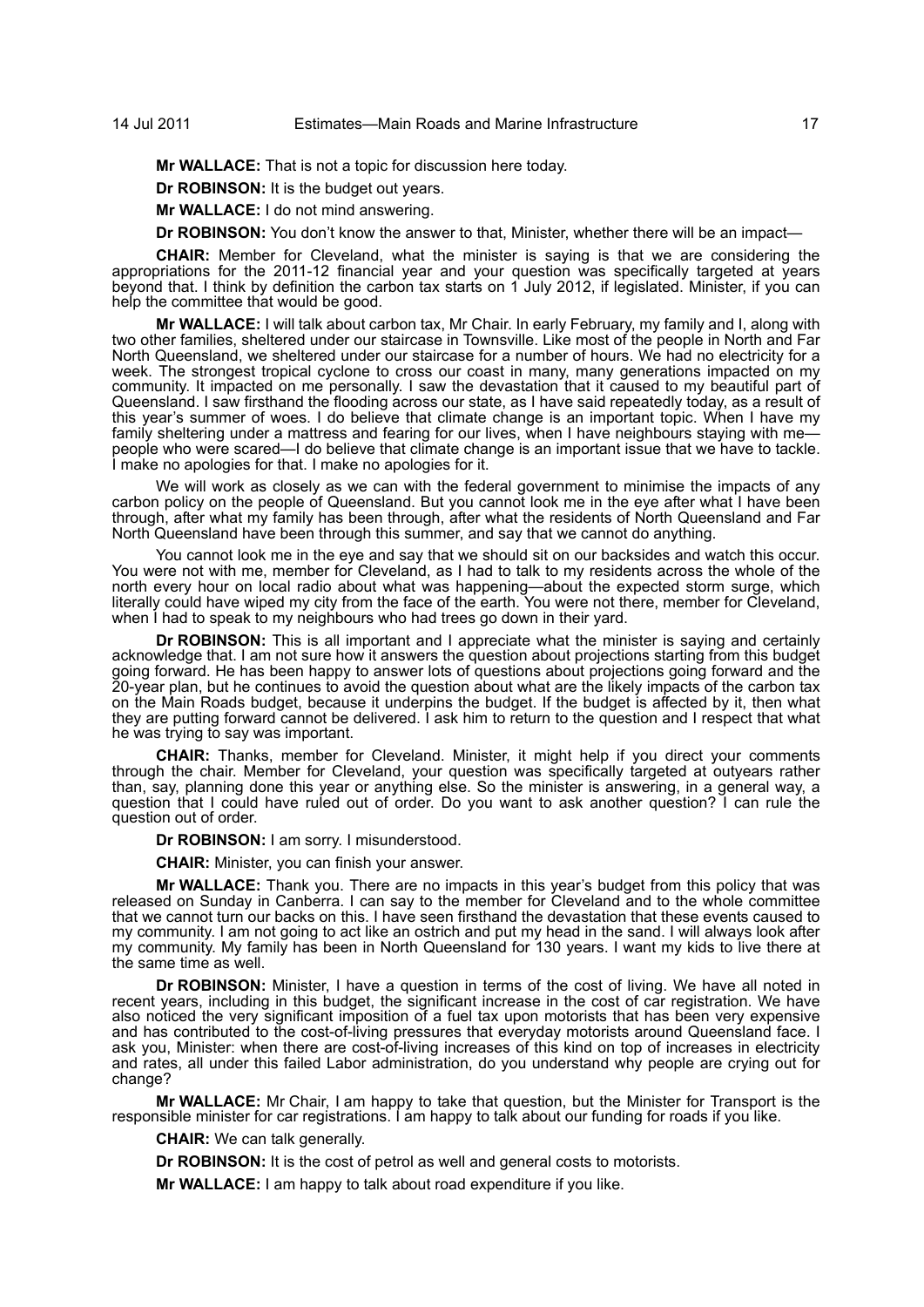## 18 Estimates—Main Roads and Marine Infrastructure 14 Jul 2011

**Dr ROBINSON:** No, that is not my question.

**CHAIR:** Sorry, member for Cleveland, your question actually relates to questions about levies that are not fees levied by the Main Roads portfolio; they are fees levied by either transport or by—

#### **Mr WALLACE:** Treasury.

**CHAIR:**—Treasury. You can have the minister make general comments on cost-of-living and road funding or you can hold those questions over for the Minister for Transport later this afternoon. It is up to you.

**Dr ROBINSON:** We will defer that to the Minister for Transport. Minister, I want to highlight something and ask, first of all, the director-general, David Stewart, a question and then ask the minister a follow-up question. I have here—and I will table it—a copy of a sign with quite a bit of detail on it. It is about a road project, the \$127 million road upgrade on the Gold Coast from Stevens Street to Harley Street from 2007 to 2011. It says, 'it is now finished. Thank you for your patience, Peta-Kaye Croft, MP, state member for Broadwater.' I table the document.

I would be interested, first of all, in the director-general's comments on that, specifically whether the amount on that sign is correct; secondly, whether that sign, which has the words 'Main Roads project' and 'local Labor MP', was approved by Main Roads and, if so, what was the approval process? Also, who paid for that sign?

**CHAIR:** I am just asking the secretary to mark it as a tabled document and provide a copy. Are you happy to proceed?

**Mr Stewart:** Could I have a copy of it, because I need to look it up to find out whether the amounts are correct?

**CHAIR:** We are running to get a copy for you.

**Mr WALLACE:** If I can comment while we are getting a copy-

**Dr ROBINSON:** I did not ask the minister. I actually directed the question to the director-general and then I have a specific question for the minister.

**CHAIR:** The director-general has asked to see that. There is a photocopier just out the back. As soon as we have the copy we will proceed.

**Mr Stewart:** Can you just tell me the name of the road again that was on the sign?

**Dr ROBINSON:** It is down on the Gold Coast. I will give you the specific name. It is part of the Bruce Highway.

**Mr WALLACE:** There is no Bruce Highway on the Gold Coast.

**Mr Stewart:** No. Is it the Pacific Motorway?

**Dr ROBINSON:** Just to give you the exact section name, it is from Stevens Street through to Harley Street. That is what it is signed as. That is what is on the Labor Party's sign.

**Mr WALLACE:** It would be the Gold Coast Highway, I dare say, member for Cleveland.

**CHAIR:** We have a copy now. I think it is Stevens Street to Harley Street.

**Mr Stewart:** I am going to have to try to get more details about this sign. I do not know this particular specific section. I will come back to you. I just need to go and do my own research on this. I can tell you that we have very clear policies around signing on our projects. I am not aware of this sign.

**Dr ROBINSON:** Would this appear to meet those guidelines?

**Mr WALLACE:** It is not printed by Main Roads. The member may have used their electoral allowance.

**Mr Stewart:** It is not a government sign. Again, I have to look at the *Manual of Uniform Traffic Control Devices* and look at it in detail. If you give me some time I will have a look at that.

**Mr WALLACE:** Indeed, my opposition candidate has got his own sign up on the main road in Thuringowa, on the Riverway Drive. Who paid for that?

**Dr ROBINSON:** I am happy to take that on notice.

**Mr Stewart:** I do not believe that I can take questions on notice.

**CHAIR:** I think there are two issues. One is about whether it is paid for by Main Roads. Your question about the *Manual of Uniform Traffic Control Devices* is about whether it is a legal sign or—

**Mr Stewart:** Yes.

**Dr ROBINSON:** Who authorised it? Who paid for it? Are the details on it correct?

**Mr WALLACE:** Mr Chair, if I can give some clarity, I am aware of this sign. I was there with Peta-Kaye Croft. She paid for it with her electorate allowance, as members of parliament do—and so they should. So any assertion here that Main Roads has produced this sign is absolutely incorrect. Members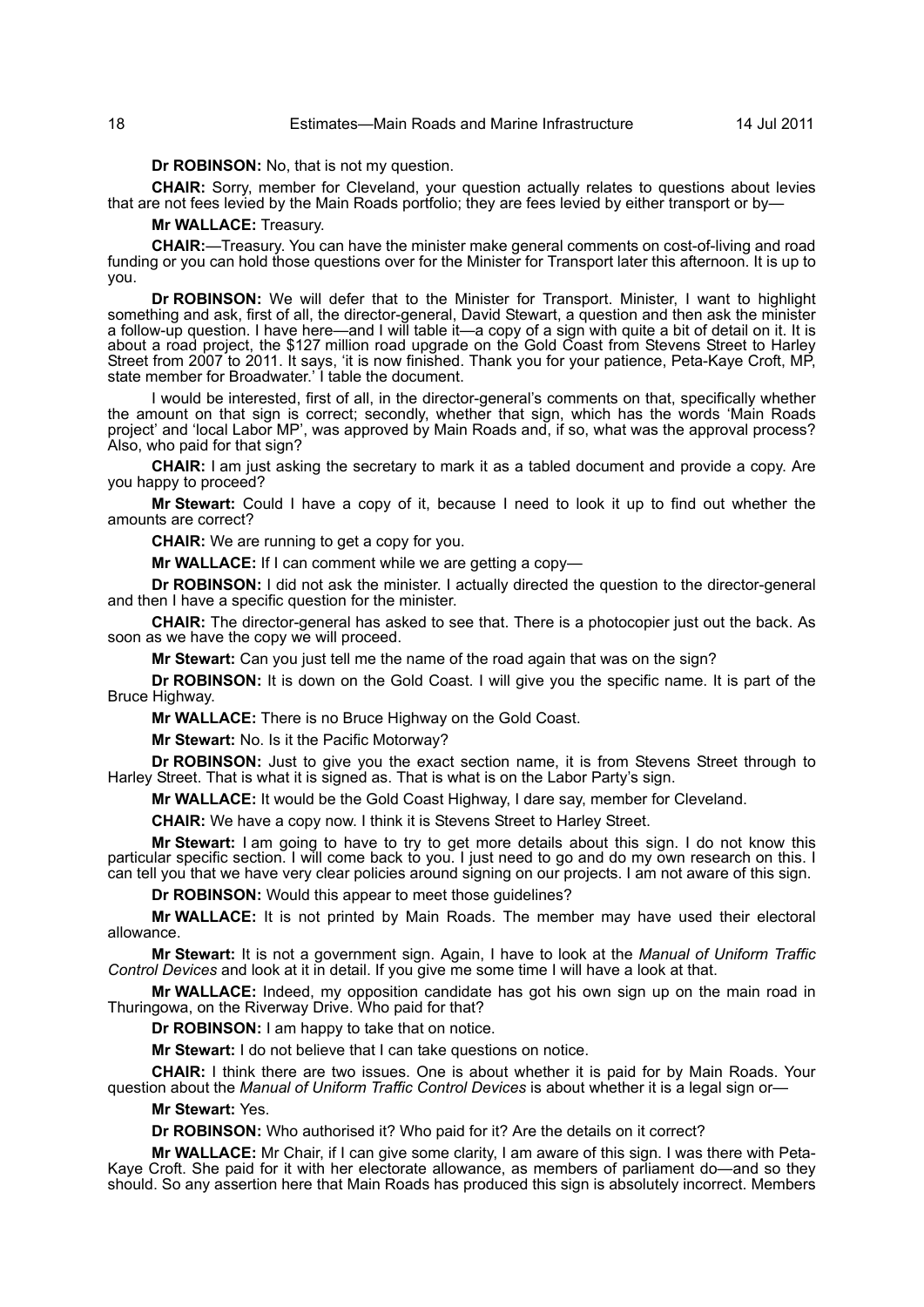of parliament should be out there advertising what is in their electorates. They should be thanking motorists for the works that are undertaken in their electorate and the patience that they show. Mr Chair, it is a furphy to say that Main Roads paid for this sign. I think congratulations should go to the member for Broadwater for thanking her motorists for being careful.

**Dr ROBINSON:** I did not make that assertion. I asked a question. The minister is getting very rich about being asked questions—

**Mr WALLACE:** I am not being rich whatsoever. I am just trying to point out the facts.

**Dr ROBINSON:**—that he is in some way involved.

**CHAIR:** I have just received advice. I understand that the director-general can take a question on notice.

**Mr Stewart:** Okay.

**CHAIR:** The director-general has asked for time to get the detail about that.

**Mr Stewart:** If you do not mind, because it appears to be a banner, not a sign. So I just need to understand the context—where it is and those sorts of things. I am very happy to come back to you.

**Dr ROBINSON:** My question to the minister is a supplementary question on this same topic. I am happy to table a *Member's Update* from June 2011 from Peta-Kaye Croft, the member for Broadwater, that has a picture of the sign in it with the same wording along with the member Peta-Kaye Croft and also the minister standing beside the sign. I am happy to table that.

My question to the minister is: is it usual practice in Main Roads for the credit for a Main Roads project to be taken by Labor MPs when it is taxpayer funds that have built the project?

**Mr WALLACE:** Thank you. I like that question, member for Cleveland.

**CHAIR:** Would you like a copy of the—

**Mr WALLACE:** No, that is fine. I reckon every MP should take credit when projects are delivered in their electorates—and so they should. Just like the member for Redcliffe—

**Dr ROBINSON:** When they are funded by taxpayer money, Main Roads budgets?

**CHAIR:** Member for Cleveland, the minister—

**Mr WALLACE:** That is what MPs are elected to do: to serve—

**Dr ROBINSON:** Why would you not have Ros Bates there then? Why not have the LNP candidates as well? Why were there only the Labor candidates?

**CHAIR:** Member for Cleveland, you have not let the minister even start his answer. Please let him finish.

**Mr WALLACE:** I reckon it is great when local members—

**Dr ROBINSON:** It is a rort.

**CHAIR:** Member for Cleveland—

**Dr ROBINSON:** It is a rort.

**CHAIR:** Member for Cleveland, your behaviour is disorderly. If there is further conduct like that, I will have to deal with you under the standing orders.

**Mr WALLACE:** I reckon it is great when local members go out and lobby for roadworks in their electorate. I reckon the member for Gympie should go and look at that Cooroy-Curra section. I think you have been there before. I think it is great news, and good on you for lobbying for that. I know you lobbied for that. That is what you should do as a local member of parliament. You should go and lobby for funds for your electorate.

Are you trying to say, member for Cleveland, through you, Mr Chair, that local members should sit there mute? Why should they sit there mute? Members of parliament should be lobbying for every cent for their electorate, just like the member for Redcliffe did when we did that bridge, just like the member for Kallangur does repeatedly over various issues on the Bruce Highway in her electorate, just as we talked about the member for Waterford coming to me and saying, 'We want some hardship applications.'

I say congratulations to the member for Broadwater. You could not get a better advocate for roads in a local area than the member for Broadwater. She is constantly coming through my door. If she wants to say thank you to her local residents for their patience, if she wants to pay for the sign herself, good on her. It shows that she is not lazy, that she is out there working for her community, that she is out there trying to get every cent for better roads, for better services on the Gold Coast. It is what we are all elected to do as members of parliament: to represent our electorates. I reckon good on the member for Broadwater for lobbying for the funds. I tell you what, she is doing such a good job that she will be there after the election to get more road funding as well.

**CHAIR:** Member for Kallangur.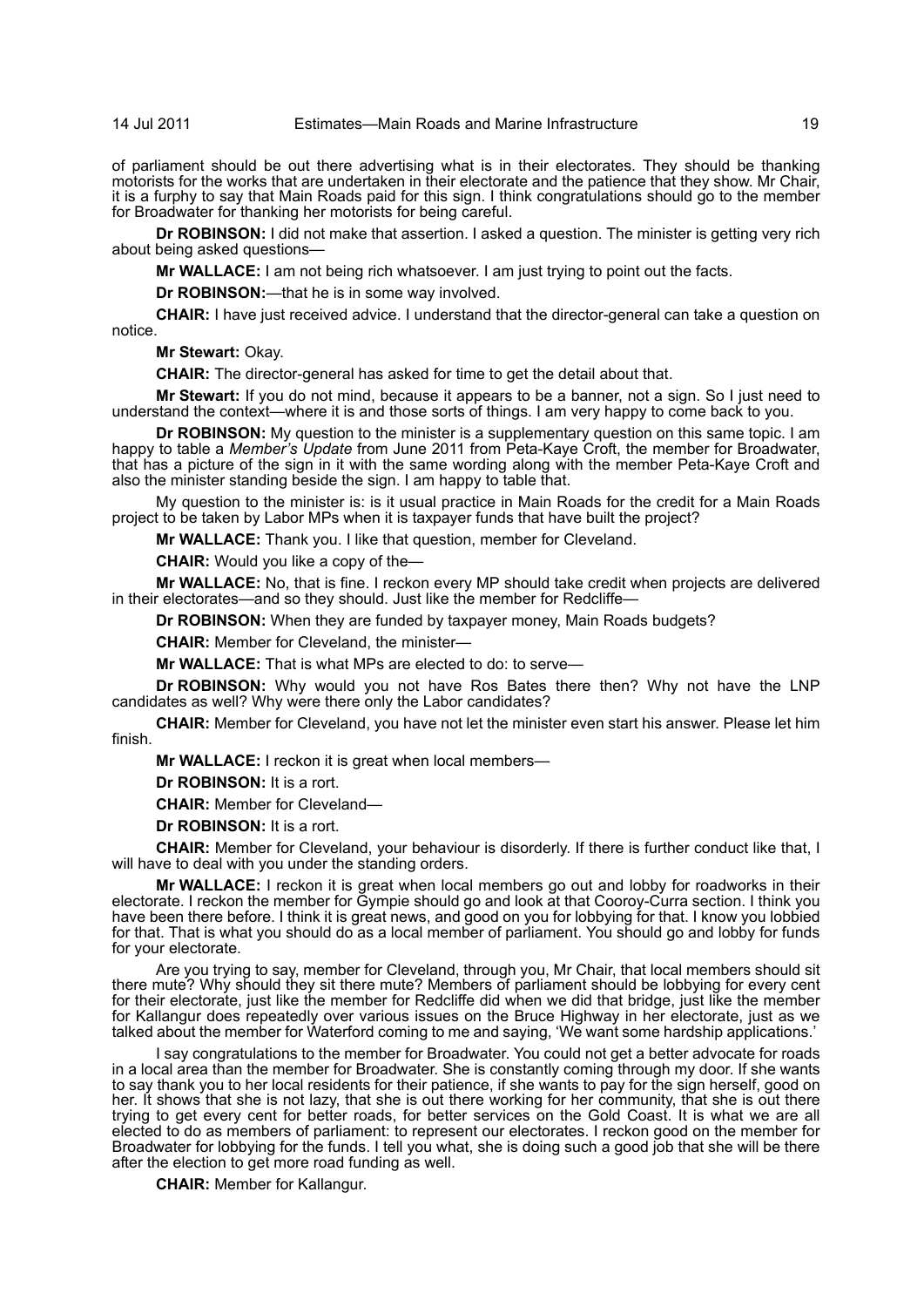**Ms O'NEILL:** Minister, we have heard today that Queensland's state controlled roads have suffered more damage than probably any other asset. Of course, in my electorate, as you and I have discussed often, the AJ Wylie Bridge, which is on Gympie Road at Petrie, was badly damaged. It was closed in January for a while and then the northbound bridge had to be closed again. I was very pleased when you announced that we would be replacing that bridge. Could you provide us with any updates on this important project?

**Mr WALLACE:** I can, and thank you for your lobbying, as you should do as the local member. The opposition, from their performance this morning, thinks you should sit there mute and not talk about road funding in your electorate. I say: good on you for what you have done with the AJ Wylie Bridge. You have got a great result: a new bridge, as you said, that we are going to build.

AJ Wylie Bridge on Gympie Road at Petrie crosses the North Pine River. Works to reconstruct AJ Wylie Bridge are expected to be completed by late next year. That is good news for local motorists. Like Peta-Kaye Croft, I thank them for their patience while those roadworks are carried out. That is part of our Operation Queenslander, which is the program to get Queensland moving again.

During the January floods the bridge sustained significant damage and the northbound bridge, the low bridge—there are two bridges there—has remained closed since 20 January 2011. We did carry out emergency repairs on the other bridge, the high bridge—the southbound bridge—which is open to one lane of traffic in each direction to get vehicles across. We carried out comprehensive inspections, which occurred over a coupe of months, and they revealed that the structural integrity of the northbound bridge was compromised. Indeed, we had to bring in divers with wetsuits and gear on to go under the bridge and have a look at that bridge to see what it was like after the rain that came down. That revealed that there had been scouring around the piers—that is where the sand gets scoured away as a result of the water moving past—and cracking on some of the sections of the support structures. So we really could not allow traffic to go back over that bridge. It could potentially cause a very serious accident.

In March the decision was made to replace the northbound bridge and works are now progressing towards that. The new northbound bridge will be built at a similar height to the high bridge and it will improve flood immunity. So we will get a good result in the end. It is expected that the replacement of the northbound bridge will take 18 months to complete, weather permitting. We always have to be careful about the weather. The steps involved in replacing the bridge include design; relocation of existing utility services on the bridge, which includes a sewer and a water main—and they do take some time and you have to be very careful when relocating them-construction of temporary pedestrian facilities; demolition of the existing northbound bridge; and construction of a new one.

The complexity of the process requires the development of options involving the consideration of user needs and safety, environmental impacts and construction approach and costs before we can demolish the old bridge and start construction. My department is currently addressing traffic management near the bridge. Again, I thank you for keeping your residents informed and I thank your residents for their patience. Changes have recently been made to the traffic signals at the Petrie paper mill to allow more through time for traffic on Gympie Road. Have you noticed any difference there, member for Kallangur?

#### **Ms O'NEILL:** Yes.

**Mr WALLACE:** That is good to hear. Pedestrians and cyclists will also be catered for while the new bridge is built. Access across the river will be maintained and will be included as part of the permanent bridge structure. Your community needs thanking. Local government and state government agencies and business will be kept informed of the progress of the reconstruction works. In fact a public meeting will be held this Friday night in Petrie where locals can meet face to face with our project team and talk about the details. We did a similar thing in Redcliffe, as you will remember, member for Redcliffe, when we constructed the bridge over there.

This bridge is being funded under our Natural Disaster Relief and Recovery Arrangements, or NDRRA. It is all about Operation Queenslander to reconnect Queensland. May I suggest, member for Kallangur, that when we have completed that new bridge you might want to do a banner similar to the one the member for Broadwater did to thank people for their patience and to talk about that great project. I think that is a good one.

**Ms O'NEILL:** I certainly will, Minister.

**Mr WALLACE:** Talking about keeping local members informed, I table for the information of the House a joint media release which I did with the member for Gregory about some traffic signals in the Emerald area. So that shows that there are some members of the opposition-

**CHAIR:** Minister, are you seeking leave?

**Mr WALLACE:** I seek leave to table it.

**CHAIR:** Is leave granted?

Leave granted.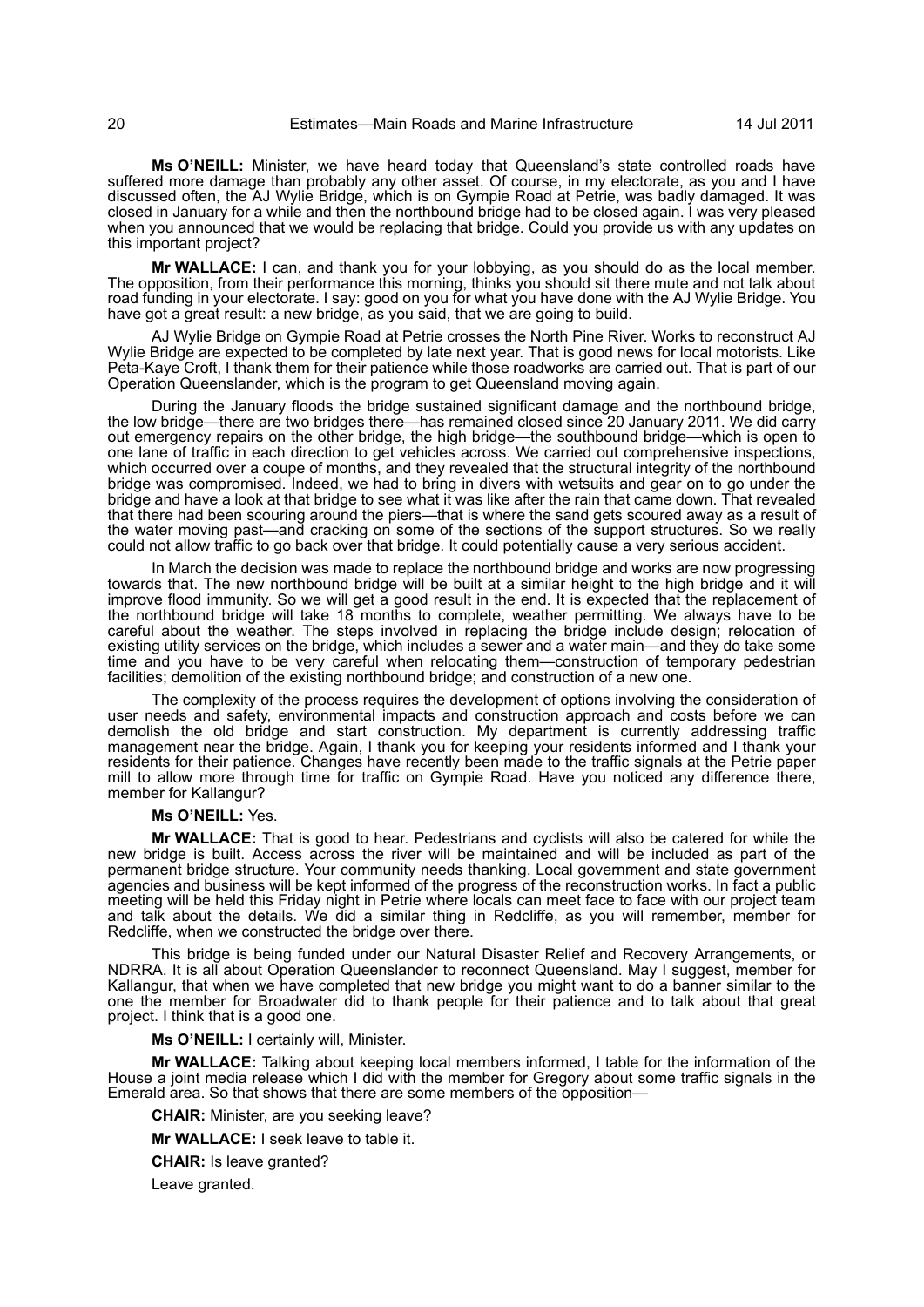**Mr WALLACE:** There are some members of the opposition who do want to talk about roadworks in their area and are proud of the efforts they put in. The member for Gregory needs a pat on the back. He is out there working constantly for his electorate. It is a pity that some in this room are not.

**Ms O'NEILL:** Further to the damage done to the national network, can you please detail what work will be done on the Warrego Highway to improve and maintain this important link to Western Queensland?

**Mr WALLACE:** Thank you, member for Kallangur. You have been to Western Queensland plenty of times. In fact you were out on the Warrego with me. We went out to open that new bridge way out west near Charleville a couple of years ago. So you certainly know that section of road well. The Warrego did sustain very considerable damage as a result of this year's flooding events, and the focus is now firmly set on reconstructing the highway and maintaining it as a safe route for all road users. It is a very important highway linking Western Queensland, and the importance of that highway cannot be underestimated. It extends from Ipswich to Morven and is part of the Brisbane to Darwin strategic freight route. This makes the highway vital for the oil, gas and primary industries sectors, particularly that burgeoning Surat Basin energy sector.

**CHAIR:** Minister, you have one minute.

**Mr WALLACE:** I will be quick then. Work began in March to repair major sections of the road. West of Mitchell is an \$82.46 million project on the Warrego. These reconstruction roadworks will cover sections along a 92-kilometre stretch of the highway. As well as federal flood restoration, we have some funding from the federal government to allow us to handle type 2 roadtrains between Roma and Mitchell. Further to the east, work is underway on a section to upgrade between Macalister and Warra. That is a \$12 million project to improve drainage, and we are doing that in conjunction with NDRRA funding.

I want to point out one thing about the Warrego. In this state budget we bit the bullet and, even though this is national network, we have put up \$96 million of state funds for the Warrego. We have allocated \$6 million in this budget to start those works. They are much needed works on the Warrego. I call on the federal government to follow suit to give us further funds for the Warrego Highway. We have also gone further with \$11 million for four key intersections through Toowoomba which is good news. So we are really doing a lot of work on the Warrego, just like the Bruce.

**CHAIR:** Thank you, Minister. The time allocated for the consideration of the proposed expenditure for the organisational unit of Main Roads within the portfolio of the Minister for Main Roads, Fisheries and Marine Infrastructure has expired. On behalf of the committee, Minister, I thank the officers of the Department of Transport and Main Roads for their presence here today and for their assistance.

The committee has resolved that answers to any questions taken on notice or additional information must be provided to the committee secretariat by 9 am on Monday, 18 July. The transcript of the hearing this morning will be available on the Hansard page of the Queensland parliament's website in approximately 1½ hours.

The committee will now break and resume at 11.30 am, with the committee examining the proposed expenditure for the organisational unit of marine infrastructure within the portfolio of the Minister for Main Roads, Fisheries and Marine Infrastructure. Thank you, everybody.

**Mr WALLACE:** Thank you.

## **Proceedings suspended from 11.05 am to 11.30 am**

**[CHAIR:](http://www.parliament.qld.gov.au/docs/find.aspx?id=0Mba20110714_113025)** The estimates hearing for the Transport, Local Government and Infrastructure [Com](http://www.parliament.qld.gov.au/docs/find.aspx?id=0Mba20110714_113025)mittee is now resumed. On behalf of the committee, I welcome back the minister. I also welcome the officers of the department and related entities. The committee will now examine the proposed expenditure for the organisational unit of marine infrastructure within the portfolio of the Minister for Main Roads, Fisheries and Marine Infrastructure. The time allocated is 45 minutes. The question before the committee is—

That the proposed expenditure be agreed to.

I call the member for Redcliffe.

**Ms van LITSENBURG:** Minister, I am proud to represent Queensland's greatest coastal electorate where marine infrastructure is so important, as it is to all Queensland coastal areas. What are the budget priorities for marine infrastructure in the appropriations for the 2011-12 financial year?

**Mr WALLACE:** I thank the member for Redcliffe. What a beautiful electorate you live in, and you are so right. I might disagree on it being the jewel in the crown, but what a great electorate. I know marine infrastructure is vitally important to your constituents. They enjoy the ocean that surrounds them on that peninsula, and quite rightly so. It is an integral part of your local community. I want to congratulate you as a great local member. Talking about great local members batting for their area, I seek leave to table an invoice from Peta-Kaye Croft for payment of that banner that we talked about earlier. I can confirm that the budget for that project was \$127 million. So good on Peta-Kaye Croft for fighting for her electorate.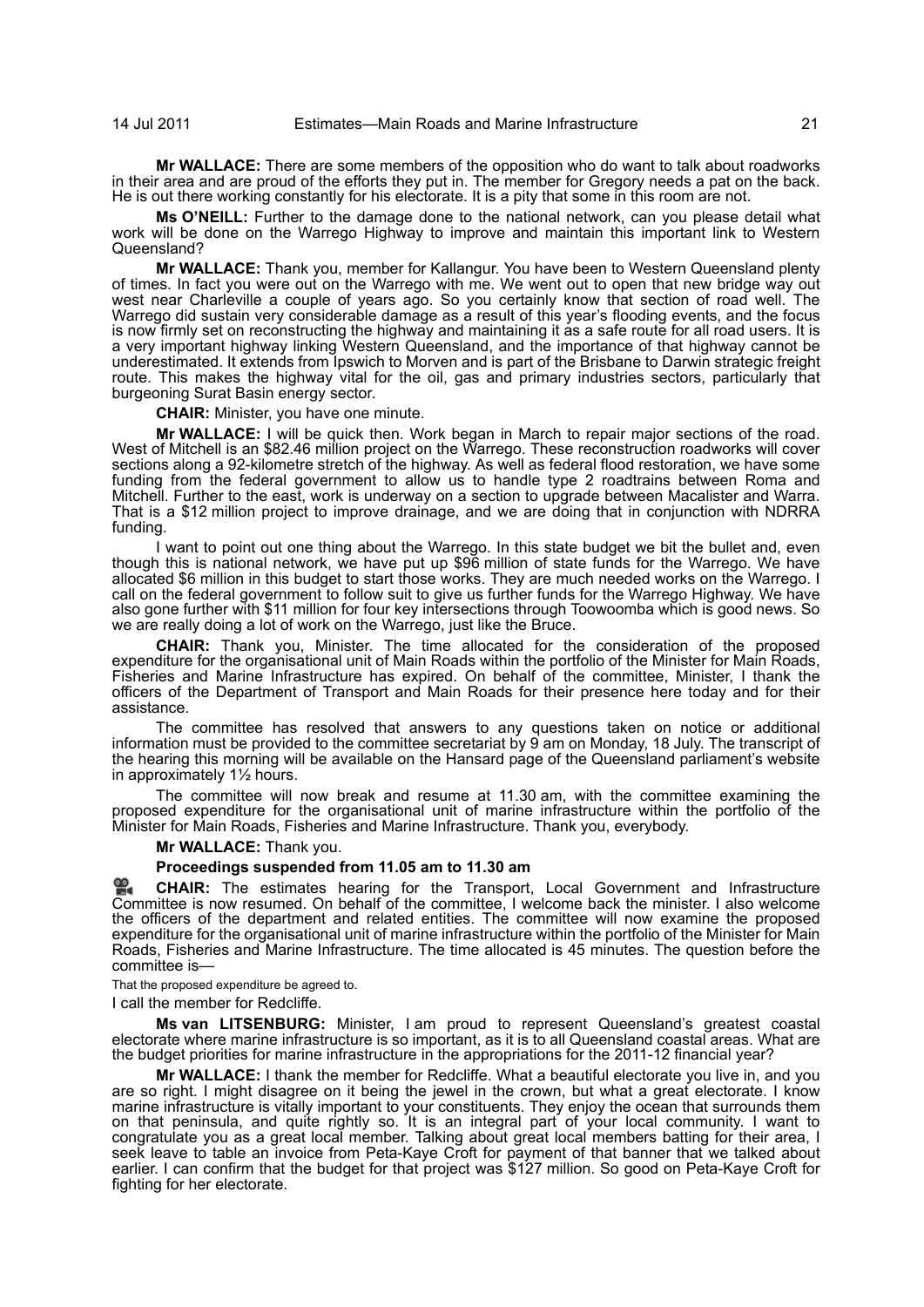**CHAIR:** Is leave granted?

Leave granted.

**Mr WALLACE:** Member for Redcliffe, well done in lobbying for your electorate as well. The Bligh government is investing heavily in upgrading our maritime infrastructure and vital maritime connections. This will help support industry and continue our commitment to increasing international exports right across the coast. Major investments in 2011-12 include \$146.8 million towards the ongoing expansion at the Port of Gladstone and additional works at the Port of Bundaberg and Port Alma as well. In my home town we have the Port of Townsville. We have allocated \$87 million for plant and acquisition, infrastructure development and port improvements at Townsville itself and at the Port of Lucinda. Up north in Cairns, the Far North Queensland Ports Corporation Ltd has allocated \$12.5 million towards new and continuing seaport developments within its ports in Far North Queensland. I was really pleased to be up there the other week looking at the development on the foreshore. That will really help make over Cairns. It is great to see my ports working with the local community to create a good environment.

I was at Abbot Point last week. It is excellent to see the high interest and the take-up by Australian and international companies as part of our \$6.2 billion expansion of coal terminals—T4-T7 is the name of that project. I recently toured that port, as I said, last week with 60 people from 30 major companies keen to be on the ground floor for this massive development. There is a lot of interest at Abbot Point. As I said, in Cairns we funded a world expert on ports to advise the government if demand exists, and if it is feasible, to dredge a better channel for cruise shipping into Cairns Harbour. Our redevelopment of the Cairns cruise ship terminal actually won an award. We maintained the historic building there. We upgraded that and won an architectural award as part of that design. Cruise shipping is important for Cairns, and we have a strong commitment to it in spending \$13.6 million on the cruise terminal for that city.

We are also funding vital infrastructure to ensure Queensland's environmental jewels are protected from maritime incidents. The director-general and I were in Townsville the other week to launch our new ReefVTS tracking system to cover the entire Great Barrier Reef from the Torres Strait down to Bundaberg. The ReefVTS tracks ships coming into our waters near the reef and ensures that they take the appropriate channels. It can give warnings if a ship veers off course and is in danger of hitting the reef. It is the largest mandatory ship reporting system in the world, and quite rightly so.

Finally, I acknowledge the superb efforts made, and are still being made, by my department in the areas of marine infrastructure, ports and MSQ to get our ports and our marine infrastructure working after repeated natural disasters. Eleven of our ports were damaged and had to be repaired so that our national and international shipping trade was not disrupted. These are vital projects that support Queensland exports, Queensland jobs and Queensland communities. So people in your electorate, member for Redcliffe, as you said, not only enjoy the ocean but also enjoy the jobs and the money that comes into Queensland as a result of the operations of our ports.

**CHAIR:** I call the member for Cleveland.

**Dr ROBINSON:** My first set of questions is to do with the port lease costs. I want to thank the CEOs that have joined us today. I would like to first of all ask some questions of the CEO of the Gladstone Ports Corporation and then of the Far North Queensland Ports Corporation, the North Queensland Bulk Ports Corporation and Port of Townsville Ltd.

**Mr WALLACE:** On a point of order, Mr Chair, which order shall we do this in—in that order?

**Dr ROBINSON:** I am happy to do this in the order that I have just read, if that is fine with the chair.

**CHAIR:** You cannot ask a question to a group of people. You need to ask one person one question.

**Dr ROBINSON:** Yes, I can.

**CHAIR:** Your first question about port leasing costs is to whom?

**Dr ROBINSON:** To the CEO of the Gladstone Ports Corporation.

**Mr WALLACE:** Mr Zussino is the CEO.

**CHAIR:** Mr Zussino, can you please approach the table? Member for Cleveland, ask your question to Mr Zussino.

**Dr ROBINSON:** Thank you. I have two questions. Can you advise us of the lease charges at the Gladstone port for the years 2009-10, 2010-11 and projected 2011-12?

**Mr Zussino:** I would have to provide them in writing. I do not have that information with me at this point in time. We have a number of leases. Some of the leases relate to large corporations which are legacy leases from a long time ago. For example, for Queensland Alumina the lease was done in the 1960s. We have current leases which we do on a straight commercial basis. So I am happy to provide that information to you but I could not give it to you verbally.

**CHAIR:** Mr Zussino has asked to be able to take that on notice. The committee has received further advice since the break that it is the minister who has the discretion to take it on notice. Minister, are you happy to take that on notice?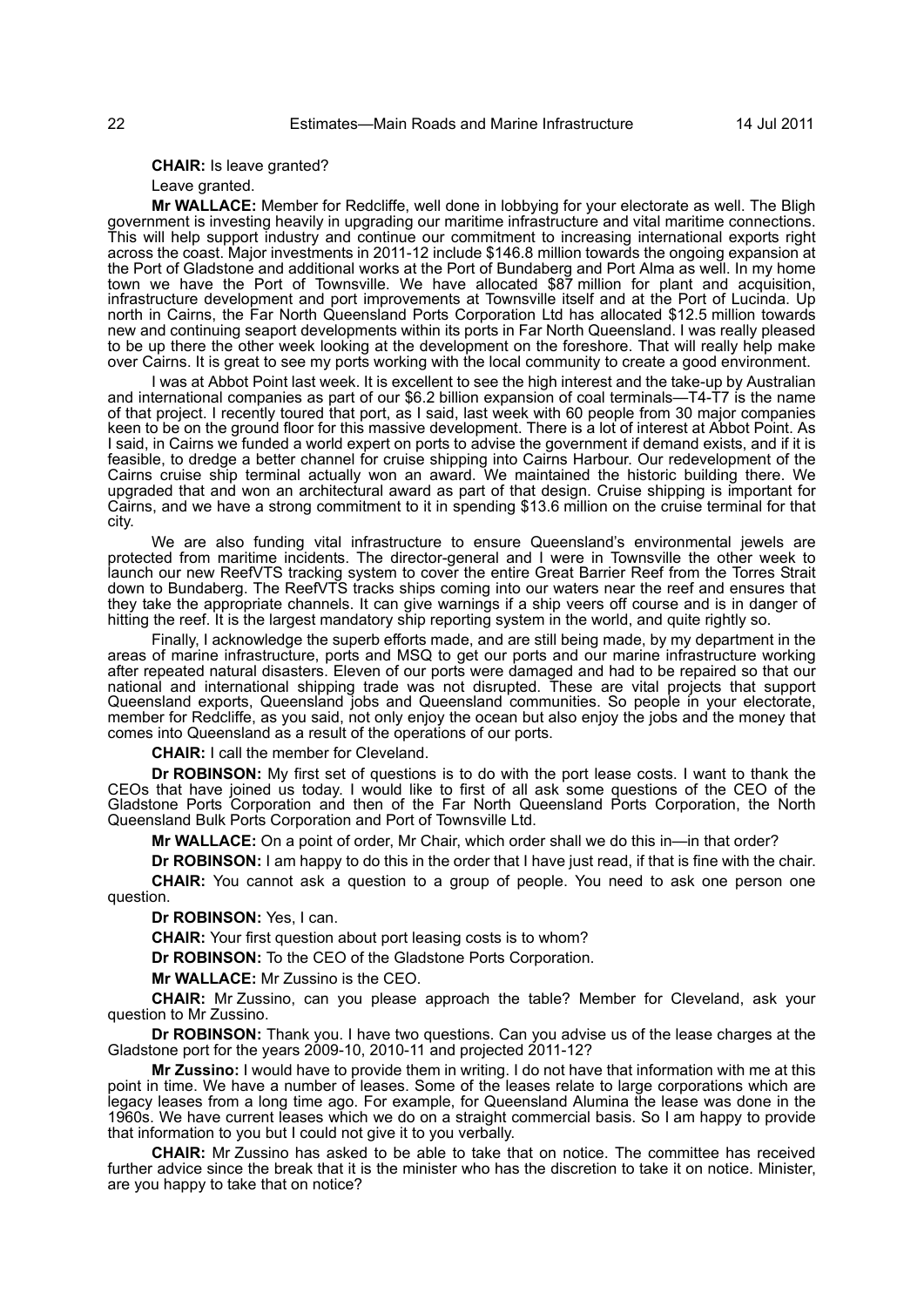**Mr WALLACE:** As Mr Zussino said, we would literally have hundreds or tens of leases at Gladstone.

**Mr Zussino:** We would have dozens of leases and, as I said, they fall under different categories because of timing. They are all long-term leases. The majority of them are long-term leases. So there are legacy leases going back to the 1950s and 1960s which obviously have a different commercial outcome to the leases that we have today. I am happy to provide that information.

**Mr WALLACE:** There would also be commercial-in-confidence arrangements that we need to be aware of, member for Waterford. Many of these companies operate under a commercial environment and we have to be very careful about releasing specific figures. I will leave that with Mr Zussino to have a look at that and ensure that we provide the correct advice.

**Mr Zussino:** Chair, I thought the question was about the global amount of the leases. Was that the question?

**Dr ROBINSON:** Yes. I am interested in the breakdown as well.

**Mr Zussino:** In the breakdown—specifically I need to understand what you mean by that.

**Dr ROBINSON:** It is anything to do with information about the cost of the port leases at Gladstone port and equally with the other ports as well.

**CHAIR:** If the question is going to be taken on notice, we need to be quite specific. So you would like to know the global figure of leasing costs paid by people who access port land. Is that right?

## **Dr ROBINSON:** Yes.

**CHAIR:** As well as the costs of the individual leases?

**Dr ROBINSON:** Yes, for 2009-10, 2010-11 and projected 2011-12.

**Mr Zussino:** I can certainly do the first part. But most of the contracts we would have would have commercial-in-confidence arrangements inside them. But I can inform the member that, in terms of our total remuneration, the lease charges that we have are very minor. They are a very small part of the revenue stream of the Gladstone Ports Corporation. I would have to check. I am happy to provide whatever we can. But I would have to check. I am certain that most of the leases that we have would be commercial-in-confidence. But certainly I can give you the global figures which would not be a significant sum of money in terms of the revenue that Gladstone Ports Corporation actually raises every year.

**CHAIR:** The committee would appreciate all the information you could provide.

**Dr ROBINSON:** As a follow-up to that, what would be your estimation of those lease charges over the last three years that are then passed on to sublessees, both seabed and land? Has there been an increase? Has it been stable? Has there been a reduction in cost?

**Mr Zussino:** The charges that are struck are under a policy that requires us to charge a commercial rate of return on our leases, and that is done from a valuation that is done at that time. Then we are required to review the valuations every few years. So it is just a CPI adjustment to that after that. So it is the WACC rate that is provided to us by the government and agreed under policy and that is what we apply.

**Dr ROBINSON:** Thank you. Just to clarify that, has there been any level of increase in those lease charges in the last three years—2009-10, 2010-11 and projected 2011-12?

**Mr Zussino:** The CPI—I think they are reviewed every five years in terms of the revaluation of the value of the land.

**Dr ROBINSON:** So you are suggesting that the increase is simply by the CPI.

**Mr Zussino:** Yes, and then the revaluations are done every five years or so. Just to clarify that, it is a very minor part of the revenue stream that the Gladstone Ports Corporation collects.

**Dr ROBINSON:** Thank you. If I could ask the question to—

**Mr WALLACE:** Who was next?

**Dr ROBINSON:** Chris Boland, the CEO of Far North Queensland Ports Corporation.

**CHAIR:** Mr Boland, can you come to the table?

**Dr ROBINSON:** I have a similar question over the lease charges for the periods 2009-10, 2010- 11 and projected 2011-12 and whether there has been any increase in those lease charges in that period of time.

**Mr Boland:** Similar to the CEO of Gladstone Ports Corporation, we can provide that information in some detail. There will be issues in terms of confidentialities of individual leases. The leases are structured in our case where we pay, on the whole, market value for the land with CPI increases—very similar to what Leo was talking about. The overall quantum of leases for the Port of Cairns is around the \$9 million mark, but we can provide that information on those.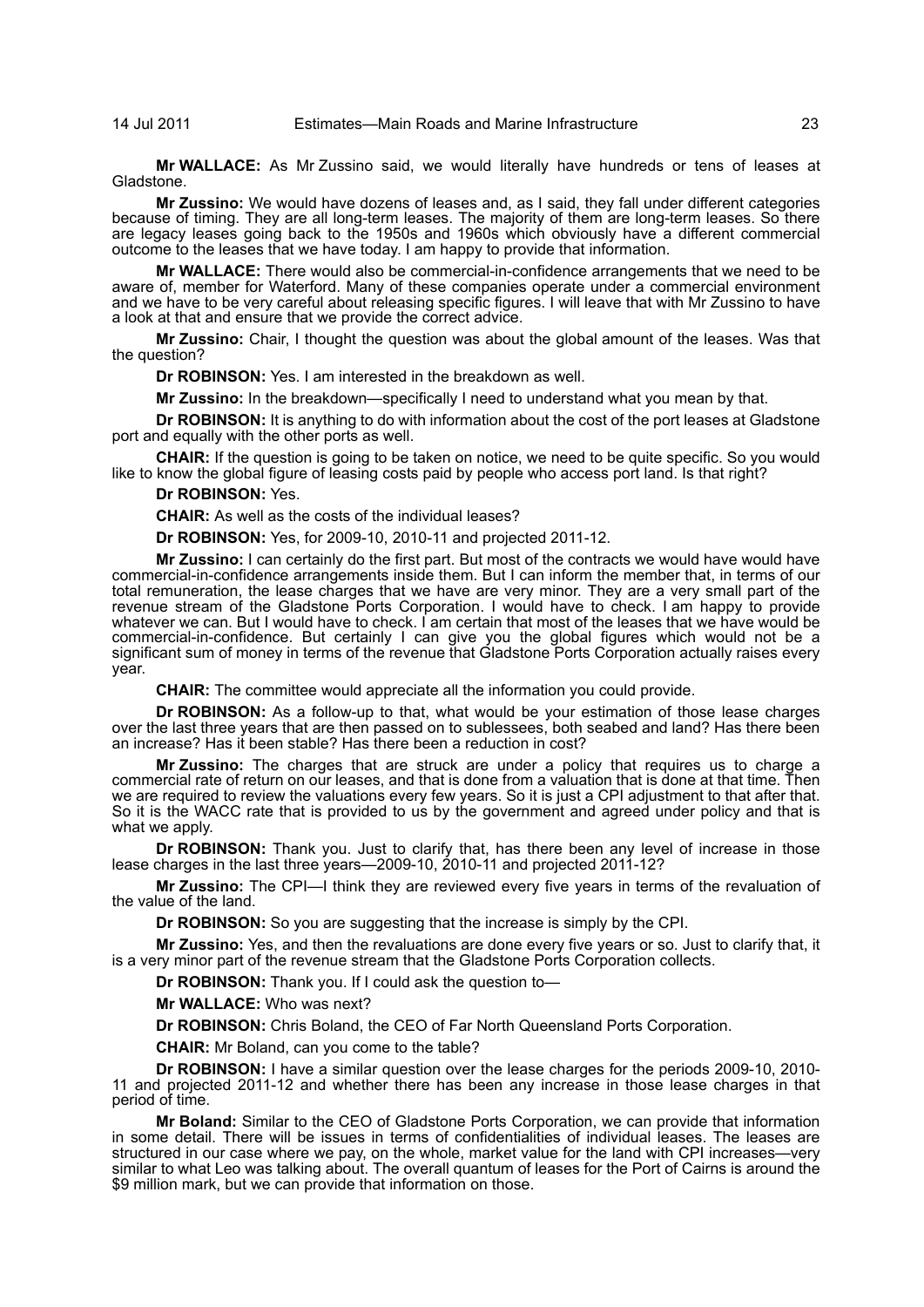## 24 Estimates—Main Roads and Marine Infrastructure 14 Jul 2011

**CHAIR:** Minister, are you happy to take that question on notice?

**Mr WALLACE:** Yes. In a similar vein, again there are commercial-in-confidence arrangements and we need to be very careful about this. Many companies are competing against each other and would desperately love to know what each other are paying. So we have to be very careful in that regard.

**Dr ROBINSON:** Thank you, Chris. That is all I wanted to ask you. With the forbearance of the committee, I have two quick questions. The next question is to Jeff Stewart-Harris, the CEO of North Queensland Bulk Ports Corporation.

**Mr WALLACE:** He is the acting CEO. Mr Fish, who is the CEO, is on leave.

**CHAIR:** I call the member for Cleveland.

**Dr ROBINSON:** Over the last three years—2009-10, 2010-11 and projected 2011-12—how would you describe the cost of leases under the North Queensland Bulk Ports Corporation?

**Mr Stewart-Harris:** Thank you for the question. At a headline level, the budget for the current year, for the 2011-12 year, is \$9,396,000—so close to \$9,400,000 of rent revenue across the board. There are different circumstances in different ports. You would be aware that we have the Port of Hay Point, the Port of Abbot Point, the Port of Weipa and the Port of Mackay. The majority of that is land revenue rental from the Port of Mackay, at just under \$6½ million. I am happy to provide far more detail in writing, Minister, through the chair.

**CHAIR:** Are you happy to take that on notice?

**Mr WALLACE:** Not a problem. Again, I must emphasise the commercial-in-confidence arrangements at the particular port, but we will get those figures. We have got nothing to hide.

**CHAIR:** Those commercial-in-confidence questions relate to individual leases, not necessarily global figures.

**Mr WALLACE:** Correct. Absolutely.

**CHAIR:** I call the member for Cleveland again.

**Dr ROBINSON:** Thank you. The fourth one is Ranee Crosby, the Acting CEO, Port of Townsville

**Mr WALLACE:** Ranee is acting CEO; Mr Holden, the CEO, is on leave.

**Dr ROBINSON:** It has got pretty easy for you now, Ranee. It is a similar question. I apologise for the repetition but we did ask a question on notice looking for this information and we did not get it.

**Mr WALLACE:** You asked the wrong page.

**Dr ROBINSON:** Ranee, for 2009-10, 2010-11 and projected 2011-12, through the minister, could we have information taken on notice—

**CHAIR:** For the sake of purpose, I think you should ask Ms Crosby and then if she cannot answer it the minister will have the opportunity to take it on notice.

**Dr ROBINSON:** Okay. Could you make a comment about the cost of the leases over that period of time in terms of increases, CPI or above CPI, whatever is the situation?

**Ms Crosby:** Certainly. For the 2009-10 year, our total rental revenue—and that includes land and our small boat harbours—was \$5½ million. Our estimate, which we are reconciling at the moment, for the 2010-11 year is \$6.3 million. Our forecast for the 2011-12 year is \$6.5 million. Townsville is a bit of a diverse port. We are a landlord modelled port. We have more than 100 tenancies and, as you could imagine, they all have different mechanisms and have existed over a number of years so we have a variety of rental review mechanisms. Some of those are pegged to a percentage of the Valuer-General's valuation for rating purposes, some are pegged to CPI increases only, some have market rental review mechanisms. So across 100 leases, it is a bit difficult to give you full details but we can certainly give a breakdown.

We have seen those increases and are generally trying to get up to market value wherever our leases enable us to do. This is benchmarked against the Townsville industrial property market in general. Our average rental revenue is about \$7 per square metre per annum at the moment. The market in Townsville is around \$8 to \$10 a square metre for industrial land.

**Mr WALLACE:** We have a lot of historic leases in Townsville too that date back to the seventies and indeed some to the sixties.

**Ms Crosby:** Yes. The port of Townsville has been operating for more than 100 years so you can imagine that some of those leases date right back to various policies and the various government instrumentalities that the port went through prior to corporatisation. I am happy to provide any more detail that is needed.

Ltd.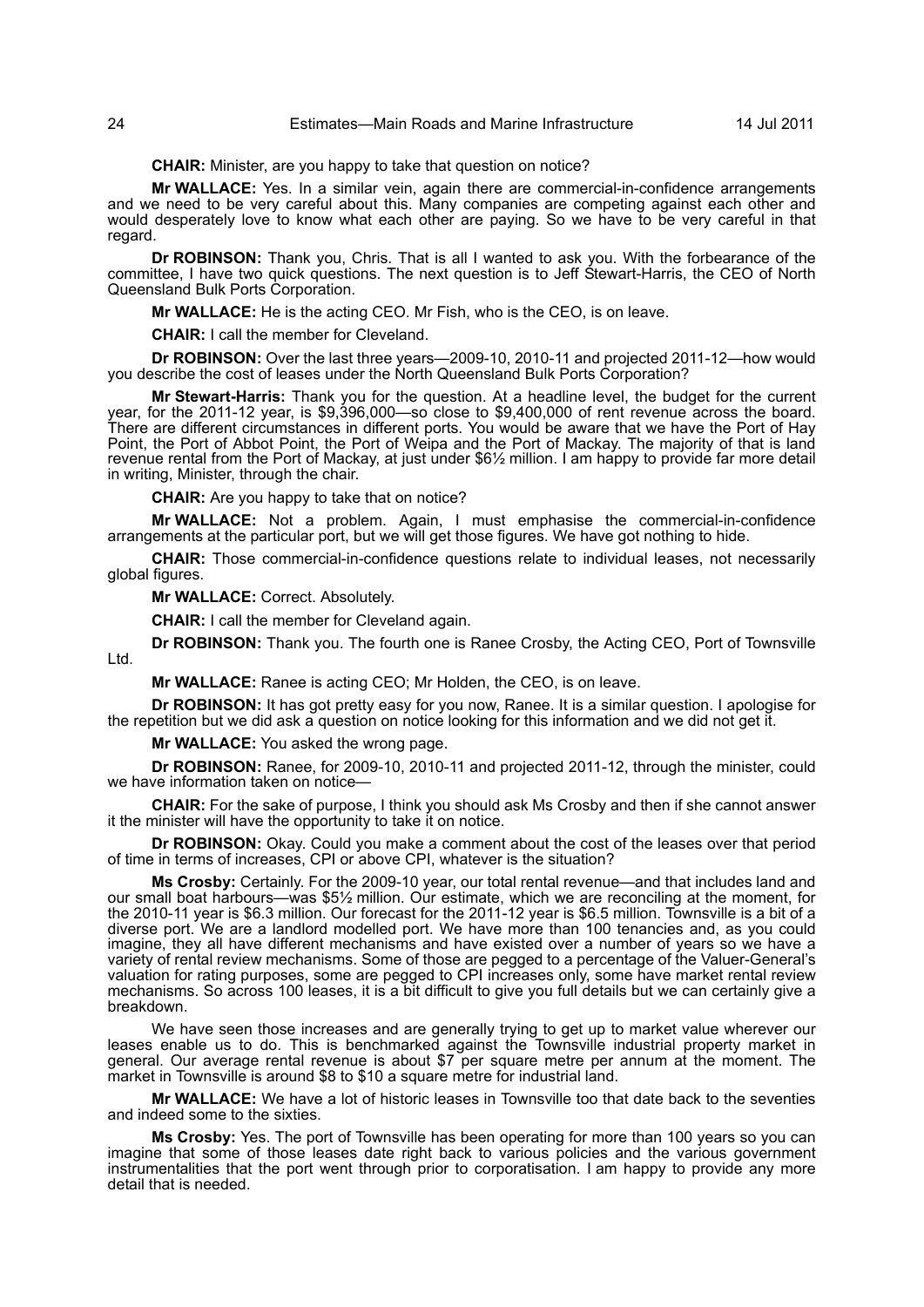**Dr ROBINSON:** Thank you. I have had a fair bit to do with the Townsville port, having lived there for 13 years and having gone in and out of that port many times to go fishing, so I do appreciate the importance of the whole port to the region.

**Ms Crosby:** Thank you very much.

**Dr ROBINSON:** I thank each of the CEOs who have taken the time to come down. We did ask them to come down to try to clarify those points because they were not being clarified previously by the minister. I thank each of you for that.

**Mr WALLACE:** Because the wrong question was asked by the member for Cleveland. You think he would have learnt—

**Dr ROBINSON:** My question to the minister—

**CHAIR:** No. Minister and member for Cleveland, let us not get into the debate about the question on notice. Member for Cleveland, what is your next question?

**Dr ROBINSON:** Just wrapping this up, I have a question to the minister. I appreciate the answers in terms of CPI increases and their overall cost of running the ports and I appreciate also the commercial-in-confidence nature, and I am hoping that the minister will not hide behind that with some of the information.

Minister, why are so many small marine and marine dependent operators—whether they are charter boat operators, small businesses that operate through or are reliant on seabed leases or small businesses that have some cost on land that is attached to or connected with a port; these are the small sublessees down the chain from the cost of the lease—saying that there have been dramatic increases in the cost of their subleases? Some of these are boat and trailer clubs, like the Moreton Bay Trailer Boat Club in Manly. They are saying that there has been a dramatic commercialisation of the rates. They are wilting under those increased costs. Minister, will you give some sort of commitment that in the commercialising of the rates in these ports you will somehow quarantine or help these businesses and these small trailer boat clubs to survive? They are currently struggling to survive under your government's management.

**Mr WALLACE:** The member for Cleveland talks about the Moreton Bay Trailer Boat Club. An existing debt was transferred from the Port of Brisbane relating to unpaid rental and dredging contributions. We are working very closely with that club to recover those funds, but at the same time we are doing it in a sensible manner.

**Dr ROBINSON:** Sending them broke.

**Mr WALLACE:** Member for Cleveland, you might want to forgive debts for—

**Dr ROBINSON:** Have you been there? I have visited them many times.

**Mr WALLACE:** I have, yes. I was down there—

**Dr ROBINSON:** Do you know the reality on the ground?

**CHAIR:** Member for Cleveland, I warned you before about disorderly conduct. If we can go question and response, question and response, we can get through this and get more information for the committee. Minister.

**Mr WALLACE:** Thank you. In fact, I was there the other week, member for Cleveland. You will be pleased to know that we have installed a GPS marker point at the ramp there to enable boaties to have safer access into and out. That is a good step forward; we are restoring those GPS marker points at our ramps and restoring infrastructure up and down the coast.

We do have a boat harbour pricing policy and we do try to strike a balance. We do provide infrastructure at these particular boat harbours and it does cost many millions of dollars. This may include sea walls, dredge channels, navigation aids, amenity blocks and outer harbour boating facilities. The cost of this infrastructure is substantial, especially dredging in those boat harbours. This is needed to keep them open and keep them available to boats so they can come in and out.

These harbours serve as an important hub for commercial marine or industry and they help provide jobs in local communities, not only for people using the waterways. In fact we have a tenant who is really enjoying their lease at Manly and they want to expand their restaurant down there. That is a good thing. They are finding it very, very good in that particular location.

We have a number of methods whereby we work with locals who use those facilities to ensure we do get some return to enable us to put it into dredging, sea walls, maintenance, et cetera. Indeed, industry supports that rental methodology; it is based on the turnover model. We are working very closely with DEEDI to come up with a model that ensures consistency across our boat harbours.

You have to look at this separately. Boat harbours and ports are separate issues. You have heard from my port CEOs about the information that they are going to return, but boat harbours are a separate issue. We are negotiating very closely with tenants about our calculation of that. Captain Quirk is my general manager from Maritime Safety Queensland. Captain Quirk, do you wish to comment further on our negotiations over boat harbours with tenants?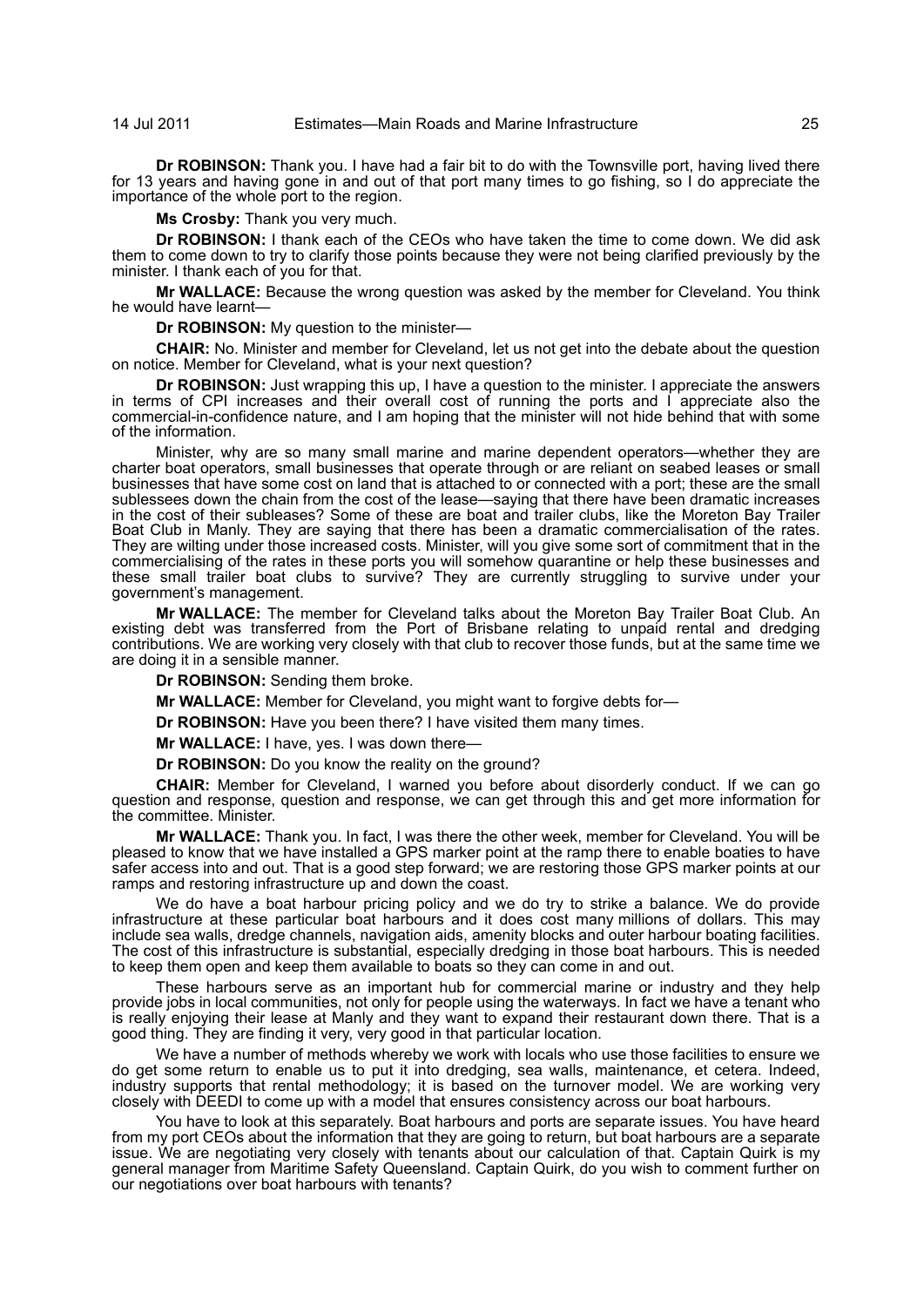**Capt. Quirk:** Just briefly, it is important to differentiate between leases in the port corporations, which are bound by the GOC Act, and leases in the crown boat harbours, which are managed directly by the state government. In those crown boat harbours, of which we have 10, we are working hard to get the balance between facilitating industry, particularly community groups, and providing an adequate return to maintain those boat harbours. We are working with tenants in Manly and Scarborough now on issues which perhaps came across to us from the sale of the Port of Brisbane Corporation.

**Mr WALLACE:** I just want to go back to that Moreton Bay Trailer Boat Club because the question came from the member for Cleveland. They currently owe the department \$1.4 million for dredging, plus about \$300,000 in unpaid rent for the club site. We still meet with them seeking a payment proposal from them, and we will continue to do that. The dredging debt relates to the development of the club's new marina, and the costs were borne by the Brisbane Port and then transferred to my department. We will work very closely with them. We work with many sectors, many lessees in our ports and harbours across the state—local air sea rescue organisations, sea scouts, et cetera. We have a good relationship with them and we make that offer to the Moreton Bay Trailer Boat Club to continue working with them to ensure they have a long future there.

**Dr ROBINSON:** Just to follow up to the minister there on the Moreton Bay Trailer Boat Club: so you are chasing them for what you said was \$1.3 million of dredging—

## **Mr WALLACE:** No.

**Dr ROBINSON:** Could you repeat those figures, my apologies.

**Mr WALLACE:** We have met with them many times and are seeking to work out a repayment mechanism with them. They currently owe about \$1.4 million for dredging and \$300,000 in unpaid rent. We will work closely with them on repayment proposals.

Many community organisations that I belong to and that I speak to have similar agreements with governments—that is, governments fund these works and they are repaid over time. We will continue to work with them and have those payments made over time. It is something we do right across the state. Community organisations play a vital role in Queensland, and the Moreton Bay Trailer Boat Club, I dare say, plays a vital role for boaties in the Moreton Bay area. It is good news that we will work with them to get a better facility for all those people who use it. We will continue to do that. In fact, I might go and have a look at that another day and go out for a run from there and have a look at that wonderful Moreton Bay and try to catch a couple of snapper.

**Dr ROBINSON:** I take on face value the commitment of the minister to treat them fairly and harshly, and I will be watching that very closely hoping that is the case—

**Mr WALLACE:** Not harshly; squarely, fairly.

**Dr ROBINSON:** That you are not going to hunt them down.

**Mr WALLACE:** We do not hunt anyone down.

**Dr ROBINSON:** It is actually just a small working class trailer boat club—

**Mr WALLACE:** Absolutely.

**Dr ROBINSON:** While it is not in my electorate, I have certainly supported them so I trust they will be treated fairly as one of the little guys. I have to say that so many of these little guys have come to me and said, 'We're getting beaten up by this government because they are excessively charging us.' I trust you will respond to that in the future.

**CHAIR:** Is that the question? We will look after little guys right across the state. We will look after the little guys—

**Dr ROBINSON:** Well, they are crying foul.

**Mr WALLACE:** Whether it is the fishing clubs, boating clubs—

**Dr ROBINSON:** Everywhere, they are saying you are not doing that, they are saying that they are going broke.

**Mr WALLACE:** We will look after the good guy right across the state. That is what Labor is about: looking after the—

**CHAIR:** I think it is probably best—

**Mr WALLACE:** I thought that was a question. It was a statement, not a question. Okay.

**CHAIR:** It might be best if we move on. Minister, I do not think it is a surprise that the member for Redcliffe has some questions for you.

**Ms van LITSENBURG:** We were very lucky in Redcliffe that we did not get impacted greatly in the floods in January, but Moreton Bay did receive all of the articles that came down all of the rivers. How were you able to get the marine hazards out of the shipping lanes so quickly after the floods?

**Mr WALLACE:** I do not think any of us would forget that tidal wave, if you like, of debris that came down the Brisbane River. I stayed in Brisbane for the flood to work very closely with my department. I stayed at Parliament House where we have our accommodation, and I could see from my balcony the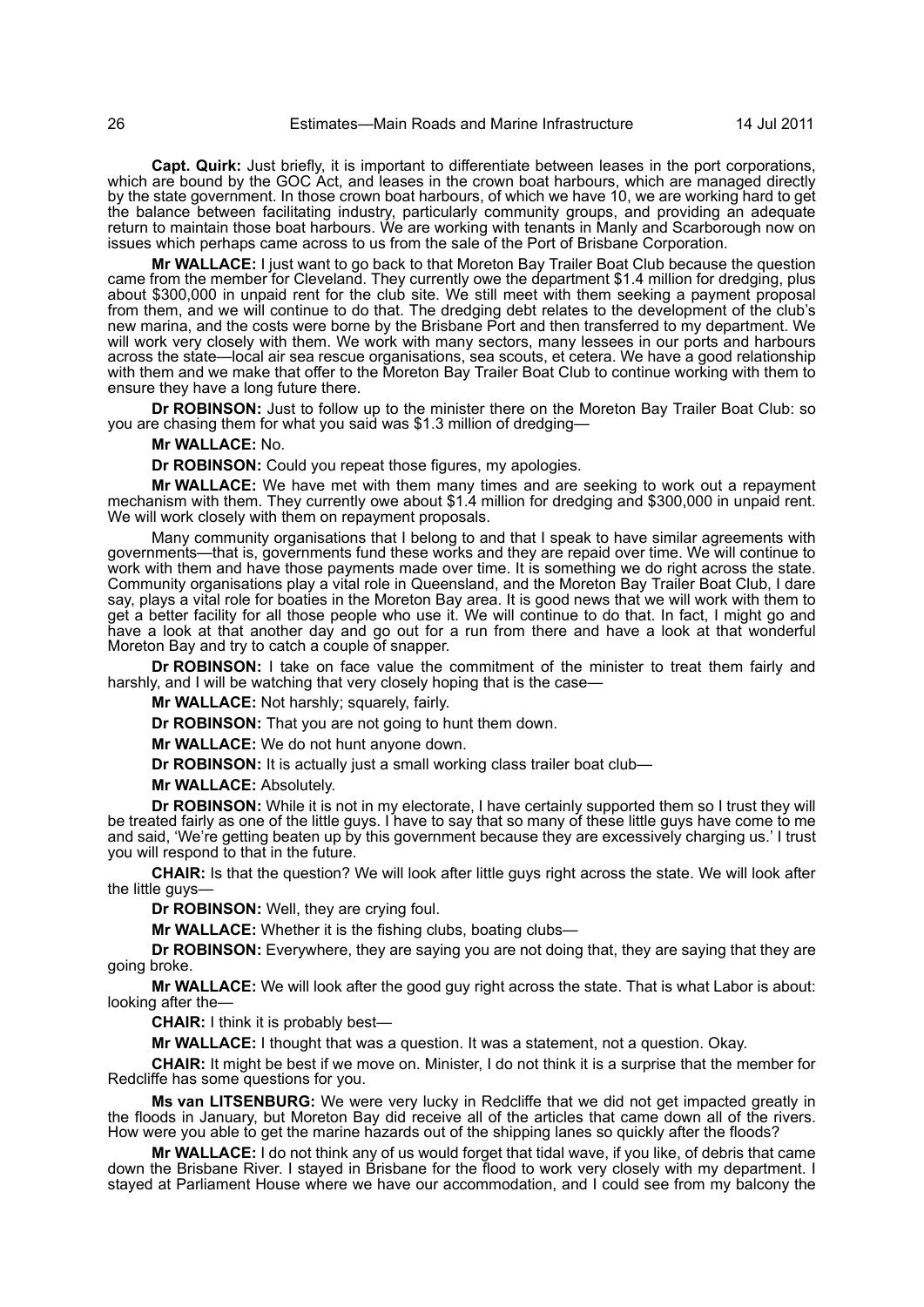debris—the boats, the jet skis, the facilities for landing boats on the Brisbane River—that flowed down there. They were substantial hazards in our shipping channels so it was vital that we went out as quickly as possible, that we cleared our shipping lanes to enable that very busy port of Brisbane to open up as quickly as possible. We also did it to keep recreational and commercial fishers safe, the people using our waterways.

We were able to respond so swiftly to the floods because the department practises a comprehensive all-hazards approach to emergency management. This collaborative approach of addressing emergent situations supports a whole-of-government arrangement for emergency management. The guiding principles of prevention, preparedness, response and recovery that are employed for a range of threats and specific scenarios were readily transferrable to our management of the many hazards to shipping that resulted from this extreme event.

Maritime Safety Queensland, which is an agency of my department, was the responsible agency for coordinating the removal of navigational hazards and reopening the Brisbane River and the port of Brisbane shipping channels. The department planned and conducted its emergency response and recovery activities in close collaboration with the Brisbane District Disaster Management Group.

 We took preventive action prior to the height of the flood during Monday, 10 January, and Tuesday, 11 January, to ensure the risk posed to ships in the port was limited. A staged closure and evacuation was enacted to allow for the safe and early evacuation of all major trading ships from berth within the port. CityCats and commercial ships that could be evacuated were allowed to relocate to safe havens further downstream. For those ships that could not be safely relocated—such as *The Island* and the Moggill ferry—officers from my department ensured that the ships were firmly secured to the shores at their base locations. Indeed, we had people on there at all times of the night, including Captain Quirk, to ensure the safety of that waterway. General safety messages were broadcast by our VTS system on VHF marine channels warning all shipping of strong currents and hazards in the river.

During the height of the devastating flood, departmental officers coordinated the collection and recovery of navigational hazards, such as pontoons, the New Farm floating walkway and many drifting boats that floated down the Brisbane River. Aerial reconnaissance identified the extent and location of the floating hazards and debris. Reopening the port of Brisbane to shipping was given the highest priority.

Seven specialist contractors were engaged between 14 January and 12 February to work alongside Maritime Services Queensland personnel and the Port of Brisbane recovery operations. Around 400 pontoons and 60 vessels broke free during the flooding and were recovered. In addition, about 8,500 cubic metres of general debris was collected on the shoreline. In terms of the shoreline we all saw the photos of the flooding—that had all of that debris, there was about 8,500 cubic metres, which is a lot. We carried out an extensive program of hydrographic surveys. We had ships and we used the Royal Australian Navy to put sonar into the channels to detect the debris and hazards and removed them to get that channel open. As a result, we resumed restricted movements in the shipping channel on 16 January. We gave priority of course to tanker movements supplying the oil refineries to keep our fuel situation in Queensland stable. Marine officers concurrently undertook an accelerated program of repair and replacement of flood damaged navigational aids.

By 21 January the port returned to normal operating procedures on restricted tidal movements to allow those large trading vessels to come in—that is, on high tide we allowed them to come in and go out. The Port of Brisbane dredged river channels and have since undergone a major dredging program to remove about one million cubic metres of silt which flowed down the river. A million cubic metres of silt flowed down the river. That is why, as we all saw, it was so brown at the time and so dirty—a million cubic metres of silt. The Fisherman Island approach channel has now isolated controlling depths of 13.3 metres and the channels upstream from Fisherman Island to Hamilton Reach of 8.9 metres. We are confident that by the end of this month the design depths across the channels in and out of the Brisbane River will reach their designed levels.

**Ms van LITSENBURG:** Thank you. In light of your recent portfolio changes, what measures have you introduced to ensure efficiencies in the areas of marine infrastructure and fisheries?

**Mr WALLACE:** I thank the member for Redcliffe for her question. I have been out across Queensland going to our various MSQ bases. We were in Cairns the other week—the director-general and I and Captain Quirk. In that base in Cairns, as with many of our bases across the Queensland coast, Maritime Services Queensland work very closely with the Fisheries and patrol officers at those bases. What I have said to Captain Quirk and to my Fisheries people is, 'Let's start conversations on where we can get better value for money through our joint patrols.' We currently carry out a number of joint patrols with Fisheries officers to make sure that we are getting value for money out there and increasing patrols on the waterways. The thing we want, member for Redcliffe, is not only protecting our valuable fish and crab stocks across Queensland but keeping boaties safe, and that is a primary role of Maritime Services Queensland—to keep boaties safe. Captain Quirk has been out talking to his people and they share a lot of those facilities across the state not only with Boating and Fisheries but with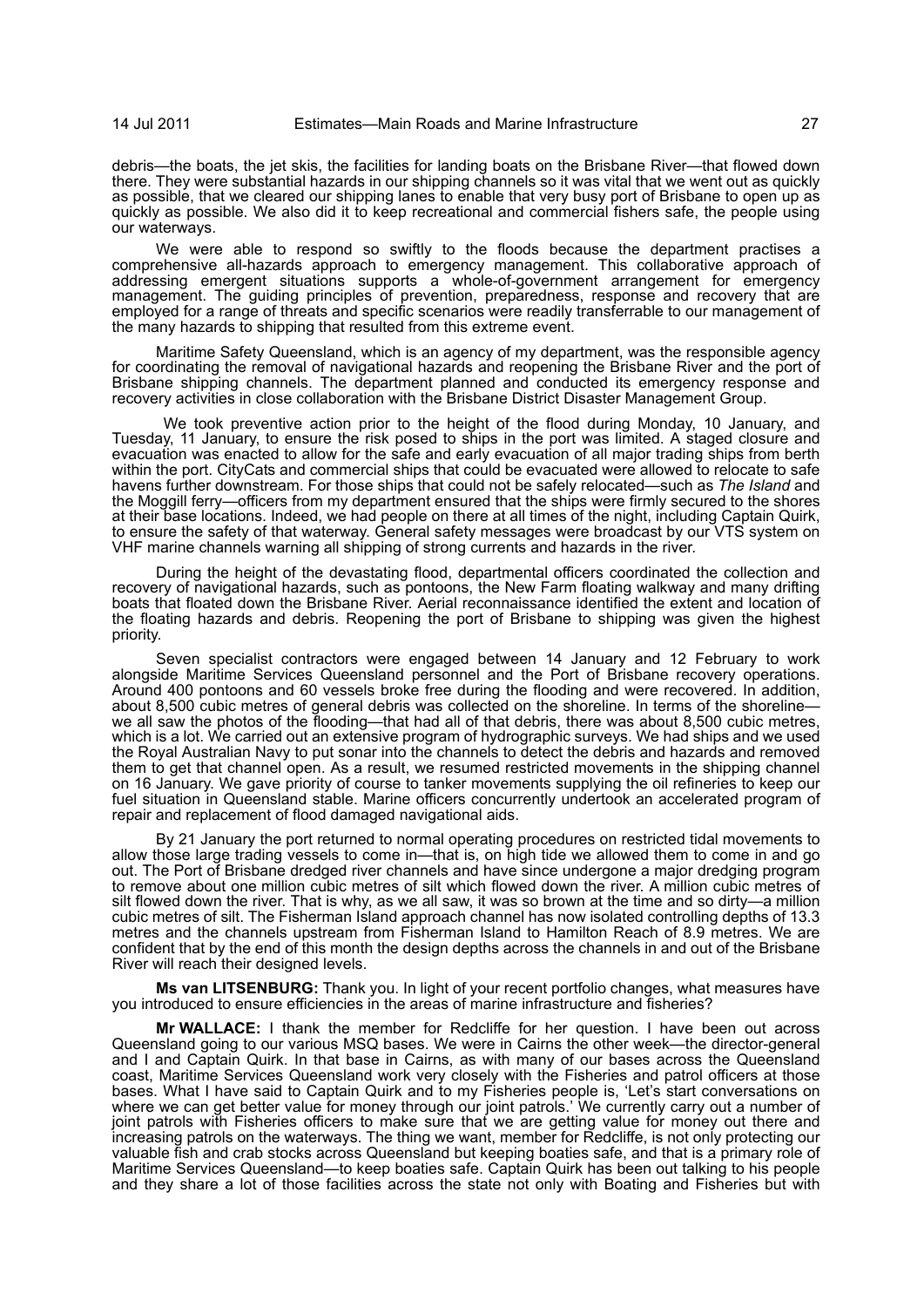Water Police and other agencies as well. So that is a big step forward. This year there will be a lot more patrols on the water as a result of that working together. Captain Quirk, do you wish to comment on some of those joint patrols about what we do on the waterways themselves?

**Capt. Quirk:** Yes. We call it cross-decking in that instead of taking three boats out we take one boat out with Maritime Safety Queensland personnel, Fisheries personnel and the Queensland Police Service so we can cover all of the enforcement activities from one boat. It gives a strong message to the boating community that we are out there as one government—that is, as a number of agencies protecting life and the environment. With regard to infrastructure, a number of our boat ramps impinge on Fisheries protection areas. By working with Fisheries much more closely, we are resolving issues before they become problems for us and we are actually achieving some good results there.

**Ms van LITSENBURG:** In the last two years the Queensland government has built a lot of boat ramps right across the coast. What has been the total cost of this and how much over and above the licence fees have these facilities cost?

**Mr WALLACE:** I thank the member for Redcliffe for her question. I am a great believer in boat ramps. It is easier to get boats into and out of water. I remember as a kid my dad taking me down to the landing at Wallace's Creek in Home Hill, named after my great-grandfather. So I am a great believer in more boat ramps across Queensland. It is a good question to ask about our expenditure, which has been very good. In 2009-10 we collected about \$24.6 million in recreational boat registration fees and expended \$26.9 million on that infrastructure. So we are spending more on our boat ramps than we collect, which is good. In 2010 we increased our spending even further, collecting \$25.5 million in recreational boating registration fees and spent \$30.7 million. That is good news for boaties across the state, so you can be sure that the money you are putting into your boat registration comes back in the form of ramps and comes back in the form of facilities for boaties across the state. That program involves funding construction of new infrastructure and the maintenance of existing facilities, including navigation channels. Local councils and residents have benefited from new and upgraded boat ramps, pontoons, floating walkways and deeper channel depths provided through dredging programs at state boat harbours and major recreational sites. Expenditure to benefit all boaties included improved aids for navigation, education projects and pollution response training.

It is estimated, member for Redcliffe—and you will be interested in this—that the department will again spend significantly more than our registration fees this financial year. Revenue collected from recreational boats this year will be about \$26.3 million, but we will spend way more than that on facilities in the state. What are some of those? There are several components. With regard to new and upgraded recreational boating infrastructure, it was \$7.1 million in 2009 and \$11.6 million in 2010 and \$14.5 million this financial year. So that is a big increase for boating infrastructure. Boating services will be about \$11.3 million this year. Dredging will go up from \$3.1 million in 2009 to \$9.5 million this year. Indeed, we were in Cooktown the other week talking to the council there. They have asked us to look at some dredging in Cooktown. We formed a committee and we are working very closely with that council and Jason O'Brien, the local member—a great advocate—to see whether we can do some more dredging work in Cooktown in that regard.

In total the expenditure on recreational boating infrastructure was \$26.9 million in 2009-10. That has increased to \$39.6 million for 2011-12, so nearly a \$10 million increase. That is good news. Everyone with a boat licence would know that we have a good deal in Queensland: we have a lifetime boat licence. I got mine when I was 16; I still have it of course. A boatie will pay \$68.50 in Queensland for their licence. However, many of the states have yearly licences. Boaties pay \$51.50 in New South Wales every year and in Victoria \$29.20 every year. So we have a good record here in Queensland of putting our money from registrations and licences back into better facilities for boaties.

**Ms van LITSENBURG:** How have these facilities value added to local governments' facilities up and down the Queensland coast?

**Mr WALLACE:** We work very closely with local governments on our recreational boating facilities. The agreements we have with local governments generally are that we, the state government, through MSQ provide the ramps which go in and councils provide the parking and the facilities on the land. So, if you like, we do the water part and councils provide the land part which is the parking. One of the examples that I will talk about because it is at the back of my head, member for Redcliffe, is the new Barnacle Street boat ramp in Townsville which opened the other week. We provided the water infrastructure—the ramp and the pontoon—and the council did the parking. That is a big boost for the residents of Townsville to get into and out of that particular ramp. We have a really good relationship with local governments across the state when it comes to providing that infrastructure at a local government level. They know the importance of boaties to their communities. I am keen to see a continuation of that program. As I said, we have a \$10 million increase from two years ago on marine infrastructure. Captain Quirk, did you want to mention our relationship with councils and how we interact with them across the state in providing these facilities?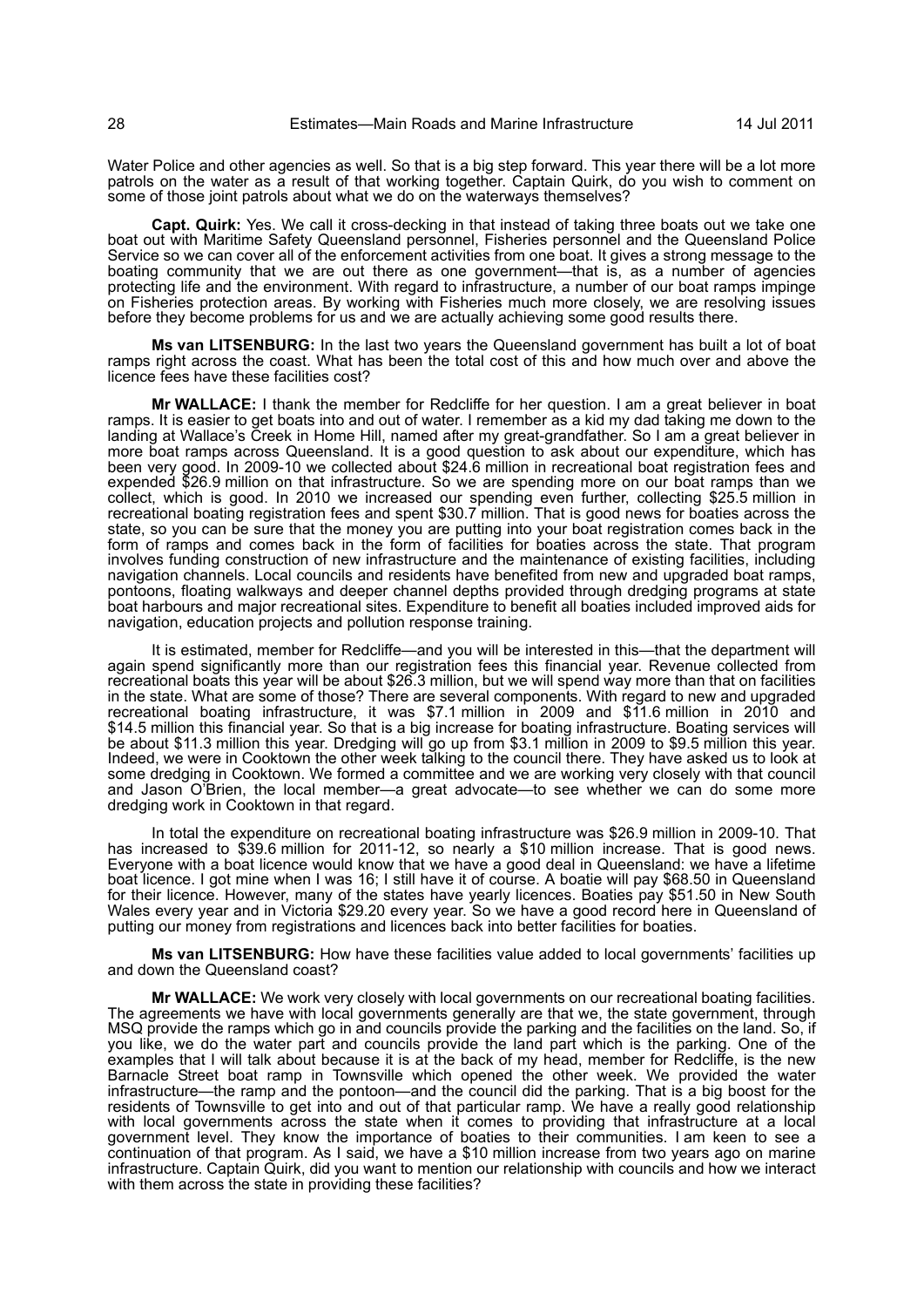**Capt. Quirk:** Yes. It is a very healthy relationship, Minister. There is some robust discussion at times because everyone is trying to manage the best outcome for their budgets, but I think there is a consensus view that the infrastructure we do provide provides material benefit to the recreational boating sector.

**Mr WALLACE:** Thank you.

**Ms van LITSENBURG:** Thank you very much.

**CHAIR:** I call the member for Cleveland.

**Dr ROBINSON:** I am glad the minister is committed to boat ramps, as he says. I was recently at Rosslyn Bay in Central Queensland looking at a particular boat ramp—one that takes up to an hour and half to get a boat on the water. I would have to say that the local fishermen are very angry that the government has fallen behind in providing adequate boating facilities in the Rosslyn Bay and broader Keppel area. My question to the minister is: does the minister think it is acceptable for boaties to wait an hour and a half to put their boat on the water or to take their boat off the water? Does the minister not agree that they are failing the recreational fishers and boaties of Central Queensland?

**Mr WALLACE:** We have \$1.5 million approved for dredging at the entrance to that channel— Rosslyn Bay—this year. That is good news for the people who use that facility. It helps them to get on the water because they can get through the entrance to the boat harbour. That is really important as far as I see. We have also been working with the Rockhampton Regional Council on facilities there, so that is good news for people who use it.

**Dr ROBINSON:** So an hour and a half is fine, is it, Minister?

**CHAIR:** Member for Cleveland, we have been through this before. Please let the minister answer. Minister.

**Mr WALLACE:** Thank you, Mr Chair. We have been working very closely with the Rockhampton city council on that particular project. I want to thank the member for Keppel, Paul Hoolihan, who has spoken to me personally about it. He knows that that boat ramp, along with many others in the state, experience substantial demand when it is fine weather. When mackerel are running up and down the Queensland coast, boaties get out. We are looking at that and we are master planning that at the moment. Do you want to update the committee on what we are doing at Rosslyn Bay, Captain Quirk, because it is very busy there?

**Capt. Quirk:** Thanks, Minister. There is a recognised issue there at peak periods. As a general concept, we cannot always design it for peak; we need to design below peak. At Easter periods and those fine weekends we are having now, we admit there is a queuing issue.

**Dr ROBINSON:** I appreciate your honesty, Patrick.

**Capt. Quirk:** I am always honest. The topography of the coast is not favourable to development of boat ramps. We have a proposed site at Emu Bay south of Rosslyn Bay, but it is a long stretch out to low water and then it drops off.

#### **Dr ROBINSON:** Is that Emu Park?

**Capt. Quirk:** Emu Park, yes. We are working through a future 10-year demand study which is coming to a conclusion very soon. We have it out into the marketplace now—the minister released it about two months ago—where we are scoping what we need for the next five or 10 years. Rosslyn Bay and the Rockhampton area are certainly a key focus of that study, and that study should be finalised in the next four to six weeks.

**Mr WALLACE:** That study looks at things like additional parking, because, as I said, during peak times it can be difficult to get a park. Two floating walkways will improve unloading and loading of vessels. The second one actually opened in January this year, so we have been busy at Rosslyn Bay putting in new infrastructure for boaties. Those floating walkways are a fairly new initiative. Once you launch your boat, they allow boaties to then go up to the walkway to load and unload. Therefore, they are not taking up valuable time on the ramp itself getting the boat in the water and putting the gear into the boat and then when you get back taking the gear out. Conscientious boaties always take their boat out and pull up to the floating walkway to load and unload their boat to allow other people access to the ramp itself. We are also looking at facilities at Rosslyn Bay to improve disabled access. I think it is so important to assist with disabled access. We have a big project in terms of marine infrastructure not only at Rosslyn Bay this year but if I can talk about some others.

#### **CHAIR:** Briefly, Minister.

**Mr WALLACE:** There are too many. I could list them for a long time. Some of the ones that I want to point out might not necessarily be on the coastline—a place like Birdsville. You might think, 'Why do they need this sort of infrastructure?' But at Birdsville we are putting a new pontoon into that billabong. The people of Western Queensland deserve the same infrastructure for their water facilities that we on the coast sometimes take for granted.

**CHAIR:** Member for Cleveland, one last question.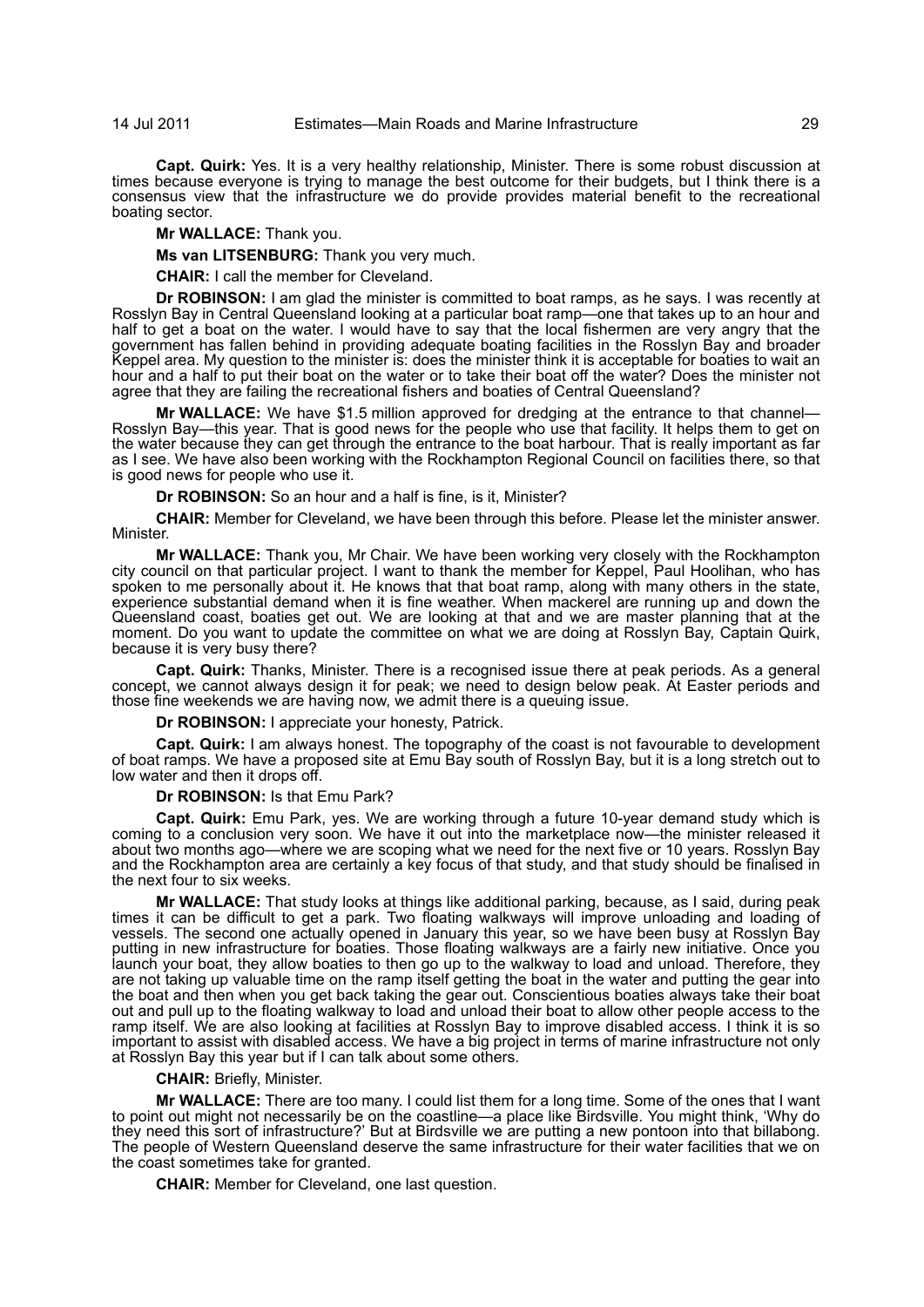**Dr ROBINSON:** I have a question about the new ship tracking system, and if I could perhaps direct that to Patrick Quirk.

**CHAIR:** Sorry, but you are entitled to ask the director-general or the minister.

## **Dr ROBINSON:** My apologies.

**CHAIR:** The minister might want to refer it to Captain Quirk, but you choose.

**Mr Stewart:** I am also happy to answer the question.

**Dr ROBINSON:** Okay. That is fine. Can you comment on the number of incidents or reports of ships rat-running the Great Barrier Reef for the period 2009-10 and 2010-11 and whether there has been any increase over that period of time?.

**Mr Stewart:** I think it is a long straw to talk about ships rat-running in the Barrier Reef. I think one of the most amazing pieces of work that has been done most recently is the extension of the REEFVTS. The REEFVTS facility, which now tracks across the whole Barrier Reef, is a high-quality facility. We are certainly seeing increases in ship movements, but can I say that those ship movements are now happening in a much safer environment. With the rollout of REEFVTS across the Barrier Reef we now know where every ship is, where it is moving, where it is tracking.

**Mr WALLACE:** And the Torres Strait.

**Mr Stewart:** That includes the Torres Strait. Again, as the minister said earlier, we went to Townsville two weeks ago to launch the extension of REEFVTS. Those of us who were physically involved in the *Shen Neng 1* incident take this issue of maritime safety very seriously. Our response, I believe, was first class, but we now have a tool—a system—to really make sure that we continue to make sure that ships move very safely.

You have heard from the ports CEOs, or you have read in the budget papers that we are going to see significant growth in ship movements. We also have very skilled pilots inshore to move those ships safely into port. But the REEFVTS and the extension of the REEFVTS I think is a fundamental tool to make sure that our reef is safer. The minister might want to refer the question to Patrick Quirk specifically on numbers of ship movements.

**CHAIR:** Unfortunately, we have run out of time.

**Mr Stewart:** Ship movements happen all over the place.

**Dr ROBINSON:** Is that an increase or a decrease?

**Mr Stewart:** I do not understand the premise of rat-running.

**Dr ROBINSON:** Of rat-running incidence is my question—cutting through the Barrier Reef on non-scheduled channels.

**CHAIR:** Sorry, but we have run out of time. The time allocated for the consideration of the proposed expenditure for the organisational unit of Marine Infrastructure within the portfolio of the Minister for Main Roads, Fisheries and Marine Infrastructure has expired. Thank you, Minister, officers of the department and related entities for your presence here today.

The committee has resolved that answers to any questions taken on notice or additional information must be provided to the committee secretariat by 9 am Monday, 18 July. The transcript of the hearing will be available on the Hansard page of the parliament's website within approximately  $1\frac{1}{2}$ hours.

The next item for consideration is the proposed expenditure for the organisational unit of the Building Industry within the portfolio of the Minister for Government Services, Building Industry and Information and Communication Technology.

## **Mr WALLACE:** Can I make a very short statement?

#### **CHAIR:** Very brief.

**Mr WALLACE:** I thank members of the committee for your attendance and hearing this morning. I greatly enjoyed it. I also want to thank my staff and my departmental officials. We showed that we can respond to the floods. We showed that we do really good work across the state.

**CHAIR:** Thank you, Minister. The committee has run slightly over time and we have to change over staff for the Minister for Government Services, Building Industry and Information and Communication Technology so we will commence at 12.20 pm and the consideration of those appropriations will continue to 1.05 pm. Thank you, Minister.

## **Proceedings suspended from 12.17 pm to 12.21 pm**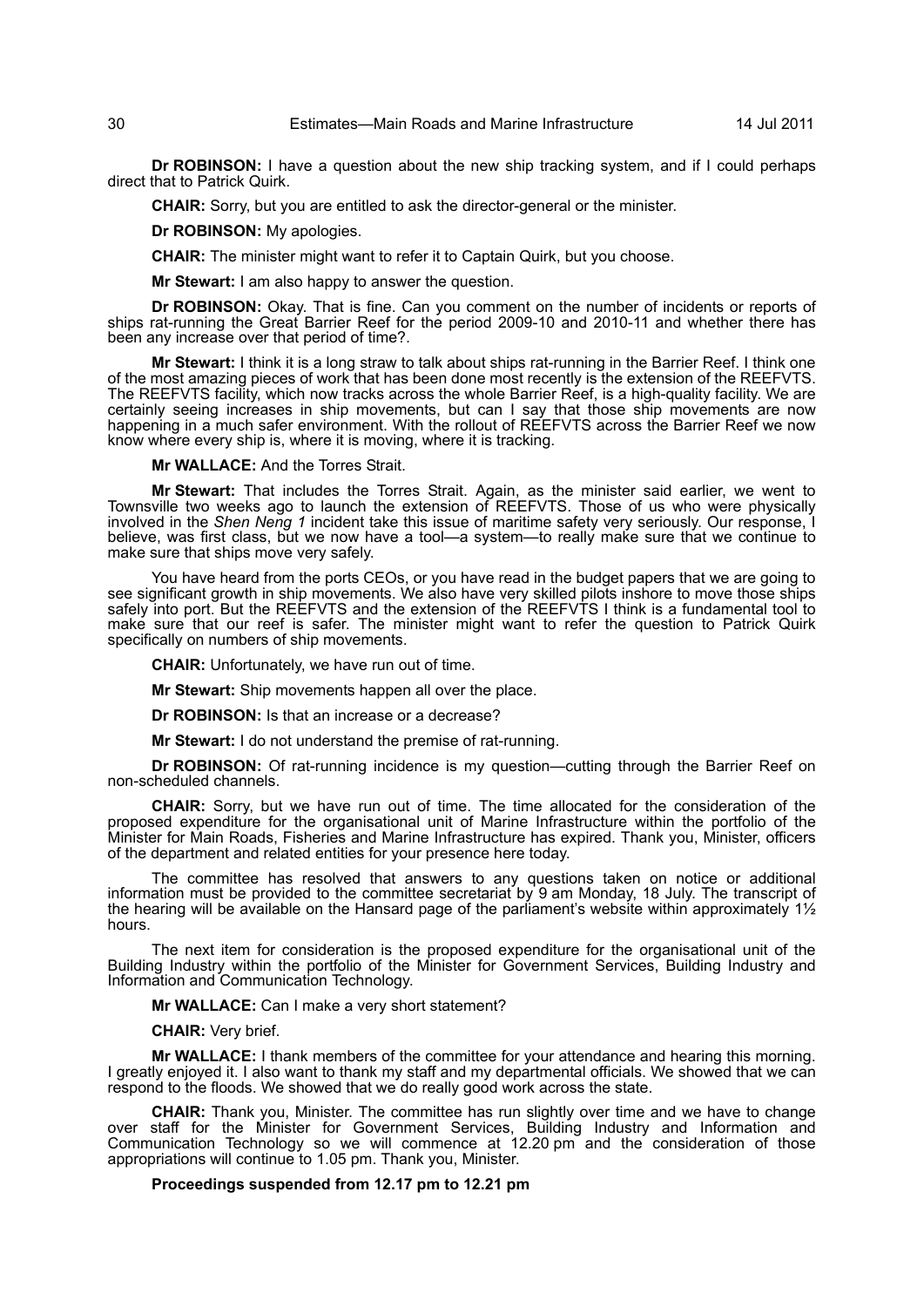# **ESTIMATES—TRANSPORT, LOCAL GOVERNMENT AND INFRASTRUCTURE COMMITTEE—BUILDING INDUSTRY**

## **In Attendance**

Hon. SD Finn, Minister for Government Services, Building Industry and Information and Communication Technology

Mr M Daniel, Principal Adviser

#### **Department of Public Works**

Ms N MacDonald, Director-General

Ms S Nichols, Principal Adviser, Executive Services Unit

Ms M Ambachtsheer, Ministerial Liaison Officer

#### **Building Services Authority**

Mr I Jennings, General Manager

**[CHAIR:](http://www.parliament.qld.gov.au/docs/find.aspx?id=0Mba20110714_122234)** The estimates committee hearing of the Transport, Local Government and Infrastructure [Com](http://www.parliament.qld.gov.au/docs/find.aspx?id=0Mba20110714_122234)mittee is now resumed. On behalf of the committee I would like to welcome to the hearing the minister, officers of the department, the Building Services Authority and members of the public. My name is Evan Moorhead. I am the member for Waterford and chair of the committee. Mr David Gibson, the member for Gympie, is the deputy chair. The other committee members are Scott Emerson, the member for Indooroopilly; Mary-Anne O'Neill, the member for Kallangur; Mark Robinson, the member for Cleveland; and Lillian van Litsenburg, the member for Redcliffe. We are also joined this afternoon by the member for Mudgeeraba, Ros Bates.

The committee will now examine the Appropriation Bill 2011 and the estimates for the organisational unit of the Building Industry within the portfolio of the Minister for Government Services, Building Industry and Information and Communication Technology. The proceedings today are lawful proceedings and subject to the standing rules and orders of the Queensland Parliament. As such, I remind all visitors that any person admitted to this hearing may be excluded in accordance with standing order 208. In relation to media coverage of the hearing, the committee has resolved to allow television film coverage and photography at all times during the hearing in accordance with the media broadcasting rules to the extent that they apply to estimates proceedings. Before we begin, can I ask that mobile phones or pagers be switched off. Also, I should remind you that food and drink is not permitted in the chamber.

Changes to the standing orders and rules of the Legislative Assembly have removed the strict time limits for questions and answers during an estimates hearing. This will ensure that the exploration of relevant issues is not artificially curtailed by time limits and that questions on a particular issue can continue, if appropriate. However, it is important that questions and answers remain relevant and succinct. I intend to guide proceedings today so that relevant issues can be explored without imposing those artificial time limits and to ensure that there is adequate opportunity to address questions from government and non-government members of the committee. Where necessary, I will remind ministers and the departmental advisers that their answer to a question should be finalised so that other issues can be examined.

For the benefit of Hansard, I ask departmental officers, if you are called to give an answer, to please state your name before speaking. I now declare the proposed expenditure for the organisational unit of the Building Industry within the portfolio of the Minister for Government Services, Building Industry and Information and Communication Technology open for examination. The time allocated is 45 minutes and will conclude at 1.05 pm. The question before the committee is—

That the proposed expenditure agreed to.

The first question is from the member for Kallangur.

**Ms O'NEILL:** Minister, every day I drive through areas in my electorate like Narangba and Dakabin and I see Queenslanders and some southerners like me making the wise choice to build a new home in the Kallangur electorate. How do the appropriations being considered by the committee protect Queensland home buyers and people who rely on the building industry for a job?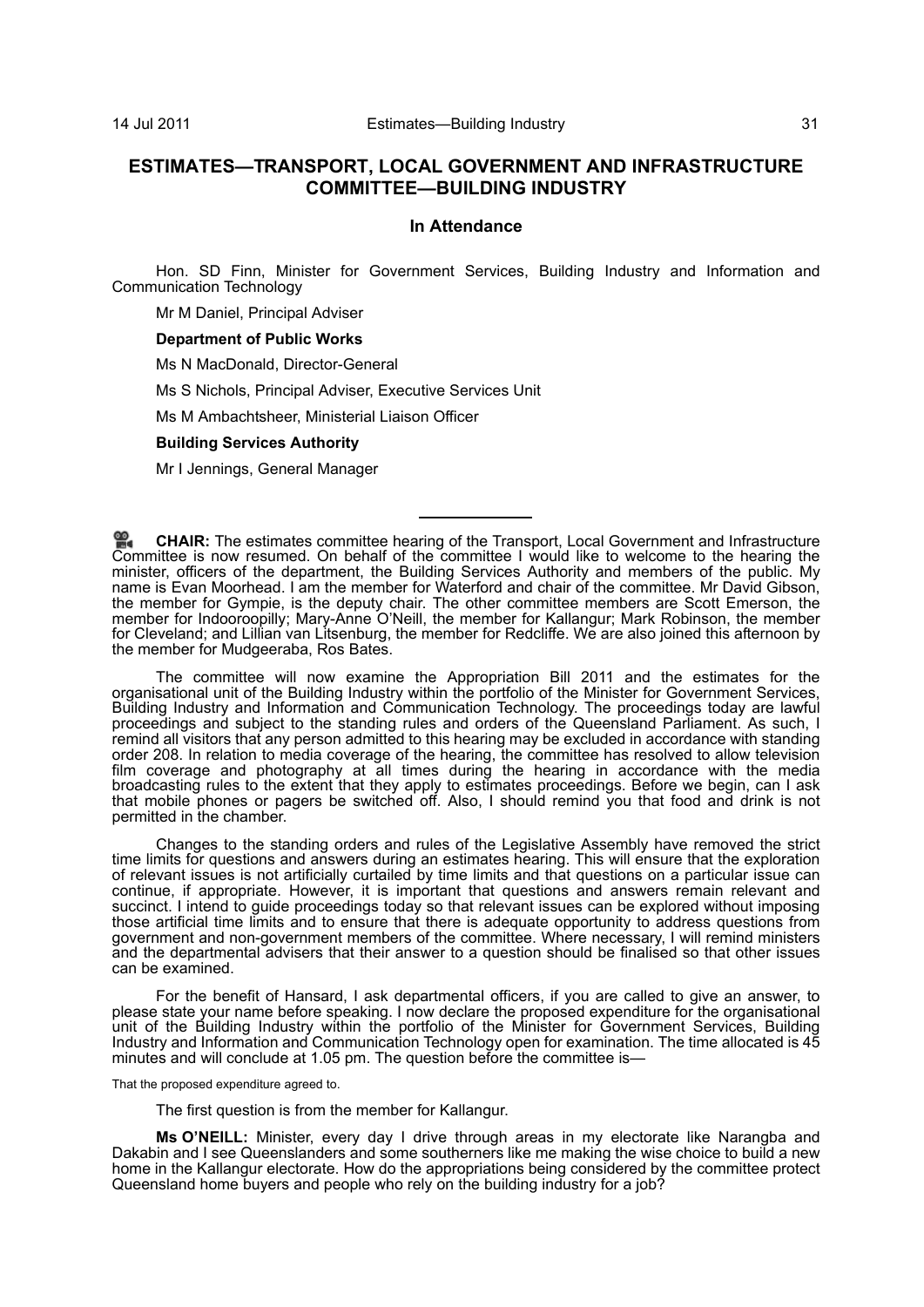**Mr FINN:** I thank the member for Kallangur for that opening question. I might make some general remarks in beginning my response to that question. Today, we examine the appropriation in relation to the building industry. Queensland's building industry is crucial to the state's economic wellbeing. The building industry is worth \$45 billion a year to the state's economy and, in accordance with your question, it is also a major source of jobs for Queenslanders. Some 220,000 people are employed in the building industry in Queensland.

The building industry is still feeling the effects of the global financial crisis, natural disasters and tougher lending criteria. We recognise that this is a challenging period for the building industry, which is why we are doing all that we can as a government to support local builders. In April, the government hosted a Building Revival Forum, attended by all levels of government along with representatives of the property and building industries. At this revival forum infrastructure caps were announced and stimulus opportunities were identified. This budget takes those ideas that were identified at the revival forum even further.

Recently, we delivered a KPMG report on the Building Services Authority. In Queensland, the BSA is an independent watchdog that acts without fear or favour to regulate the building industry and to protect consumers. An independent review undertaken by KPMG found that the BSA plays an effective role as the Queensland building industry regulator and consumer protection advocate. The review, however, did make a number of recommendations and these go to the role of the BSA. We will consider these recommendations in detail.

One of the most important recommendations, however, is a proposed establishment of a new triage mediation process—a reform that would mean better outcomes for all stakeholders, particularly consumers, and I am keen to see this implemented. Other recommendations include the creation of one mandatory uniform contract for domestic building work. The review also recommends improving the BSA website, making better use of technology to communicate with and educate consumers.

The BSA statutory home warranty insurance scheme is among the best of its type in Australia. This has been recognised by *Choice* magazine. In the 2010-11 financial year, the BSA processed 2,915 claim approvals—or 80 per cent of applications—totalling \$39.17 million for incomplete, defective or subsidence affected work. The BSA also helps to protect consumers by conducting audits of building sites throughout Queensland. Right now, BSA inspectors are out in force on building sites in South-East Queensland targeting shonks and unlicensed contractors trying to cash in on flood reconstruction work.

I am pleased today to make an announcement regarding the Community Memorials Restoration Program. Today I announce a new round of \$500,000 in funding for community memorials restoration. Communities across Queensland can apply for a share of this funding to preserve their unique and rich historical markers for future generations. Priority will be given to those memorials that were damaged in floods and cyclones. The state government will provide dollar-for-dollar grants of up to \$25,000 to local councils and other organisations for restoration works, with grants of up to \$15,000 also available for cemetery related projects. Since 2004, this program has delivered over \$3 million in improvements to almost 300 statues, cenotaphs, honour rolls, gardens, fountains and memorial gates and has helped to digitise historical cemetery records. I will be urging all MPs to encourage local councils to apply for a grant from the rollout of this program. In conclusion, the Bligh government will continue to work closely with building industry leaders, peak bodies and stakeholders to further strengthen this crucial sector of the Queensland economy.

**Ms BATES:** My first question is: are you satisfied with the dispute resolution process?

**CHAIR:** Sorry, we will have to delay the hearing for a moment because we do not have a quorum.

## *(Quorum formed at 12.28 pm)*

**CHAIR:** Thank you, member for Mudgeeraba.

**Ms BATES:** I will ask that question again. Are you satisfied with the dispute resolution process? What specific measures are included in the budget to improve the situation for homeowners?

**Mr FINN:** I thank the member for the question. I take it she is referring to the BSA in terms of dispute resolution?

#### **Ms BATES:** Yes.

**Mr FINN:** Indeed. The BSA has a dispute resolution process that is accessed by a large number of people in Queensland every year. That process is undertaken in a way that I am satisfied with, but I do not just rely on my own assessment of that. As I mentioned, we recently released the KPMG report an independent report—on the activities of the BSA. That report supported the activities of the BSA. I might just comment—

## This Organisation—

this is straight from that report—

Review identified that the BSA plays an effective role as building industry regulator and consumer protection advocate.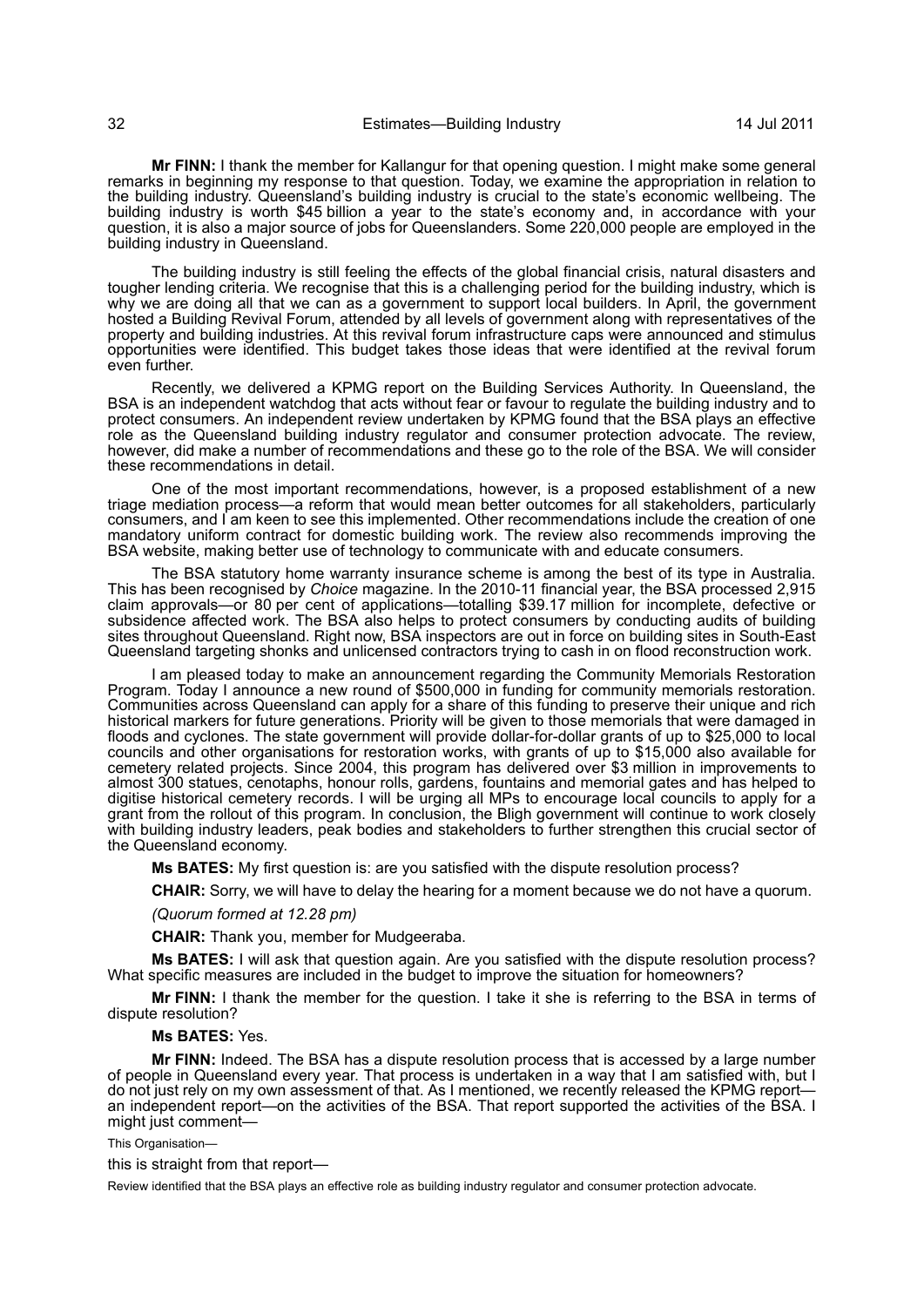I support that independent finding of this report, but I should also in relation to the disputes process just draw your attention to this paragraph, which I think encapsulates pretty well the environment out there in the building industry—

Through the consultation process, KPMG observed that consumers expect the BSA to support them when disputes occur and, from a contractor's perspective, they seek balance and fairness between their rights and that of the homeowner.

I am satisfied that the BSA plays a key role in finding that balance.

**Ms BATES:** What specific measures are outlined in the budget to enable this to happen?

**Mr FINN:** The budget supports the activities of the BSA. The budget references the BSA in the SDS but, as you know, the authority funds itself. There are a number of ways in which the budget supports the BSA, obviously. But what is most important is that by ensuring that the BSA operates we enable them to undertake the work that has come through the review of the KPMG report. The budget going forward in support of the BSA will be about supporting some aspects of that review.

**Ms BATES:** I realise you are not the Attorney-General, but as minister responsible for the BSA, do you believe that the QCAT system has lived up to its expectations for homeowners?

**Mr FINN:** I think that you identify correctly that QCAT is the responsibility of the Attorney-General. I know what you are getting at and I am happy to make some comments in relation to dispute resolution as it might come to QCAT. There is a critical recommendation in this report and that recommendation relates to, as I mentioned in my opening remarks, a proposed triaging of the mediation process. I should say at the outset, as I get into talking about the KPMG report that this report was released two weeks ago by the board after the board considered the recommendations. Obviously government has to consider them and work out a government response to them. The recommendations do require legislative change, some financial considerations and so on and so we as a government need to work through those recommendations, but the one that I highlighted was the process of triaging mediation.

**Ms BATES:** That is a recommendation from KPMG as a quick fix with very little cost involved?

**Mr FINN:** I do not think it was a recommendation for a quick fix. What it was was a recommendation that attempts to reduce the load that ends up being considered by QCAT, going back to your question which is about QCAT. The connection with that recommendation is this: one of the issues that we face in the BSA is that a consumer will come to the BSA with an issue regarding a defect in building work and the builder will then lodge the matter with QCAT. Once it is lodged with QCAT it is then out of the BSA's hands in terms of mediation because effectively it is before a court. That court then considers the matter and the BSA does not have any involvement. That court will make a ruling and then the BSA cannot go and mediate a process.

The recommendation of the KPMG report is targeted at addressing that issue of QCAT and saying whether we can triage mediation, require that when a complaint is made to the BSA a builder is required to go through a mediation process before they go to QCAT, then we will reduce those demands on QCAT and we will be a lot more flexible in mediating it. That is a good consumer outcome and something that the board supports, something I am keen to progress. I should finally make this one single point: QCAT were consulted by KPMG and in one of the key dot points it reported-

BSA Professional in its dealings and discharging its responsibilities—In QCAT's experience the BSA is professional. They are well<br>prepared for QCAT matters with well-considered and comprehensive submissions. BSA internal l

**Ms BATES:** Do you agree with the former Attorney-General who said in a media release when launching QCAT back in 2009 that this process would lead to easier resolution outcomes for homeowners?

**CHAIR:** I should give some guidance. Your role is not to comment on the operation of QCAT but obviously to consider the operation of matters being referred to QCAT from legislation under your jurisdiction.

**Mr FINN:** I understand that. I think the question is actually asking me for an opinion and I am here to examine the appropriation in the BSA.

**Ms BATES:** You actually did a give an opinion when you voted for the QCAT resolutions just like the opposition did. My question is do you believe that since QCAT has commenced and a lot of those BSA complaints go there has it caused an easier resolution for homeowners?

**Mr FINN:** The KPMG report makes it very clear that the reason that we would support a triaging process and a new mediation process is so we can reduce the need for consumers within the building industry to go to QCAT. I think that recommendation in itself says that if we can mediate outcomes we can perhaps get a more flexible and faster outcome.

**Ms BATES:** What have you done to stop the increasing practice of building contractors circumventing BSA actions by initiating a proceeding in QCAT concurrent to BSA investigating complaints, meaning basically that the BSA is unable to progress any complaints relating to defective work?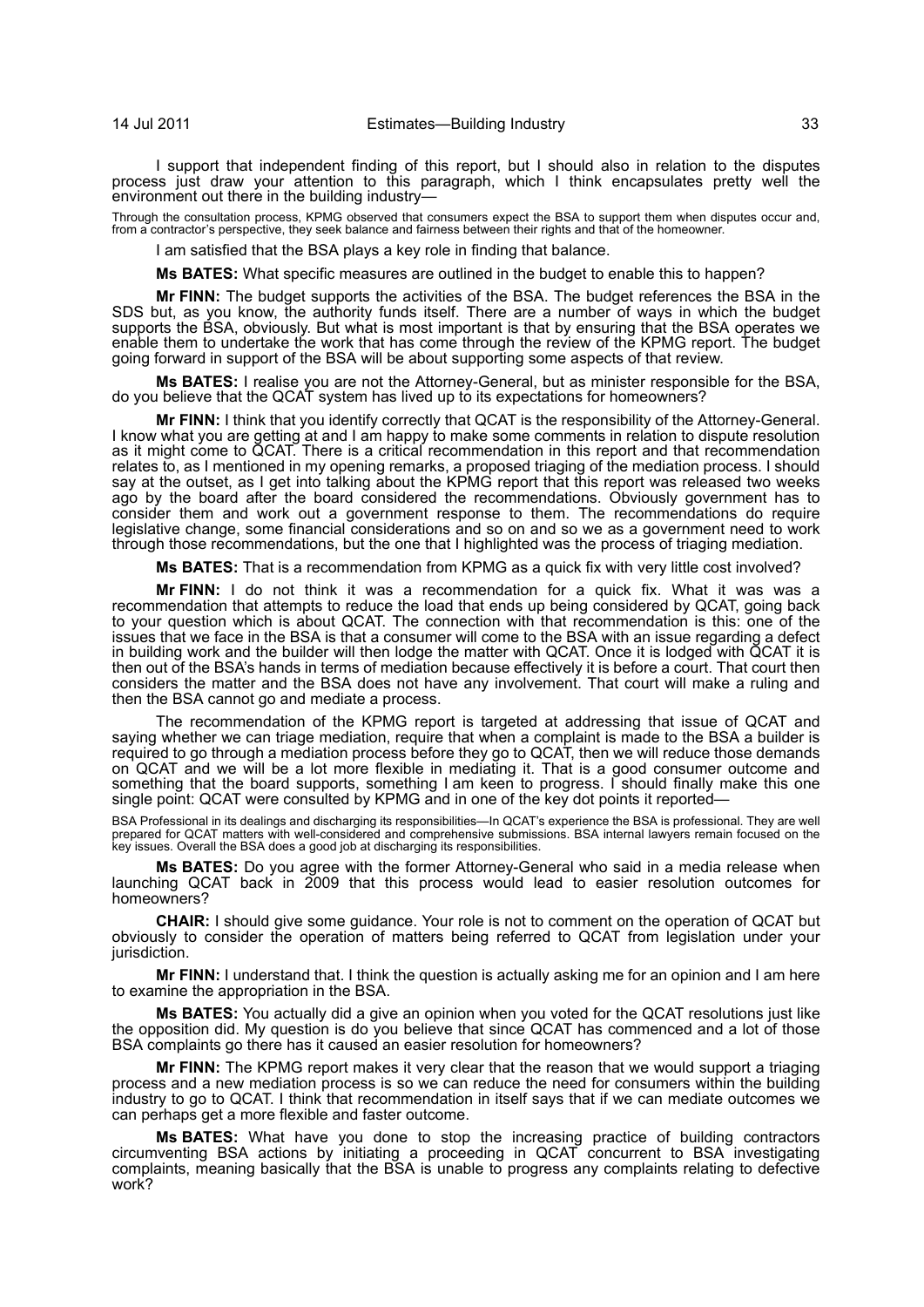**Mr FINN:** When a builder decides to lodge a matter with QCAT they are effectively exercising their right to take it to a court. Section 83 of the BSA act says that once a matter is before QCAT it is no longer a matter for the BSA.

**Ms BATES:** You admit that there is a loophole there for contractors to actually circumvent the BSA and go straight to QCAT?

**Mr FINN:** Loophole is your word. It is actually a legal right for people to have their day in court and that works across the community.

**Ms BATES:** But do you think that is actually making it easier for homeowners?

**CHAIR:** Let the minister finish answering your first question and then we will come back to your second question.

**Mr FINN:** That is a matter in all sections of government. What we are trying to do, and what KPMG attempted to do in its report, is to recommend a way forward so that we can best mediate outcomes of disputes. I should say this: there are a large number of building contracts signed and exercised at any given point in time in Queensland. The building industry is a large part of our economy. There are a lot of people engaged in building contracts. The vast majority of contracts reach their conclusion without dispute. Of those that become matters for dispute, the KPMG report indicates that 91 per cent are resolved to satisfaction. What we find is a small number are not. What the KPMG report recommends government attempt to do is determine a mediation process that allows a flexible outcome for those people.

**Ms BATES:** The KPMG recommendations basically outlined that there was an increase in numbers of contractors who are actually circumventing this process, effectively causing a loophole. Can you point to where in the budget there is actually funding?

**Mr FINN:** Sorry? I have the recommendations in front of me so if you could mention which one.

**Ms BATES:** One of the recommendations was a quick fix basically, which you were talking about—the triaging. Can you show me where in the budget it actually allocates additional funding for any of the KPMG recommendations?

**Mr FINN:** The KPMG report, as mentioned, was released onto the website, made public, two weeks ago following a decision by the board in June to release the report. As you would understand, this budget was brought down in June so this budget is not going to include specific measures to fund recommendations in a report that was released post the budget. When you look at the KPMG report and the recommendations that you refer to, they recommend time frames for implementation of those recommendations. These are KPMG recommended time frames not government recommended time frames, not decisions made in accordance with the budget process or political decisions. KPMG independently recommended time frames. Clearly, those time frames look at budgetary requirements over a period between zero to 18 months plus. You will acknowledge that the triage mediation ones are not at the front end of that because they require legislative change. That is why I cannot point you to a specific figure in a budget that funds recommendations of a report that was released post the budget.

**Ms BATES:** This loophole is actually a deliberate practice which is causing disputes to be protracted and adding substantial costs onto consumers who are forced to pay for additional expert advice from their own building inspectors. What I am saying is that contractors are circumventing the BSA, which has a wonderful reputation, and going straight to QCAT, which leaves the homeowner out of pocket because by the time it gets to QCAT, when it could have been resolved at BSA level—and I am well aware that the BSA makes every effort to do that—it is actually costing the homeowner more money because they are having to contract additional expert advice in terms of their own building inspectors to cope with what you are saying should be triaged at BSA level.

**Mr FINN:** Yes, absolutely, I agree with that and I agree that the BSA does do great work in this and I agree that the best protection for consumers is through the BSA. I agree that accessing the BSA mediation process will be a more affordable mediation process for consumers. However, as I said, the current circumstances arise where builders are able to have the matter adjudicated by QCAT. They have the right to do that. I think that clearly I will need to, and Ian Jennings as the general manager of the BSA, work very closely with the industry to work out how we ensure that we balance the rights of the builder, who is in many cases a small businessperson, with the rights of the consumer. We will need to do that. But I agree the best outcome for consumers is a mediated outcome through the BSA. That is the role and function and core activity of the BSA.

**Ms BATES:** I appreciate that, but what have you done to stop the cynical practice and close this loophole which is hurting homeowners and clogging up QCAT? We have just discussed that there is a problem, that some contractors do go to QCAT to circumvent the BSA and it is hurting homeowners and clogging up QCAT. I understand that you are working on the recommendations of KPMG, but that is in the never-never because you have got quite some time to implement them and there does not seem to be any funding in the budget for them. So in the interim, as the champion of homeowners, what have you and your department done to stop the clogging up of QCAT?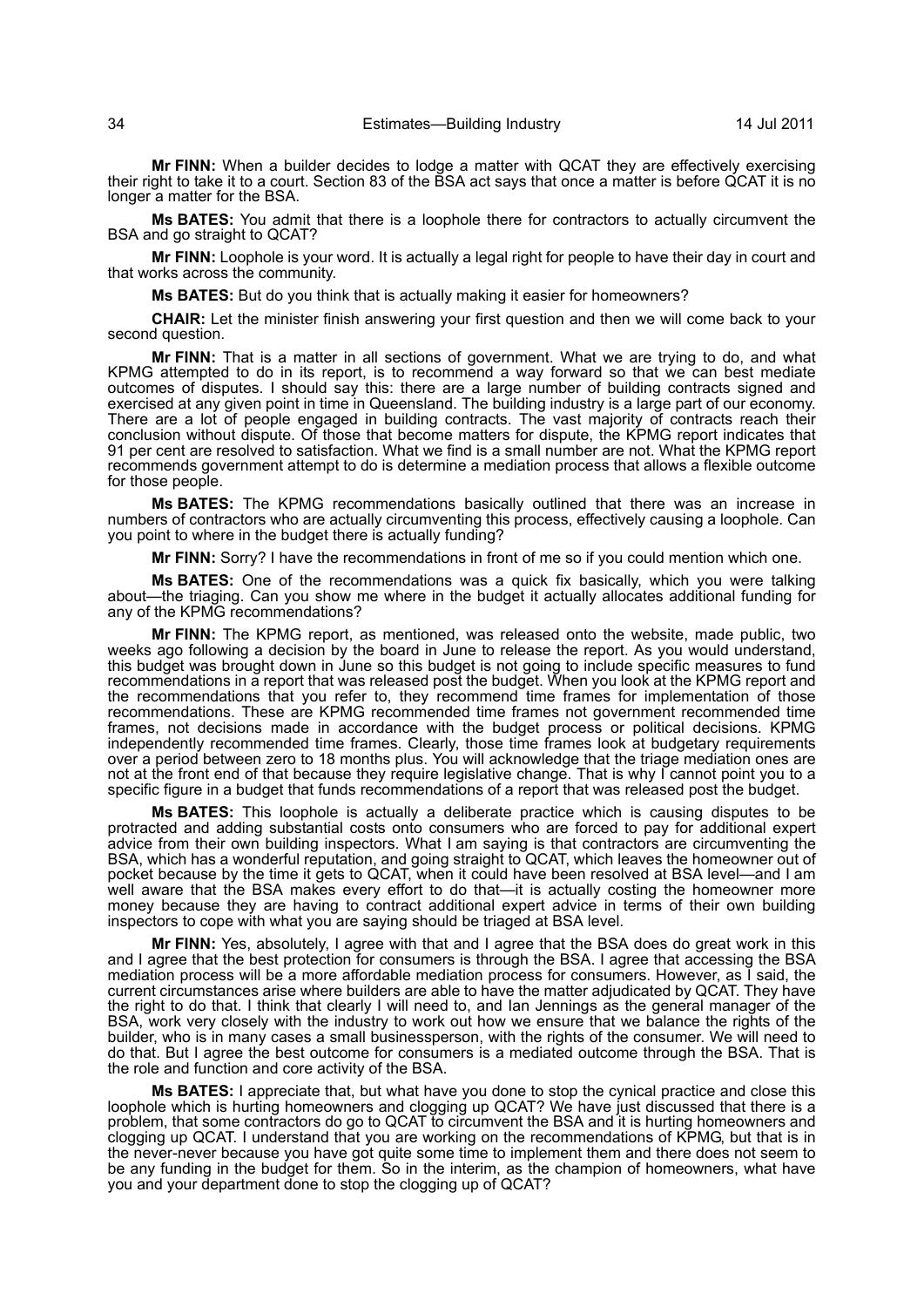**Mr FINN:** There is a lot of rhetoric and commentary in that question.

**Ms BATES:** I was trying to make it easier, Minister.

**CHAIR:** Minister, we will deal with the question rather than the rhetoric and the commentary.

**Mr FINN:** Excellent. As a minister, I will allow natural justice to occur. As a minister, I will allow people their legal rights. I did not initiate this report. It was initiated before I became the minister. However, I am delighted to receive the report. The requirement in the report that people undertake a mediation process prior to accessing the courts requires legislative change.

**Ms BATES:** I agree with the minister.

**Mr FINN:** I have said quite clearly, in my opening response to the first question, that I support that recommendation. The report has been released for two weeks.

**Ms BATES:** It would be nice though, Minister, if homeowners had a time line on this. I understand your comment before. Minister, according to my figures the QCAT case load has ballooned out to a 60 per cent increase from the original projected estimations given over 18 months ago. Can you confirm that most of these unanticipated cases are building related disputes?

**Mr FINN:** I am not provided with advice on the makeup of QCAT cases. QCAT is not a tribunal of the Department of Public Works.

**Ms BATES:** Maybe I could ask Mr Jennings the same question?

**Mr FINN:** Yes. I am not going to say no to that, but I will say that Mr Jennings can comment on his knowledge of QCAT, but we need to understand that—

**Ms BATES:** That is fine.

**CHAIR:** If I can clarify the matter, what Mr Jennings can comment on is his knowledge of matters going from the BSA to QCAT. He cannot comment on what is in QCAT, because that is not his job.

**Ms BATES:** Sure, I understand that. Thank you, Mr Chair, for clarifying that. Mr Jennings, my understanding from figures that I have received is that there has been a 60 per cent increase in cases that would normally have been mediated at BSA level which have now gone to QCAT. I am sure you would know what the figures were prior to QCAT and what they are now.

**Mr Jennings:** I am unable to comment on QCAT. I can comment on our disputes and our levels with regard to the numbers that are probably on hold due to the fact, as the minister talked about, of natural justice and people using the system to get a resolution through the court. In the last financial year the BSA received about 5,600 disputes to resolve. A large majority of those disputes were resolved through our mediation service, whether it be through the telephone, through my officers resolving it, through a building inspection report or through our system of providing a request to rectify or a direction. A large majority were solved that way. There are some disputes that ultimately do result in reviews, from contractors. Also the consumer has a right of natural justice to review them. Once that occurs, it is under the jurisdiction of QCAT. Currently, because people are before the courts, about 124 matters are on hold. That is over a period. It might not be in the past 12 months; it might be over the past two years, because of reviews. They may have a building dispute being reviewed or a decision of ours which is under review, and the matter has stopped.

**Ms BATES:** Minister, would you take that question on notice—that is, the number of disputes for this past financial year that have gone from the BSA to QCAT in relation to the past three financial years?

**CHAIR:** Member for Mudgeeraba, you can ask either Mr Jennings or the minister the question, and if they cannot answer it they can choose to take it on notice.

**Ms BATES:** I just asked the question and he was not able to provide those numbers, so I am asking if it could go on notice.

**Mr FINN:** You are seeking the number of matters that are referred to QCAT from the BSA?

**Ms BATES:** Yes, from this financial year and the past two financial years.

**CHAIR:** You have to ask the question, first. Mr Jennings, can you answer that question?

**Mr FINN:** Are you able to provide it now?

**Mr Jennings:** They are not us; they are reviews of our decisions or maybe a builder has taken the owner to QCAT. I am unaware of where a builder has taken a decision of an owner such as an invalid termination of a contract to QCAT. That is a building dispute. I am unaware of those numbers. Basing them back two financial years, it all depends when the dispute occurred. It may be difficult to give you information across financial years. I can give you the total numbers, which I just did, of the matters on hold. Being able to put that across financial years, based upon the dispute when it came to us, may be difficult.

**Ms BATES:** I understand that, thank you very much.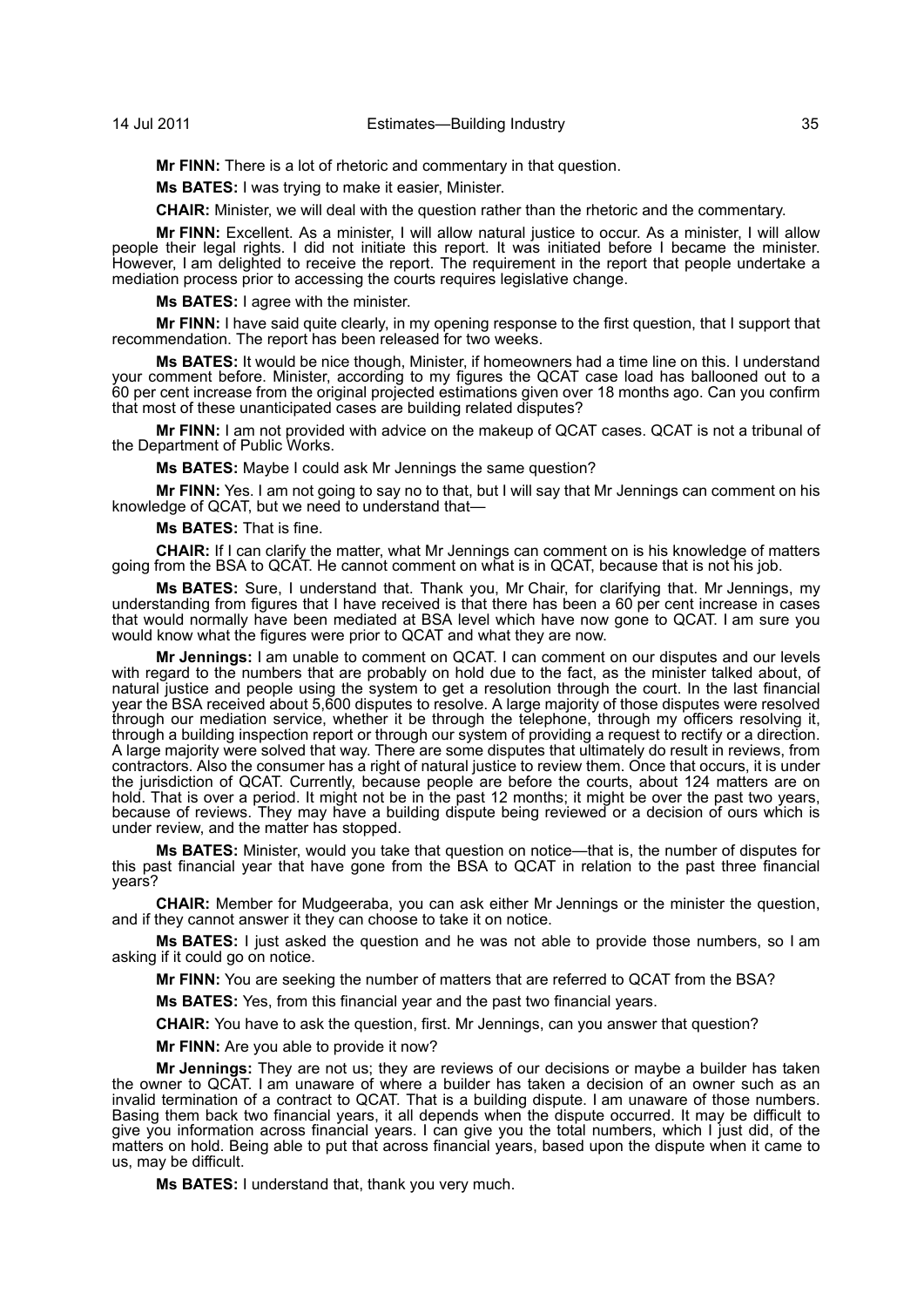**CHAIR:** Minister, it is up to you whether you would like to take it on notice.

**Mr FINN:** I think the question was answered.

**Ms BATES:** It is fine, Minister, thank you. I will move on. I refer to advance question on notice No. 1 which reveals a staggering 15.4 per cent increase in average dispute processing times over the past year, which means it is taking an extra 16 days, or 122 days in total. Is any of this attributable to the problems with the QCAT system or do you still maintain that the rain is to blame? That is in relation to your response to question on notice No. 1.

**Mr FINN:** I think you refer to the records that show an increase in dispute figures between 2009- 10 to 2010-11.

**Ms BATES:** Yes.

**Mr FINN:** I thank you for that question. When non-government members submitted this question and this table was produced, I asked the same question. There have been significant impacts from the global financial crisis on disputes. Mr Jennings may choose to comment on this in more detail than myself, having been in that for a longer period. Where we have peak activity and we have a strong economy and lots of activity, there is more work. The more contracts that are signed, obviously the more defective work and the more disputes that occur. That is a naturally occurring statistic. What happens during good times is that it is relatively easy to get a builder to go back and fix work. When good times are followed by a GFC, it is more difficult for builders to get back and do work, and obviously there are added costs in fixing up defective work. When you have a lot of work, the hardest thing is finding the time to get back to fix the problem. When times are tough, it is hard to find the cost to enable you to get back and, therefore, the level of disputation rises. That is a naturally occurring phenomenon, is the advice I was provided with.

**Ms BATES:** Mr Chair, I have a supplementary question on that same question on notice. If I could continue in this vein—

**CHAIR:** Member for Mudgeeraba, you have had a very fair shake of this. I will ask the member for Redcliffe to ask a question.

**Ms BATES:** I am sorry, Mr Chair, but the minister is here to answer the questions. I have a supplementary question on this question on notice that he has provided advice on. If the minister is happy for me to continue, I have a supplementary question on his response to the question on notice.

**CHAIR:** Member for Mudgeeraba, this is a 45-minute session.

**Ms BATES:** I do understand that.

**CHAIR:** There were five minutes worth of introductories. Since you have started questioning, you have had 26 minutes of that time, leaving a very small period of about 12 or 13 minutes for government members.

**Ms BATES:** Can the minister provide the answer on notice?

**CHAIR:** You can be very quick.

**Ms BATES:** Thank you. According—

**CHAIR:** No, you have not asked a question. You can ask a question. You can't just ask for something to be taken on notice. You have to ask a question.

**Ms BATES:** Thank you very much, Mr Chair. Thank you, Minister, for allowing me to continue. According to the same question on notice, you claim there has been a large number of subsidence claims due to the rain. Can you provide, on notice if needs be, a breakdown of insurance claims showing the number of subsidence claims compared to the previous years?

**Mr FINN:** A breakdown in insurance claims?

**Ms BATES:** In your question on notice reply, Minister, you claim—

**Mr FINN:** I can see that. You will understand that there has been a significant rainfall season, which has led to an increase in the number of subsidence claims—

**Ms BATES:** So they are—

**CHAIR:** Member for Mudgeeraba, let the minister—

**Ms BATES:** I am agreeing with him.

**CHAIR:** If you let the minister answer, we will get to a conclusion sooner.

**Mr FINN:** I understood there was a table in here that indicated the increase in subsidence figures.

**Mr Jennings:** It has not indicated that there is an increase; it has indicated that they are more complex matters and they take longer to monitor, which is why the average processing time takes longer. With subsidence claims, you normally monitor the house for a longer period to make sure it settles before you go in and rectify it. So there is a long period of time for settling.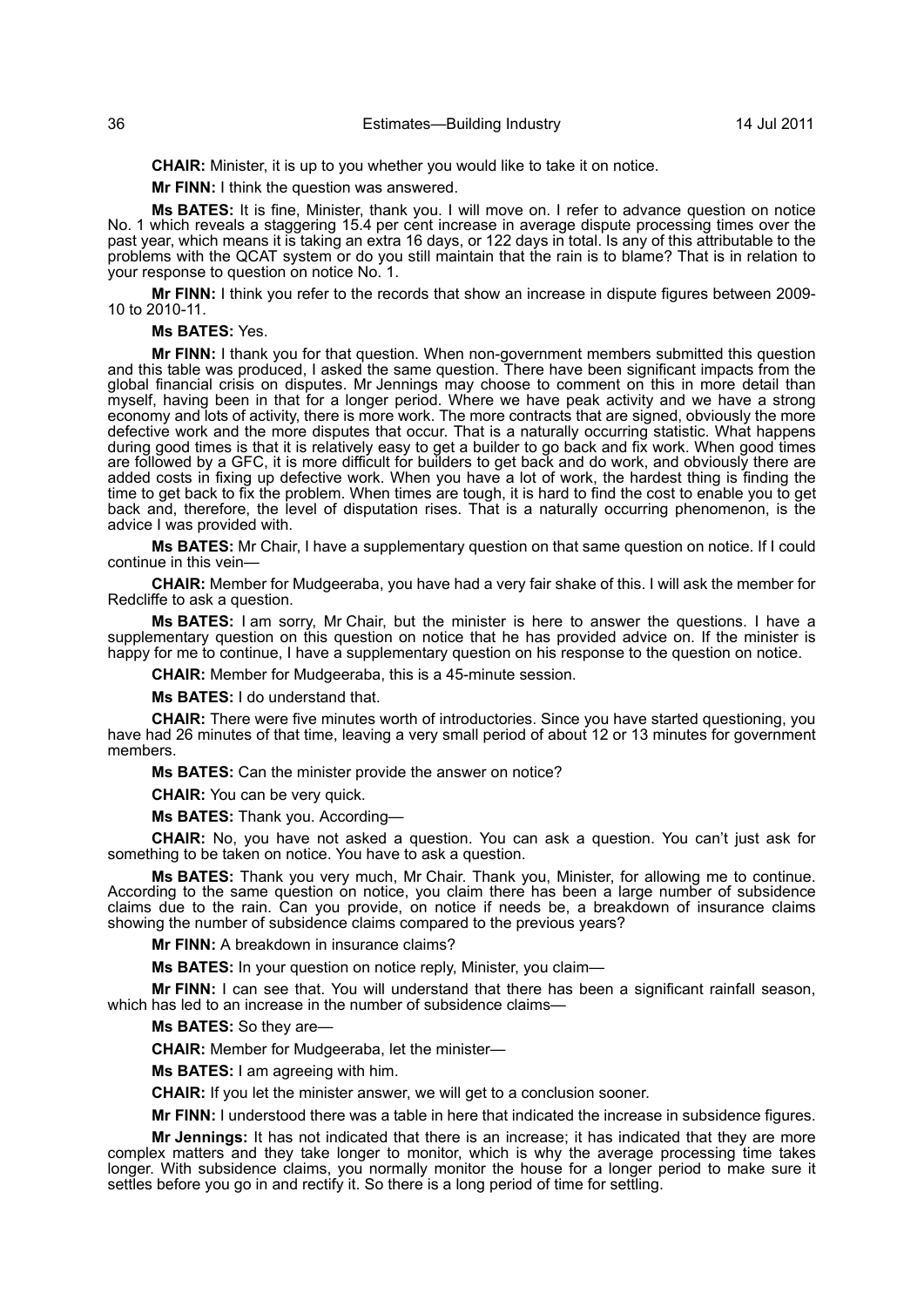**Ms BATES:** I understand that.

**Mr Jennings:** The home has to settle before you repair it.

**Ms BATES:** Sure, I understand that, Mr Jennings, but obviously the minister has received advice from somewhere that there is a large number of subsidence claims due to the rain. If you could provide it for me as a question on notice about how many of these claims were due to the rain and an increase in subsidence, or anecdotally maybe—

**CHAIR:** Member—

**Ms BATES:** I notice that Mandy McCosker is here, your manager of insurance matters—

**CHAIR:** You are not expanding the question, member for Mudgeeraba. You have asked the question; now you are asking for it to be taken as a question on notice. The minister can answer the question about the numbers and if he cannot answer the question he can choose to take it on notice.

**Ms BATES:** I am happy for him to take it on notice.

**Mr FINN:** Mr Chair, I would like to provide government members with an opportunity to ask their questions.

#### **CHAIR:** Yes.

**Mr FINN:** The member asks for increasing figures on subsidence claims. That figure will be provided, hopefully before the end of the session.

**Ms BATES:** Will you take it on notice, Minister?

**Mr FINN:** If I need to. We will see whether we can have it before the end of the session.

**CHAIR:** Member for Redcliffe.

**Ms van LITSENBURG:** Minister, what efforts have you made to improve the government's relationship with Queensland's building industry?

**Mr FINN:** I thank the member for the question. The importance of the building industry to the Queensland economy cannot be underestimated. As I mentioned in my opening remarks, the building industry is worth some \$45 billion a year to the state economy and employs some 220,000 Queenslanders. The Queensland building industry plays a critical role in managing growth throughout our state. It has done that to date and will continue into the future. This industry delivers our infrastructure that supports our growing population needs, whether it is schools, roads, hospital, homes, sporting facilities, ports or rail lines.

When I was appointed to serve as Queensland's first building industry minister in February, I was tasked with working closely with the state's building industry to assist them through some tough economic times and those times that linger following the global financial crisis. The state government's Building Industry Revival Forum in April helped inform a strategy of assistance. This forum made a number of key recommendations about strengthening Queensland's building industry, including the capping of infrastructure charges, which is a move that was welcomed by key industry stakeholders. Another key outcome of the Building Industry Revival Forum, delivered on in this budget, is funding for a major projects office. This will serve as a one-stop shop that works with proponents to guide economically significant projects that fall outside the province of the Coordinator-General or the Urban Land Development Authority.

These measures are in addition to the \$10,000 boost for new Queensland homebuyers announced in this budget. From 1 August until 31 January, anyone buying a new home up to the value of \$600,000 in Queensland will be eligible for a \$10,000 grant, helping to stimulate building activity and encourage more investment. Once again, this important initiative to support the Queensland building industry has been welcomed by key industry stakeholders. I have made some comment today about the KPMG report into the Building Services Authority, which found that the BSA plays an effective role as the Queensland building industry's regulator and consumer protection advocate.

I should also make some comment in relation to the building industry and the feedback that I have received from stakeholders. Over the course of the term of this government, we have taken some very tough economic decisions. They are very tough economic decisions to chart a course through tough economic times. Part of that has been a significant capital expenditure in public infrastructure. Maintaining our capital build and keeping the building and construction industry in work was a central tenet of the past two to three budgets in this state. What the industry says to me is that if it was not for public infrastructure build, many people would have been out of work; many more people over the past few years would have been out of work. Peak industry bodies tell me the state's build, in conjunction with the federal government's BER program, played a significant role in keeping the industry working.

I was very pleased to see the federal government's BER report released earlier this week. There are some significant comments in this report. I want to bring to the committee's attention two comments from this report that reflect on the Department of Public Works and our role in assisting public infrastructure project. The first states—

The cost for NSW Government school projects currently sits 12 per cent above the Victorian Government average cost and 31 per cent above the Queensland Government average cost.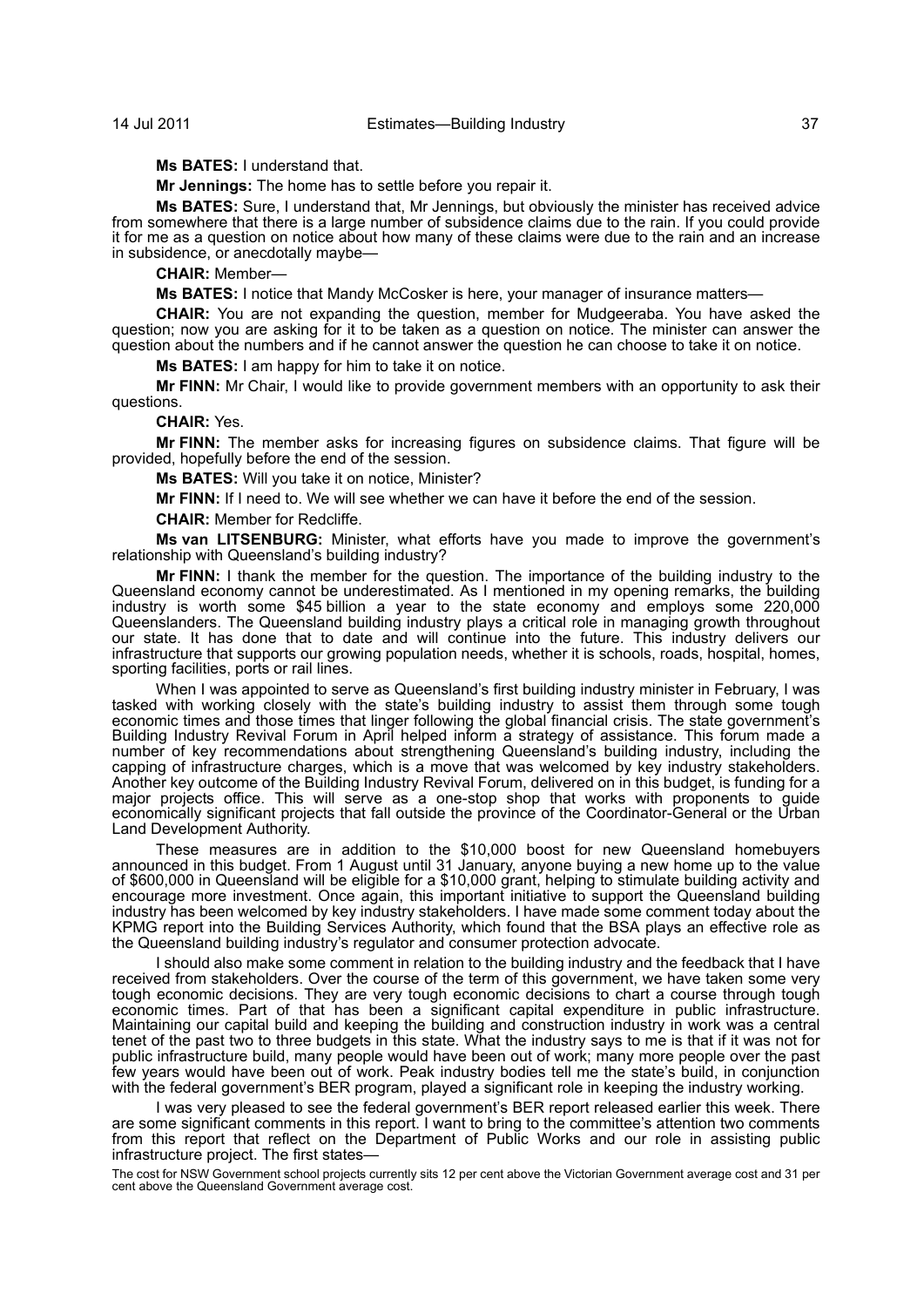I quote also—

The Taskforce conducted interviews with a wide range of stakeholders including current and former senior public works executives<br>and this together with our research informs our view that today the only government with a fu Queensland.

This government is committed to assisting the building industry through public infrastructure projects and working closely together with industry leaders to assist the recovery from the lingering global financial crisis and also build essential infrastructure for Queenslanders.

**Ms van LITSENBURG:** Can the minister advise the committee of any developments with respect to the Office of the Queensland Government Architect?

**Mr FINN:** I am delighted to respond to that question. I am very pleased to announce the appointment of Malcolm Middleton AOM as the new Queensland Government Architect. Mr Middleton is a highly respected urban designer and architect who brings a wealth of experience to his new role as the Queensland Government Architect. He was appointed to this role by a selection panel following a rigorous recruitment process in which the position was widely advertised. The panel members consisted of representatives including the Deputy Director-General, Works in the Department of Public Works, the former Queensland Government Architect, Cox Rayner Architects and Planners and the immediate past president of the Queensland chapter of the Institute of Architects.

In his role as Queensland Government Architect Mr Middleton will provide high-level advice to the Queensland government on contemporary design and heritage issues. The activities of the office are also focused on assisting Queensland architects in undertaking government work, ensuring that quality is a major focus in government projects, encouraging development of regional design and assisting in implementing government policy in relation to public art in buildings.

Some of the projects undertaken by the office include developing *Design Guidelines for Government Buildings 2010*, coordinating the Brisbane Open House of 2010—a free-of-charge event which provided residents and visitors with the rare opportunity to discover the hidden wealth of architecture, engineering and history within buildings around Brisbane city—and also undertaking a key role in the recently released storm tide guidelines subsequent to Tropical Cyclone Yasi.

The Queensland Government Architect is the chair of the Board for Urban Places. Mr Middleton has been in the industry for over 30 years and has extensive experience in architecture, master planning, urban design and integrated landscape design into project solutions. He is a former Queensland president of the Property Council of Australia and he served for almost six years on the South Bank Design Advisory Panel. He also served for two years on the Queensland Heritage Council and four years on the development committee of the Queensland Heritage Council. In recognition of his services to architecture and children's welfare organisations, Mr Middleton was awarded an Order of Australia medal in 2009. I am very excited to have Malcolm on board. I wish him all the best in his new role and look forward to working with him.

I also pay tribute to the outgoing Queensland Government Architect, Mr Philip Follent, who served with great distinction as the Queensland Government Architect over the last three years. I sincerely thank Philip for his contribution to Queensland architecture during this period and I wish him all the best for the future.

**Ms O'NEILL:** Minister, I notice in the SDS the regulatory role of the BSA within the building industry. Can you please inform the committee of the organisational review of the BSA conducted by KPMG including the key recommendations?

**Mr FINN:** I have made some commentary on the KPMG report. I am delighted to outline some of those details further. I acknowledge the member for Kallangur as somebody who has worked with me in representing consumers in her electorate. I thank you for the question.

It was an independent review of the BSA that was conducted by accounting firm KPMG. This review found that the organisation performs an effective role in addition to fulfilling its function as a consumer protection advocate. KPMG consulted extensively with industry stakeholders and consumers while formulating its review and recommendations. I note that, amongst those stakeholders, the former minister and the former shadow minister were consulted in formulating that review.

The KPMG review was announced by the former minister for public works, Robert Schwarten, in May last year. At that time it had been five years since the BSA's last review and the global financial crisis had presented industry and the BSA with new challenges. KPMG supported the majority of the BSA's existing services and systems whilst suggesting further areas for improvement. The BSA plays a crucial role in educating the public and protecting consumers through the Statutory Home Warranty Insurance Scheme. KPMG has acknowledged these strengths while suggesting further areas for improvement.

In all, there are 34 recommendations grouped around organisational structure, service delivery, and policy strategy and communications. KPMG recommended these changes be implemented in three tranches over roughly a two-year period. One of the most important recommendations, as I commented on earlier, was the proposed triage mediation process with a view to achieving better outcomes for all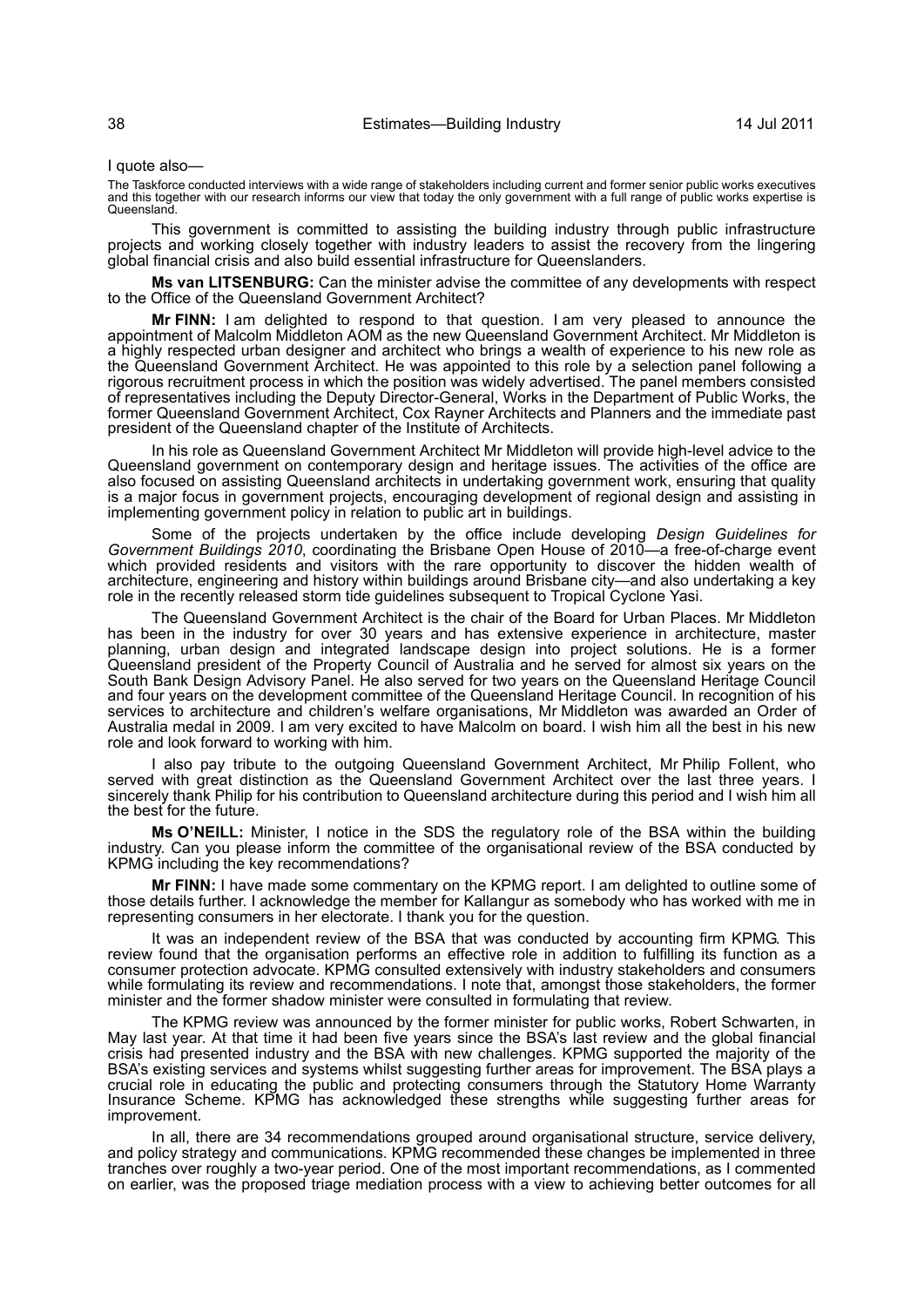stakeholders, particularly the consumers. Another recommendation, which I think is a very important recommendation, is the creation of one mandatory uniform contract for domestic building work. As we have in real estate with a standard REIQ contract that is used by people signing contracts in that industry, the intention of KPMG is to have a uniform contract as well.

**CHAIR:** Thank you, Minister. That is the expiry of the time that the committee has to consider the appropriations in question. Thank you, Minister, officers of the department and the Building Services Authority for your presence here today.

**Mr FINN:** Mr Chairman, I am informed by Mr Jennings that he has the figures that the member was looking for.

**CHAIR:** Is he going to provide them to the committee?

**Mr Jennings:** On the subsidence claims, we have not finalised 2010-11 yet. But I have 2009-10, which is 656, total claim \$7.1 million. In 2008-09 there were 820 in number and that is \$8 million.

**Ms BATES:** Mr Chairman, can Mr Jennings or the minister still take this on notice for the figures that you have not released yet? Thank you.

**Mr FINN:** We do not have them yet. They have not been finalised yet.

**Ms BATES:** When they have—

**Mr FINN:** It is not that we have not released them.

**CHAIR:** Member for Mudgeeraba, you are not entitled to ask for information that does not exist. It is not for the government to go and make information—

**Ms BATES:** It does exist, Mr Chairman; it actually has not been collated yet.

**CHAIR:** So the information does not exist yet. You cannot ask the government to bring a document into existence that does not yet exist. If they have it, they can answer it. The other answer is that they can say they do not have it and you can comment on that in a statement that you might make in the committee consideration.

That is the end of our consideration. The committee has resolved that answers to any questions taken on notice or additional information must be provided to the committee secretariat by 9 am on Monday, 18 July. The transcript of the hearing will be available on the Hansard page of the parliament's website within approximately 1½ hours. The committee will now break and resume its hearing at 2 pm with the organisational unit of Transport within the portfolio of the Minister for Transport and Multicultural Affairs.

**Mr FINN:** Mr Chairman, may I take this opportunity to very briefly thank you and the members of your committee for your work in this part of the scrutiny of the appropriations. I understand that there are long days and a lot of work to go through. I acknowledge your work. I also acknowledge the work of departmental officers in the Department of Public Works, ministerial staff in my office and also the parliamentary staff who have contributed to this important process.

**CHAIR:** Thank you, Minister.

## **Proceedings suspended from 1.08 pm to 2.00 pm**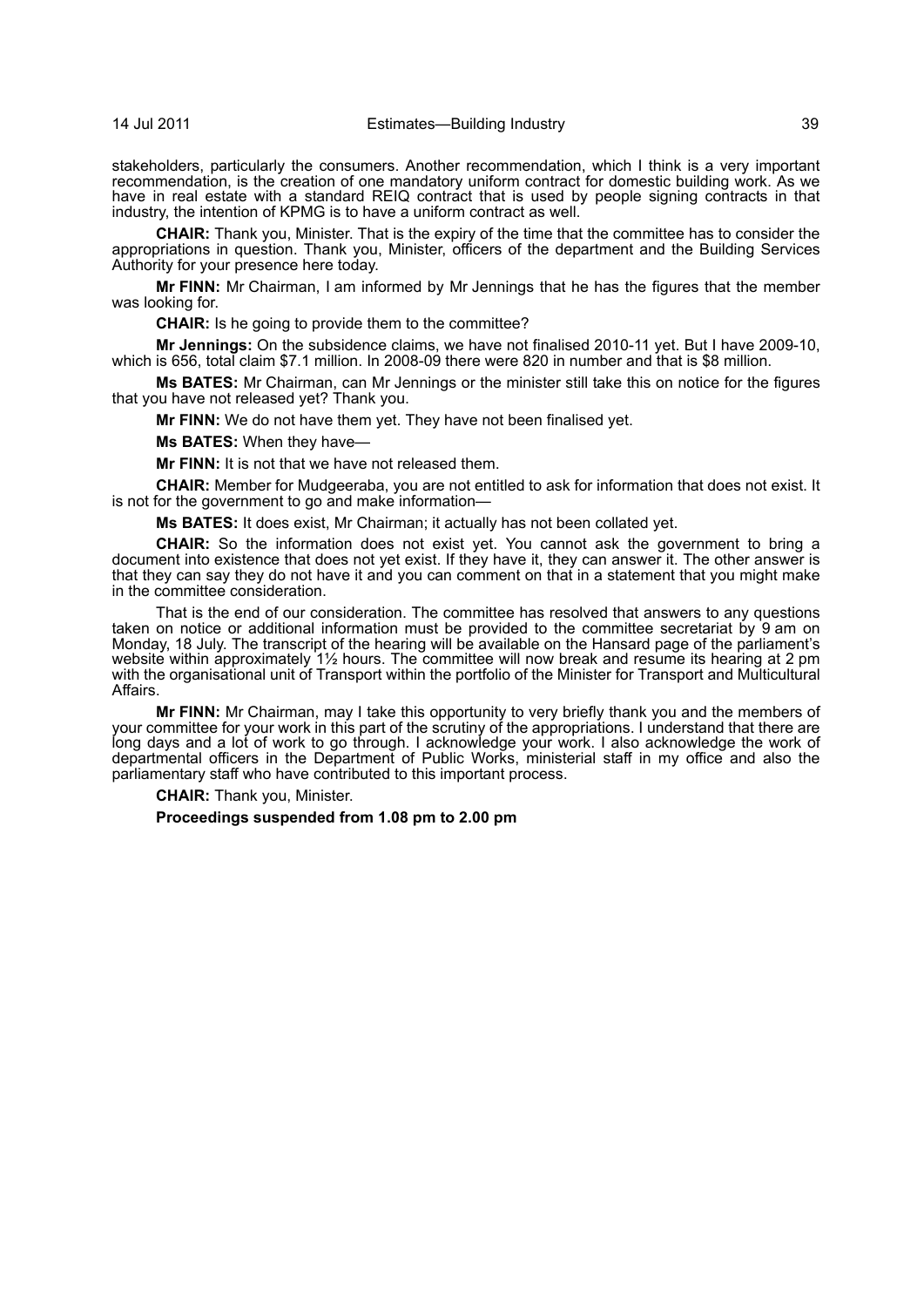# **ESTIMATES—TRANSPORT, LOCAL GOVERNMENT AND INFRASTRUCTURE COMMITTEE—TRANSPORT**

## **In Attendance**

Hon. A Palaszczuk, Minister for Transport and Multicultural Affairs

**Department of Transport and Main Roads**

Mr D Stewart, Director-General

Mr M Cridland, Associate Director-General

**TransLink Transit Authority**

Mr P Strachan, Chief Executive Officer

**Queensland Rail**

Mr P Scurrah, Chief Executive Officer

**CHAIR:** [Good afternoon. The estimates hearing of the Transport, Local Government and](http://www.parliament.qld.gov.au/docs/find.aspx?id=0Mba20110714_140018) [Infrastructure Committee is now resumed. On behalf of the committee, I welcome to the hearing the](http://www.parliament.qld.gov.au/docs/find.aspx?id=0Mba20110714_140018) minister, officers of the department and related entities, and members of the public.

I am Evan Moorhead, the member for Waterford and chair of the committee. Mr David Gibson, the member for Gympie, is the deputy chair. The other committee members are: Mr Scott Emerson, the member for Indooroopilly; Ms Mary-Anne O'Neill, the member for Kallangur, has been replaced by Ms Grace Grace, the member for Brisbane Central; Dr Mark Robinson, the member for Cleveland; and Ms Lillian van Litsenburg, the member for Redcliffe.

The committee will now examine the Appropriation Bill 2011 and the estimates for the organisational unit of transport within the portfolio of the Minister for Transport and Multicultural Affairs. The proceedings today are lawful proceedings and subject to the standing rules and orders of the Queensland parliament. As such, I remind all visitors that any person admitted to this hearing may be excluded in accordance with standing order 208. In relation to media coverage of the hearing, the committee has resolved to allow television film coverage and photography at all times during the hearing in accordance with the media broadcasting rules to the extent that they apply to the estimates proceedings. Before we begin, I ask that mobile phones or pagers be switched off. Also, I should remind you that food and drink other than water is not permitted in the chamber.

Changes to the standing orders and rules of the Legislative Assembly have removed the strict time limits for questions and answers during an estimates hearing. This will ensure that exploration of relevant issues is not artificially curtailed by the time limits and that questions on a particular issue can continue if appropriate. However, it is important that questions and answers remain both relevant and succinct. I intend to guide proceedings today so that relevant issues can be explored without imposing artificial time limits and to ensure there is adequate opportunity to address questions from government and non-government members of the committee. Where necessary I will remind ministers and their departmental advisers that their answer to a question should be finalised so that other issues can be examined. For the benefit of Hansard, I ask departmental officers, if you are called to give an answer, to please state your name before speaking.

I now declare the proposed expenditure for the organisational unit of transport within the portfolio of the Minister for Transport and Multicultural Affairs open for examination. The time allocated is 2 hours 15 minutes. The question before the committee is—

That the proposed expenditure be agreed to.

Minister, I refer you to page 2-117 of the Service Delivery Statements and the strategic highlights for the Department of Transport and Main Roads. In the budget appropriations being considered by the committee, can you help the committee's deliberations by outlining your strategic priorities for transport in Queensland in the coming year?

**Ms PALASZCZUK:** Thank you very much, Chair. I would like to thank the committee for the opportunity to deliver some brief introductory remarks. We have every reason to be optimistic about our future here in Queensland, and that is despite a summer of disaster unmatched in a generation. This state budget demonstrates our continued commitment to transport funding right across Queensland. Whether it is building a light rail system on the Gold Coast—the first light rail project in Queensland delivering heavy rail to Redcliffe, or funding new cycleways or new road safety measures, this budget delivers.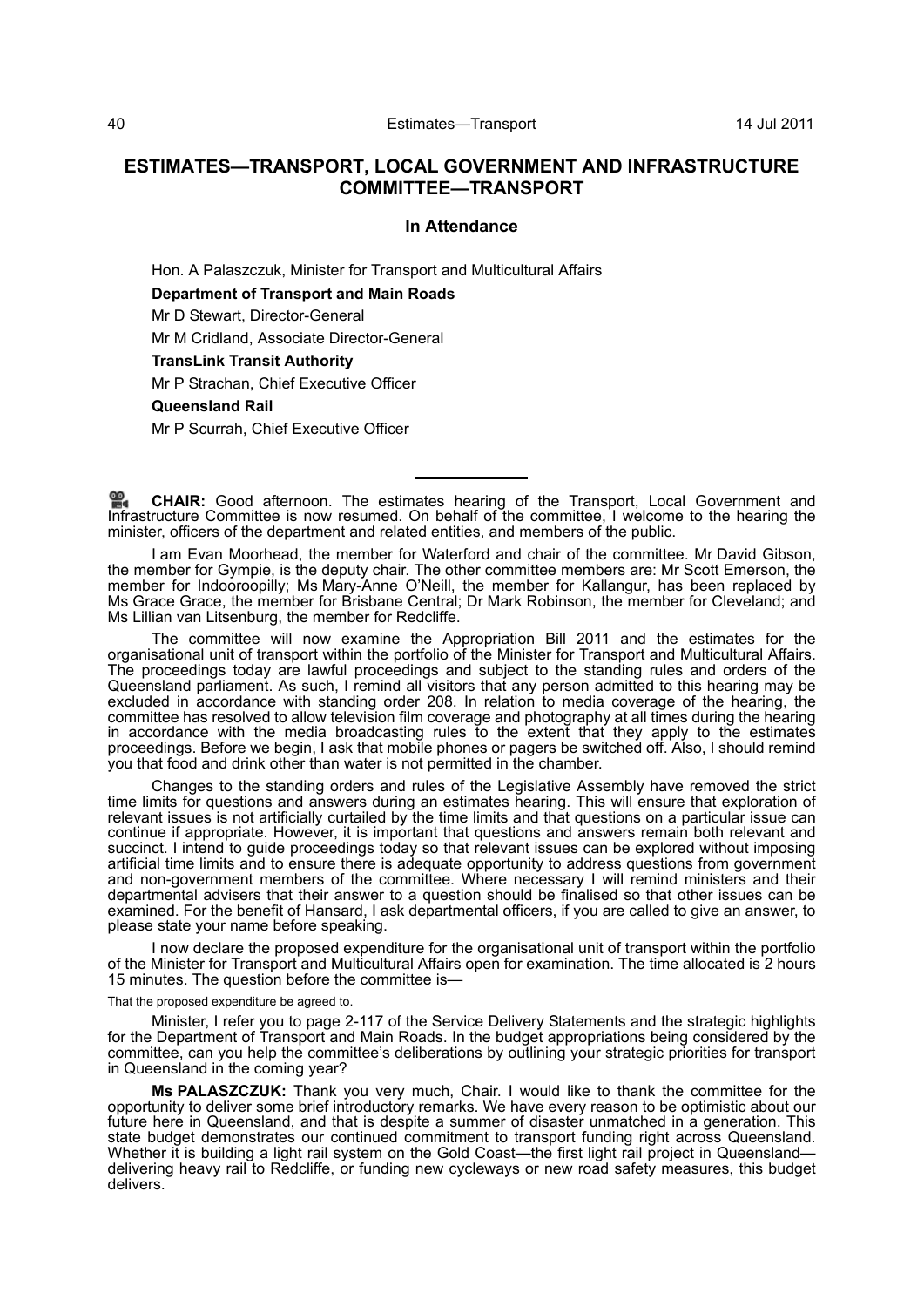The state government will invest a massive \$1.8 billion in transport infrastructure in 2011-12 to deliver better public transport for our future. Our priority is to build a world-class sustainable transport infrastructure network. We are supporting a number of key projects such as the Gold Coast Rapid Transit project, the Moreton Bay Rail Link, a number of busway projects and improvements to the cycle network. In the budget for 2011-12, we are investing \$175.3 million for the Gold Coast Rapid Transit project to progress the light rail transport option from Southport to Broadbeach. We are spending \$47 million on the Moreton Bay Rail Link between Petrie and Kippa-Ring in a joint commitment between the Australian government, the Moreton Bay Regional Council and ourselves. This rail corridor first preserved decades ago will soon transform into a vital rail link for our growing northern suburbs.

Our ongoing construction of busways will include contributions of \$93.7 million to continue the construction of the Northern Busway to Kedron. When completed next year, this will extend the existing busway from the Royal Brisbane and Women's Hospital to Kedron, and we are spending a further \$28.5 million in this year's budget for planning the next stage of the Northern Busway between Kedron and Bracken Ridge. We will continue improving the busway network to the east with \$66.3 million to complete stage 2A of the Eastern Busway between the South East Busway and Main Avenue, Coorparoo. This community will also gain two new bus stations at Stones Corner and Langlands Park. Additionally, the TransLink Station Upgrade Program will build station infrastructure such as park and rides and improvements to current bus stations across South-East Queensland.

Our priority is to deliver more frequent and efficient public transport services. This year TransLink will receive a record \$48.2 million for improving public transport infrastructure. This means 125 new and replacement buses for Brisbane and a commitment for more train carriages on the Citytrain network. Queensland Rail will get \$1.1 billion for improving the state's rail network through major projects including the Darra to Springfield transport corridor project. We will spend \$118.3 million on this project to complete construction of a dual track line between Richlands to Springfield and new stations at Springfield Lakes and Springfield.

We will invest \$97 million to build new and enhanced three-car carriage passenger trains for use between the Gold Coast, Brisbane and the Sunshine Coast and \$57.6 million to upgrade and manufacture new rolling stock for the *Sunlander*, including three 14-carriage tilt trains. To improve services for all commuters, \$35.6 million will be spent to ensure compliance with 2007 disability standards through modifications to rolling stock and Citytrain stations. There is also \$27.3 million for new stabling facilities for rolling stock, \$62 million for suburban and interurban rolling stock and \$39 million for rail capacity upgrades. This commitment to improving transport will see more public transport services which help us to ease traffic and contribute positively to climate change.

The 2011-12 transport infrastructure program also caters for growing our cycle network, with \$36 million to construct state owned cycle links and \$12.3 million in grants to local governments across South-East Queensland. This budget will cater for regional connectivity through a commitment for airport upgrades, with \$2.9 million invested under the Regional Airport Development Scheme. I recently had the pleasure of visiting Atherton and Innisfail to inspect completed upgrades to airports. As a result, the Royal Flying Doctor Service will shortly have better access to Atherton Airport during the wet season and Hercules aircraft will now be able to land at Innisfail, opening up vital supply lines during natural disasters. There is \$12 million in the budget to commence work on our City Place bus station in Cairns. Our priority is to also target safety through research, education and engineering.

We are committed to reducing the number of injuries sustained on our transport network. We will spend \$14.7 million for the School Bus Upgrade Scheme by introducing new rollover compliant vehicles to the school fleet. Transport is about people. It is about providing reliable travel choice. It is about connecting our communities both big and small. From Townsville to Mount Isa, from Ipswich to Caboolture, from Brisbane to Cairns, this government will continue to roll out the biggest transport infrastructure program in the nation to give Queenslanders the transport system they deserve.

**CHAIR:** I call the member for Indooroopilly.

**Mr EMERSON:** My first question is to Mr Stewart. I table a report, *Internal audit report: car parking review: draft report*. I have some copies already printed. Obviously Queensland taxpayers are very keen to ensure there is not waste. I refer to the item I have just tabled—an internal audit report done by the Department of Transport and Main Roads on a car parking review. Mr Stewart, the audit indicates that taxpayers were paying for 505 car parking spaces at a cost of \$2.6 million a year. The audit could only locate 489 of those 505 car park spaces. How can this government lose 16 car parking spaces?

**Mr Stewart:** Thank you very much for the question. Certainly one of the key things that we are trying to do within the department is actually make sure that we are spending taxpayers' funds effectively. Very clearly the audit report is part of that process of looking at our facilities more generally, and we look at a whole raft of issues. Can I tell you what we found with the audit report, which we commissioned ourselves—we commissioned the audit report to actually look into this issue. What we actually found in the audit report was that there were 8.5 per cent of people who did not have a clear entitlement to those car spaces.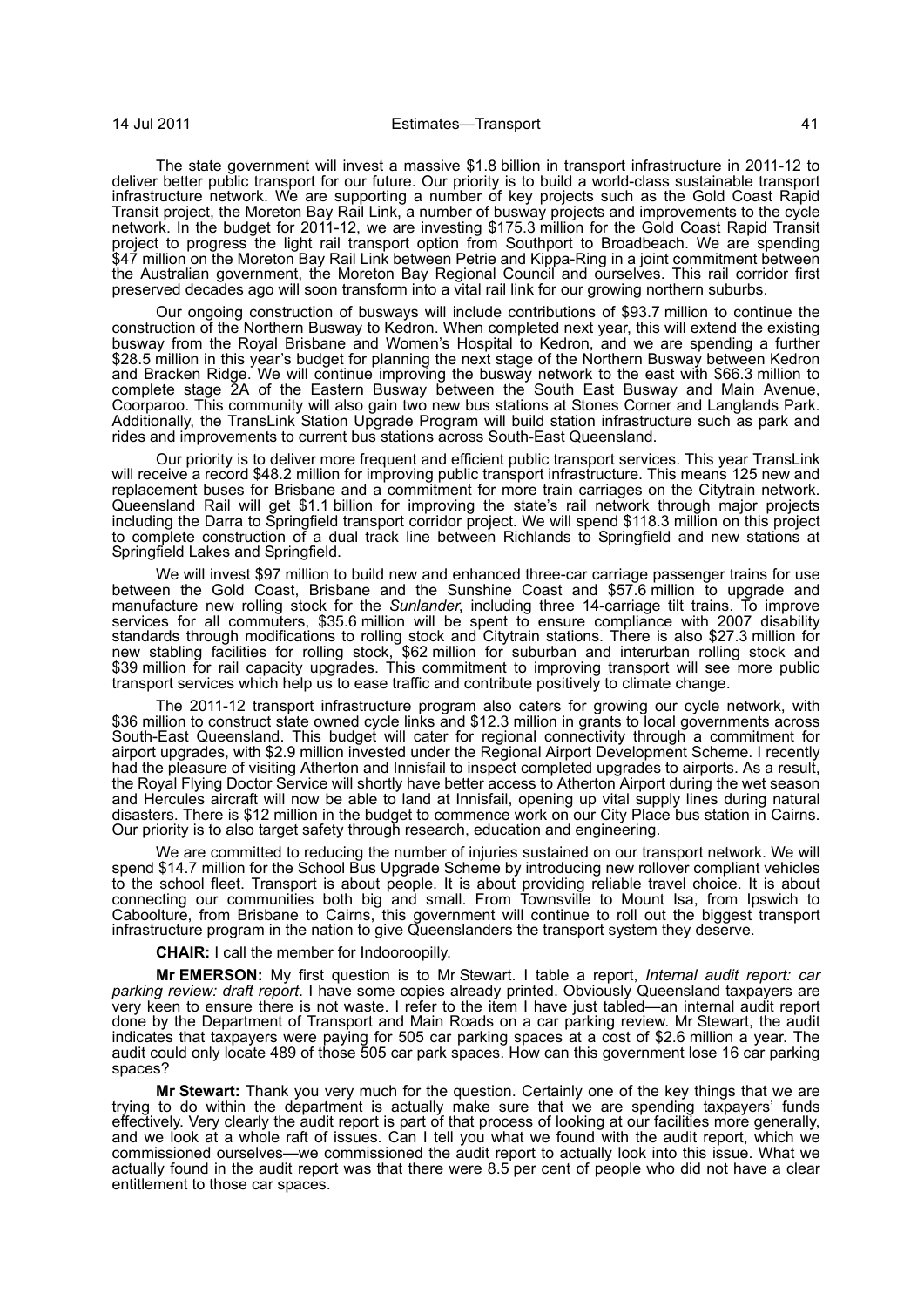**Mr EMERSON:** I refer you back to those 16 spaces, please. That is what I was referring to.

**CHAIR:** No. Member for Indooroopilly, the way this works, as you know, is that you ask a question, the director-general answers it and then you can ask another question straightaway after that. I call the director-general.

**Mr Stewart:** Thank you. What we have done is we immediately implemented a new policy within the department, making sure that those people who have appropriate allocation to car spaces have those spaces. What we have also done is to try to remove those spaces that we no longer require. Within the city we have also started to consolidate our accommodation. So, from the perspective of the car spaces, we have undertaken that audit, we have acted on it and we have closed down that process.

**Mr EMERSON:** Thank you, Mr Stewart, but, as I asked, this audit found that Queensland taxpayers were paying for 16 car park spaces that you could not find. Where did they disappear to?

**Mr Stewart:** Again, we have looked very carefully at our allocation of spaces in the city and the city frame. We have implemented very clear policies to make sure we use taxpayers' money as effectively as possible. We have taken action on this and we have closed that down.

**Mr EMERSON:** Did you find them?

**Mr Stewart:** The spaces were as per the audit report.

**Mr EMERSON:** The audit only found 489 spaces but you were paying for 505 spaces. That is 16 spaces that you were paying for, that the Queensland taxpayer was paying for, that you could not locate. Where were they?

**Mr Stewart:** That is why we undertook the audit.

**Mr EMERSON:** No, the audit discovered that.

**CHAIR:** No. Member for Indooroopilly, let Mr Stewart answer please.

**Mr Stewart:** That is why we undertook the audit. We wanted to make sure that we provide value for money to taxpayers in all the services we provide. So we undertook the audit, as we do in many areas of our business, to make sure that we are appropriately spending taxpayers' money. When we found the mismatch in the data and also people not using the car spaces, we implemented a policy and we have sorted that issue out.

**Mr EMERSON:** I am sorry, Mr Stewart. You are not answering the question. The question is: where were those 16 spaces? You did the audit. You found 489 spaces but the taxpayer was paying for 505 spaces. They were paying \$2.6 million a year for 505 spaces; you could only find 489. Where were those other 16 spaces?

**CHAIR:** Member for Indooroopilly, you have asked two questions and there was a statement in the middle of that. Can we just have one question and one answer?

#### **Mr EMERSON:** Well—

**CHAIR:** No. We have two questions. Mr Stewart, can you answer the question?

**Mr Stewart:** As I said, with all of the matters before the department—all that we do from an administrative point of view—we undertook this audit. We always try to provide the very best value. As soon as we found a discrepancy within the audit, we closed the issue down. We rectified that matter.

#### **Mr EMERSON:** How did you rectify it?

**Mr Stewart:** We have implemented a policy. We are looking at the whole issue of car spacings for the department within the CBD and outside the CBD.

**Mr EMERSON:** So where were those 16 spaces? Did you identify where they were?

**CHAIR:** Just one question.

**Mr Stewart:** Again, we went through an audit to look for all the car spaces. We actually administratively released the report to you.

#### **Mr EMERSON:** Under RTI.

**Mr Stewart:** We administratively released the report to you. But I can tell you that we go through, as we do with every other expenditure in the department, to look at where there is waste and where we can actually do better. As soon as we identified this issue, we closed it down and we fixed it.

**Mr EMERSON:** The report indicated that, for the \$2.6 million that had been paid for each year for the 505 spaces, you could only identify 489 spaces—a 16-space discrepancy. Those 16 spaces could not be identified even though the taxpayer was paying for those spaces. As part of your audit when you located that 489, did you work out how much extra the taxpayer had been paying each year for these 16 spaces that you could not find?

**Mr Stewart:** I will repeat what I have said previously. We did an audit report. We identified an issue. We fixed the issue.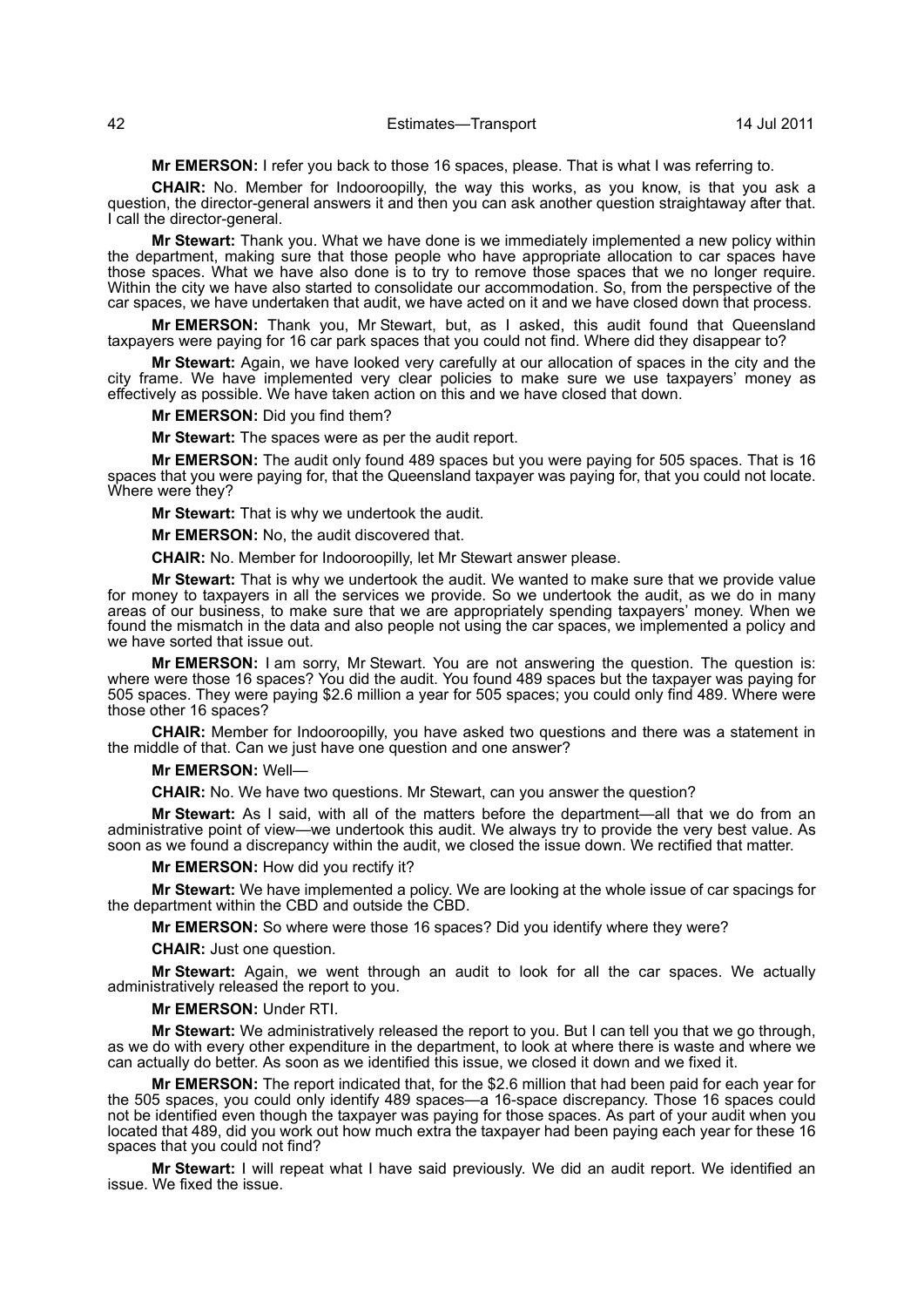## 14 Jul 2011 Estimates—Transport 43

**Mr EMERSON:** So you do not know. You never found out how much extra the taxpayer was paying for spaces that you did not even know existed or could not find.

**Mr Stewart:** We identified the issue and we fixed the issue. We constantly look at fixing the issue. It is like other parts of the expenditure of the department. We have tried to reduce and we have reduced our vehicle fleet. We are constantly looking at expenditure items within the department to make sure we provide services back to the Queensland community.

**Mr EMERSON:** Can I suggest that anyone in the public listening to this estimates hearing—

**CHAIR:** No—

**Mr EMERSON:** They would be hearing that you do not seem to know where the 16 spaces are. Can you at least tell me this: for how many years were the Queensland taxpayers paying for these missing 16 spaces?

**Mr Stewart:** Again, I can tell you the audit was a point in time. As soon as that information came to hand, we dealt with it.

**Mr EMERSON:** So you are saying that you have no idea how much extra Queensland taxpayers had been paying each year for these spaces and for how many years this had been going on?

**CHAIR:** Can we hold it there for a minute. Member for Indooroopilly, we are getting the same question over and over again.

**Mr EMERSON:** Unfortunately, the director-general does not seem to be interested in answering it or does not seem to have the answer.

**CHAIR:** Member for Indooroopilly, as I explained to the member for Mudgeeraba earlier today, if you continue to ask the same question, do not be surprised if you contine to get the same answer.

**Mr EMERSON:** Mr Chair, the last question was how many years it has existed for, which is different from the previous questions.

**CHAIR:** Mr Stewart, Mr Emerson has asked a question. Can you answer his question?

**Mr Stewart:** We undertook the audit at the beginning of the year to identify the allocation of parking spaces. This was done as part of the amalgamation of the former departments. We wanted to understand our exact liability and our use of parking spaces. We undertook that audit. At that point in time when we undertook the audit, that was what was identified. We have closed down that issue.

**Mr EMERSON:** I have a very simple question to you, then, and I would appreciate a yes-or-no answer. Do you know how long this anomaly had been going on? Do you know how many years? Yes or no.

**Mr Stewart:** All I can say is that at the point in time when we did the audit, that is when we identified the issue.

**Mr EMERSON:** I will take that as a no.

**CHAIR:** No, member for Indooroopilly, it is not for you to make suppositions based on an answer; it is up to you to ask the questions and it is up to Mr Stewart or the minister to answer the question. You can ask another question but let us not get into a debate.

**Mr EMERSON:** Mr Stewart, are you confident that Queensland taxpayers are still not paying for non-existent or missing car park spaces?

**Mr Stewart:** Yes, I am very confident. The audit report was undertaken. As I said, we look at a whole raft of our operational expenses. We do audit reports. That is why we do it. I am very confident that we identified this issue and we sorted this issue out. As I said, the other area we are interested in is that we have reduced our own vehicle fleet and we have reduced the emissions coming from our own vehicle fleet. We look all the time at these operational aspects of our department. As issues are identified proactively and we find they are not where we think they should be, we fix them. This is a case where we fixed the issue.

**Mr EMERSON:** But you still have no idea of how much waste had occurred and how much the Queensland taxpayer had been paying for spaces you had no idea existed.

**Mr Stewart:** The audit report that you have, that we have provided to you, shows you at that point in time where we were, and we have gone forward and fixed it.

**CHAIR:** Member for Indooroopilly, in terms of your line of questioning, I think you are bordering on tedious repetition.

**Mr EMERSON:** I think trying to stop the waste of taxpayers' money is never boring, Mr Chair. I think it is of primary importance.

**CHAIR:** Member for Indooroopilly, first, I did not suggest that it was boring and I am concerned that your comments may be bordering on a reflection of the chair. I ask you to continue with your next questions.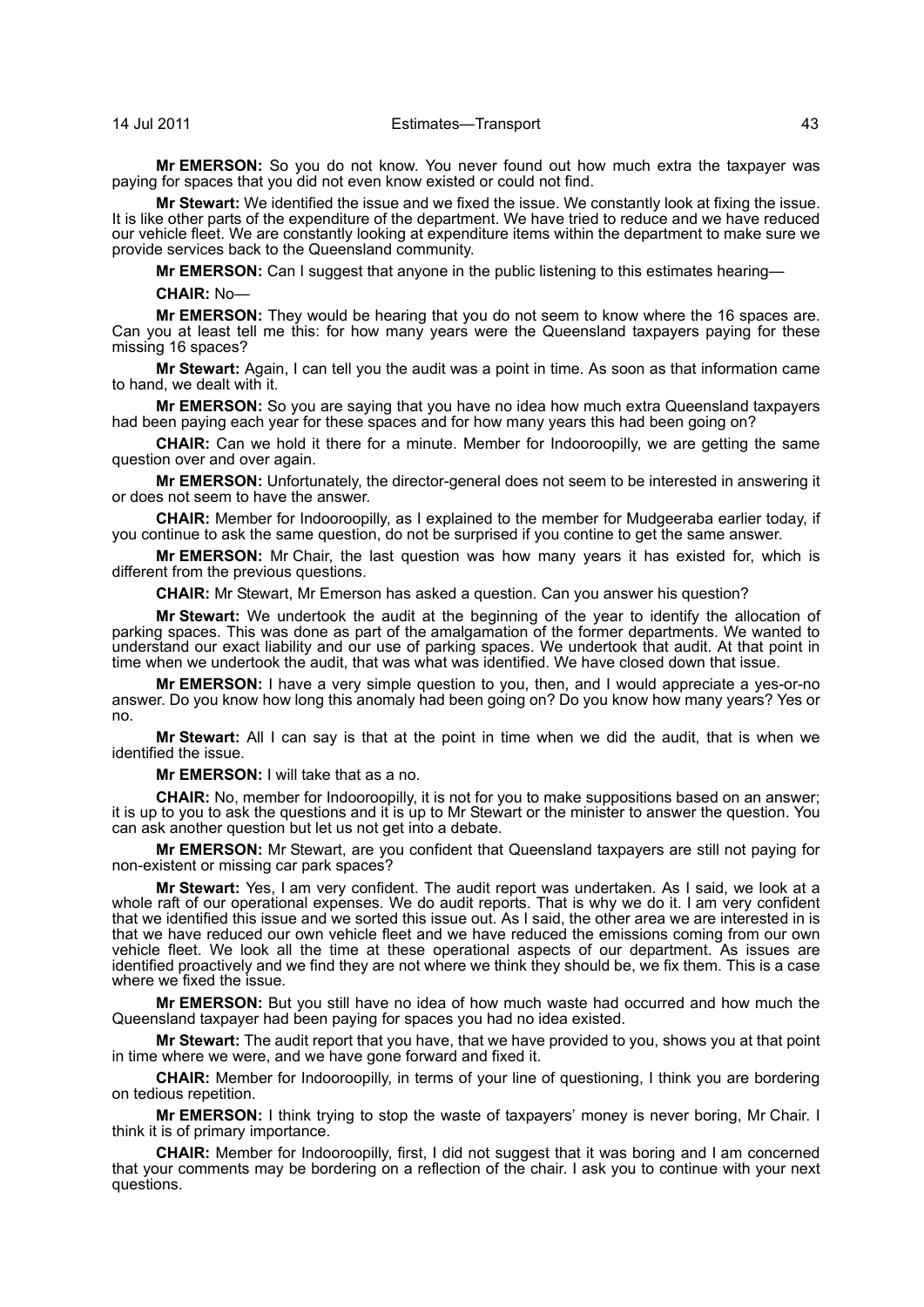**Mr EMERSON:** Mr Stewart, I refer to section 2.7.1 of the same report. The report looked at the issuing of car park space passes. The report indicated who had passes when you did the audit. It stated the following: 20 of those listed with passes no longer worked for the department—they may not have worked for the government at all; 17 of those passes did not have names recorded against them so you do not know who had them; it was not clear whether passes had been issued to staff who were entitled to have a pass; and 12 employees who had passes did not even work in the building, Transport House. Is that an acceptable situation?

**Mr Stewart:** I will repeat what we have done. As part of the process of continuing to look at the operational components of our program, our department, we undertake numerous audits to understand what is happening within these specific areas. As soon as we identified an issue, which we did as part of this audit report, we closed it down; we fixed the issue. It is like all other aspects of our program: we continue to look at how we can provide better services to Queenslanders. It is an ongoing component of our work. We do these audits to understand what is happening. If people do not have clear entitlements then we basically remove those entitlements.

**Mr EMERSON:** So you hunted down those people that you could find who had the passes and you got them back?

**Mr Stewart:** We have the parks. The spaces are within the building where they were counted. Those people who are not entitled to them no longer have access. We have a new policy in place. We have closed this issue. We fixed it.

**Mr EMERSON:** Once this audit identified all of these passes that were given to inappropriate people—to people who did not need to have a pass, who did not work for the department, who did not work for the government, who did not work in the building—did you investigate whether there had been any fraud involved?

**Mr Stewart:** I am not aware of any cases of fraud in relation to these spaces. I do not have any specific information to support any suggestion that there was fraud involved at all.

**Mr EMERSON:** My question was whether you investigated whether there had been fraud.

**Mr Stewart:** The auditors have not raised any issues. The auditors look at these issues. They have not raised any issues of concern of fraud within their report.

**Mr EMERSON:** The audit report did not indicate whether there had been any scrutiny of that issue at all. All it identified was 60 or so passes that were inappropriately issued, or they could not find who had them. That certainly raises in my mind concerns that they may have been misused. Why didn't you check to see that these passes had not been fraudulently used?

**Mr Stewart:** Because as soon as the issue was identified within the report, we closed the issue down. We shut it down.

**Mr EMERSON:** So you hid it; you shut it down. You said, 'That's it.' You drew a line on it and said, 'Don't worry about it.'

**Mr Stewart:** We have gone to fix the issue. We have fixed this issue.

**Mr EMERSON:** Can I suggest that fixing the issue may be fine but that is like saying, 'I put better security in the bank after it was robbed.' That is not dealing with the issue of when it was being robbed. What I am asking you is: why didn't you look at potential fraud arising from the fact that people had passes they were not entitled to and that some passes obviously were for people who no longer worked for the department, who potentially no longer worked for the government? Why didn't you say, 'Who has been using them? How have they been using them? Why have they been using them?**'** 

**Mr Stewart:** The auditors have a very open scope of work when they do these reports—

**Mr EMERSON:** Can I suggest that—

**CHAIR:** No, member for Indooroopilly, the director-general has not even finished his first sentence and you have cut in. We will let him finish his answer and then you can ask another question. Mr Stewart?

**Mr Stewart:** When we put auditors into these processes to find out what was happening, the auditors did not identify any concern of fraud. They have a very open mandate. The auditor group actually look after fraud prevention within our department.

**Mr EMERSON:** If I look at the audit objectives and the scope of the audit in the report, it does not actually cover that potential issue of fraudulent, illegal or corrupt behaviour. It was not within the scope of the audit. The audit discovered the situation and then it was up to you to actually say, 'Maybe fraud has occurred. Let's investigate that.'

**Mr Stewart:** Again, if you believe that there has been fraud or misrepresentations, my auditors have given me a clear report. They have not indicated to me in that report. The auditors are free to raise any other issues of concern with me. In this particular case they identified an anomaly around the number of car spaces. Importantly, they also identified that there were members of our staff who did not have a clear entitlement to these spaces. That issue was identified, a new policy of the department has been implemented and this issue has been closed down.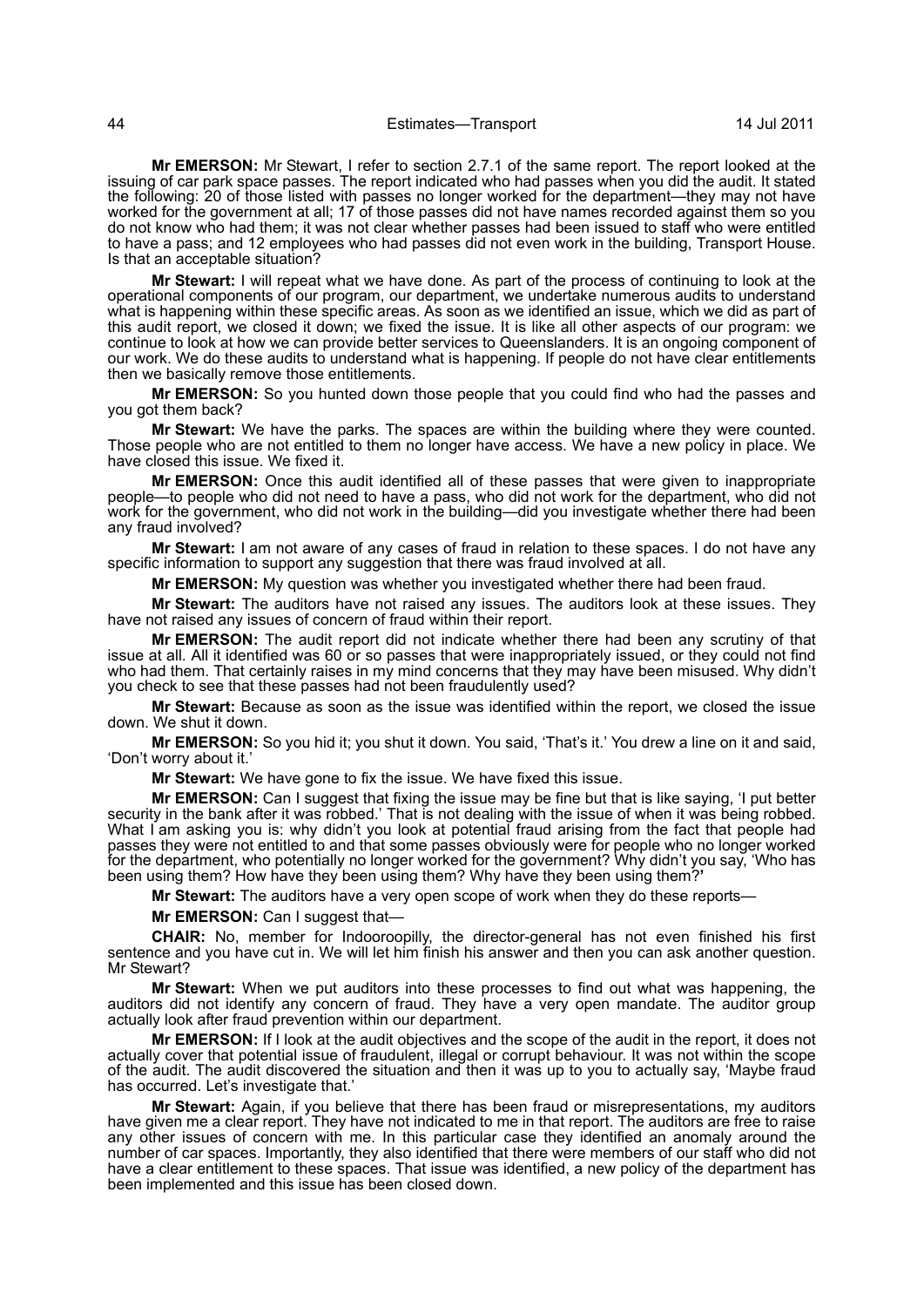**Mr EMERSON:** Did you ask the auditors whether there was any potential for fraud? Did you ask them that question?

**Mr Stewart:** I didn't ask the auditors that specific question but, again, the auditors, as I say, work with all of these issues all of the time and they have not raised that with me.

**Mr EMERSON:** I turn to appendix A of the report and the implementation plan. The first audit finding in the appendix in the top left-hand section says—

Record keeping by divisional and branch staff were not accurately maintained in some business areas, resulting in a net overpayment of approximately \$79,000 in fringe benefit tax.

Was that every year that that was being paid?

**Mr Stewart:** My understanding is that that was the issue that was identified at the point in time of the audit.

**Mr EMERSON:** Again, you have no idea of how many years and the total sum of overpaid FBT to the feds?

**Mr Stewart:** Again, the answer I can give you is the answer that I know. When this report was developed that was the case, and since that time we have implemented new policies of the department to make sure that this issue does not happen again, that these issues do not arise.

**Mr EMERSON:** As you have just said to that question, you do not know. That was your answer, that you do not know. That is fine, then. Why didn't you find out?

**Mr Stewart:** Because very clearly again this is a matter that we looked into in detail as part of the audit report. As soon as this issue was identified, we implemented policies of the department to actually fix this, so this issue has been fixed.

**Mr EMERSON:** Has any of that money been recovered?

**Mr Stewart:** No, not at this time.

**Mr EMERSON:** Why not?

**Mr Stewart:** As I said, at this point in time we have an audit report, there were a number of anomalies raised in that audit report and we have implemented a new policy of the department and we have fixed the issue.

**Ms GRACE:** Minister, transport reconstruction is referred to on page 2-118 of the SDS. Can you provide information on the ongoing efforts made to recover the state's transport network after the disasters of last summer?

**Ms PALASZCZUK:** I would like to thank the member for Brisbane Central very much for her question. As committee members will be aware, between December 2010 and March 2011 Queensland experienced significant heavy rain events and three tropical cyclones. It was a summer of disaster, as I said in my opening statement, unmatched in a generation. The Department of Transport and Main Roads actively participated in the incident response phase to each weather event and, once this immediate phase was complete, focused on recovering the transport network prior to long-term reconstruction.

Damage to our state's transport network included—and I think these figures are very important so that the committee can understand the depth of the impact—55 per cent of the rail network closed at the height of the disasters and 29 per cent of the rail network subsequently affected, and five per cent of the state's cycle network in both Brisbane Cairns being affected. Damage that extensive and widespread would bring down a weaker state but not Queensland. The state government immediately focused on delivering Operation Queenslander, the biggest reconstruction effort in Queensland history.

I am also pleased to be able to tell the committee that since that time I have had the opportunity of attending a number of the meetings that the department has held with various stakeholders about our recovery effort, led of course by the director-general, Dave Stewart. On behalf of the government, I would like to thank Dave Stewart for leading those recovery efforts. It has been a remarkable achievement by everybody involved.

By last month, the key achievements of the recovery phase included reopening 96.8 per cent of the closed railway lines—which is a huge, huge effort on behalf of Queensland Rail—and recovery of all of our Brisbane and Cairns cycleways. We also saw this as an opportunity for innovation, by establishing a Flood Road Recovery Access Group, a state-wide permits office and coordinated efforts across the transport network. Heavy-vehicle experts worked to ensure essential services were maintained across Queensland, setting up a one-stop shop for approvals.

To support the work of the Queensland Reconstruction Authority, the Department of Transport and Main Roads established the roads and transport lines of reconstruction, and this was undertaken through the recovery committee that I referred to previously. I also want to take this opportunity to recognise the amazing work done by not only Queensland Rail but also Peter Strachan through TransLink. In a moment I will hand over to Paul Scurrah, but first I want to say that the Toowoomba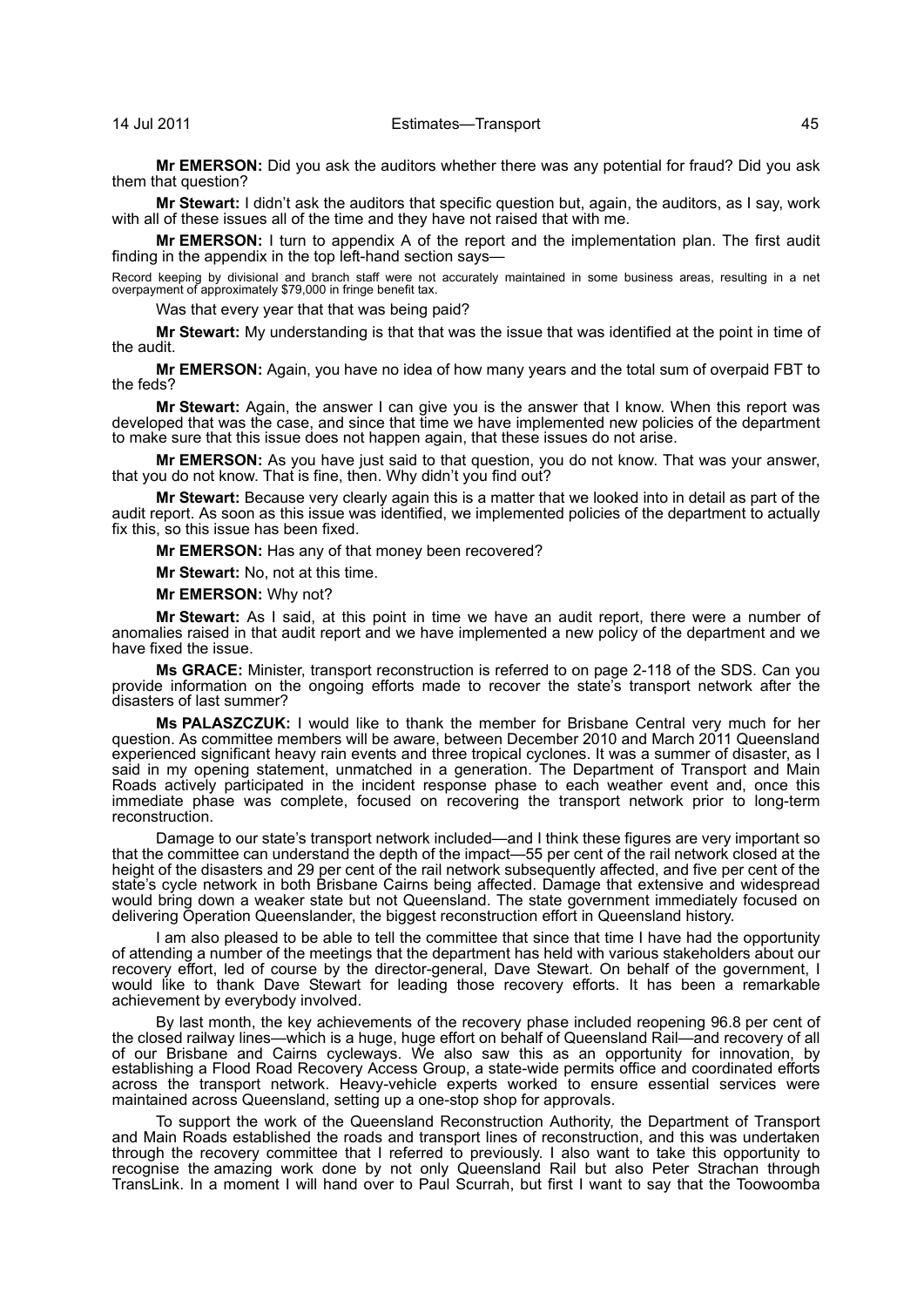range was damaged in some 262 places. It would usually take anywhere from six to 12 to even 18 months to rebuild this railway network. Queensland Rail was able to have that up and running within three months, which meant the passenger network was open and which meant our vital freight networks were open which also meant that our freight task from the roads was able to move back on to rail. That was an extraordinary effort and I really want to give my thanks to all of the staff involved.

In terms of our public transport network here in South-East Queensland—Peter Strachan will give more details—it was up and running in a matter of days. Also during that period we were able to give free public transport to commuters to help them get to where they needed to go in their time of need. I might briefly hand over to the CEO of Queensland Rail, Paul Scurrah, just to give a few comments about the Queensland Rail reconstruction effort, because do not forget that Queensland is such a huge state that the rail networks are not just in South-East Queensland but spread right across the state. Paul, if you would please elaborate.

**Mr Scurrah:** Thank you, Minister. I would like to start by congratulating our partners in the recovery—the Department of Transport and Main Roads and TransLink. Queensland Rail is a company in its current form that is just over one year old now, so we have not been without our challenges in the last 12 months. Pre flood and cyclone we went through the challenge of a major separation—a demerger with QR National which was one of the largest demergers in the history of Australian business—and then the challenge of integrating the remaining parts of QR Ltd into a cohesive, onecustomer focused business known as Queensland Rail. From 1 July last year we set up the priorities of our business to be around safety first, customers, our people, being commercial and handling growth as well as the community standing that we take very seriously, and this set us up very well for the challenge that was thrown at us in an unprecedented way in December and January.

We know how vital we are to the state of Queensland; we know how vital we are to the economy. We consider ourselves to be the heartbeat of Queensland in keeping the economy ticking over and keeping communities linked. The preparation we did in the separation of Queensland Rail set us up well to have a rapid response for those priorities. We rapidly responded by making sure that we put safety first, that we made sure that we looked after the 7,000 people of our company, that we did whatever we could to continue operating throughout the floods and cyclones for our customers, that we protected our asset so that we were positioned to recover rapidly to get the state up and running again.

I think it is well worth stating that over 3,800 kilometres of our network was either closed or damaged throughout the unprecedented events of December and January. Respected commentators such as IBISWorld in their initial assessment said that it would be years and hundreds of millions of dollars to recover. We are very proud to say that we recovered the entire network within 11 weeks at a total cost of approximately \$57 million. That is an enormous effort by the people of Queensland Rail. I am immensely proud to be the CEO of Queensland Rail. We had customers for whom we were the lifeblood in terms of bringing coal freight and goods down the Toowoomba range, for example. Some of those customers were losing millions of dollars per week. So to do so in 11 weeks is something that I am immensely proud of.

We take our position in the Queensland economy seriously. We also did that in the face of having over 700 employees living in and amongst the cyclone damaged North Queensland area. Some 80 staff members were directly affected by losing everything through the floods. We also had over 1,000 people involved in the recovery of the repairs. So we are very proud of what we did. Our community contribution is one we take very seriously. In and amongst that challenge for us as a business we prided ourselves on leading the recovery of the state. Whilst we were dealing with our own issues, we were also active participants with local councils in terms of donating heavy equipment and people to help local communities recover. That is something I think that the people of Queensland Rail and the people of Queensland should be immensely proud.

**Ms PALASZCZUK:** I now ask Peter Strachan, the CEO of TransLink, just to talk about the recovery effort here in South-East Queensland following the floods.

**Mr Strachan:** Thank you, Minister. Just echoing what the minister and Paul Scurrah have said, in my over 30 years of running public transport and running transport in very many places in the world this is the greatest natural disaster and one of the greatest transport challenges that I have seen. What we did in TransLink was we deployed the TransLink crisis management arrangements very early on Tuesday, 11 January, and that was very much a collaborative effort across the delivery agencies—from Transport and Main Roads to Queensland Rail to our private bus delivery partners to our Brisbane transport delivery partners. I would pay tribute to each and every one of those organisations here this afternoon on behalf of TransLink and on behalf of the government, because it was a magnificent achievement.

What we actually did was we managed to get bus services restored to South-East Queensland by the Monday following the week of the floods and rail services fully restored on the Wednesday following the week of the floods. Particularly when you consider the damaged infrastructure, the damage to services, to bridges, to stations, to track, to signals that existed on the Ipswich line, that was an achievement nothing short of magnificent. One of the key things that we wanted to do during the crisis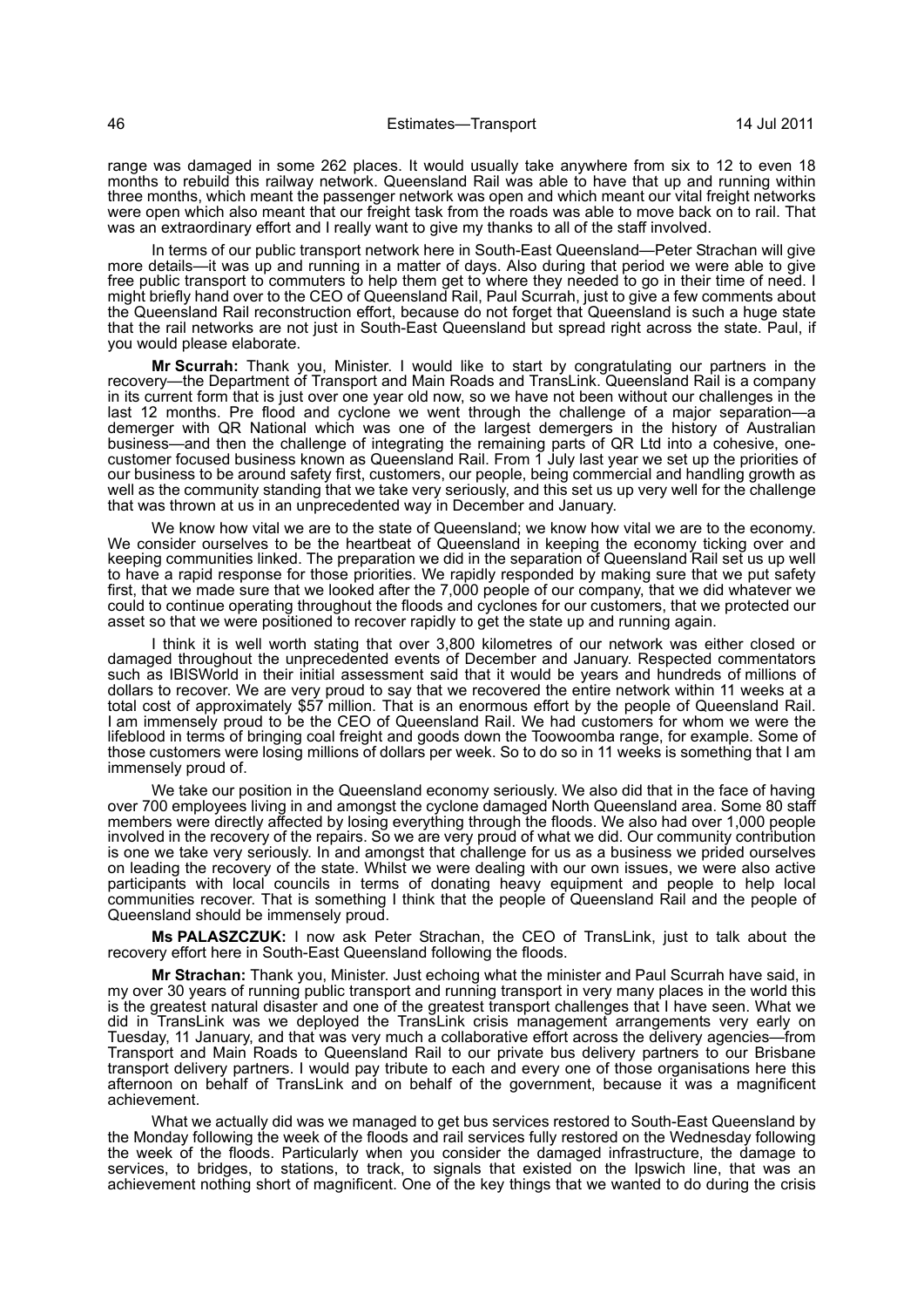period was to make sure that our customers were kept fully informed. The TransLink website took over a million hits, and that is in comparison with normally around 700,000 hits per week, during that week following the floods. The TransLink website kept going right throughout that period and was a key source of information to our customers. We were also very strongly on media and had a XX45 slot booked on ABC Brisbane to make sure that customers were kept informed in that way too.

We had a very positive response from our front-line staff and a very positive response from staff in TransLink. As with Queensland Rail, I have a number of my people who were personally affected with their homes being flooded at both ground floor and first floor level who worked their way through that process. We have a bus driver in Ipswich whose house was completely devastated by the flood who kept on driving buses through that period, so it was a very creditable response. I was very pleased and, as Paul Scurrah said, very proud to lead that TransLink effort during that particular national disaster in January in South-East Queensland.

**CHAIR:** Thanks, Mr Strachan. Member for Brisbane Central.

**Ms GRACE:** Thank you very much, Minister and Mr Strachan and Mr Scurrah. That was great. Minister, on page 2-123 of the SDS at point 7 it mentions supporting that important issue of public transport patronage. What contribution is the government making to improving rail timetables in South-East Queensland?

**Ms PALASZCZUK:** I thank the member very much for that question. As the committee would be aware, we have recently invested some \$26 million in new rail timetables rolled out last month from Ipswich and Caboolture. This is the first major overhaul of this timetable in over 15 years. Once again, I want to thank both Paul Scurrah and Peter Strachan for the amazing work that they have done in delivering this timetable change. What we basically saw in the lead-up to that timetable change was heaps of consultation happening right across South-East Queensland and a lot of feedback from commuters, and overall the feedback was quite positive. We did identify early on that there was one particular issue, and that issue was in relation to some peak loading leaving Central Station heading up to Nambour. I had the opportunity of going up to Central Station with the chief operating officer from Queensland Rail, and Jeff Addison from Rail Back on Track was there as well. We looked at that peak loading and I would have to agree with everybody—and I looked at the figures—that that particular train was experiencing a lot of overloading.

Essentially, there were a lot of people hopping on at Milton for some reason and then travelling right through but a lot of people hopping off at Caboolture. Queensland Rail and TransLink looked very carefully at this timetable and we were able to add an additional service. That additional service now leaves, I think it is, at 5.28 from Central. I was very pleased to be able to catch that train as far as Northgate as recently as this Monday. Jeff Addison from Rail Back on Track was there. The member for Morayfield came along as well. Can I just say that the customers on that particular service were very happy. So out of the whole timetable changes—and we had heaps of bus changes, massive changes in terms of where the trains will be running from—it has been very successful. In terms of that one single issue which we identified over a couple of weeks—which we also monitored—I know that the member for Indooroopilly wanted it to be fixed up there and then on the spot. But you do not just fix things up on the spot; you have to actually make sure—

**Mr EMERSON:** Get it right in the first place.

**Ms PALASZCZUK:** This was one issue out of the whole timetable change—the most comprehensive overhaul in 15 years. So thank you to all of the staff. I want to thank all of the customers out there. It has been an overwhelming success. But today I have some good news, and the good news is that I can announce that there will be further timetable reviews of the train services on the Cleveland line as well as the Beenleigh, Gold Coast, Doomben, Ferny Grove and Shorncliffe lines as well, and they will start in November. We will see another comprehensive review. We will go out to the community. We will ask the community for their thoughts and their opinions and then we will be able to make changes and, with our additional rolling stock, be able to put new rolling stock onto those services. I once again want to thank Queensland Rail for their tremendous work. TransLink had their helping hands out at all of the stations as well to make sure that commuters knew about the new services. I also want to thank Rail Back on Track for actually raising those issues with us. The correspondence coming into my office has been overwhelmingly positive. So it has been a huge achievement and it has definitely been money very well spent.

**Ms GRACE:** Thank you, Minister. Just continuing on that in relation to patronage, you mentioned the Gold Coast and some review. Would you like to elaborate on what investment the government is making to improve the public transport services to the Gold Coast, which we know is growing very rapidly?

**Ms PALASZCZUK:** Sure. I am very happy to talk to the committee about Gold Coast services. This is something that I am very passionate about and I am quite happy to talk later to the committee a bit further about some of our major projects, especially the Gold Coast Rapid Transit. In relation to our frequency on the Gold Coast, we are able to deliver approximately a 15-minute level of service across the peak period. Morning peak period services have increased from five services consisting of four six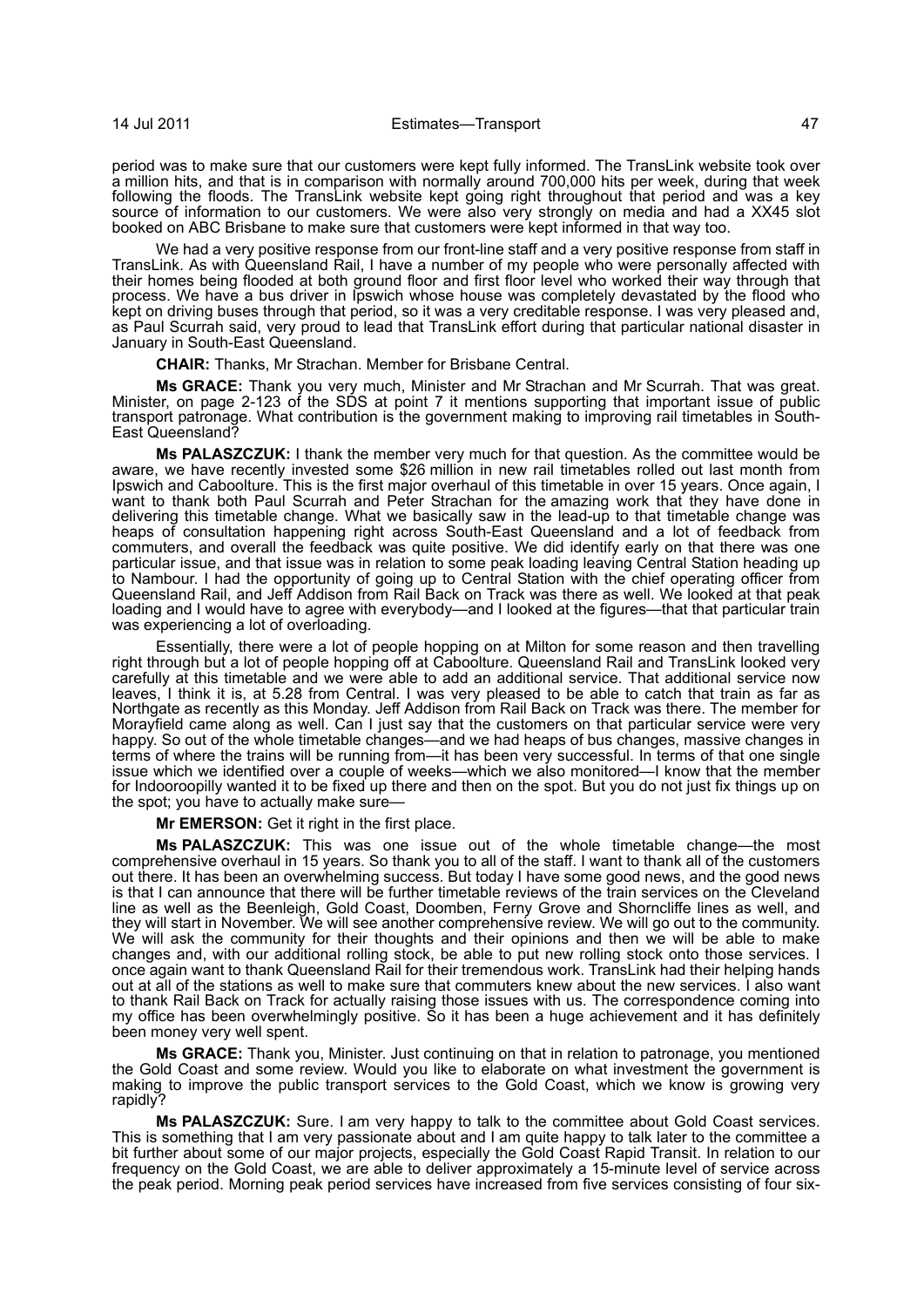car services and one three-car service in 2005 to eight six-car services in 2010. This represents approximately an 80 per cent increase in the morning peak capacity on the Gold Coast line. Evening peak period services have increased from five services in 2005 consisting of four six-car services and one three-car service to nine six-car services in 2010. This represents a doubling or 100 per cent increase of evening peak capacity on the Gold Coast line. A new early morning service has been introduced departing Varsity Lakes at 4.34 am and arriving at Central at 5.56 am.

Nearly \$1 billion is being invested to purchase our 64 new three-carriage trains. These trains are rolling off the production lines at a rate of one per month and have been for the period December 2008 to December this year. The Queensland government has delivered \$646 million worth of investment in rail infrastructure on the Gold Coast, including \$66 million for the rail duplication from Helensvale to Robina, completed in 2008-09; \$261 million for the third track from Salisbury to Kuraby, completed in 2008-09; \$20 million for the rail duplication from Ormeau to Coomera, completed in 2006-07; and \$299 million for the rail extension from Robina to Varsity Lakes, completed in 2009-10. As I said previously in my answer to the member's earlier question, that review of the Gold Coast timetable will be very welcomed by commuters on the Gold Coast and we will have consultation beginning down there in November.

**Ms GRACE:** Excellent. Minister, the SDS at page 2-118 at points 10 and 11 refers to the government's investment in public infrastructure. I know that my electorate has been the beneficiary of busways, but can you please indicate what is planned for busways further in South-East Queensland?

**Ms PALASZCZUK:** Thank you. I love talking about busways because it is something that is unique to South-East Queensland and something that is helping us deliver a world-class public transport system. In fact, we just recently celebrated the 10-year anniversary of the South East Busway. I was able to travel on that with the local member, the Minister for Child Safety and Sport. I know that he was the No. 1 ticket holder. He now has his go card so he cannot claim to be the No. 1 ticket holder anymore. Some 10 years ago there were no busways in South-East Queensland and now we have four new dedicated busways and 19 operational busway stations which are fully accessible for people with a disability. Having been the former minister for disabilities, I am very passionate about that. Every time I go out into the network of these busway stations it is great to see the accessibility there.

People from all around the world come to view our busways—all around the world—and I know that the other states are very keenly looking at what we have done here in South-East Queensland. We are continuing to invest. We are continuing to expand our busway network. As part of our investment, we have extensions happening to cut travel times for the eastern suburbs and northside commuters, especially during peak hour. We have committed \$833 million for the first two stages of the Eastern Busway as well as \$731 million for the Northern Busway so far.

The Eastern Busway has been identified by Infrastructure Australia as a national infrastructure priority. These priority future sections include the \$685 million, 1.6-kilometre extension of the busway from Main Avenue, Coorparoo to Bennetts Road, Coorparoo, and \$140 million for 3.4 kilometres of transit lanes from Scrub Road, Carindale to Tilley Road, Chandler.

I am pleased to announce that new buses will roll through the new Stones Corner and Langlands Park, Coorparoo busway stations very shortly, adding more than 100,000 weekly seats to the transport network when work on the Eastern Busway finishes in the next couple of months. More than 2,000 bus services a week will stop at the Stones Corner Busway Station and more than 1,700 bus services will stop at Langlands Park, Coorparoo. I had the opportunity to go out there with the local member for Greenslopes, Cameron Dick, to inspect this busway. The way it is just coming out of the ground, the station is almost complete. This is just going to be another piece of infrastructure that is added to our network.

That is what we do. All of our money that comes from fares goes back into growing our bus and rail network in South-East Queensland. We will have more than 2,000 bus services a week. We will stop at the Stones Corner Busway Station and more than 1,700 bus services will stop at Langlands Park, Coorparoo. So we have heaps of good news there with that. We have extensions happening on the Northern Busway as well.

**Mr EMERSON:** My question is to the minister. I refer to the internal audit report that was discussed a little earlier in our hearings.

#### **Ms PALASZCZUK:** Yes.

**Mr EMERSON:** Mr Stewart indicated that they had not determined how much taxpayers' money had been wasted with those 16 spaces over so many years or how much fringe benefits tax—that is, \$79,000 a year—for how many years had been paid for and none of that money had been recovered. Minister, are you concerned about the fact that 16 car park spaces were lost and the fact that we have recovered none of that money?

**Ms PALASZCZUK:** I might just clarify something to start off with, and that is in relation to corporate matters. They actually should be directed to the Minister for Main Roads. That is his responsibility. This morning you asked him a question about registration, and you are going to refer that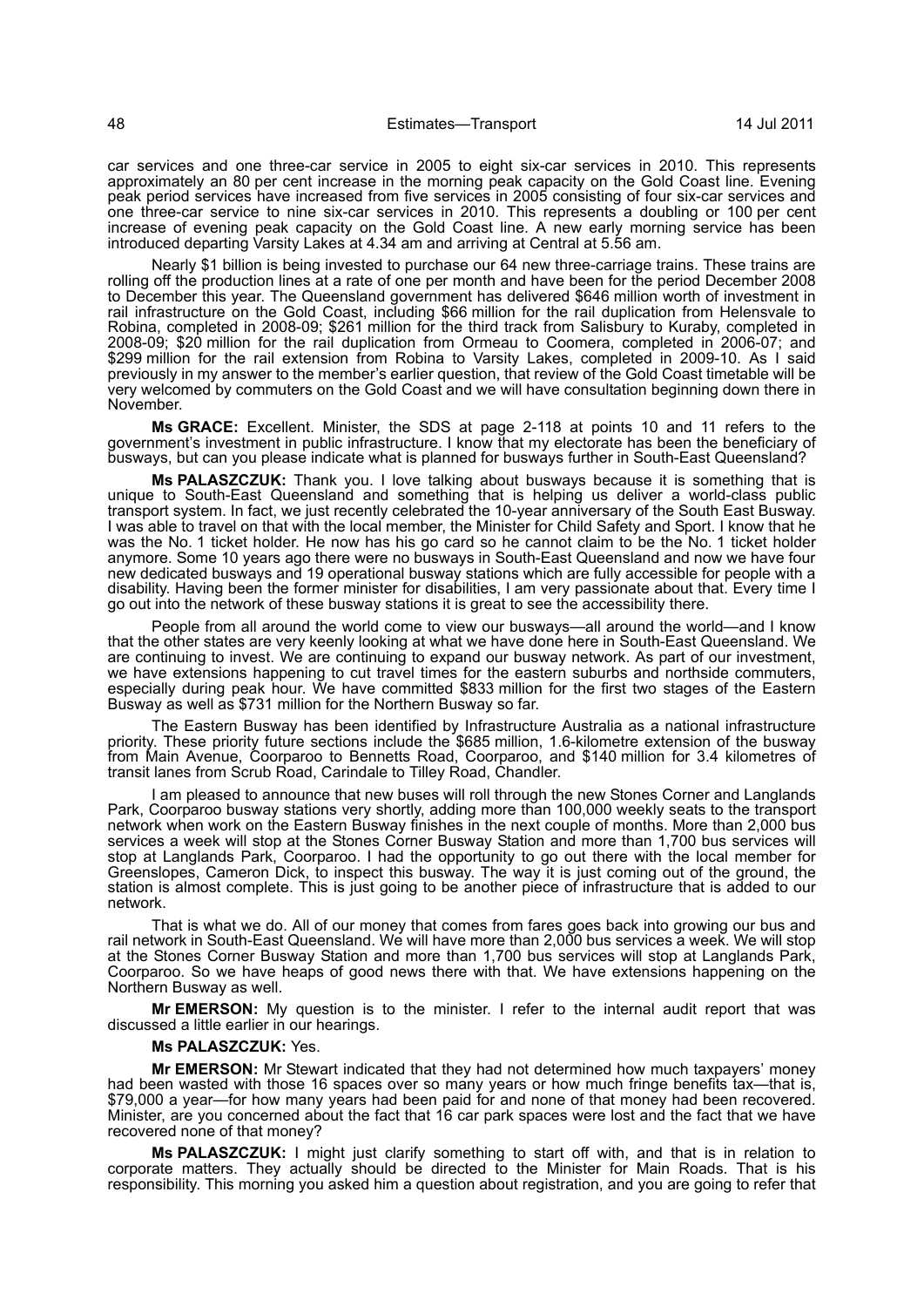14 Jul 2011 Estimates—Transport 49

to me later this afternoon. These issues fall under his responsibility. However, I can say that, because Minister Wallace and I work extremely closely together, the director-general advised both Minister Wallace and me that this audit report was conducted by the department. As the director-general has said to you very clearly, the auditor came in, made a thorough assessment and made recommendations. These recommendations will be followed through and I have every confidence that the director-general has taken the right course of action here.

**Mr EMERSON:** Are you concerned about the waste of money?

**Ms PALASZCZUK:** I am now assured that the director-general has taken the right course of action. There are recommendations in that internal audit report. There are recommendations there that will be followed up. So I have every confidence that now that the audit report has been done they will be followed up.

**Mr EMERSON:** When the director-general told you about the audit report, did you ask the obvious question: what happened to the 16 car park spaces?'

**Ms PALASZCZUK:** As I said to you, the responsibility for corporate matters rests with my colleague the Minister for Main Roads.

**Mr EMERSON:** Is that a no?

**Ms PALASZCZUK:** We were both made aware of the report, and the director-general has made it very clear to this estimates hearing that the recommendations will be followed up. The director-general has made it very clear to you today. If you want to continue this line of questioning I am more than happy for you to do so—

**Mr EMERSON:** I appreciate that. Thank you, Minister.

**Ms PALASZCZUK:**—but you will get the same answers from me.

**Mr EMERSON:** I will continue that line of questioning at your request.

**CHAIR:** Member for Indooroopilly, the minister has indicated that the matter is not within her portfolio responsibility.

**Ms PALASZCZUK:** That is correct.

**CHAIR:** The minister has obviously—

**Mr EMERSON:** But the minister has indicated also that she is quite happy to take questions on that matter.

**CHAIR:** Member for Indooroopilly, it would help if you do not butt in when I am trying to clarify this so that we can move forward. The minister has indicated that she is prepared to answer those questions as best she can.

**Ms PALASZCZUK:** Corporate responsibility for the Department of Transport and Main Roads is with the Minister for Main Roads. So you would have had every opportunity to address those issues to him. I have merely responded to the fact that, as both departments have been combined, the directorgeneral discussed that report with both of us, and I have every confidence that the director-general is implementing the recommendations of that audit report.

**Mr EMERSON:** I thank the minister for her willingness to take questions on that, as she indicated a moment ago. She is quite happy to continue pursuing this, as she said.

**Ms PALASZCZUK:** And I will keep repeating the answer.

**Mr EMERSON:** So, again, are you concerned about the fact that you do not know and the Queensland government does not know how much money was wasted? How much money was lost to Queensland taxpayers?

**Ms PALASZCZUK:** I am just going to repeat my answer, because the audit report has been done. The Department of Transport and Main Roads is a huge organisation. In fact, it is one of the largest departments in government. A lot of these car parks are leased, to my knowledge, by different building companies. The audit report was completed. The audit report has recommendations, just as there was an audit report done on the new Queensland driver's licence. The audit report is done and then it makes recommendations to the government and the government implements them. This is what the director-general is doing in relation to this. As I have said previously, it comes under the responsibility of my colleague the Minister for Main Roads.

**Mr EMERSON:** You mentioned the audit report on the Queensland driver's licence which was done by the Auditor-General of Queensland—

## **Ms PALASZCZUK:** Yes.

**Mr EMERSON:** As opposed to an internal audit that only came to light because we made a rightto-information request and have raised it here today. You did not release it. The main roads minister did not release it. The department did not release it. We have obtained it and brought it to light. The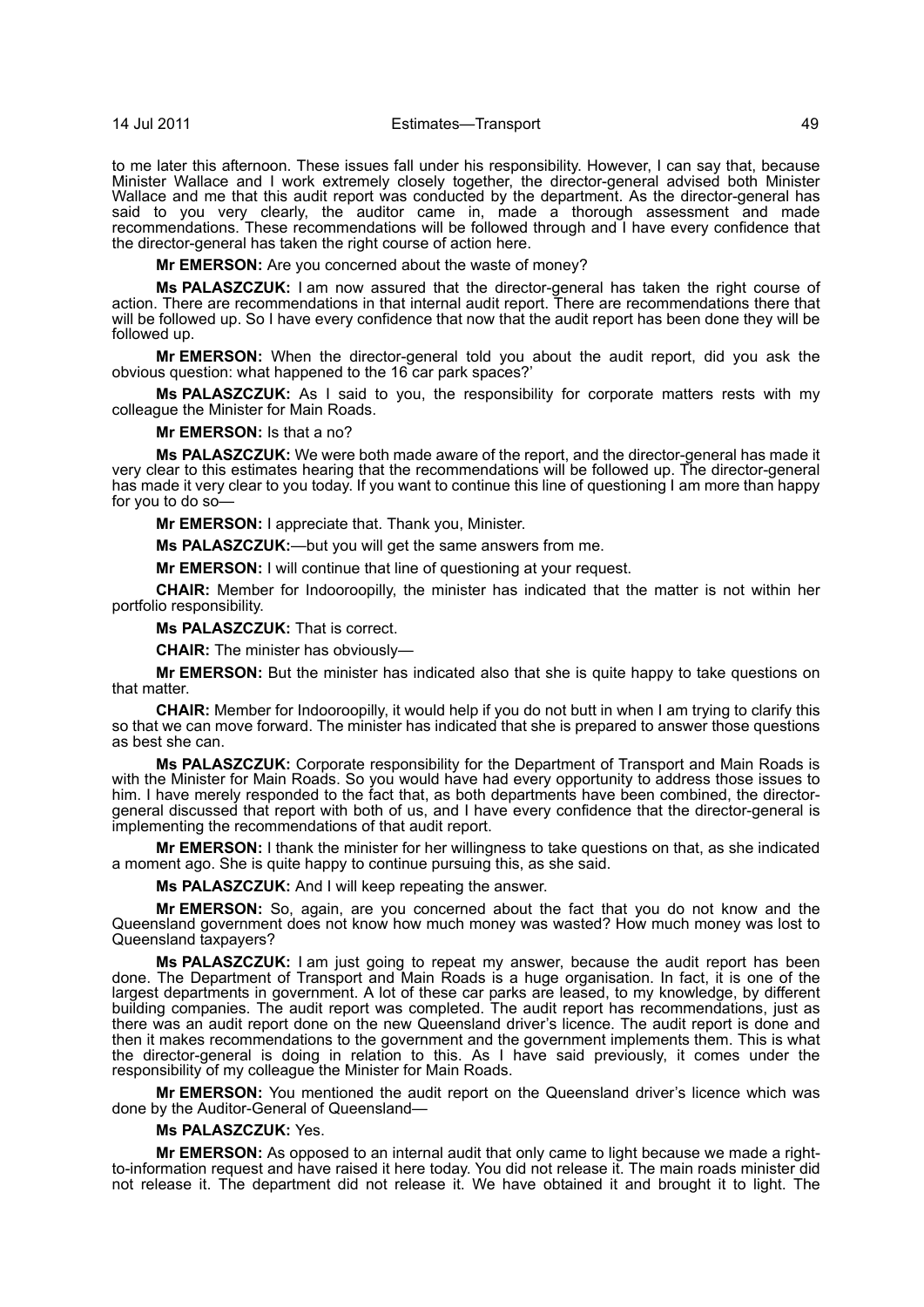question I am asking is: \$79,000 a year was given in FBT to the federal government. We do not know how many years that \$79,000 a year was incorrectly given to the federal government. Why has the government not sought to get some of that money back?

**Ms PALASZCZUK:** It is not my portfolio responsibility. I am more than happy to repeat what I have said to you. The audit report has been done. The recommendations will be implemented and I am quite sure that the issues you have raised will be followed up. I have every confidence that the directorgeneral will take the necessary action in relation to this issue.

**CHAIR:** Member for Indooroopilly, the minister has raised again the issue that the appropriations before the committee at this time are not relevant to those that you are raising. The minister has answered as best she can. It is not helpful for the committee to keep going over issues that are not relevant to the committee's deliberation at this time.

**Mr EMERSON:** Thank you, Mr Chairman. I will make the point before I ask the next question—

**CHAIR:** No, please do not make a point. You can ask a question.

**Mr EMERSON:** The internal audit report—the version I have—was created in September 2010, almost a year ago, and it has first come to light. So for almost a year there have been no efforts to reclaim any money. The minister made the connection between that and the Auditor-General's report on the Queensland driver's licence. I point to that Auditor-General's report, which the minister would be aware of—report to parliament No. 4 of 2011, titled *Information systems governance and security*. Just like the internal audit-

**CHAIR:** Member for Indooroopilly, are you asking a question or are you making a statement?

**Mr EMERSON:** Yes, I am. Just like that report, the Auditor-General's report into the driver's licence found remarkable amounts of waste and loss of taxpayer funds. My question is to Mr Stewart. Firstly, what was the original budgeted cost for the driver's licence project?

**Mr Stewart:** How far back in history would you like to go?

**Mr EMERSON:** When it was first raised by Peter Beattie.

**Mr Stewart:** Let me just get that figure for you. The 2007-08 budget was \$47.086 million.

**Mr EMERSON:** For the total cost of the project?

**Mr Stewart:** That was the capital cost for the project.

**Mr EMERSON:** The Auditor-General last month found it now cost at least \$148 million, which is obviously about \$100 million—or approaching more—than was first forecast. Why has it increased so much?

**Mr Stewart:** Is that question to me, sorry?

**Mr EMERSON:** Yes.

**Ms PALASZCZUK:** I am more than happy to answer it as well.

**Mr EMERSON:** You will have your chance, Minister.

**Ms PALASZCZUK:** Okay.

**Mr Stewart:** I think it is interesting to look at the history of the new Queensland driver's licence. When it was first envisaged it was as a public-private partnership. At that time the capital costs were identified as \$47.086 million. The government then made further considerations of this project and its viability as a public-private partnership. The government, after going to tender on the project—and, sorry, I am repeating history that I think is correct—with that public-private partnership found that there were no proponents who provided a value-for-money proposition. It was then decided to deliver that project as a traditionally delivered project.

So the project was originally a PPP. We know that with public-private partnerships there is the opportunity to offset costs, because of third-party revenue opportunities and other uses of the product. But at that stage there was no value-for-money proposition. There was no tender that provided that proposition. The decision then was to go on a traditional procurement method and we have been moving forward since that time on a traditional procurement method. For the past two years the capital outlays for the budget have been \$112.621 million and they have not changed for two years. So the project is being delivered as per the budget over the last two years.

The Auditor-General in his report—if you read it on that page—talks about capital outlays and operating budget. There has always been an operating component of the budget of \$35.7 million. I am happy to go through, and I will go through, the components of the new Queensland driver's licence, because I think we need to be very clear about what the product is and what we are delivering. The rollout has been moving. At the moment we are at 19 customer service centres. It is very key technology.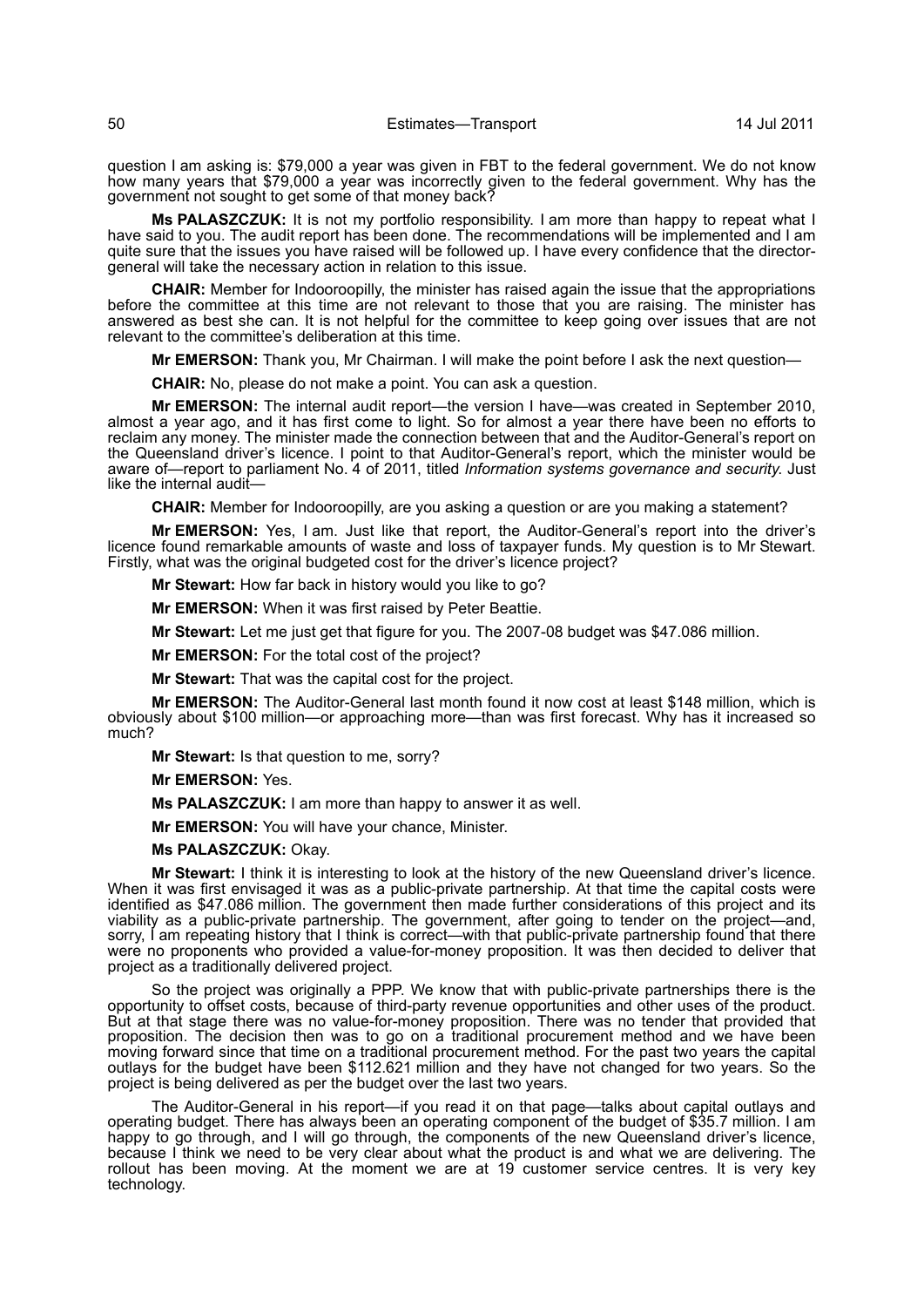## 14 Jul 2011 Estimates—Transport 51

Let me go through the budget make-up of the \$112 million that has not changed for the last two years. In fact, this issue was subject to scrutiny at last year's estimates. There is \$13.15 million for the cost of the actual delivery and development of the technology; \$11 million for the rollout of the installation of the customer service changes to the 57 customer service centres and the police stations; and \$54.196 million for information systems associated with the technology. So what we are doing is putting a front end on to the TRAIL system to deliver the secure driver's licence. We have \$26.77 million for the equipment and software to capture the biometric details. One of the key features of the new Queensland driver's licence is that we have gone from the old plastic laminate to a biometric capture of images. So we have gone from a very low-tech to a high-tech key. Let me keep going with the capital budget.

**Mr EMERSON:** I will stop you there.

## **CHAIR:** No.

**Mr Stewart:** There is \$7.4 million for the project management costs associated with Queensland Transport. As I said, this budget—this capital outlay of \$112.621 million—has not changed for the last two years. We are rolling out the new Queensland driver's licence in these customer service centres. Let me read what the Auditor-General said in his report. The Auditor-General said—

Recent changes to the governance of the New Queensland Drivers Licence project demonstrate a more effective system<br>implementation process and the project is on track to rollout a new driver licence across the State ...

So we have gone from a PPP project—that was what the original project was going to be—to now a project that is being delivered by government. We have taken the risks of integration and that is what is happening with that product.

**Mr EMERSON:** Thank you. You very kindly had those two drivers licences—the old and the new. If you could hold them up again that would be great.

#### **Mr Stewart:** Yes.

**Mr EMERSON:** On that new one there is an embedded computer chip. What is on that? What is that being used for?

**Mr Stewart:** The chip stores the biometric details of an individual. So when you go into a customer service centre you get to look at the whole issue of biometric details. The cardholder's personal details are also on there—the person's name, their date of birth; all of those sorts of details. So there is a lot of information—

**Mr EMERSON:** Apart from the name and the date—

**CHAIR:** Member for Indooroopilly, again, let Mr Stewart finish his answer and then you can ask another question.

**Mr Stewart:** What we are delivering is the most secure driver's licence in this country at the moment. We are seeing other people and other states come and talk to us about the delivery of this product. It is a secure driver's licence. From a reproduction, from a fraud, from a theft point of view it is very difficult. Compare it with this which is easily copied. This is a secure driver's licence. It actually has biometric details. If someone comes into a customer service centre and has my driver's licence, David Stewart, and they are really John Smith and they try to have that identity, the biometrics matching actually occurs so we can understand whether people are trying to steal identity. As you know, identity theft is a major issue. In fact, the federal Attorney-General in most recent times has raised this as a significant point and a significant issue in this country.

## **Ms PALASZCZUK:** Up to a billion dollars.

**Mr Stewart:** A billion dollars. So it is a major problem. The chip has that data.

**Mr EMERSON:** You quoted from the Auditor-General's report. I will quote my own section where the Auditor-General has criticised the business case for the card saying opportunities were identified before it was determined whether the technology was available to deliver them. Why did that occur?

**Mr Stewart:** Again going back into history, you need to look at around the time when the driver's licence was first implemented. There were a lot of things happening in Australia at that time and a lot of opportunities that potentially were available for a smart card, a card that had that sort of information. But I think the clear message that we have said, and I think that in our discussions with the Auditor-General over the Auditor-General's report, is we are delivering a secure licence—we are focusing on delivering a secure licence. It is a bit like the go card: focus on delivering the core technology, the core product, getting that right, getting it delivered. That is what we focused on. In the future who knows what will happen. As I said, when this card was first envisaged we were talking about the Australia card. We were talking about a whole pile of things. We were talking about Medicare and those sorts of things. So there were a whole pile of opportunities that were around in that space at that time. Can I tell you what we are doing? We are delivering a secure driver's licence, the most secure driver's licence in Australia. Other states, as with the go card, are coming and talking to us about this product.

**Mr EMERSON:** Do you see that driver's licence in the future as being another Australia card?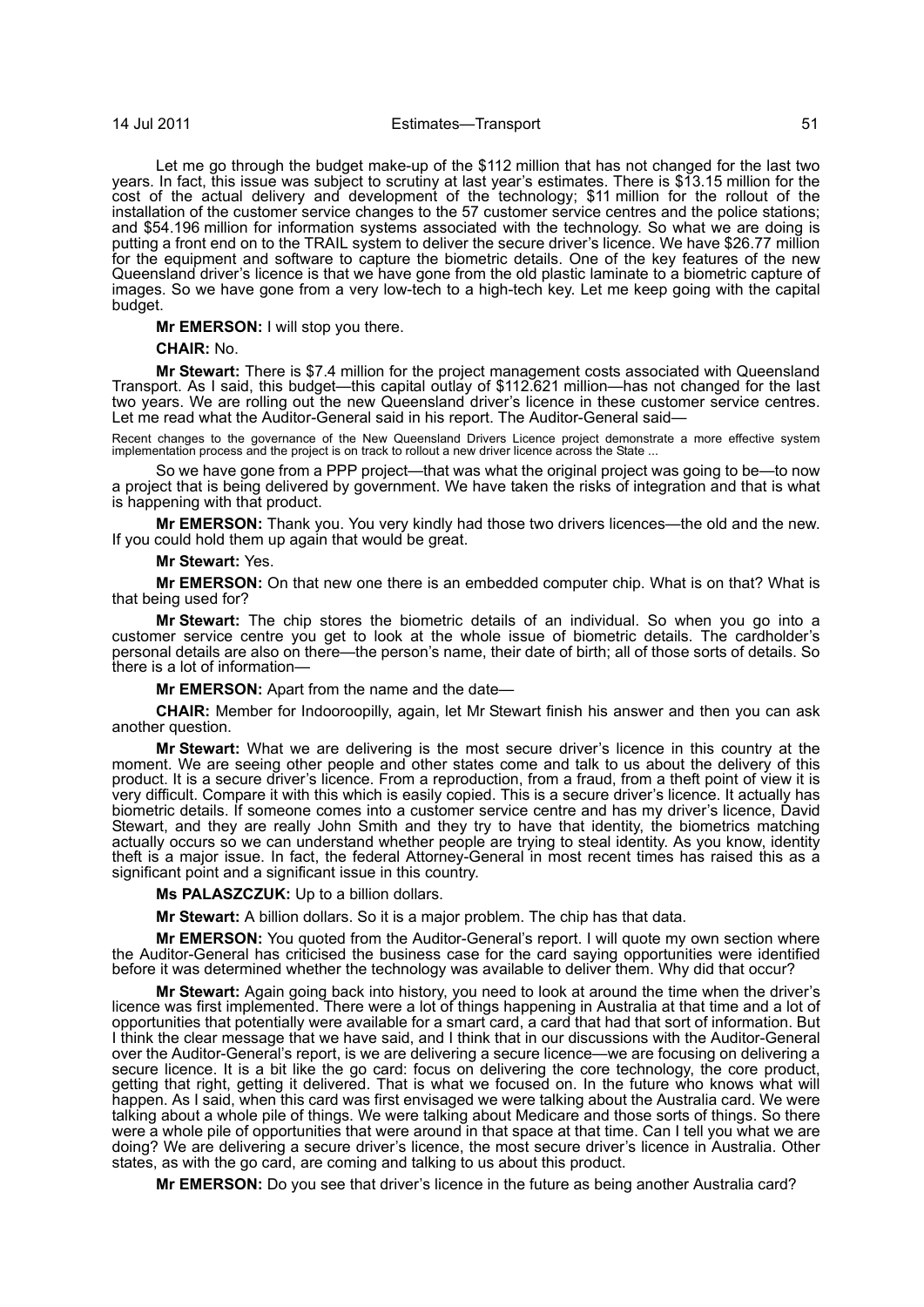**Mr Stewart:** No. I will reiterate, what we are doing is delivering a secure driver's licence. This identifies the person. You can have a marine licence, you can have an adult proof of age card. This is a driver's licence that is secure. It is a state-of-the-art product that is delivering very clear benefits so that people's identities are not being stolen. It is a secure driver's licence. We have gone through a lot of detail in the process, the security and the production of the card. We have taken on all the risks of the product integration. But this is a secure driver's licence. We are delivering the most secure and durable and reliable driver's licence for our customers in Queensland.

**CHAIR:** Before we go to the next question, member for Indooroopilly, can I ask you to be careful when asking leading questions to public servants. I think politicians are fair game if you put a proposition in your question and ask them to agree.

**Mr EMERSON:** I agree, Mr Chairman. I think Mr Stewart raised the Australia card and I was just clarifying that.

**CHAIR:** What I am saying is that a leading question is one where the question suggests the answer. That is fair enough for a minister, they are fair game for those types of questions, but just be careful with how you phrase those types of questions to public servants.

**Mr EMERSON:** The Auditor-General indicated in his report that there had been a cost blowout. The project was already two years overdue. The cost of five-year drivers' licences will double from \$73 last year to \$152 in 2014-15. Is that because of the increased cost of producing and using these new licences, Mr Stewart?

**Mr Stewart:** I think some of the matters you are raising really are government policy and should maybe be directed to the minister but I am happy to talk about the operational issues and the process around the development of the card. I can certainly tell you that the current cost of the laminate, you are right, is \$78.20. The current price of the new Queensland five-year driver's licence is \$119. You are correct that taking account of CPI, in five years that driver's licence price will be \$152.40. But the new Queensland driver's licence is still cheaper than drivers' licences provided in other states. This is a secure licence. Identity fraud and identity theft is a major issue in this country. We have produced and are rolling out—prudently—a new Queensland driver's licence. We have also had discussions with the Auditor-General. The Auditor-General noted that this project is on track for delivery.

**Mr EMERSON:** Two years late.

**CHAIR:** Member for Indooroopilly, Mr Stewart is answering the question. You will get a chance to ask another question.

**Mr Stewart:** The product will be delivered to all our customer service centres by the end of this year and into remote police stations early next year. But the great majority of people will have access to this new technology. In fact, it was interesting in Toowoomba that we saw a lot of people coming from normally the Harristown catchment to get a new Queensland driver's licence. This project has been rolled out. We are being very, very careful in the way we roll this out. This is an important intelligent product and we want to make sure that it is rolled out in a very pragmatic and careful way.

**Mr EMERSON:** My question is to Mr Scurrah. How much extra do you expect it will cost to run passenger trains because of the carbon tax?

**Mr Scurrah:** I thank the member for his question. No extra this year because it does not apply to this budget year. Given we were only given the details of the carbon tax on Sunday, we are still working on the modelling of exactly what impact that is.

**Mr EMERSON:** You are doing the analysis at the moment?

**Mr Scurrah:** We are.

**Mr EMERSON:** Mr Strachan, have you any indications how much extra it is likely to cost to run public transport because of the carbon tax?

**Mr Strachan:** In the fiscal year 2011-12, which is the year under consideration, it will not cost any more as a result of the carbon tax because it doesn't come in in this year, but I would assure the committee that together with our partners in Queensland Rail and with the Department of Transport and Main Roads, given the very early stages following the Prime Minister's announcement on Sunday, we are looking at that modelling now.

**Mr EMERSON:** The same question to Mr Stewart: have you done any analysis yet on how much extra the carbon tax will cost Queensland transporters?

**Mr Stewart:** The carbon policy, as you know, was released on Sunday. We had people working over the weekend to understand it. Have we done detailed modelling? No. But we do intend to do detailed modelling. Can I also add though that the policies and the work of the department from an environmental sustainability perspective are very clear. We are rolling out green taxis, we are rolling out TravelSmart programs, we are rolling out record levels of passenger transport investment, more services and more infrastructure. So, we are working very much to make sure that we have an environmentally sustainable transport system into the future.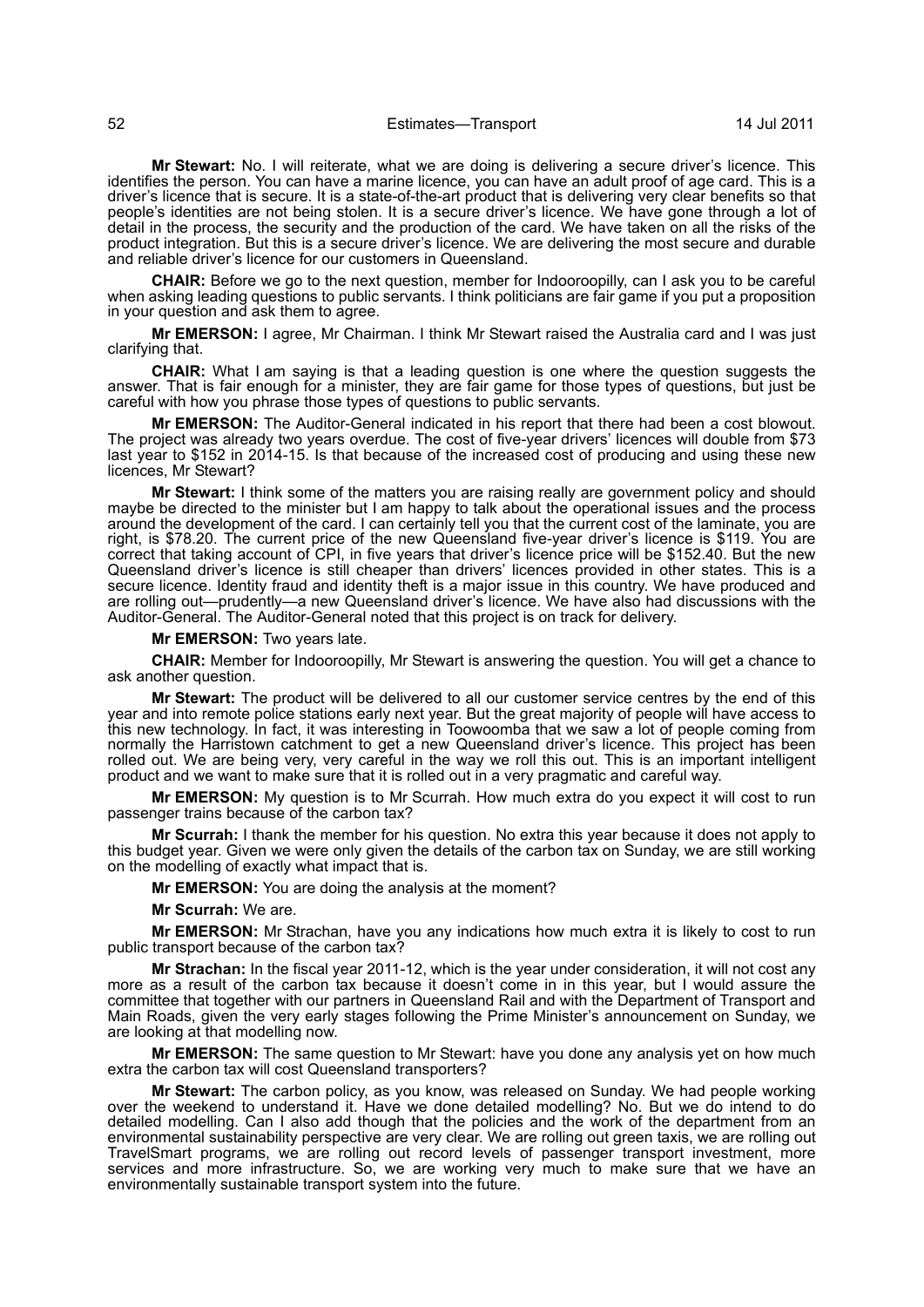**Mr EMERSON:** I appreciate you, all three gentlemen, are still looking at what the impact will be.

**Ms PALASZCZUK:** It was just announced on Sunday.

**Mr EMERSON:** All three gentlemen are still looking at it. I notice that the Victorian government today has announced that they have done the analysis. They seem to have been able to do their analysis within this time. They have indicated that the carbon tax will increase electricity costs for Victoria's public transport system by \$13 million. Mr Scurrah, given that they indicate that \$13 million extra in cost, and knowing your intimate knowledge of the Victorian system compared to Queensland, on that basis how much do you think the Queensland public transport system will cost from the carbon tax?

**CHAIR:** Member for Indooroopilly, you are asking for an opinion which is outside the standing orders. You can ask how much it will cost.

**Mr EMERSON:** The Victorian transport system is of a similar size, larger or smaller than the Queensland public transport system?

**Mr Scurrah:** The dynamics of the Victorian system and the Queensland system are quite different. As I answered before, we have only just gotten the details of what this carbon tax might mean so to comment on what it might cost us would be to speculate. I would prefer not to do that here. I do not think it is appropriate to speculate for the committee what may happen in the future.

**Mr EMERSON:** Mr Stewart, the Victorian government seems to have got its act together and done this analysis straight away, obviously concerned about the impact of the carbon tax. How far away is your analysis of the impact?

**Mr Stewart:** We are working with the Treasury department, we are talking to our own Treasury department who will be leading that analysis, but this is information that was released on Sunday and I can tell you at this stage we have not done that work.

**Mr EMERSON:** Do you expect that analysis to be completed this week or this month?

**Mr Stewart:** It will happen as quickly as possible to make sure that we model it very carefully and understand the implications of this new policy position.

**Ms GRACE:** Minister, page 2-123 of the SDS at point 6 mentions providing subsidies for fair access to public transport. How much does this government subsidise public transport?

**Ms PALASZCZUK:** I thank the member very much for the question. It is a very, very important question. The Queensland government has provided approximately \$445 million in 2010-11 for transport concessions. Of this, approximately \$364 million has been provided from the Department of Transport and Main Roads. Concessions are provided for public transport, taxi subsidies, school transport and vehicle and recreational ship registrations. The Queensland government spent approximately \$330 million in 2010-11 on bus, rail and ferry concessions, school transport assistance for students as well as subsidised taxi travel. Of this approximately \$284 million has been provided by the Department of Transport and Main Roads. Public transport concessions include Commonwealth funding of \$4 million for public transport concessions for out-of-state Seniors Card holders; \$173 million in assistance towards the cost of school travel for eligible students under the School Transport Assistance Scheme, including over \$33 million provided by the Department of Education and Training for students with a disability; \$86.3 million to the TransLink transit authority for concessions in South-East Queensland; \$26.3 million and other concessions including over \$15 million in subsidies for the Taxi Subsidy Team for more than 49,000 members and \$36 million for rail concessions funded by the Department of Communities.

As you can see, the government is very, very committed to providing concessions for a whole range of people across our transport system. In relation to registration concessions I think this is very important: overall the Department of Transport and Main Roads has spent approximately \$113 million in 2010-11 for light and heavy vehicle concessions. These include Seniors Card, pension holders and primary producers with vehicles over six tonnes who all receive a 50 per cent concession. Exservicepersons pay a flat rate registration fee. It also applies to charitable organisations, community service groups and also, as I just mentioned, primary producers, in particular farmers, who receive a reduced rate for registration and are exempt from paying the traffic improvement fee and/or administration fee for vehicles over 4.5 tonnes.

At this point, just because we were talking earlier about reconstruction, I think it is important to mention what we did with vehicle registration during the 2011 natural disasters early this year. What we were able to do there as part of when the floods and cyclones hit was that there was an exemption for the surcharge fee for three- or six-month registration renewable periods. There was also exemption from the fees for late payment of registration because we thought it was very important that we took into account what people had gone through and their own particular situations. There was also an exemption for replacements, of course, for licence plates which were lost during the floods as well. I think I have demonstrated to the committee that we are more than committed to making sure that we provide concessions to people for transport right across the state.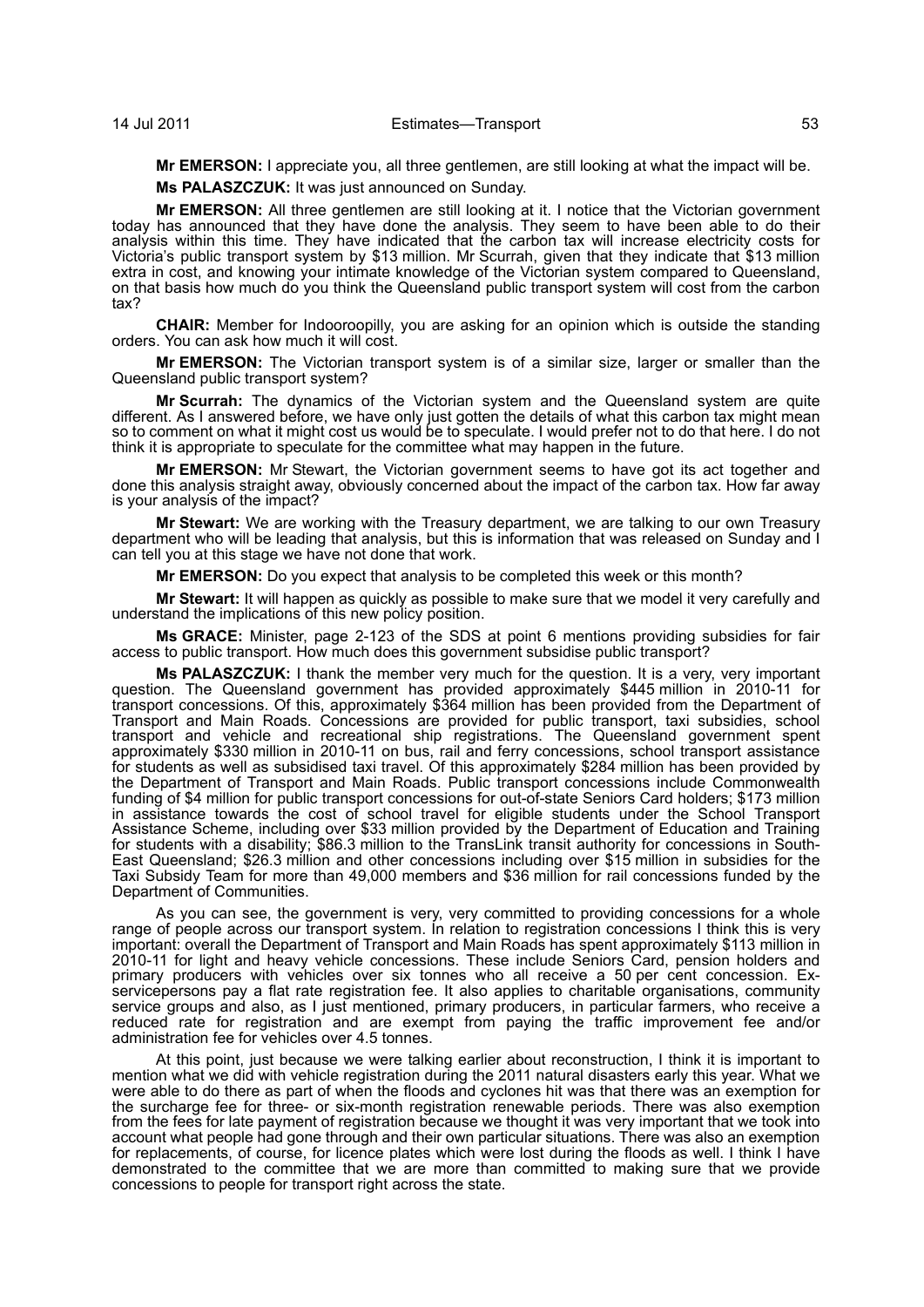**Ms van LITSENBURG:** This is an issue that is dear to the hearts of people in my electorate. Can you provide an update on the work that is being undertaken on the Moreton Bay Rail Link?

**Ms PALASZCZUK:** I know how important this is to your area. Within the first couple of months of being appointed Minister for Transport, I had the opportunity to see exactly where the Moreton Bay Rail Link will go. It is very important that we have had that corridor preserved for many years, which means that it is going to be quite quick to build, which is great news. We know the projections. There are more and more people moving to that side of the city. We are going to see a new rail line constructed there, including six new rail stations at Kallangur, Murrumba Downs, Mango Hill, Rothwell and Kippa-Ring, to name a few. As I said in my opening statement, this \$1.147 billion project is funded by the Commonwealth, the state and the council. It is a great example of all three tiers of government working together to deliver a vital piece of infrastructure. The Australian government is contributing \$742 million, the Queensland government \$300 million and the local Moreton Bay Regional Council \$105 million.

Recently, a stakeholder meeting was held for anybody who was interested in being part of the project build and design, so they could hear all about the project. The director-general helped convene that meeting. There was enormous enthusiasm and excitement from industry. The whole room was completely booked out. Probably there was not even standing room, because there were so much interest in this exciting project. It is going to be great for the region. It is going to mean fewer vehicles on our roads, because people will have the opportunity to use public transport. I am very excited by this project. It is a vital link.

In my area we have seen progress on the south-west corridor with the Darra-Springfield railway line. So far we have made it out to Richlands. Basically, a duplication of what is happening in the southwest corridor will occur on the northern side of Brisbane out to Redcliffe. As the member is well aware, when I have been out to your electorate people have raised it with us. They never thought they would see it happen. It is on track. In this budget we have allocated \$47 million in joint funding. We have geotechnical work happening at the moment. Everybody can rest assured that things are happening, things will be going ahead and it is going to be a great project delivered by all three levels of government and it is something that the Bligh government is very, very committed to.

**Ms van LITSENBURG:** Regarding the planning for Queensland's long-term rail needs, is this government still committed to constructing the Cross River Rail project?

**Ms PALASZCZUK:** I would like to thank the member very much for that question. I might ask Paul Scurrah, the CEO of Queensland Rail, to elaborate here as well, because he understands the need for this project as well. This is one of the biggest public transport projects in Queensland history. Recently it was identified in the infrastructure plan that the Deputy Premier released. There is a lot of work that is happening here. There is a lot of consultation. We have an EIS due out in the next couple of months. It is something that we see as a long-term vision and a long-term solution for the south-east corner. It includes 9.8 kilometres of new underground tunnels; four new underground stations at Albert Street, Roma Street, Woolloongabba and Boggo Road; two new stations at Exhibition and Yeerongpilly; and upgraded stations a Moorooka and Rocklea.

I do not think you can imagine public transport in South-East Queensland without having a plan to provide an extra rail crossing of the Brisbane River. You cannot expect to deliver good public transport outcomes without supporting the construction of this project. We have had to delay the project for two years because of the impacts of the floods. I think everybody realises that our priority had to be getting the rail networks up and running and making sure that we are continuing with the infrastructure plans we have on foot.

But Infrastructure Australia recognises that this is an important project. We recognise that this is an important project. We recognise that it is important for the outlying communities, our regional areas out of the Brisbane city, that will help provide that thoroughfare. I would ask Paul Scurrah if he would like to make a few brief comments about the Cross River Rail project.

**Mr Scurrah:** Thank you, Minister. Actually, I cannot add much to what the minister has said, other than to say that the people of Queensland Rail and the customer base of Queensland Rail look forward to the implementation and construction of the Cross River Rail tunnel. We look forward to managing the capacity increases and the demand increases on the network between now and its implementation. As we have demonstrated through the successful implementation of the new timetable stage 1, we can add capacity to the current network. The timetable stage 1 allowed us to add 26 per cent capacity in the am and pm peak for the Ipswich and Caboolture lines. As the minister announced, we will be doing the rest of the network starting later this year. We look forward to delivering a similar result.

**Ms van LITSENBURG:** Can the minister also provide the committee with an update on the Gold Coast Rapid Transit system?

**Ms PALASZCZUK:** Absolutely. I think the Gold Coast Rapid Transit project is one of the most exciting we have going in Queensland. It is the first light-rail project in a regional city and it is being built on the Gold Coast. Recently I had the fortune to sign off on the final documents for that project. The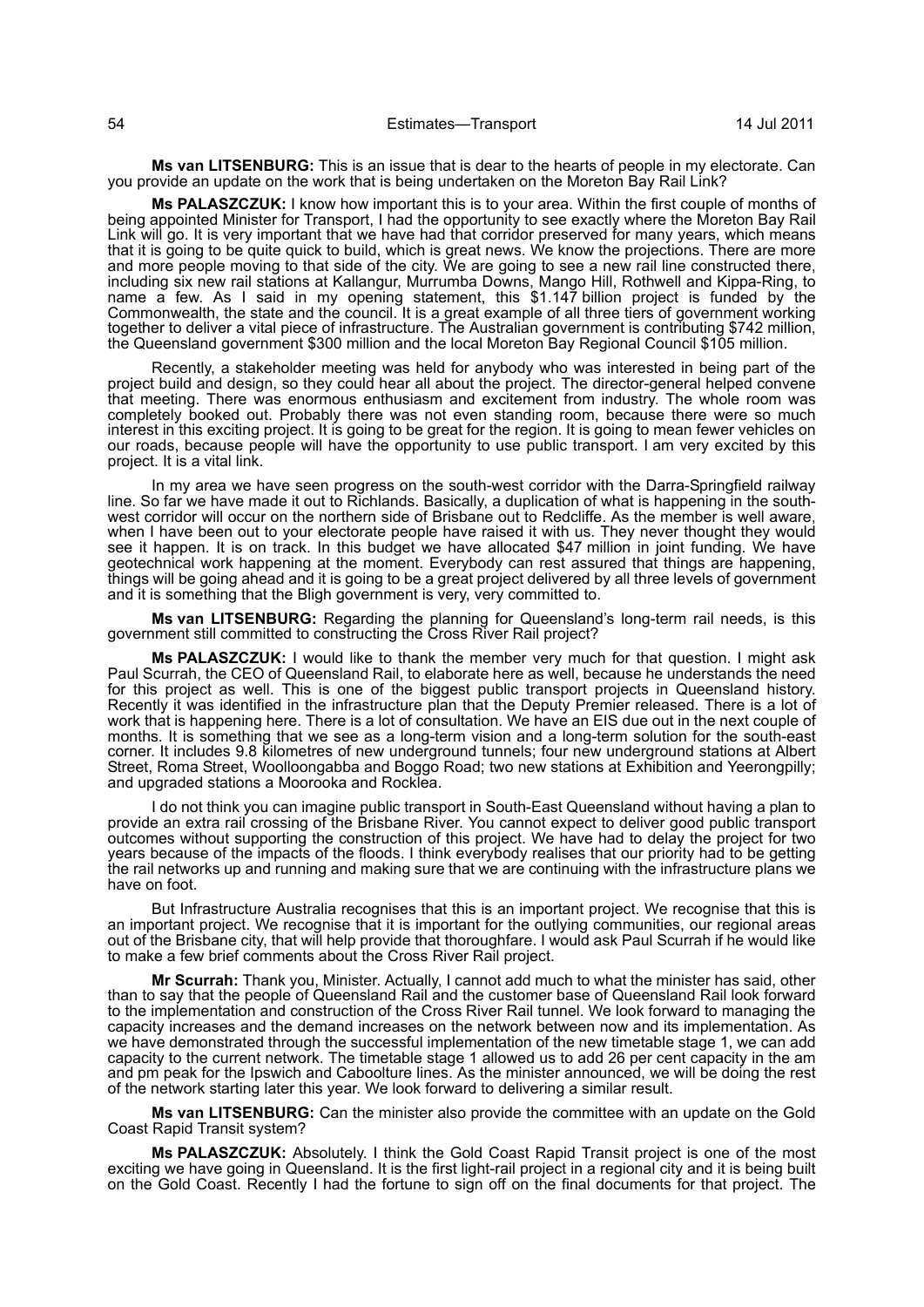Gold Coast will benefit immensely from this project. The \$1.19 billion Gold Coast Rapid Transit project will be jointly funded by the state government, federal government and Gold Coast City Council. It will be the single most important piece of transport infrastructure ever undertaken on the Gold Coast.

In April this year, we appointed the contractor to build the first part of the track next year. The project, a Queensland first, will be integral to ensuring that the Gold Coast can support a population of around 800,000 by 2030. Along with providing locals and tourists with a reliable, affordable and safe alternative to car travel, it will generate a number of benefits for the city, including reducing local greenhouse gas emissions by about 114,000 tonnes over the first 10 years of operation, reducing the number of private vehicle trips by up to 10 per cent and contributing to a fully integrated public transport system for the Gold Coast.

The director-general, Dave Stewart, mentioned to me that recently we had some representatives from the Commonwealth Games committee here, in relation to our bid for the games. They were very impressed with the transport project that we have for the Gold Coast. The Gold Coast rapid light rail will be up and running by 2014. That is not very long away. It is going to transform the Gold Coast, from Southport all the way down to Broadbeach. At the moment we are doing some planning studies about whether or not we continue with light rail or heavy rail down to Coolangatta.

I want to remind the committee that it was very unfortunate that on 21 February 1964 a former National Party government made a very bold decision, which was to rip up the track to Southport. Today, it is the Labor government that is rebuilding, that is putting the infrastructure in place and that is making sure we have the necessary infrastructure for the future. I want to remind the committee of the fact that in days gone by, when we thought everybody was going onto road, that decision was made. There were protests about it at the time. People protested the fact that the National Party government was ripping up that track. I think if they had their time again and they could see the future, they would say, 'We definitely made the wrong decision.'

**Ms van LITSENBURG:** Minister, I refer to this government's commitment to green transport systems. Can you provide an update on the progress of the Darra-Springfield transport corridor project? Also, what value is it going to add?

**Ms PALASZCZUK:** As I said in my opening statement and mentioned in part of my answer to your previous question, the link from Darra to Springfield is crucial. This is about growth in the southwest corridor. I can remember that years and years ago, when I was growing up in Durack, there were no suburbs called Forest Lake or Springfield. I lived in the outer rim of Brisbane City. Now we have seen a huge growth in that corridor and we see a government planning for the future. I never envisaged that in my lifetime I would see a brand-new train station built at Richlands. We have a state-of-the-art train station there and now we have a track that is continuing—it is almost at the Logan interchange now out to Springfield. There will be a new train station at Springfield Lakes and a new train station at Springfield. With this project we have earmarked an area called Ellen Grove, so when that area develops in the future we will be able to put a train station there as well.

This is about planning for the future. It is about catering for the growth in our suburbs. It is about infrastructure and giving people a choice. With the brand-new Richlands train station, we have been able to put in 650 extra car parks so that people can park at the train station, hop on the train and have the convenience of going into the city or wherever they have to go for work.

Also, we have been encouraging people to get on to public transport. Community members have raised with the local member, Jo-Ann Miller, the need to have a bus that goes from Springfield down to Richlands station. If you get people using public transport now, when the train line becomes operational in the future the choice is going to be so much easier. You will naturally switch straight onto the train network.

I might ask Peter Strachan, the CEO of TransLink, to update the committee. I know that we have had the consultations, Peter, but how is that going with the proposed bus route? Is it looking viable at this stage?

**Mr Strachan:** I think it is. We have done extensive community consultation following the announcement that you made about asking the community to give their views. Not surprisingly, when you ask the community, 'Would you like a new service?,' the community resoundingly says yes and you get a very strong positive response. Now we are at the detailed planning stage. I would hope to be in a position to supply those services later in 2011.

**Mr EMERSON:** To the minister, on the carbon tax: while I appreciate that Mr Scurrah, Mr Strachan and Mr Stewart have all indicated that they have not completed any analysis of the impact of the carbon tax, other states have indicated already that it is going to cost substantially more for their public transport systems. Will you pass on the costs in ticket prices?

**Ms PALASZCZUK:** I think we need to be very clear, as the member questioned the directorgeneral and the two CEOs present today: the carbon price policy was announced just on Sunday evening. What I can tell the committee is that a full CityCat takes 138 vehicles off the road. That is reducing greenhouse gas emissions and reducing our carbon footprint. A full bus takes 54 cars off the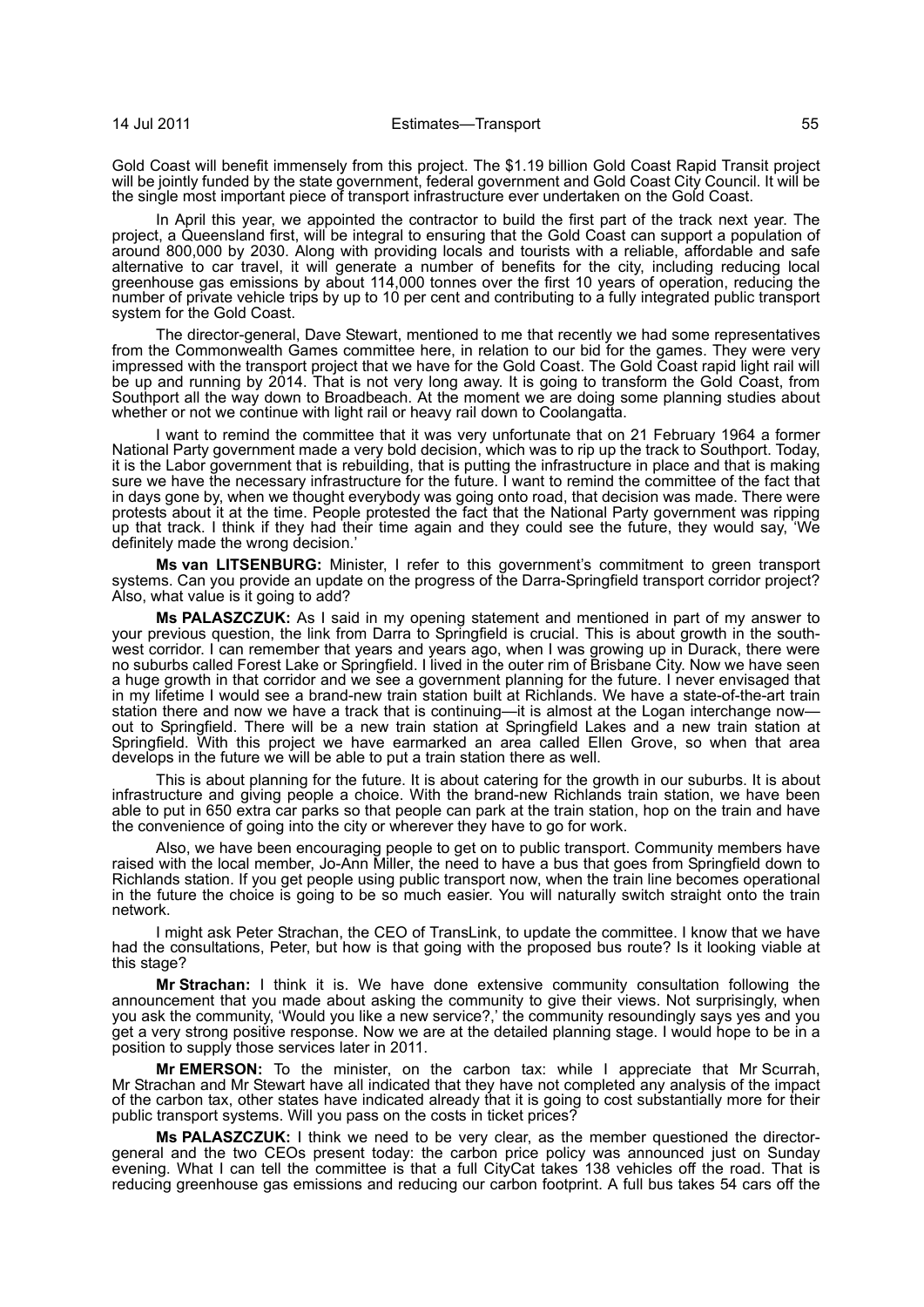road, once again reducing our carbon footprint. With rail, every time we have a full three-carriage set we are taking 300 vehicles off the road. The biggest impact that we can make in reducing our carbon footprint is to actually use public transport. As the Prime Minister announced on Sunday evening, a package has been put in place for households to cope with the carbon price.

I think it has been very disappointing. A former leader of the Liberal Party, Malcolm Turnbull, was supportive of an emissions trading scheme. An emissions trading scheme is not something new or unique to Australia. This is happening in other countries right across the globe. So one minute the Liberal Party supports action on climate change and the next minute it does not. Member for Indooroopilly, I thought you, as an economist, would understand that we all need to do something to reduce our greenhouse gas emissions.

**Mr EMERSON:** Thank you, Minister, but the question I asked was: will you pass on the cost of the carbon tax in ticket prices?

**Ms PALASZCZUK:** We have a clear ticket price system set out over the next five years. In relation to your question, we do not know the details of the impact of the carbon price in relation to public transport. Everybody knows that we need to do some modelling on it. We need to take it into account, but, as I have said to you previously, the Prime Minister announced a package to householders to take into account the impacts of the carbon price.

**CHAIR:** Member for Indooroopilly, I have been quite generous in allowing you to ask these questions. Given that, by definition, the carbon tax cannot impact the budget appropriations that the committee is currently considering, if you focus on the appropriations the committee is deliberating on that will be of great assistance.

**Mr EMERSON:** Thank you. I have a question on a different topic and to Mr Stewart. I understand that the current manufacturer of Queensland licence plates has sold his business to a German company, Utsch. Earlier this week—about two days ago—the two former Egyptian ministers were found guilty of corruption regarding details in terms of the issuing of contracts to Utsch. I can table the media clipping about that.

**CHAIR:** So you are tabling it?

**Mr EMERSON:** Yes.

**CHAIR:** Can you just describe this document? It does not actually have a—

**Mr EMERSON:** It is a media clipping.

**CHAIR:** It seems to be a media report from a website called is monstersandcritics.com. I have never heard of it.

**Mr EMERSON:** It is a website from Egypt.

**CHAIR:** So it is an Egyptian news website?

**Mr EMERSON:** That is exactly right.

**CHAIR:** I was trying to identify it.

**Mr EMERSON:** As I said, Mr Stewart, the Egyptian ministers have been found guilty of corruption related to the issuing of the contract. From your nodding you seem to be aware of this situation. I ask: are you concerned about that contract for the manufacture of licence plates going to this company?

**Mr Stewart:** Thank you again for the question. Yes, I am aware of the proposed sale. I am not aware of this particular media release, but I am aware of allegations that have been made. I tell you again that this is a very important contract with the Queensland government. Our legal services group at the moment are reviewing the contractual obligations and whether, in fact, that contract can automatically be transferred to a new owner. Can I just take the time to have a quick look at this?

#### **Mr EMERSON:** Certainly.

**Mr Stewart:** This is very similar to information that has been made available to us. Our lawyers are certainly looking at this issue. It is interesting to know that it is not only an issue for Queensland; it is an issue for most of this country and New Zealand because Licences actually supply numberplates across this country. We certainly take this issue seriously as we do with all of our vendors and suppliers. I must say that Licences as a company pre this takeover has been a very, very solid company. They have performed exceptionally well. Their operations are at Sumner and they are very, very innovative in the delivery of their product. We do take this issue very seriously. As I said, our lawyers are looking at it. We have not formed a view, but we are certainly looking at it.

**Mr EMERSON:** I make that point, too, that there is no reference at all to the previous or current supplier; it is just regarding the potential supplier.

**Mr Stewart:** I agree.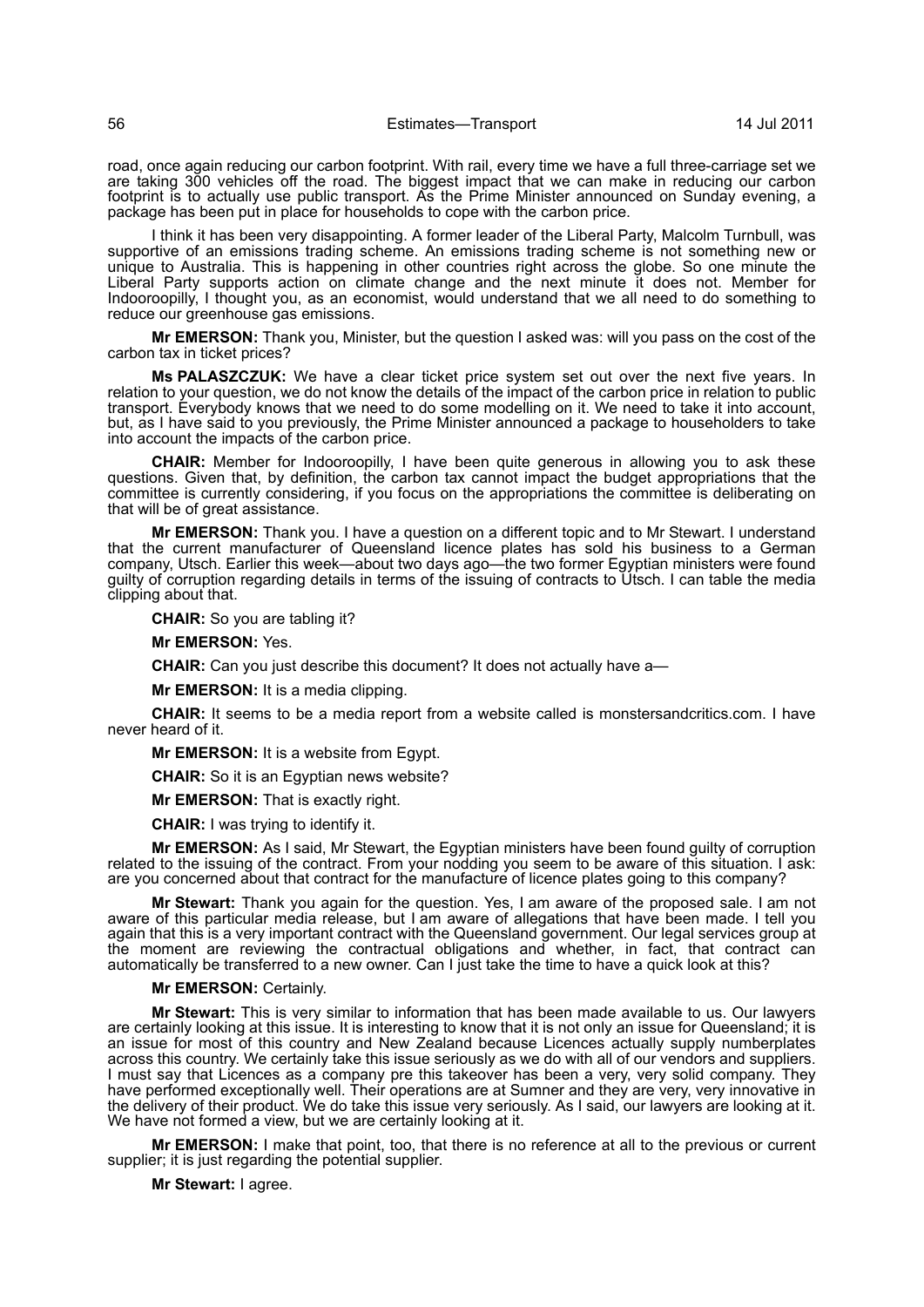**Mr EMERSON:** My next question is to Mr Strachan. I refer to the latest TransLink tracker. That tracker shows a fairly dramatic rise in the number of customer complaints—facing a more than 25 per cent increase from the previous quarter. Why did that occur?

**Mr Strachan:** I am glad you have raised the TransLink tracker because this is one of the innovations that we put in place during 2009. When you look across Australia, the various administrations have a number of different forms of customer reporting. We believe that this is elite customer indication reporting. It is a very comprehensive dossier and it is a very open and transparent way of communicating to our customers and stakeholders exactly what is going on in the TransLink network.

In terms of customer satisfaction, we do a quarterly customer satisfaction survey. Over the past two years that has tracked upwards from around 68 per cent to around 70 per cent customer satisfaction. When you look across the different administrations in Australia, that is particularly high, particularly given comparisons, as we were talking about before, with Victoria and with New South Wales. In overall terms, our customers are satisfied. We absolutely welcome customer feedback. We have a 24/7 call centre. We have a very strong customer processing unit and that is something that we take particularly seriously.

When you look at the numbers in overall terms, I think that, in comparison with the 182 million trips that we have on the TransLink network every year, the number of people who have a comment to make or a complaint about our service is remarkably small. I go back to the overall package of numbers; the customer satisfaction levels are high. We will continue to work at that and we will continue to be open and transparent through the TransLink tracker in publishing those numbers.

**Mr EMERSON:** I refer back to that question I asked. Why was there more than a 25 per cent increase from the previous quarter in the number of customer complaints?

**Mr Strachan:** If you look at the quarter 3 in the tracker, one of the key things that we have made very clear in that tracker document is the impact on the public transport network from flooding. I talked before at some length following the minister's introduction about the restoration of work that we did on the flooding. What I did not talk about before was the fact that for a number of weeks we had a complete absence of CityCat and city ferry terminals. I am really pleased to see those services back up and running. I used the CityCat this morning to come into work, as I do on a number of occasions. It is really good to see the customers appreciating that and it coming back to work.

**Mr EMERSON:** I appreciate that and I appreciate that, for quite some time, services were not running. However, these figures relate to 10,000 trips. So whether they were running or not is irrelevant because this relates to the number of trips. The complaints have gone up by 25 per cent between quarters based on trips. It is not a raw number, it is based on how many trips. Why have the complaints gone up 25 per cent between quarters?

**Mr Strachan:** As I said before, there is a number of factors to do with that. We are looking at the quarter 3 comparison against the quarter 2 comparison. There was a lot of dislocation in the network. There was a lot of different journey patterns. There was a lot of people asking different questions about the network. I would fully appreciate in those circumstances going back to what I said before about the website and the number of hits that we had on the website. People were asking for things and making representations to the call centre and to our customer communication. I think what we should do is be very clear about the circumstances that we found ourselves in during that period. I say again: look at the overall satisfaction levels. Those have risen markedly and statistically significantly in the last two years to around 70 per cent.

**Mr EMERSON:** As a number, how many requests are you receiving per month or per every three quarters for an adjustment when there is an incorrect fare or a fixed fare is imposed?

**Mr Strachan:** Thank you for the question. That does point to where we have been in terms of the reliability of the go card network. The go card network is one of Australia's, if not the world's, most advanced smart card systems. Where we have been over the last two years is from a position of rolling out the go card. We are now at 80 per cent penetration of the go card in the South-East Queensland market. If we look at the comparison with where Perth's SmartRider is as a product that was there about 18 months before ours, the current penetration of Perth's SmartRider is about 70 per cent. The minister and I were in Melbourne-

## **Ms PALASZCZUK:** That is right, recently.

**Mr Strachan:**—two weeks ago and we were looking at the myki system. The myki system, with a cost that is reported of around \$1.35 billion to roll out, is currently 18 months into its currency and is now at 20 per cent market penetration. It was really very heartening to see last year that the Tourism and Transport Forum of Australia—Australia's peak body in representing tourism and transport advocacy said that the go card system in South-East Queensland is the top smart card system in Australia. But it is not just about Australia; obviously, given my background, I am very interested in what is happening elsewhere in the world. The London Oyster card system is currently at 80 per cent penetration—so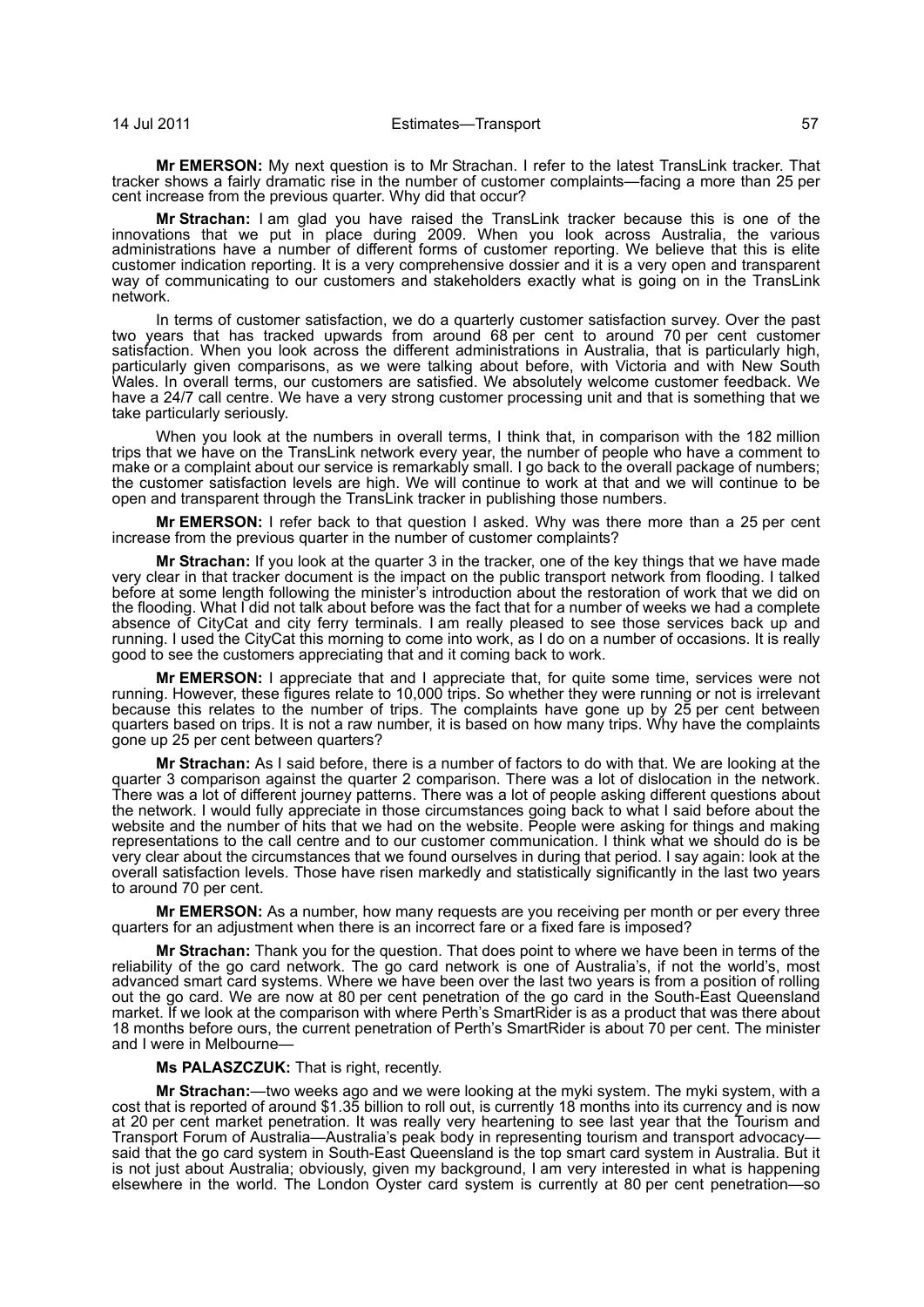around the same penetration as the go card system. That is a much more mature product. So by any stretch of the imagination, go card is a very strong system. In terms of adjustments, which I think goes back to your previous question, there is a number of ways—

**Mr EMERSON:** It is my current question actually. It has just been a long time since you got around to answering it.

**Mr Strachan:** There is a number of ways that a customer can request an adjustment. They can ring the TransLink call centre at any time—and, as I said before, that is open on a 24/7 basis—on 131230, and I am sure we all have that number very clear in our head. Our online adjustments now account for around 26 per cent of all adjustments. So you can do it online as well. That is an innovation that we put in place, too.

What we are trying to do is to make sure that we process those adjustments as quickly as we possibly can. Most of them are now being actioned in around 48 hours. So that is really good news. I have to say that what we did last week following the very difficult dislocation that we had at Roma Street on Thursday was to say, 'Let's do a blanket adjustment right across the piece,' because we knew our customers would have difficulty in either touching on or touching off. That was very well received by the customers.

What we have got is a mature system and a system that works extremely well. If you go back to the tracker that you raised before, you will have seen that one of the highest satisfaction levels in the customer satisfaction survey is on the ease of using the go card. In overall terms it is a very good system.

**Mr EMERSON:** It has been a long time since I asked that question. So I will just clarify it because you did not quite answer the question I asked. The question I asked was: how many requests do you receive for an adjustment?

**Mr Strachan:** If you want some absolute hard numbers—

**Mr EMERSON:** Yes, please.

**Mr Strachan:**—in the financial year from July 2010 to April 2011 inclusive—so that is the last period that we have gone back—the number of go card transactions that we had was 102,454,850. The number of go card adjustments that were asked for during that period was 43,240. My mental arithmetic is not quick enough to do that. I am pleased that we have worked that out previously. So the percentage of adjustments is 0.042 per cent.

**Mr EMERSON:** Again, I am sorry, Mr Strachan, maybe you are not understanding the subtlety of my question. I asked for the number of requests for an adjustment, not adjustments that occurred. How many people contacted TransLink and asked for an adjustment? It is not how many you do; how many ask for an adjustment?

**Mr Strachan:** Okay. I understand the question you are asking. I think what we are trying to do is to put it in the context of how many go card adjustments—

**Mr EMERSON:** You have had ample opportunity to put it into context. I am just asking for that simple number.

**CHAIR:** Member for Indooroopilly, it might help if we can wind up the question fairly succinctly if we can.

**Mr Strachan:** In terms of the overall number of requests, we do not record overall requests. What we do record is the adjustments that we actually make.

**Mr EMERSON:** All right then. You do not record how many requests are made. How many requests do you reject? So people ring up and say, 'I think there is a fault there. I have been unfairly charged the wrong fare or a fixed fare. I want it changed.' How many people do you say no to?

**Mr Strachan:** What I can tell you is the number of adjustments that we make, and I am happy to go back—

**Mr EMERSON:** You have spoken at length about that. What I am asking for is how many people, when they ring up, you say no to? Maybe you can clarify. You do not keep those figures; is that right?

**Mr Strachan:** I have been clear in the answer to the previous question that we do not record the number of overall requests, but what I can tell you is the number of adjustments, and they are the numbers that I went through before.

**Mr EMERSON:** Why do you not record how many people ring up and ask for a request and how many you knock back? That would seem to be a fairly straightforward process. You would get a sense of how many people feel aggrieved about the fare.

**Ms PALASZCZUK:** Chair, he has answered the question.

**CHAIR:** We have a different question here about the reasons why you make the decision to record or not record. That is the question.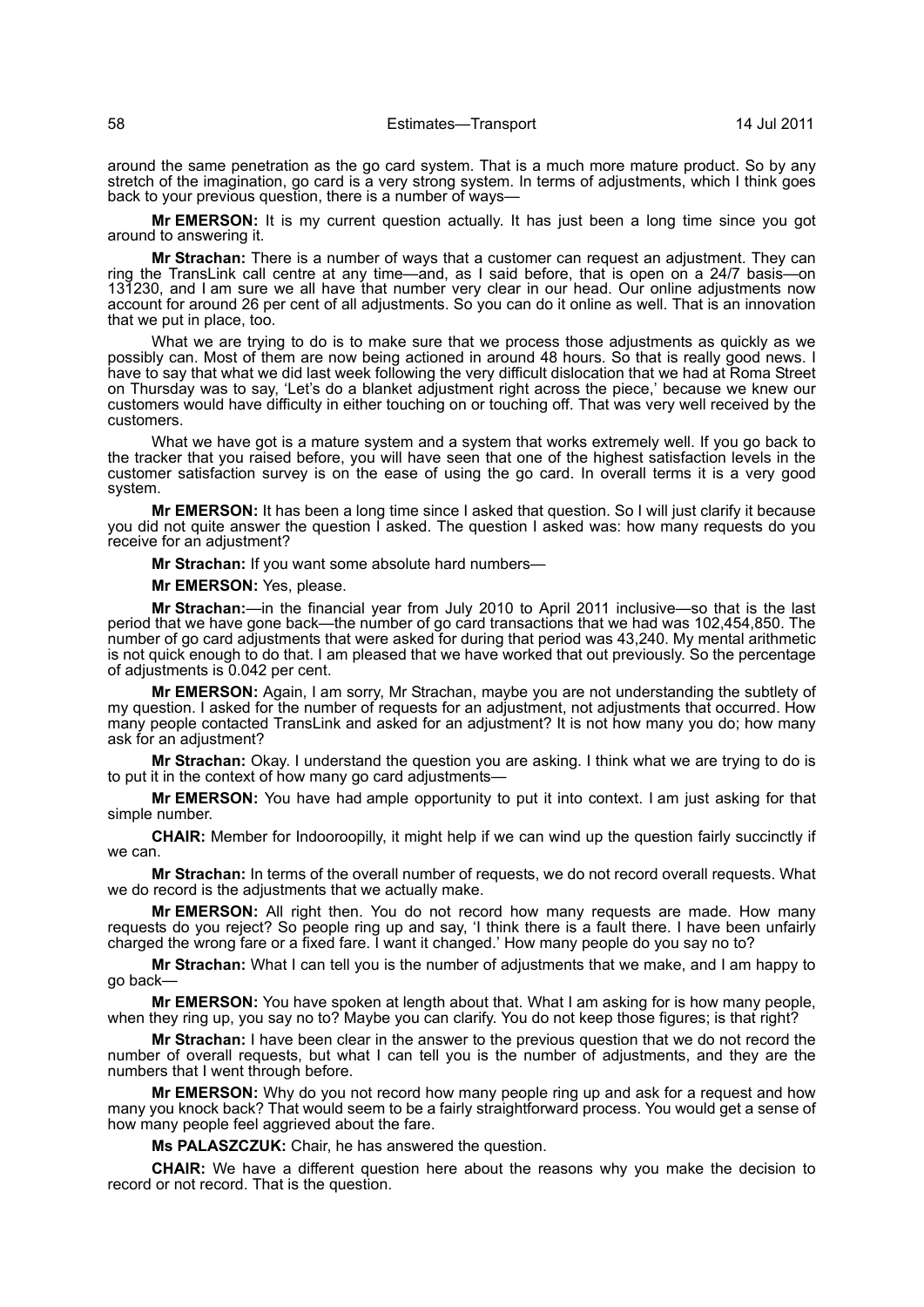**Mr Strachan:** I am happy to answer that question. What we have within Cubic Transportation Systems, which delivers the go card, is a number of indicators that tell us exactly how the system is performing. We know exactly how many of the on bus machines are operating at any one time. We know exactly how many of the rail based systems are operating at any one time. That is the key indicator to us as to the system performance and that is what we hold Cubic Transportation Systems to account. We are interested in, of course, the number of adjustments that we actually make because that is the reaction that we have with the customers. My professional advice to the committee is that we are getting sufficient data about the performance of the system from the way that we have the contract structured with Cubic right now.

**Mr EMERSON:** What reasons would you give someone to knock back their request for an adjustment?

**Mr Strachan:** I think the illustration that I gave earlier on. What we have done since we increased the nominal fare last month in terms of making sure that we are addressing fare evasion—I think this is a very important issue. We had recorded the fact that we had around \$18 million of our revenue potentially leaking from the system by people either not paying the right fare or not paying any fare at all. We have put a number of measures in place to make sure we address that. For instance, we have closed down the barriers at Central Station, Roma Street and Fortitude Valley and now we have rolled that out to those stations on the Gold Coast that had barriers. That has had an immediate effect on capturing revenue leakage, and we believe that we have recovered already around \$4 million of that \$18 million. We have also deployed senior network officers. We now have 22 of those on and about the system to provide customer service as well. So the most important thing that we have done recently is make sure that the nominal fare—that is, the fare people get charged if they do not operate the system effectively and do not touch off after they have touched on—has risen on the bus to \$5 and on the train to \$10. That has had an immediate effect that is starting to address that revenue leakage.

What we have said very clearly to customers, either through the website or when they ring up, is that we are going to make sure that people have an opportunity to use the system effectively. We are going to give people a fair go and an opportunity to say, 'I did the wrong thing.' I dealt with a letter from a customer just last week who said, 'I have had an awful journey. I am really sorry. I failed to touch on at the front of the journey and it had a cumulative effect all the way through.' That poor individual had actually wracked up I think it was six or seven nominal fares on the way through. We said, 'That is absolutely fine.' We looked back at that individual's go card record and they had not made a mistake before and we gave them their money back. Our policy very clearly is to make sure that we do the right thing by the customer. But I think we have to recognise, as we have seen from time to time and from the reports from the senior network officers, that people do do the wrong thing deliberately to try to defraud the system and try to make sure that the burden is placed on both government and their fellow travellers. If somebody rings up, we will look at it on its merits and we will make the adjustment accordingly.

**Mr EMERSON:** You said that you will look at it on its merits. If someone asks for an adjustment and it is done, is there a period from that adjustment before they can successfully request another adiustment?

**Mr Strachan:** Our policy is clear on that. I go back to the instance that I talked about before with the gentleman who contacted me. He did six or seven different things wrongly in the system on one day and we said, 'That is absolutely fine. Have your money back.' We are not in a position of saying that if you get it wrong then there is a time lapse or anything of that nature.

What I would say is this: what we do know from the various patterns that we see of go card usage is that the system is reasonably sophisticated enough to tell us when somebody is persistently doing the wrong thing. That is the pattern of behaviour that we saw from some of our passengers on the Gold Coast before we raised the nominal fare to \$10 on the train and before we put those barriers in place at places like Helensvale, Robina, Coomera and so on. If we find that somebody is persistently getting it wrong then we will intercept them with the senior network officers or Paul's TransLink transit officers and ask them why they are not using the go card effectively.

**CHAIR:** One last question.

**Mr EMERSON:** Minister, we have heard today about an internal audit where car park spaces went missing, where FBT money was not reclaimed, where there was no investigation of fraud. We have heard about the driver's licence with cost blow-outs and projects running over time. Your predecessor indicated last year that transport bureaucrats' salaries would be linked to their performance. Has that occurred?

**Ms PALASZCZUK:** I am sorry, I do not understand. Can you repeat the question?

**Mr EMERSON:** Your predecessor said that transport bureaucrats' salaries would be linked to their performance. Given that we have heard today about waste of taxpayers' money on car park spaces disappearing, passes not being accounted for—

**Ms PALASZCZUK:** No. There was an audit report that was done. These are your assumptions.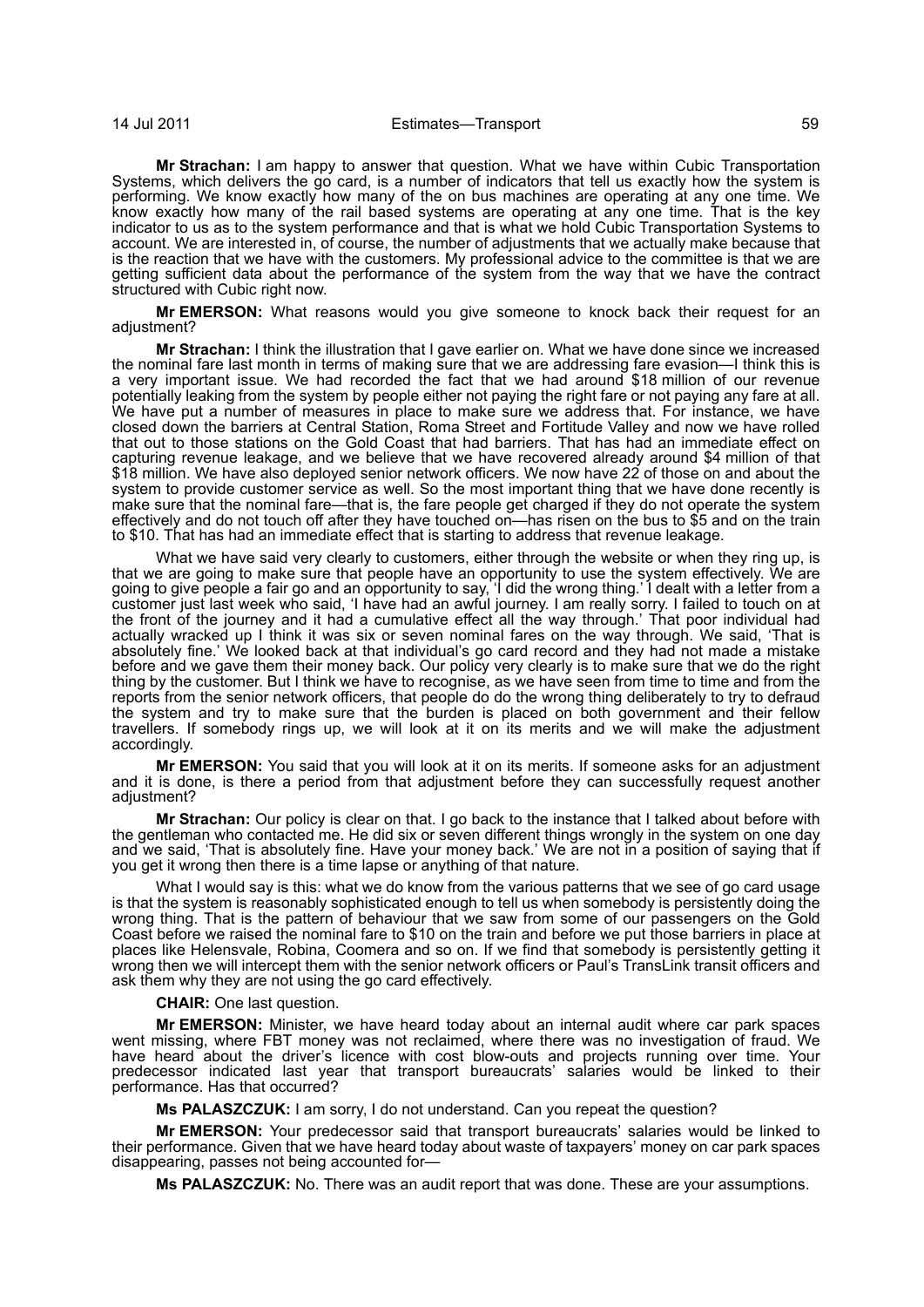**Mr EMERSON:** Sorry—the audit indicated that car spark spaces had disappeared.

**CHAIR:** Member for Indooroopilly, rather than making assertions—

**Mr EMERSON:** I am quoting—

**CHAIR:**—particularly controversial assertions, it might be best if you ask the question. I think the minister had a

**Ms PALASZCZUK:** Clarification.

**CHAIR:**—question about your question about performance rate of pay. If we can just ask the question, we can then get on with the answer.

**Mr EMERSON:** The question is: has anyone lost pay or been demoted or sacked over the driver's licence debacle or the car park debacle?

**Ms PALASZCZUK:** I do not have that information for you at the moment. I am happy to find out for you. I think we need to clarify some things to start with, because I think you are actually making assumptions that are not factually correct. In relation to the car-parking issue, I made it very clear that it is the responsibility of the Minister for Main Roads, and the director-general has given extensive answers today to this committee about the actions that he has taken and that the recommendations are being followed up. That is the first point. The second point is that you raised the issue of the new Queensland driver's licence. You did not direct any questions to me about that. You directed the questions to the director-general.

**Mr EMERSON:** Here is your chance to have a question, Minister. Has anyone been demoted over that debacle?

#### **Ms PALASZCZUK:** No, listen—

**CHAIR:** Member for Indooroopilly, if you are going to put in your question a whole lot of assertions, the minister has a fair chance to respond to those assertions.

**Ms PALASZCZUK:** That is right. I have a right of reply and I am answering your question. The new Queensland driver's licence, as it says in the Auditor-General's report, is on track. It is on track and is being delivered. As of today, I understand there are approximately 86,000 new Queensland driver's licences out there. When I travel around the state—I have been to the Southport customer service centre, I have been to the Toowoomba customer service centre, I have been up to Atherton, I have been to the Mareeba customer service centre, I have been to the Cairns customer service centre—everybody is getting prepared for the new Queensland driver's licence. It is on track.

It is protecting against identity fraud and it is the most secure driving licence in Australia. South Australia and Western Australia have come to Queensland to look at our new Queensland driver's licence. The Auditor-General has said it is on track and is being delivered. I have met with the Auditor-General in relation to the new Queensland driver's licence. I have met with the independent auditors KPMG in relation to the new Queensland driver's licence. I am confident that it will be rolled out to all of our customer service centres by the end of the year. It is not right for you to criticise a product that is deliverable, that is taking us out of the 1970s and bringing us into the 21st century.

**Mr EMERSON:** Minister, can I suggest it is always appropriate to raise concerns of waste and debacles in terms of blunders in terms of delivery. As this Auditor-General's report indicated, that occurred.

**CHAIR:** Member for Indooroopilly, you have asked a question—

**Ms PALASZCZUK:** The Auditor-General's report says it is on track to be delivered.

**CHAIR:** Sorry, Minister. Member for Indooroopilly, you have asked a question—

**Mr EMERSON:** I did not finish.

**CHAIR:** You asked a question and then you are going on to make a statement. Minister, the member for Indooroopilly asked a question about a concern about debacles, I think.

**Mr EMERSON:** I will just clarify that.

**Ms PALASZCZUK:** And I reject that assertion. I reject that. It is clearly budgeted for.

**Mr EMERSON:** The Auditor-General has indicated that this project is over cost and two years

**Ms PALASZCZUK:** It is on track to be delivered.

**Mr EMERSON:** It is now—

late.

**Ms PALASZCZUK:** We are delivering a secure driver's licence.

**Mr EMERSON:**—after it was meant to be delivered two years ago and for a lot less money.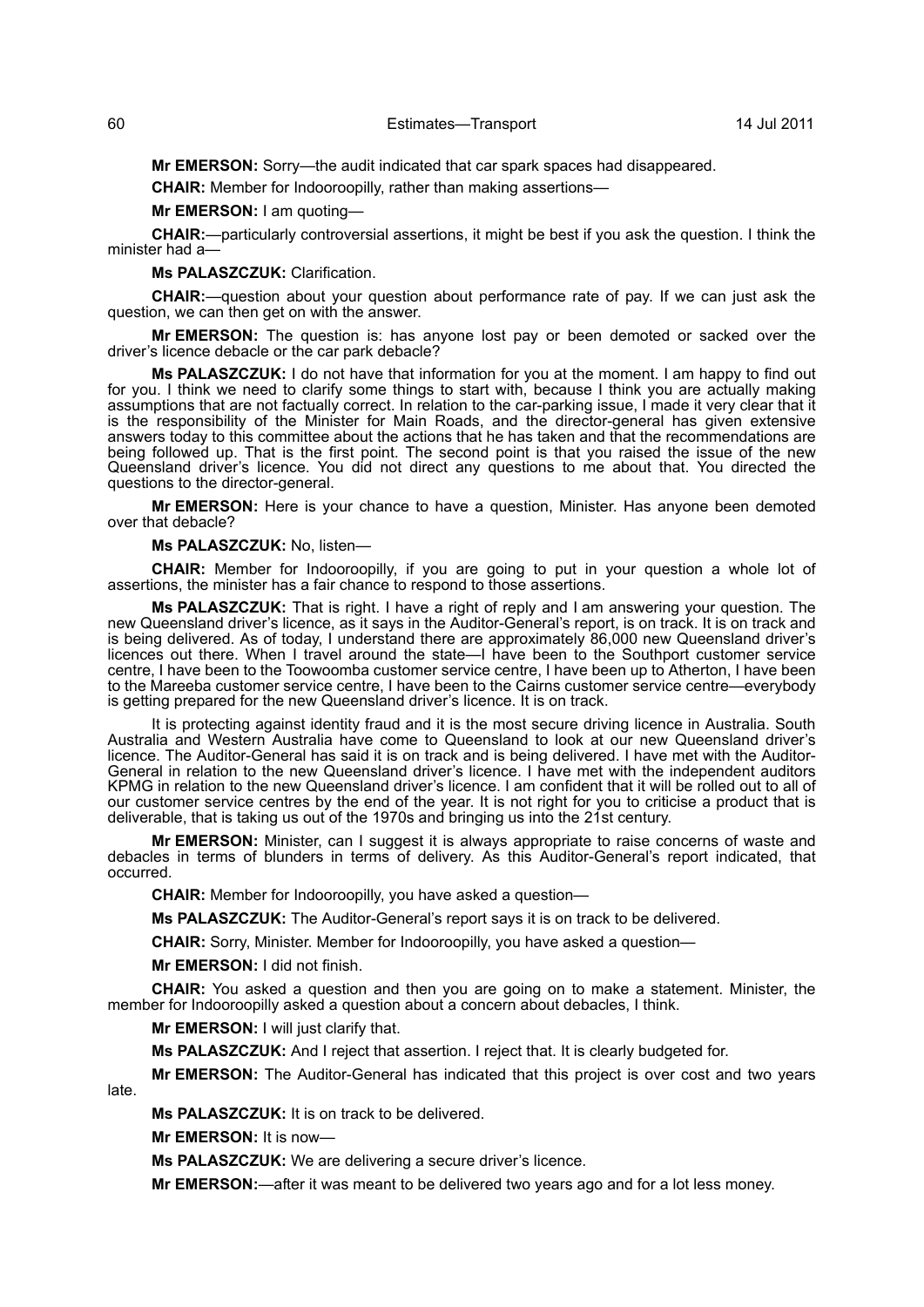**CHAIR:** Member for Indooroopilly, this is not a debate. Let's move on. I am going to ask the next question about road safety. Minister, I refer you to the Service Delivery Statements at page 2-121 and particularly point 9, which talks about the road safety initiatives contained in the budget. Can you update the committee on what your department and the government are doing to promote road safety in Queensland?

**Ms PALASZCZUK:** I would like to thank the chair very much for that question because road safety is one of my No. 1 priorities. What we have seen over recent years is the decline in our road toll, but I still firmly believe that one death on our road is one too many. We are doing everything we can to continue this long-term trend downwards in Queensland and we are doing everything we can to save lives. We have had many additions to our road safety program over the years such as the introduction of random breath testing; speed cameras; steady improvements of vehicle safety features; major public education campaigns, which are just vital; young driver safety initiatives, which are working; major public education campaigns; and improvements to our road network, which I am quite sure the Minister for Main Roads outlined to the committee earlier today in detail.

The number of fatalities decreased for most road user groups and crash characteristics and behaviours in 2010. The most significant decreases in fatalities during 2010 compared with 2009 were among young driver and rider crashes, speed, fatigue and dangerous driving related crashes. The greatest contributors to road trauma in Queensland continue to be speeding, drink driving, fatigue and, unfortunately, people failing to wear a seatbelt. The Safer Roads Sooner program comprises works that are aimed at improving the safety of high-crash-risk locations on our state and national road networks.

In the few minutes that we have left, I want to highlight to the committee some of the major campaigns that were run over the last financial year. They include the very successful 'Here for Life' campaign. This overarching brand campaign ran over Christmas and ran again during the Easter public holiday period. We have had a campaign on drink driving. The new campaign, 'Think before you drink. Think twice before you drive', was launched prior to Christmas 2010 and ran again over the Easter period. Our speeding campaign, 'Slow down stupid', ran again during the Christmas period and it is planned to run again before the end of the financial year. There is a campaign against fatigue. Also, there is a motorcycle safety campaign, which I think is very important. Many people would have seen those ads that have run recently about motorcycle safety. It is very, very important to help reduce the number of fatalities on our roads.

Of course people would be aware that just recently, from 1 July, our new middle-range alcohol limit came in. There has been an advertising campaign also to make sure that people are aware of it. We just want to get a message out there to people to think seriously before you drink. We want to reduce the number of fatalities on our roads and we want to make sure that people return home safely to their loved ones and are not involved in road trauma.

**CHAIR:** Minister, the Service Delivery Statements mention some stabilisation works on the Kuranda Range rail. Are you able to tell the committee what is occurring on that track?

**Ms PALASZCZUK:** Sure. The Kuranda Scenic Railway is one of the top tourist attractions in Far North Queensland. I was very delighted to join the CEO of Queensland Rail, Paul Scurrah, up there recently and also to meet with all of the staff. They have celebrated their 120th anniversary. So well done to the team up there! It was lovely to meet Neville, who has worked up there at the Kuranda Railway Station for a number of years now. I also met someone who had worked there for about 50 years and had returned with his family on the day, so that was great.

Also, the Kuranda railway was impacted of course during the wet season with the cyclones. Again, Queensland Rail did a remarkable job in fixing up that track. We have also seen following on from that some stabilisation projects there. We are investing some money to make sure that in the future we know if there is any problem with the rocks and everything. As you can appreciate, the railway goes up a lot of high terrain. It is vital that we keep that iconic scenic railway open. So the work that Queensland Rail has done up there has been great, and it was great to celebrate their 120th anniversary. It was a great opportunity to meet with the staff and also the workers in Cairns who have played a role in making sure that tourists are coming back to the scenic railway and spending their money in Queensland following the summer that we have had.

**CHAIR:** Thanks, Minister. Can I ask also about money allocated for the Cairns city bus station in this year's budget. Can you advise the committee on the progress of the Cairns city bus station project?

**Ms PALASZCZUK:** Sure. Briefly, I want to raise with the committee that we have been able to allocate \$36 million for the Cairns City Place project. I was able to visit the site of the mall where the new bus transit lane will happen. This is about the government planning for the future. It is also about working closely with council to identify the best location for this bus network. A lot of planning is happening for the future growth of Cairns. We are looking at the different bus routes, but this will revitalise the CBD. It was great to go there with one of the councillors just recently to have a look at where the new project will be located. I would like to thank the team at the department of transport,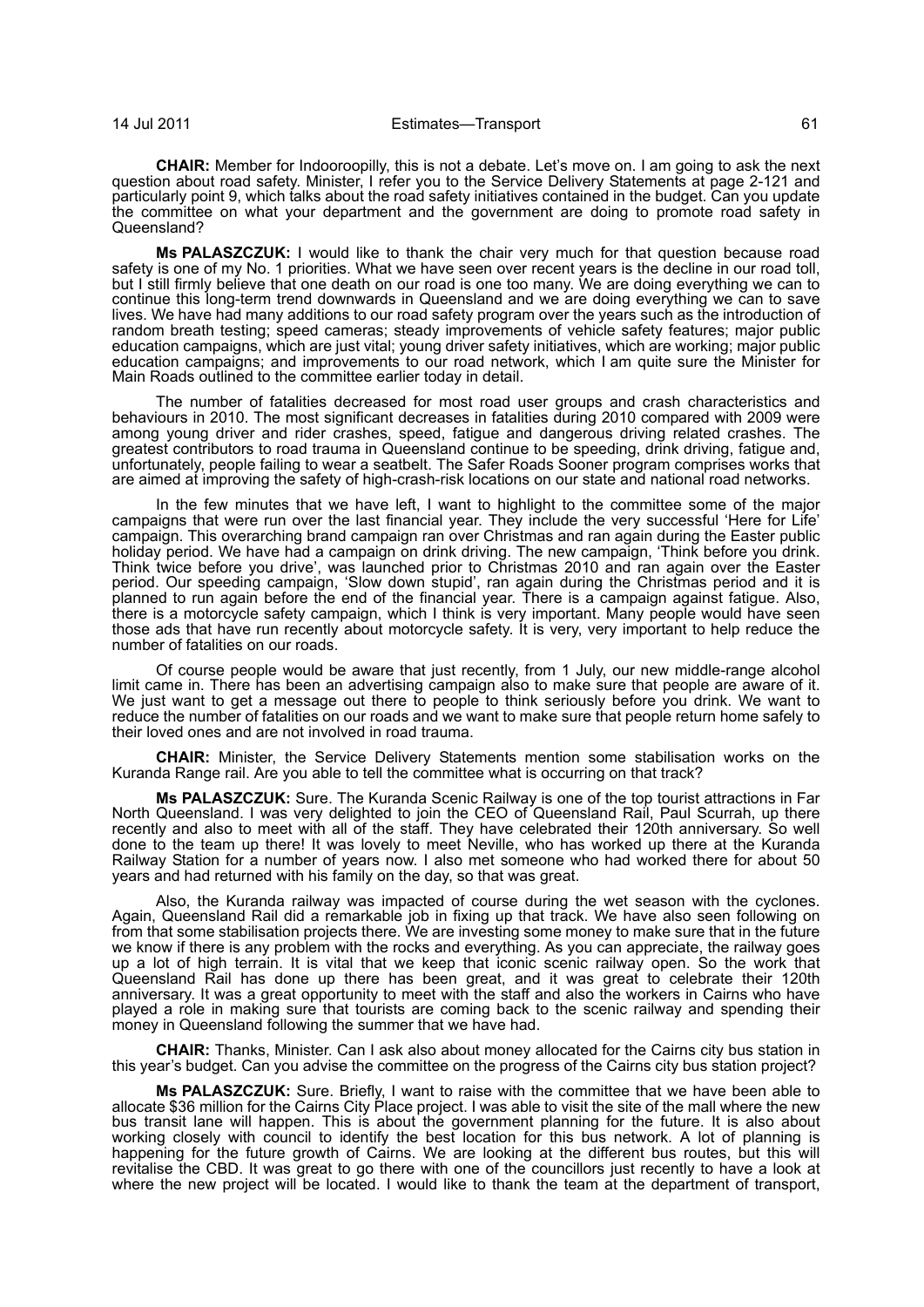especially Natalie's team in relation to the planning of this project. It is very exciting. It is very well received. It is \$36 million which will be very well spent—\$12 million over the next financial year and the remaining in the forthcoming year.

**CHAIR:** I have one last question. On page 2-118 of the Service Delivery Statements there is a reference to inclusive transport services. Minister, can you inform the committee what measures are contained in the budget to assist some of the most remote and regional Queensland communities?

**Ms PALASZCZUK:** I think that touches on briefly what I mentioned in my opening statement about our regional airport upgrades, which are very important. As I also said, transport is for the whole of the state. A lot of the time because we are located here in the south-east corner we tend to focus on what is happening down here, but I have made a commitment as minister to get out to the regions as much as possible.

It was great to go up to Innisfail recently to see the resealing of that runway. That means that Hercules aircraft are now able to land and it was very well received. I went there with the mayor. Also, at Atherton the Royal Flying Doctor Service will be able to utilise an upgrade of the track out to the runway which now means that in heavy rain, if there are issues with the airport, passengers can now be ferried right through to where they need to be transported to the ambulance and they do not need to wait on the runway and be taken. This is a project which we are dedicated to. There will be more upgrades over the coming year. I am looking forward to getting out to more parts of regional and remote Queensland to deliver this good news.

**Ms GRACE:** Minister, point 19 at page 2-119 of the SDS mentions the delivery of cycleway projects, which I might add are very important to a lot of constituents in Brisbane Central and South-East Queensland. Can you inform the committee of the commitment that this budget makes to cycling infrastructure in Queensland?

**Ms PALASZCZUK:** I would like to give a brief update about cycleways. I think our program for cycleways in Queensland is terrific because we are basically doubling our commitment from the previous financial year. I also had the pleasure of opening the new cycleway in Cairns recently with the mayor, Val Schier, and the local member for Barron River, Steve Wettenhall. I must say that I was very pleased to ride on the 6.1 kilometres of that cycleway. It is great and it will be part of a future infrastructure project for cycleways in that Cairns region. This is just stage 1; we will not rest on our laurels and say that that is it. Even in South-East Queensland, we are seeing more and more people turning to cycling as a mode of transport. Once again, they are not using their vehicles and they are reducing their carbon footprint. The department has a very clear vision of where we will build these cycleways, and there is so much money.

I will give a few examples of what is happening. The Queensland Transport Roads Investment Program for 2011-12 to 2014-15 includes \$36 million in 2011-12 for 22 dedicated cycling projects as part of the state's commitment to completing the principal cycle network. Projects being delivered by the department include: \$3 million for onroad cycle lanes on Anzac Avenue from North Lakes to Rothwell Park, and I know the member for Redcliffe will be happy with that because some of her constituents will utilise that; \$4.7 million for three projects on David Low Way; and \$2.1 million for cycling connections on the Gold Coast state controlled network. The government is also working with councils in South-East Queensland to jointly deliver 25 cycling infrastructure projects on local roads, including \$12.3 million for grants matched by equal funding.

Significant investments also made in cycling as part of transport projects through the department's cycling infrastructure policy ensure that provision of the principal cycle network is included within the scope of works. The department has also committed \$9.5 million over five years for cycling safety, which is very important, and \$13.9 million for pedestrian safety with the aim of reducing bicycle and pedestrian crashes and improving access for people using these modes.

The other exciting thing we have coming up in Queensland over the coming months is the Asia-Pacific Cycle Congress. I know that Mark Cridland, the deputy director-general, and Dave Stewart are very passionate about this and I had a briefing on it the other day. It will see cyclists and planners from right across the region coming here to look at our cycleways. I will ask Mark Cridland to give us a brief overview of the Cycle Congress.

**Mr Cridland:** Thank you, Minister. The inaugural Asia-Pacific Cycle Congress will be held in Brisbane from 18 to 21 September. It will be held in conjunction with the Bike and Lifestyle Show, which is currently on in Sydney, and Bicycle Queensland's Cycle Queensland events so there will be three important cycling events on at the same time. We will have some great people turning up. Phil Anderson, the first ever Australian to wear the yellow jersey in the Tour de France, will be there, as will Sara Carrigan, an Olympic gold medallist, and Chris Scott, a Paralympic gold medallist. We will have keynote speakers from the UK, the US and the Asia-Pacific area. Researchers, cycling enthusiasts, they will all be there. We have great sponsorship partners in the Brisbane City Council, the Sunshine Coast Regional Council and the Gold Coast City Council.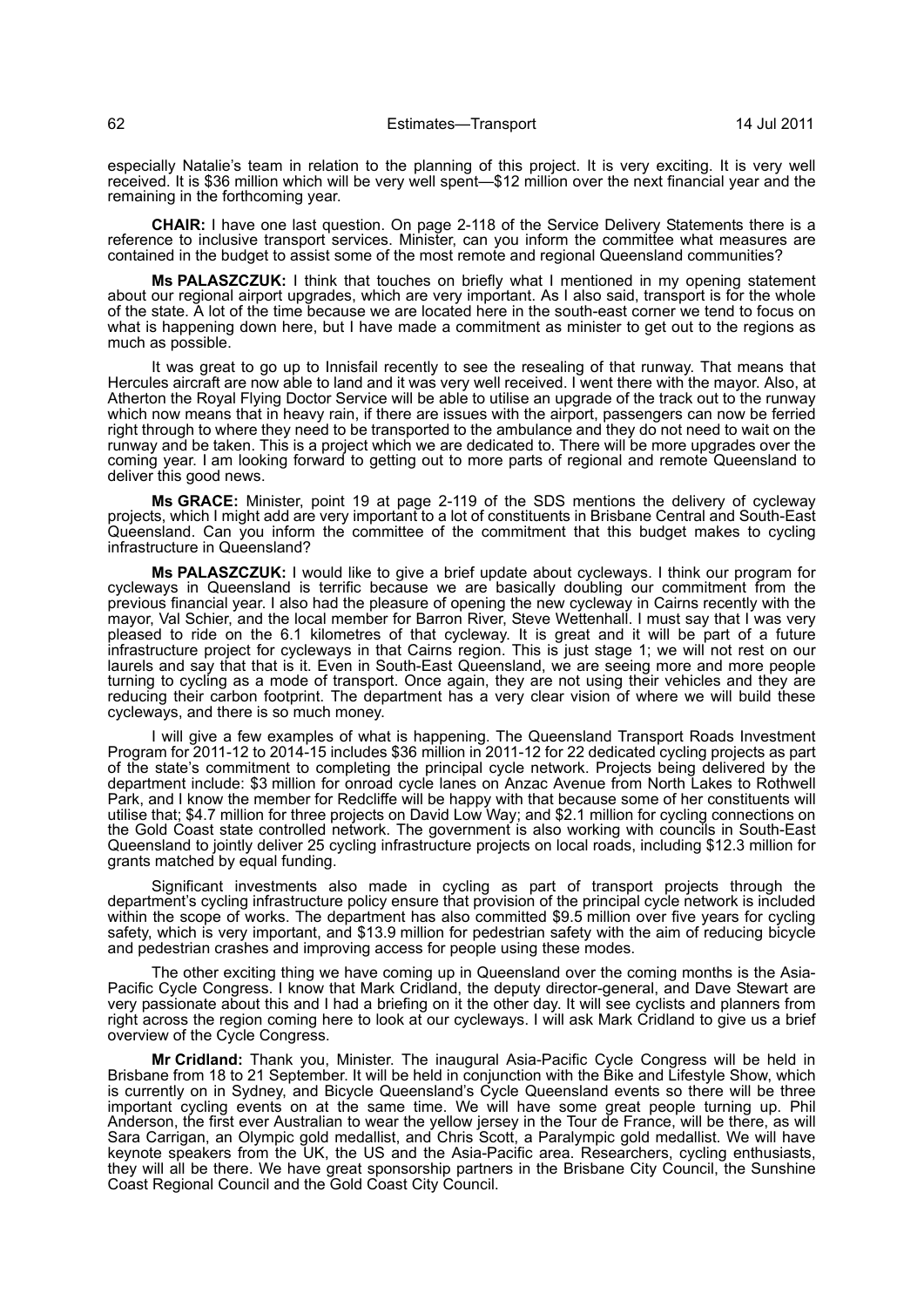**Mr EMERSON:** We hope that Cadel Evans will wear the yellow jersey tonight in the Tour de France.

**Ms PALASZCZUK:** Let us hope so. We will even invite you to the Asia-Pacific Cycle Congress.

**Mr EMERSON:** You are too kind.

**Ms GRACE:** I know how successful the Royal Brisbane Hospital cycle centre is too, which is right in the heart of my electorate; it is going from strength to strength. Engaging the community and stakeholders about transport systems is also important. Can you please advise the committee what efforts will be undertaken during the 2011-12 period to further improve public transport, as this is so important particularly for the south-east corner?

**Ms PALASZCZUK:** As I said in my opening statement, I believe that transport is fundamentally about people and you need to connect people with their communities and their families. In relation to public transport, we need to hear what people are thinking on the ground. One of the first things I did as minister was state quite clearly that I wanted public transport champions out there. I now convene a Public Transport Advisory Group. I am the chair and I invited Peter Strachan and Paul Scurrah to attend. We now have community champions right across South-East Queensland who also attend these meetings, along with representatives from, for example, RAIL—Back on Track, our disability groups and our ageing groups.

This is an opportunity for people to be a champion in their local area. It is an opportunity for them to seek out the issues they are hearing out there from people about where they would like to see some improvements. They not only have direct access to me as the elected representative and the minister but they have the opportunity to hear what is happening with TransLink and our go card.

Peter Strachan today gave some great outlines on how successful the go card has been. We now have 80 per cent of people using our go card compared with 60 per cent in the previous year. We were down in Melbourne recently looking at the myki system. There is only a 20 per cent take-up of the myki; there is no comparison. They are operating down there on a dual system—the Metcard and the myki card—and that is confusing for customers.

Over the coming months, we will continue to meet with that Public Transport Advisory Group. I have asked the members to go out there and come back and tell me what they think their top three issues are, and then we will sit down and look at some go card enhancements. We always want to see what we can do better, and one thing I am definitely committed to is looking at go card enhancements. We cannot sit back and say that 80 per cent is good enough; we want to get that up to 90 per cent or even higher. Like Peter said today, we are up there with the London Oyster card. I want to make sure that we have the world's best public transport system here—not only in Queensland, not only in Australia but in the world. TransLink is the largest integrated ticketing system. It covers 10,000 square kilometres. We were recently able to hand out the two millionth go card to a lovely couple in Post Office Square. It was great to present them with the two millionth go card. They have been great supporters of the go card.

We will continue to strive for all that we can do to improve our public transport system and that means listening to customers, listening to the people who use public transport each and every day. It is about encouraging people who may not use public transport all the time. I would say to those people that the next time there is a game of footy or a game of cricket on they should catch public transport and give it a go because they will be happy.

**CHAIR:** Thank you, Minister. Member for Indooroopilly, you have five minutes.

**Mr EMERSON:** Mr Strachan, the budget indicates public transport patronage numbers are forecast to fall from a target last year of 188 million to a target this financial year of 186.1 million. Why is the number targeted to fall?

**Mr Strachan:** Thank you for the question. If I may, before I answer that question, I would like to clarify something that I said earlier. I am advised that as of last week we are now recording the total number of adjustments in the TransLink call centre. We will clarify that in the next edition—

**CHAIR:** Sorry, is that the total number of requests for adjustments?

**Mr Strachan:** Yes. If I can go to the question that was asked on patronage. If you look at the 2010-11 year, the total patronage on TransLink services was 178.2 million. That consisted of bus patronage of 119.4 million, rail patronage of 54.4 million and ferry patronage of a significant 4.3 million. I think it is worth recognising that, since the TransLink brand was created in 2004, patronage on public transport has increased by more than 44 per cent, from a figure of 123 million passenger trips in 2004 to the current figure of 178.2 million in 2010-11.

The actual patronage for 2010-11 is 5.2 per cent lower, or 9.8 million trips, than the target of 188 million trips. I think there are a number of reasons for that variance. The decrease in patronage was as a direct result of the floods that we saw back in the third quarter that we talked about earlier and the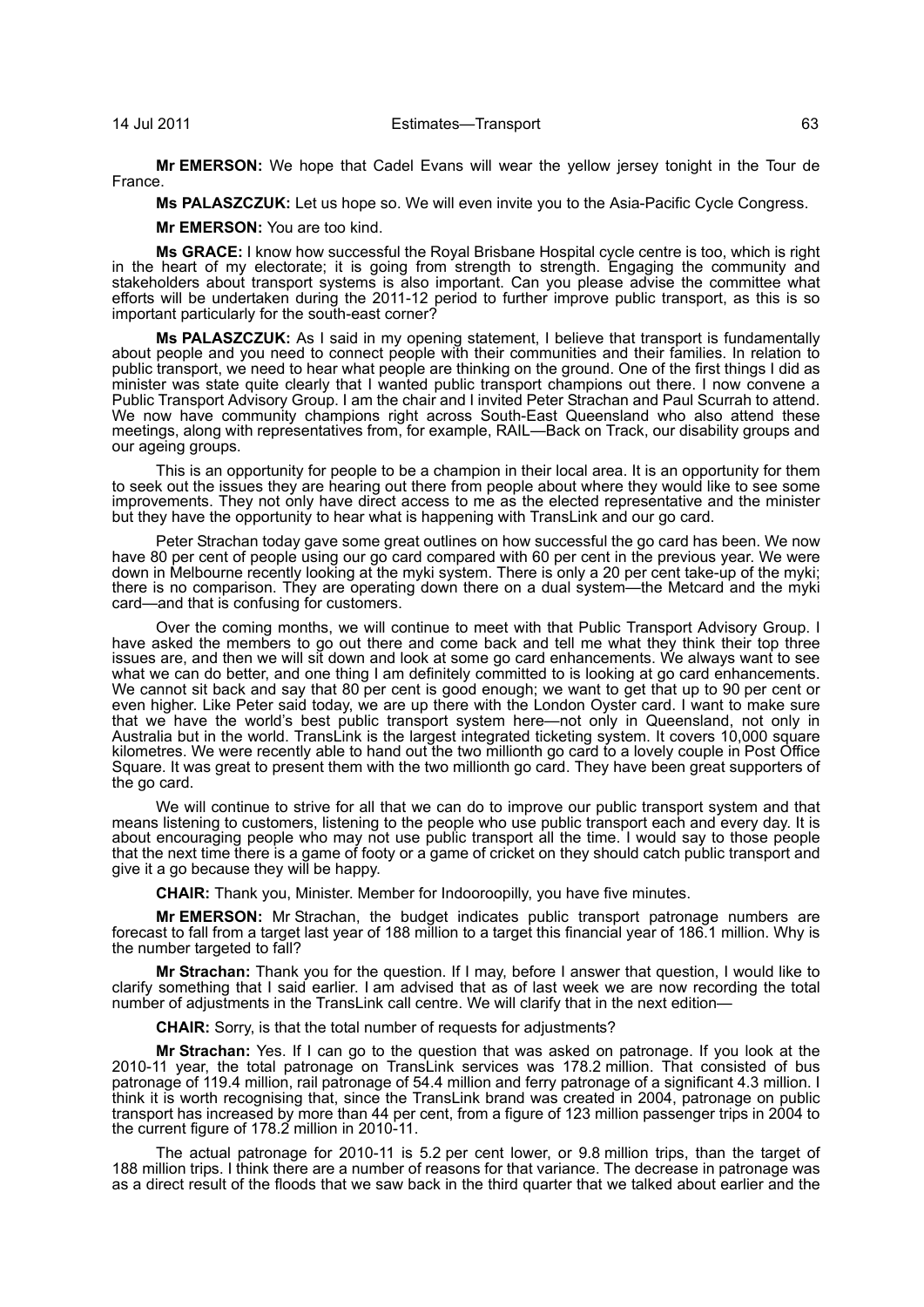free public transport during that time, and even that was a very successful initiative. In addition to that, our Surfside Buslines collected gold coin donations on each of the Surfside buses and I am very pleased to say that raised over \$200,000 for the Premier's flood relief appeal. I congratulate those customers on the Gold Coast and Surfside Buslines for that initiative.

The other thing we have seen as a result of the growth in go cards—and as the minister just mentioned it has gone from 60 per cent this time last year to 80 per cent of penetration now—is much more accurate statistics. We are getting a much more accurate read on how many people are using the system in comparison with what we got from the old paper tickets and the multi paper ticket products. That accurate position gives us much better information to make decisions about services, such as the deployment of the additional services we have had with the 301,000 additional seats in the previous year and the 305,000 seats in the year that has just gone. That allows us to plan the network much better. We are seeing much more accurate numbers and that has enabled us to reflect a better patronage forecast and a better estimate.

**Mr EMERSON:** The increased fares that we have seen—20 per cent last year, 15 per cent this year—are not impacting on patronage?

**Mr Strachan:** Thank you for the question. I think that is an interesting question. I am sure if we had longer than the time we are allotted we could talk a lot about the Passenger Demand Forecasting Handbook, the elasticity of demand and whether the price is elastic or inelastic, but I would not want to do that with an economist sitting opposite me because I might not win that particular argument.

**Mr EMERSON:** Don't bet on it.

**Mr Strachan:** What we have seen is continued growth and continued recovery since the floods. Patronage has bounced back particularly well. That is not just about reinstating the ferries and it is not just about the additional seats we put on in the 6 June package both in rail and bus; that is the demand continuing to increase for public transport.

I go out and about a lot on the network. I was out on Friday and I was talking to our customers. I spent some time talking to a customer on the route 104, which is one of the new bus packages that we put on on 6 June running through from Corinda to the PA Hospital. This customer said, 'This is the first time I have been on a bus in five years. My car has broken down and I needed to use the bus. What a fantastic service this is. This is getting me exactly where I want to go.' So we keep seeing that demand, that latent demand, coming through. I am very pleased to report that patronage continues to grow and we have not seen any long-term impact from the floods in January.

**Mr EMERSON:** The question was about fares going up rather than floods. I point to the TransLink tracker where, on the issue of affordability, we have seen the fall in the last TransLink tracker quarter for both trains and buses in terms of affordability. People feel that public transport is less affordable according to this TransLink tracker.

**Mr Strachan:** I think you have got to look at that in the overall context of the numbers that we have in the tracker. Customer satisfaction continues to grow. I think it is worth looking at a number of comparisons with other places. Based on a public journey of up to around 10 kilometres, which makes up more than 60 per cent of the TransLink customer journeys, the TransLink adult go card fare is \$3.11, and that is exactly what I paid for my two-trip journey this morning when I came in on the CityCat. If you look at the comparisons with Melbourne—and we have talked about Victoria a bit this afternoon—the equivalent using a Metcard in Melbourne would be \$3.70. For a MyZone bus in Sydney—and, frankly, I am very confused even as a public transport professional of what the fares are in Sydney—that would be \$3.20. For SmartRider in Perth, which we talked about before, that is \$3.15. If you go to an overseas comparison, in London a one to three zone in Central London using an Oyster card is £2.90. So whatever the exchange rate is today, that is around \$4.40. I have to tell the committee that I was in the UK two weeks ago. I made a trip from Bognor Regis in Sussex to London Heathrow—that is about the equivalent of Varsity Lakes to the airport—and even allowing for the Heathrow Express, which is currently £18, that trip cost me £42 a single. So I would put it to the committee that we have very good value fares here in South-East Queensland.

**CHAIR:** Thank you. The time allocated for the consideration of the proposed expenditure for the organisational unit of Transport within the portfolio of the Minister for Transport and Multicultural Affairs has expired. Thank you, Minister, your officers of the department and related entities for your presence here today and assistance to the committee. The committee has resolved that answers to any questions taken on notice or additional information must be provided to the committee secretariat by 9 am on Monday, 18 July. The transcript of the hearing will be available on the Hansard page of the parliament's website within approximately 11/2 hours. Minister, did you want to make a quick statement?

**Ms PALASZCZUK:** Yes, thank you very much, Chair. Can I just first of all thank the committee very much for the questioning. I think it is a great opportunity under the new system for the committee members to be able to question CEOs. I just want to reiterate that I actually believe that I have some of the best CEOs in government. I want to personally thank Dave Stewart, the Director-General; his deputy, Mark Cridland; of course the CEO of TransLink, Peter Strachan; and the CEO of Queensland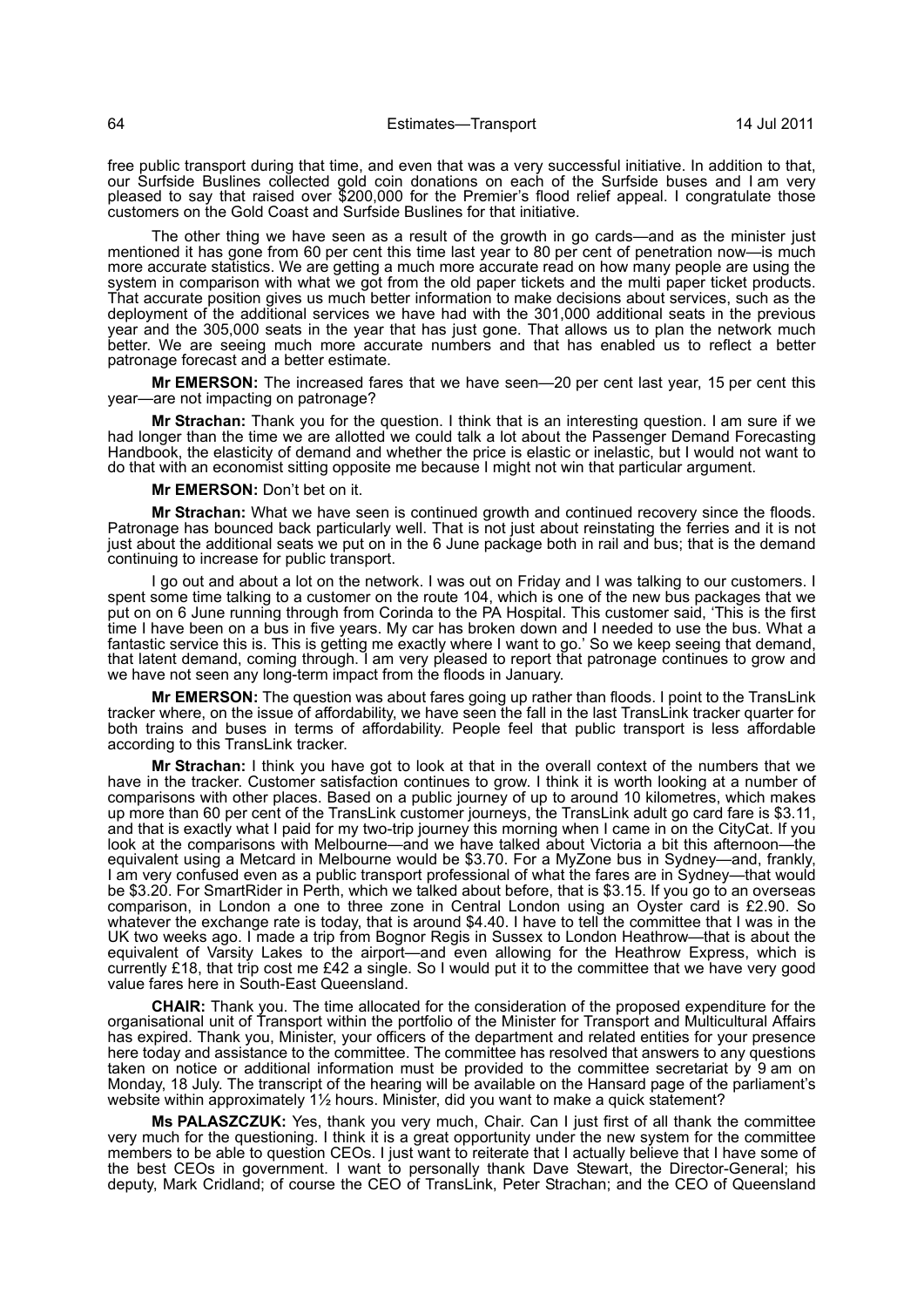## 14 Jul 2011 Estimates—Transport 65

Rail, Paul Scurrah. I want to thank my personal staff led by Chris Ward and Linda Whatman for all of their hard work and my team. I also want to pay a special tribute to all of the staff of the Department of Transport and Main Roads. I think a lot of times we lose sight of how hard people actually do work in putting together estimates preparation. It takes a lot of time and effort. People have been away from their family and their loved ones and preparation has been going on for several months now. So can I please thank all of the officers of the department, officers of TransLink and Queensland Rail, and of course the committee.

**CHAIR:** Thank you, Minister. The committee will now break. The hearing will resume at 4.45 pm with the committee examining the proposed expenditure for the organisational unit of Local Government within the portfolio of the Deputy Premier, Attorney-General and Minister for Local Government and Special Minister of State.

## **Proceedings suspended from 4.17 pm to 4.44 pm**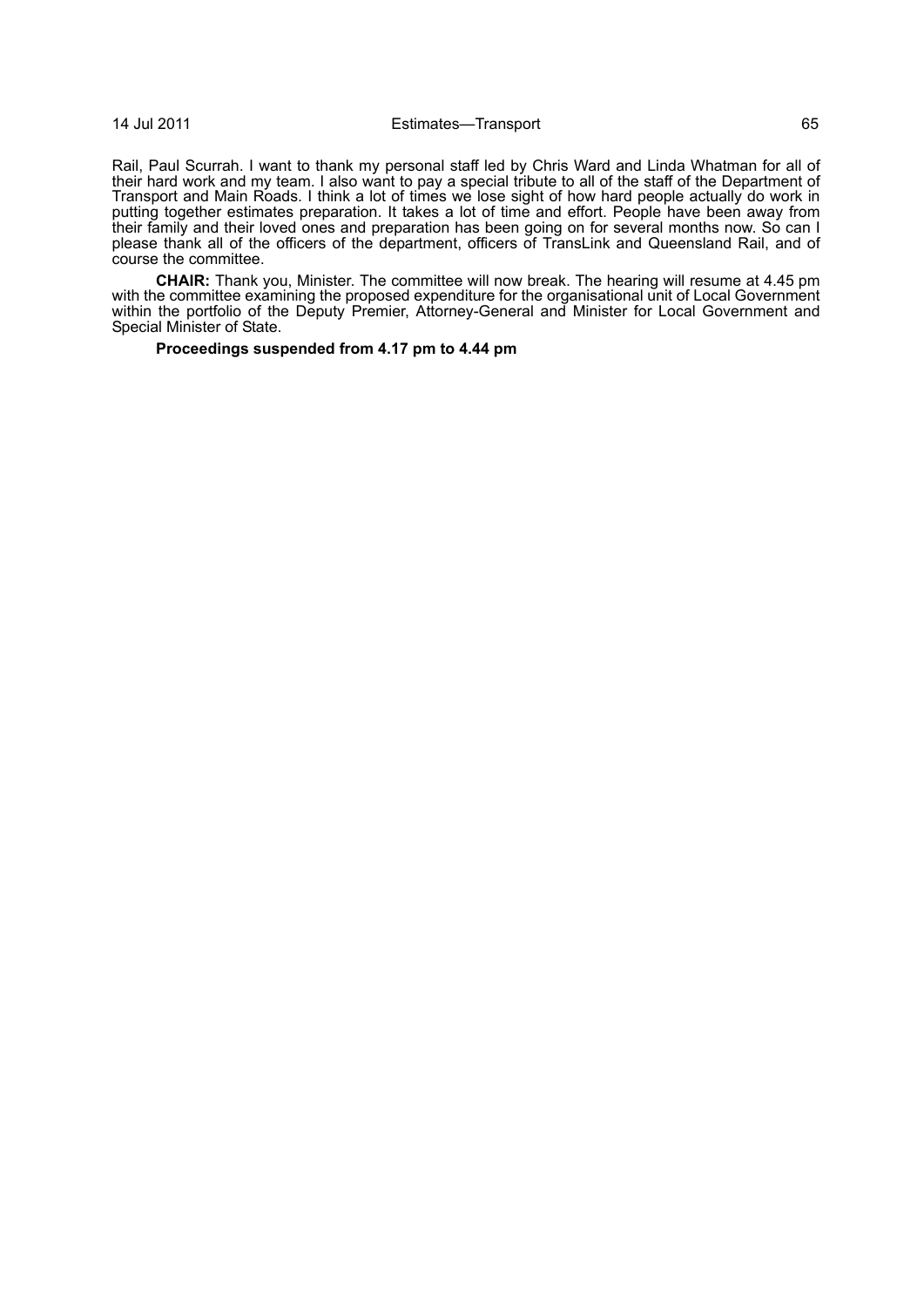# **ESTIMATES—TRANSPORT, LOCAL GOVERNMENT AND INFRASTRUCTURE COMMITTEE—LOCAL GOVERNMENT**

## **In Attendance**

Hon. PT Lucas, Deputy Premier and Attorney-General, Minister for Local Government and Special Minister of State

## **Department of Local Government and Planning**

Mr J Noye, Director-General (Acting)

Mr D Crombie, Chief Executive Officer (Acting), Growth Management Queensland

Mr G White, Government Planner, Growth Management Queensland

Mr M Kinnane, Associate Director-General, Office of Local Government

Ms M Smith, Director, Executive Services

## **Urban Land Development Authority**

Mr P Eagles, Chief Executive Officer

Mr C Mills, Chief Financial Officer

**CHAIR:** [Good afternoon. The estimates hearing of the Transport, Local Government and](http://www.parliament.qld.gov.au/docs/find.aspx?id=0Mba20110714_164451) [Infr](http://www.parliament.qld.gov.au/docs/find.aspx?id=0Mba20110714_164451)astructure Committee is now resumed. On behalf of the committee, I welcome to the hearing the Deputy Premier, officers of the department and related entities and members of the public. I am Evan [Moorhead, the MP for Waterford and the chair of the committee. Mr David Gibson, the member for](http://www.parliament.qld.gov.au/docs/find.aspx?id=0Mba20110714_164451) Gympie, is the deputy chair. The other committee members are Mr Emerson, the member for Indooroopilly; Ms Grace, the member for Brisbane Central, who is replacing Ms Mary-Anne O'Neill, who is ill; Dr Mark Robinson, the member for Cleveland; and Ms Lillian van Litsenburg, the member for Redcliffe.

The committee will now examine the Appropriation Bill 2011 and the estimates for the organisational unit of Local Government within the portfolio of the Deputy Premier and Attorney-General, Minister for Local Government and Special Minister of State. The proceedings today are lawful proceedings and subject to the standing rules and orders of the Queensland parliament. As such, I remind all visitors that any person admitted to this hearing may be excluded in accordance with standing order 208. In relation to media coverage of today's hearing, the committee has resolved to allow television film coverage and photography at all times during the hearing in accordance with the media broadcasting rules to the extent that they apply to the estimates proceedings. The committee has also resolved that non-committee members be given leave to attend and ask questions during the hearing. The Leader of the Opposition and the member for Warrego have been granted leave to attend the hearing and ask questions.

Before we begin, I ask that mobile phones or pagers be switched off. I also should remind everyone that food and drink is not permitted in the chamber. Changes to standing orders and rules of the Legislative Assembly have removed the strict time limits for questions and answers during an estimates hearing. This will ensure that exploration of relevant issues is not artificially curtailed by the time limits and that questions on a particular issue can continue if appropriate. However, it is important that questions and answers remain relevant and succinct and I will try to ensure that both questions and answers are not interrupted. I intend to guide proceedings today so that relevant issues can be explored without imposing artificial time limits and to ensure there is an adequate opportunity to address questions from non-government and government members of the committee.

Where necessary I will remind ministers and their departmental advisors that their answer to a question should be finalised so that other issues can be examined. For the benefit of Hansard, I ask departmental officers if you are called to give an answer please state your name before speaking. I now declare the proposed expenditure for the organisational unit of Local Government open for examination. The time allocated is two hours and 30 minutes. The question before the committee is—

That the proposed expenditure be agreed to.

Minister, the first question is from me. I refer to the SDS for the Department of Local Government and Planning at page 2-86 and ask how the strategic issues addressed in the 2011-12 budget appropriations will provide stronger local government and better planning for growth in Queensland.

**Mr LUCAS:** Thank you, Mr Chairman, Deputy Chairman and members. I am very pleased today to have the opportunity to discuss the 2010-11 budget allocation for the Local Government and Planning area of my portfolio. This budget outlines around \$674 million, \$450 million of which is capital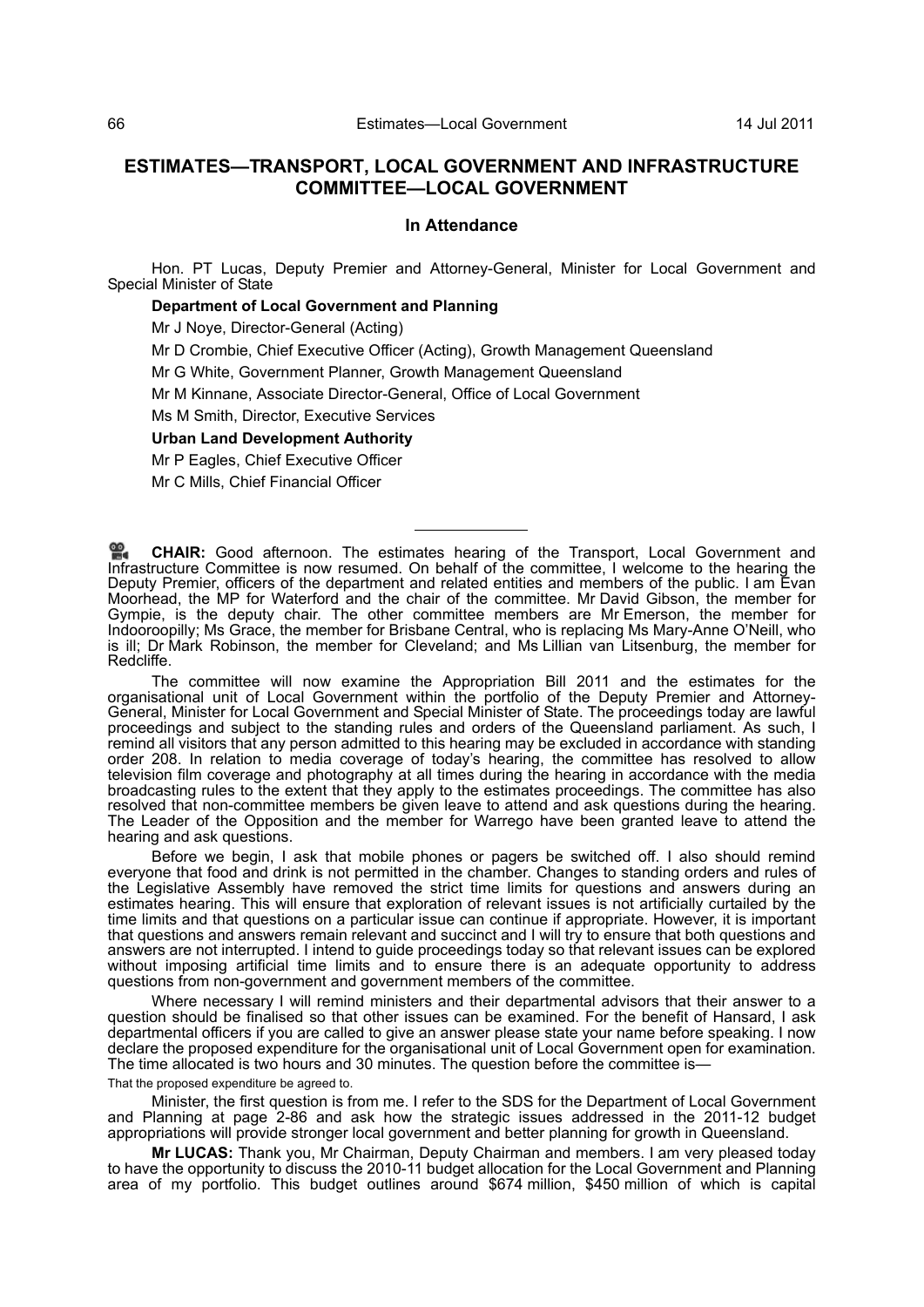expenditure, to oversee growth management and bolster local governments in Queensland. Our population as a state is likely to reach around nine million residents by 2055. Queensland's population took 36 years between 1938 and 1974 to grow from one million to two million people. However, such has been our sustained generational growth that between 2006 and 2036 we will add another million Queenslanders every 10 years. We cannot stop people from seeking to call Queensland home, and indeed what it does is bring additional economic benefits to the state. But we must effectively manage this growth to maximise the economic opportunities and protect our way of life.

That is why on Tuesday this week the Premier and I released for consultation the Queensland Infrastructure Plan, the Queensland Regionalisation Strategy and the Bruce Highway Upgrade Strategy. These three significant plans provide a clear outline that not only set out the short- and long-term infrastructure projects and priorities needed to support the growth of our regions into the future but also set out how our regions will diversify and be supported in their ongoing contributions to the state economy. The QIP and the QRS are not just plans for investment in physical infrastructure for the people of Queensland; they are an investment in the state's future for prosperity.

The budget will progress the Bligh government's visionary plan for Queensland that will strengthen the entire state as it continues to grow. The budget includes \$4.2 million to get the ball rolling on development following the global financial crisis. In April we had the Building Revival Forum to discuss short- and medium-term measures to get the industry back on its feet with over 150 government, union and community stakeholders. Following the forum the Sustainable Planning (Housing Affordability and Infrastructure Charges Reform) Amendment Bill was passed with both sides of parliament supporting it.

High infrastructure charges that stall new projects, cost jobs and push up the price of housing in Queensland are now a thing of the past. Our overhaul of the infrastructure charging system will stimulate growth, generate jobs, improve housing affordability and provide transparency and certainty to developers and homebuyers. In addition we have allocated \$1.8 million this financial year for a major projects office that will be a one-stop shop that works with proponents to guide economically significant projects.

In the local government space we are continuing to administer funds under the ongoing joint state and federal NDRRA arrangements, with \$300 million earmarked for this program this financial year. This NDRRA funding will continue to go towards restoration of public assets that were damaged during natural disasters prior to November 2010. In addition we have introduced a Local Government Electoral Bill into parliament. This bill will consolidate the four laws currently covering council elections in Queensland into a new one-stop shop for local government elections. This bill will keep the best parts of the current systems but adds more flexibility, transparency and integrity into the voting process and is similar to the state Electoral Act.

Since 1998 we have provided \$4.4 billion to local governments in grants and subsidies to fund valuable and necessary community infrastructure. In the 2011-12 budget \$45 million is available to local governments through the new local government grants and subsidies program. Funding under this program will be targeted at councils that demonstrate limited capacity to fund priority projects without a subsidy and may be prioritised to projects in locations most affected by recent disaster events. This government is committed to planning for the future and managing growth. The department is critical to that commitment through ensuring strong and resilient local governments delivering coordinated planning across the state.

**CHAIR:** Thank you, Deputy Premier. I call the member for Gympie.

**Mr GIBSON:** Thank you, Mr Chair, and thank you, Minister, for those opening remarks. My first question is to the director-general. Committee members have been provided with a table as part of a response to non-government question on notice No. 2 which gives the time frames for the current Sustainable Planning Act planning scheme amendments which were tracked through the department's current reporting mechanisms. Looking at the first state interest checks on that table, it appears that on not one occasion was a state interest review conducted under the 40-business day time frame as set out in the government's KPIs. Indeed, the average is that 107 days have been taken to conduct the first interest check. That is more than a 150 per cent blow-out from the KPI of 40 days. Director-General, what is being done to bring this in line with the KPIs?

**Mr Noye:** I will ask the Government Planner to come and answer that in detail if that is fine by you.

#### **Mr GIBSON:** Yes, more than happy to.

**Mr White:** In respect of the triggers associated with the referral process, the whole process is under a consideration of review in relation to re-examining under SPA the notion of top-loading the planning system so that the requirements associated with state agencies and the requirements associated with referral processes are dealt with at the front end of the planning process, thereby avoiding the necessity for unnecessary referrals that can be considered as part of the SPA reform process by top-loading the planning system and not having a complicated referral system associated with a DA-by-DA situation.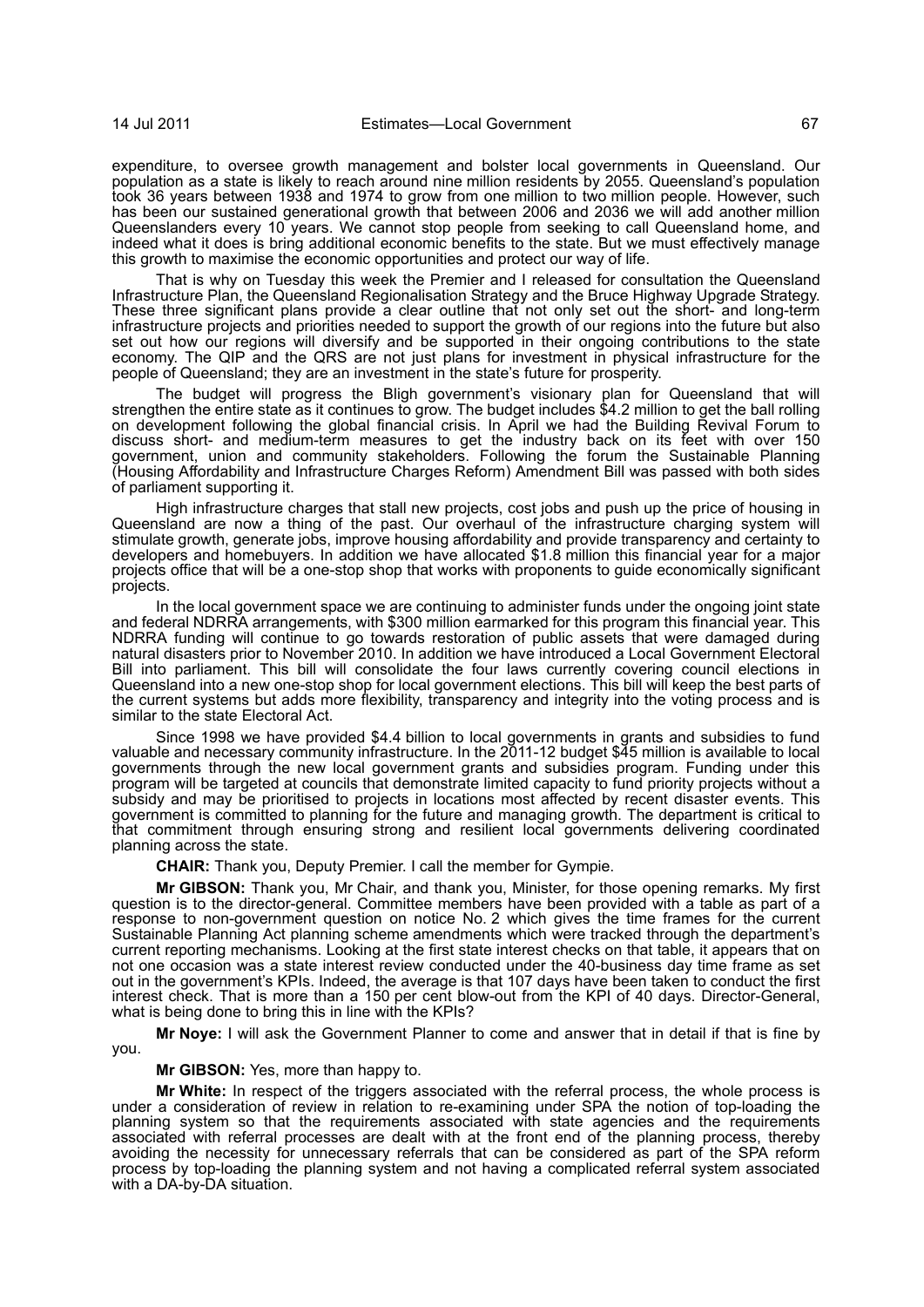**Mr GIBSON:** I will direct my question back to the director-general. Looking at the time frames for the state interest comments, local government response times and then state agency finalisation and the 40 business days that is set there, it is clear that it is almost set up to fail because in many cases the state interest comments are not done within the 40 business days. They are at 40 business days or exceeding it. How will we see this improve to achieve the 40 business day KPI?

**Mr White:** SPA is our new planning legislation. It has been in place now for just over 12 months. A fundamental focus of the SPA legislation is to reintroduce strategic planning back into the planning agenda. By reintroducing planning at that strategic level, you can cut down on the necessity for referrals. Therefore, the whole issue of complicated referrals being required is significantly reduced. It also enables under the process the ability to reduce the consideration, because that has already been embedded into the planning scheme as part of that strategic process so that we do not have a situation where it is an application-by-application consideration of issues because they have already been considered as part of the scheme making process under SPA.

**Mr GIBSON:** If I can, these first interest checks are occurring under SPA and there is a 40 business day time frame that is the KPI for that first state interest check to occur. On no occasion of these that are listed on the table has that 40-business day time frame been achieved. The blow-out is significant. It seems to be primarily with state agency finalisation that we have this blow-out, although, as I said, it appears that we start off setting it up for failure because state interest comments are not even done within the 40 days. What is being done so that under the time frame set by SPA we can achieve the first state interest check within the 40 business days?

**Mr White:** There are no SPA planning schemes at the moment around which the state agencies can consider the opportunities that have been presented by the legislation. Once we start to get a raft of new planning schemes, those opportunities that I talked about previously will become available to us. But ostensibly we are still dealing with planning schemes which were drafted and prepared under the previous legislation. SPA offers that opportunity to reintroduce that strategic content and new schemes will give us that opportunity.

**Mr LUCAS:** I am happy to comment if you want me to.

**Mr GIBSON:** I will come to that in a moment.

**CHAIR:** Can I just clarify for everyone here what the process is. Mr Gibson is entitled to ask Mr Noye the question. If Mr Noye is happy for Mr White to continue to answer the question, that is fine. At any time you are entitled to answer the question yourself, Mr Noye.

#### **Mr Noye:** Thank you.

**Mr GIBSON:** If I can then, Mr Noye, based on what we have seen occurring with the old planning schemes and in light of the fact that we have 70-odd new planning schemes coming through, what confidence can we have that those planning schemes will be dealt with in the time frame? Certainly given the performance to date we have not had one achieve that, so what are we hoping for? Are there additional resources that are being put into this? Are we looking to streamline it in other ways? What confidence can you give the committee that for the new planning schemes we will be able to achieve those within the 40 business days for the first state interest check?

**Mr Noye:** Can I ask the Acting CEO of GMQ to answer that in detail.

**Mr Crombie:** Thank you. Specifically to address bringing down that time period, there are a number of things that the department is actively working on. We are putting a greater emphasis on reviewing the statutory guidelines to make sure that all of the steps in that state interest process are being properly captured and differentiated so that the time spent on each step is more clearly articulated. There is an emphasis in particular on having broader consultation between councils and state agencies prior to that state interest period starting. There have been a number of reasons those times have crept up. In particular, there have been scheme proposals provided to us which have not properly addressed the state interests to start with.

**Mr GIBSON:** Sorry, but I could not hear what you just said.

**Mr Crombie:** There are a number of reasons that time frame is as it is. These include that the scheme proposals that have been developed have not been necessarily consulted with the state prior to that scheme being submitted for review. The department often gets fairly insufficient information to help it make that assessment and there have been DLGP resourcing issues. So we are addressing that by tightening up in particular the understanding of state agencies of their roles. We are focusing on streamlining the processes which include high-level meetings between the department and high-level officials in councils to reinforce the importance of the process. We are working to ensure that the state interests are being addressed prior to it being lodged. We are also working to increase, as I say, the resources that DLGP are putting in to managing this.

**Mr GIBSON:** Before I go to the minister on this, can I ask a final question? In light of the fact that this is, to be frank, appalling—an over 150 per cent blow-out in the time frame—and what load is coming up, what reporting mechanisms will be in place within the department to ensure that we do not see this creep, or this continuing? What do we have in place?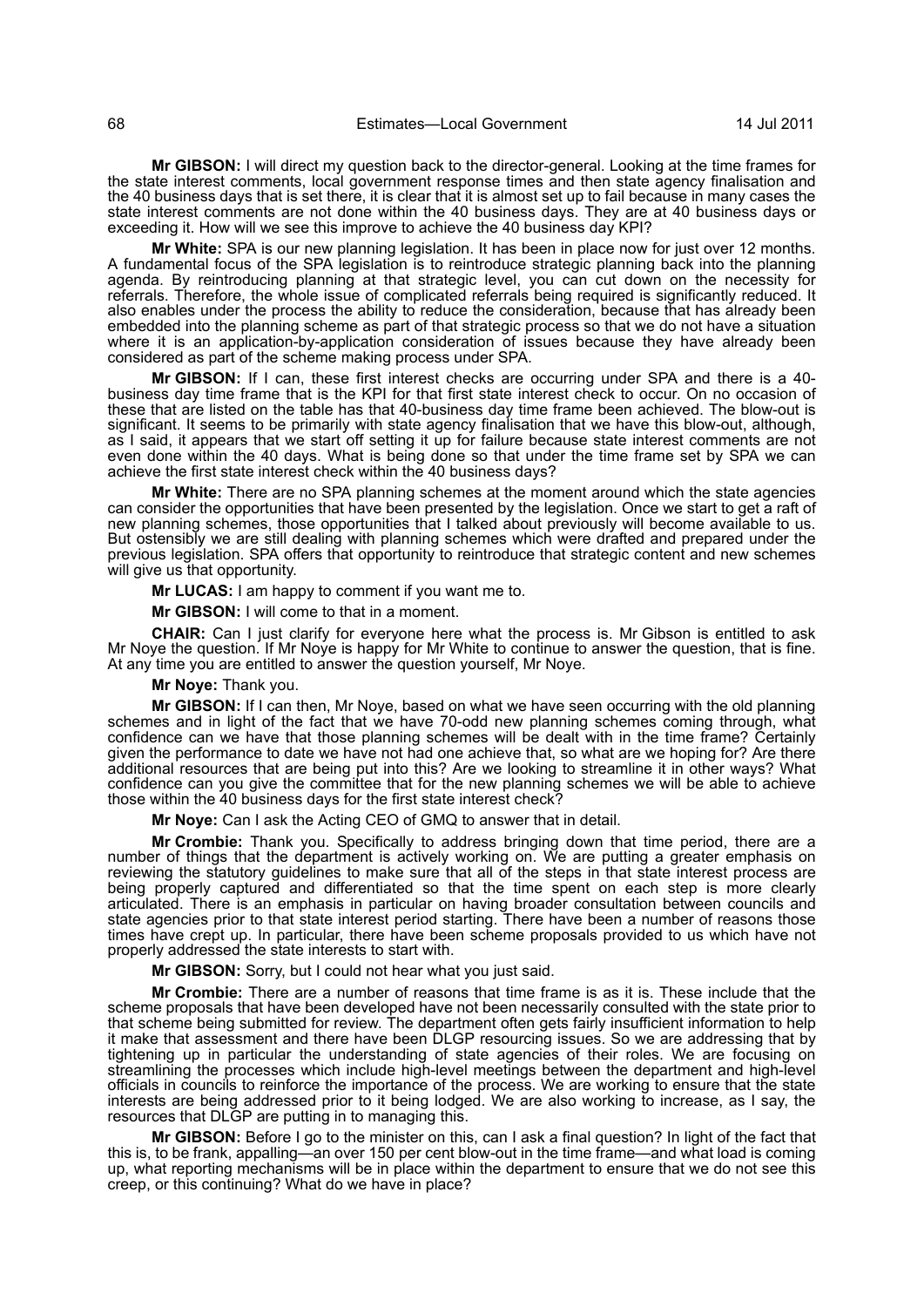**Mr Crombie:** If I may continue. We meet regularly as a senior executive to review this. We have much tighter management controls now in terms of reporting. This is now part of mandatory reporting to the department's board of management as well.

**Mr GIBSON:** Okay. If I can, Minister, start off by saying that you are the good news story on this report in your time frame for ministerial approval. But there are three occasions where you have exceeded that. They do not appear to be excessive but, again for the benefit of the committee, could you enlighten us as to what were the reasons that caused the blow-out on the ministerial side?

**Mr LUCAS:** Thank you for the opportunity to deal with the matter. I will go through it in a bit of detail, because you asked the question in good faith and I think it is important to go through things. First of all, under the Integrated Planning Act there was not a set time frame for this. Now there is and the department is feeling the sting of accountability when it comes to actually producing this information. I was more than happy for this material to go before the estimates committee, because I think the department needs to be able to justify decisions in particular places.

When the Sustainable Planning Act time frame was introduced it was not, for example, like the federal Environment Protection and Biodiversity Conservation Act, which you would be familiar with, that has a stop-the-clock mechanism. When the federal government refers something back to a state agency, for example, they stop their time approval procedure. That then makes it clear as to where those delays fall. I think that is something that we need to give some consideration to. Additionally, there have been a number of instances where councils, for example, have not been able to or have not sought to engage state agencies up-front prior to undertaking planning scheme amendments.

I should say what my department does is, if you like, act as a clearing house for the proposed amendments. Many of them require, for example, consultation with state agencies and then it is a matter for them to go and drive that through the particular state agency involved. A very large proportion of those are through DERM and DTMR, although my department has the responsibility for doing that. Then there is a role for the minister.

So there are 40 business days from the first state interest check. Clearly, the achievements there from the department are not satisfactory. There are 20 days for the minister's approval. I will just run down the page. I took seven, one, 11, 10, six, seven, eight, eight, eight, two, one, five, six, six, six, 21, 21, 21, seven, two, two, 16, 11 and my average was 8.4 days. There were three that were one day over the 20 business-day approval and they were three Mackay Regional Council ones.

From my point of view I have really tried to drive an understanding that that is important. I have regular meetings, particularly with the South-East Queensland councils who have more planning scheme amendments than others. It is a matter that we discuss at the South-East Queensland regional planning group. In fact, I think people like John Brent—who is well known to you—will tell you my view in terms of driving these planning scheme amendments. I do think they are important for us to get out the door.

The other thing, of course, is that under the Sustainable Planning Act when the new compliance schemes come into place they will take the place of having to do these amendments, because they will be new schemes. We have seven exemplar schemes. For example, Mackay and I think Toowoomba as well are wanting to be councils that go out there at the forefront of demonstrating projects. The other thing that is really important—and I will finish on this point—is that the state has a program of state planning policy formulation. What that is intended to do is to front load the particular triggers or issues the state will have when it comes to, for example, development near transport nodes and the like. So there is less having to check each time with DTMR, whether that is in relation to a planning scheme or, in fact, a development application.

**Mr GIBSON:** Just building on what you have said there, and acknowledging what is coming with the various local government areas, what are the worst departments time frame wise from your perspective?

**Mr LUCAS:** I am not going to get involved in that, because different departments have—

**Mr GIBSON:** You must have a view, though.

**Mr LUCAS:** They are all increasingly cooperative, because we make sure that they are. Frankly, if adequate advice is not provided or information up-front to a department, then that makes it a challenge. We have had very good progress with an understanding from both DERM and DTMR, which are the major referral departments, of the importance of pursuing planning scheme amendments. This is about making sure that we can get them through as soon as possible so that councils can get on with things. But these will be largely superseded by the new SPA-compliant schemes in any event.

Yes, I think there is no doubt that this could be done better. I have sought to lead in relation to processing my side of things. That is why, for example, I have regular conversations with the Brisbane City Council and meetings with Amanda Cooper to go through planning scheme amendments. Often it will be around the table where she will have her people there and I will have my people there and we will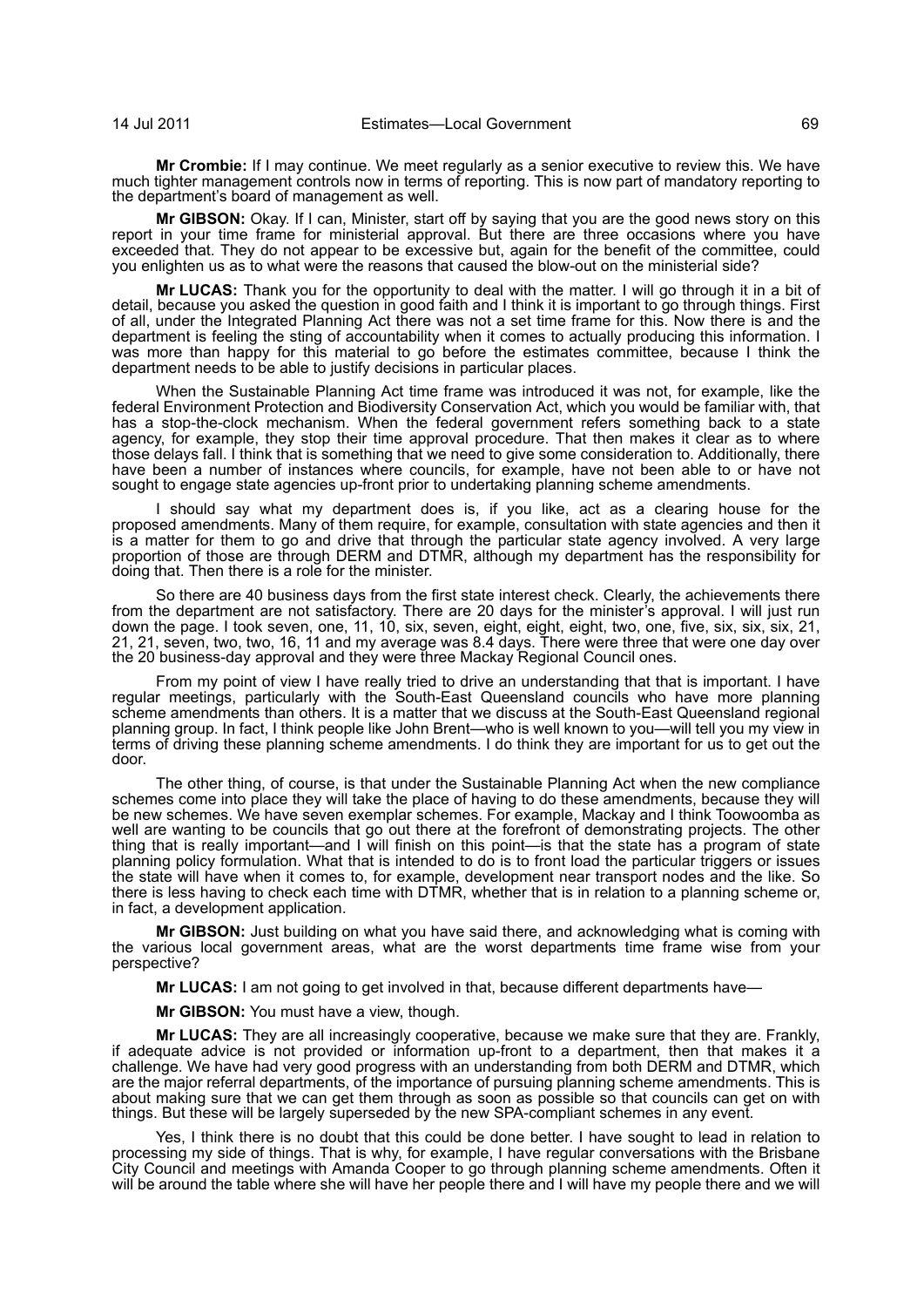say, 'What about this one?' 'What about this one?' 'What about this one?' Sometimes we will disagree with issues. Sometimes there will be issues that we will need to continue to look at. Others we can proceed with and push them through.

**Mr GIBSON:** Mr Noye, I have another question, if I can. I refer to Growth Management Queensland's *Development assessment monitoring and performance program—annual report* that was put out. On looking at the median overall time frames for Queensland government departments to respond to referrals, the Department of Local Government and Planning is the worst at a median time frame of 29 business days. Is this another example of the department being underresourced to manage the job that it has to deal with?

**Mr Noye:** I will start with the answer on that and then I will refer to the technical expert. We have been looking at the resourcing across the department, particularly in GMQ, and we have received in this budget some increase. With some rearrangement we are putting more resources to where it is required. I will refer to the CEO of GMQ to give you some more details on that. Would you like to ask anything more specific and we will come back?

**Mr GIBSON:** Are there any factors why the department has the longest median referral time of all state agencies?

**Mr Noye:** I can get back to you by the end of the session and we can get some more information.

**Mr GIBSON:** I am happy to do that.

**CHAIR:** Just for the sake of completeness, it is the Deputy Premier who will have to agree to take that on notice.

**Mr Noye:** Not on notice, just by the end of the session.

**CHAIR:** Okay. Just for noting, if there is no answer by the end of session we will have to ask the Deputy Premier to take it on notice.

## **Mr Noye:** I am sorry.

**CHAIR:** That is okay.

**Mr GIBSON:** Do not worry, we will hold you accountable. If I can touch on the staffing issues. Again, the committee has been provided in non-government answer to question on notice No. 1 a range of numbers with regard to FTEs. To start with, we see in the corporate allocation in the planning section an over 40 per cent growth from the 2009 FTE figures to the projected figures. Why have we such significant growth in the corporate allocation area?

**Mr Noye:** The corporate area includes our strategic planning side of things and also our communications side of things. In the interests of gaining more efficiency, I have pulled from GMQ and the corporate side—I have amalgamated some areas—so that we can free up some resources to push out to where the resources are required more in GMQ. So that explains to me why the corporate side has increased.

**Mr GIBSON:** You indicated, Mr Noye, that that area includes communications.

**Mr Noye:** Yes.

**Mr GIBSON:** There is a fair bit of scepticism in the community about the number of spin doctors that this government has on staff. Are you indicating to the committee that there have been more staff employed in the public relations communications side of things?

**Mr Noye:** No, not at all. In fact, I am pushing the numbers down and reallocating them. So where vacancies arise I am pushing resources out to GMQ in the planning and other areas to the front line.

**Mr GIBSON:** So the growth in those corporate allocation numbers is not due to more communications staff? It is just that you alluded to it.

**Mr Noye:** No, it is not. There has been no increase in communications staff at all—quite to the contrary.

**Mr GIBSON:** Just touching on the government's area, within that corporate allocation one of the areas that is covered is internal audits. For the benefit of the committee could you advise us what internal audits have been conducted over the previous financial year and what internal audits are programmed for the upcoming year?

**Mr Noye:** I actually do not have that detail here at the moment but I can get it for you by the end of the session, with the DP's okay. As normal, we have quite a detailed audit plan which goes through the whole areas, which we have a look at, and it is ticked off and approved by the audit and risk committee and then finally by me.

**Mr LUCAS:** I am happy for that. It used to be a standard question that you would get before estimates. So I am happy to have the list of what the audits are.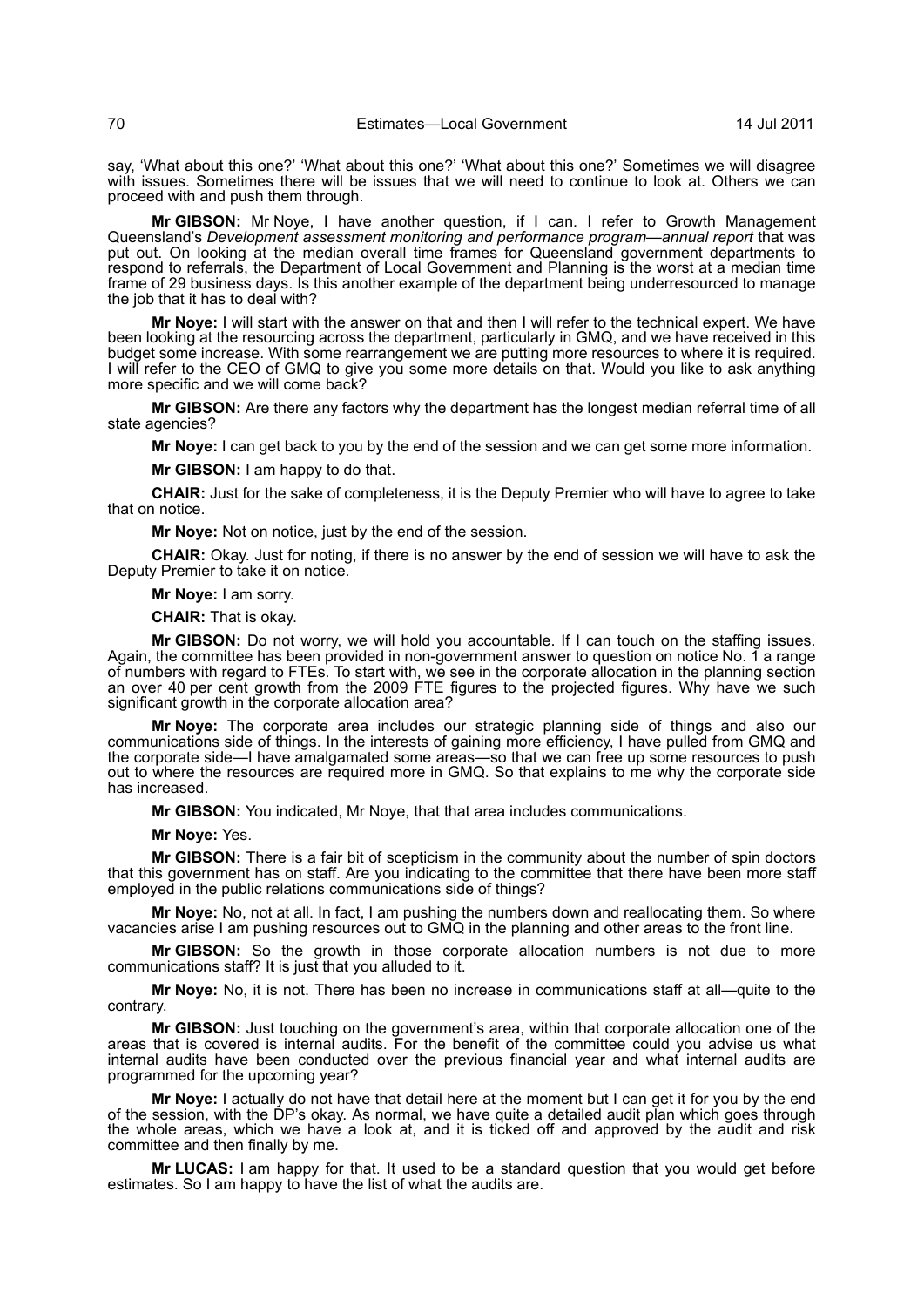**Mr GIBSON:** Could I also then ask if there are any areas from an audit that were flagged for further consideration?

**Mr LUCAS:** I will get you a list. I will take on notice the list of audits and a paragraph or two on what the outcome of that audits were. As I said to you, that tends to be a question that is pretty standard that you get in estimates and I did not get one this year. So you have asked it now and I am happy to get you that information.

**Mr GIBSON:** Thank you for that. Just coming back to the information provided to the committee— Mr Noye again—there is a discrepancy between the information provided to the committee in the FTE numbers for 2010-11. If we tally up what is on the page, it is 417.

**CHAIR:** Sorry, just to clarify, is that in the columns?

**Mr GIBSON:** Yes, that is in the table provided to us. If we tally up what is provided there it is 417, but the budget papers have it at 421. Could you provide an explanation to the committee as to the discrepancy?

**Mr Noye:** Not straightaway, I am sorry, but I will get you that detail again.

**Mr GIBSON:** All right.

**Mr LUCAS:** By the way, the 21 days in relation to mine, I am advised, were when those three schemes came across with changes in the portfolio that took place earlier. That is what I am advised.

**CHAIR:** We will turn to some questions from government members. Deputy Premier, there has been some discussion recently about NDRRA payments administered by your department. What has the Queensland government done to assist Queensland councils get back on their feet in response to natural disasters?

**Mr LUCAS:** The experience of the disasters—the flood and cyclone disasters—of this last summer I do not think I will ever forget for the rest of my life. I remember the 1974 floods as a 12-yearold and then being—

**Mr MOORHEAD:** I think we have seen the footage.

**Mr LUCAS:** My father took a Super 8 movie of it. That has been around the place. I actually went to communities not only in South-East Queensland where I was in 1974 but also to other parts of Queensland and to see a storm surge—and we last had a storm surge in Mackay I think in the 1920s and to see communities where people say, 'You should build Dalby on higher ground,' but many of these western Queensland communities are built on rivers for very good reasons. There is not really an opportunity to move them. So they get significant damage when it comes to natural disasters like, it seems, those perennial floods and also the cyclones that we get. I visited over 43 or 44 communities.

The NDRRA has various components. My department administers the REPA—the Restoration of Essential Public Assets—relief measure and it does it for all events that happened before November 2010. The QRA deals with others. We set a target to make sure that we could get that money out the door to councils as soon as possible in relation to these past ones, because in the past there have been complaints about that. Since I have taken over as minister I think I have had \$450 million worth of funding approved and I think there is only one outstanding at the moment—remembering that you can apply up to two years post the event. So some councils, for example, applied in the last couple of months. I think some of those took place in April 2010 and others have two years to actually apply for them.

The actual NDRRA assistance paid to councils in 2010-11 was \$445.839 million to 64 councils including \$62 million to Mackay, \$42 million to Whitsunday, \$36 million to Cook, \$31.7 million to Maranoa, \$19.1 to Balonne and \$12 million to Bourke. Since 21 February I have approved \$452.9 million in NDRRA funding to assist councils. Some of that, of course, is in this financial year.

One of the big issues is day labour. It has been something that we have discussed on many occasions. We make the point to federal governments that in Queensland we have a very high proportion of day labour. If you took the day labour workforce out of small remote Queensland towns you would actually have a massive problem in those communities. They are the people who put the money on the plate. If you actually went to an alternative mechanism where you employed contractors, you would actually end up costing the councils and indeed the communities more because it is not like in South-East Queensland where there is a very healthy market between contractors. You would have to pay establishment costs to get out there. Following the Queensland monsoonal flooding and tropical cyclones Olga, Neville, Ului and Paul between January and April 2010, we negotiated with the federal government in relation to improved consideration of day labour arrangements and received in principle agreement from the Commonwealth that day labour costs incurred by local governments due to those significant events only would be funded under NDRRA special arrangements—so day labour costs during 2010-11 for the January to April 2010 event of \$28 million for 34 councils.

One of the things we have been talking to the LGAQ about is councils structuring their affairs the right way, that if they have multiple things to do it is better to have their day labour force doing things that maybe are standard things that they have to do and then get contractors in to do other things. I will not comment about the special deal that the Premier announced in relation to post this year's events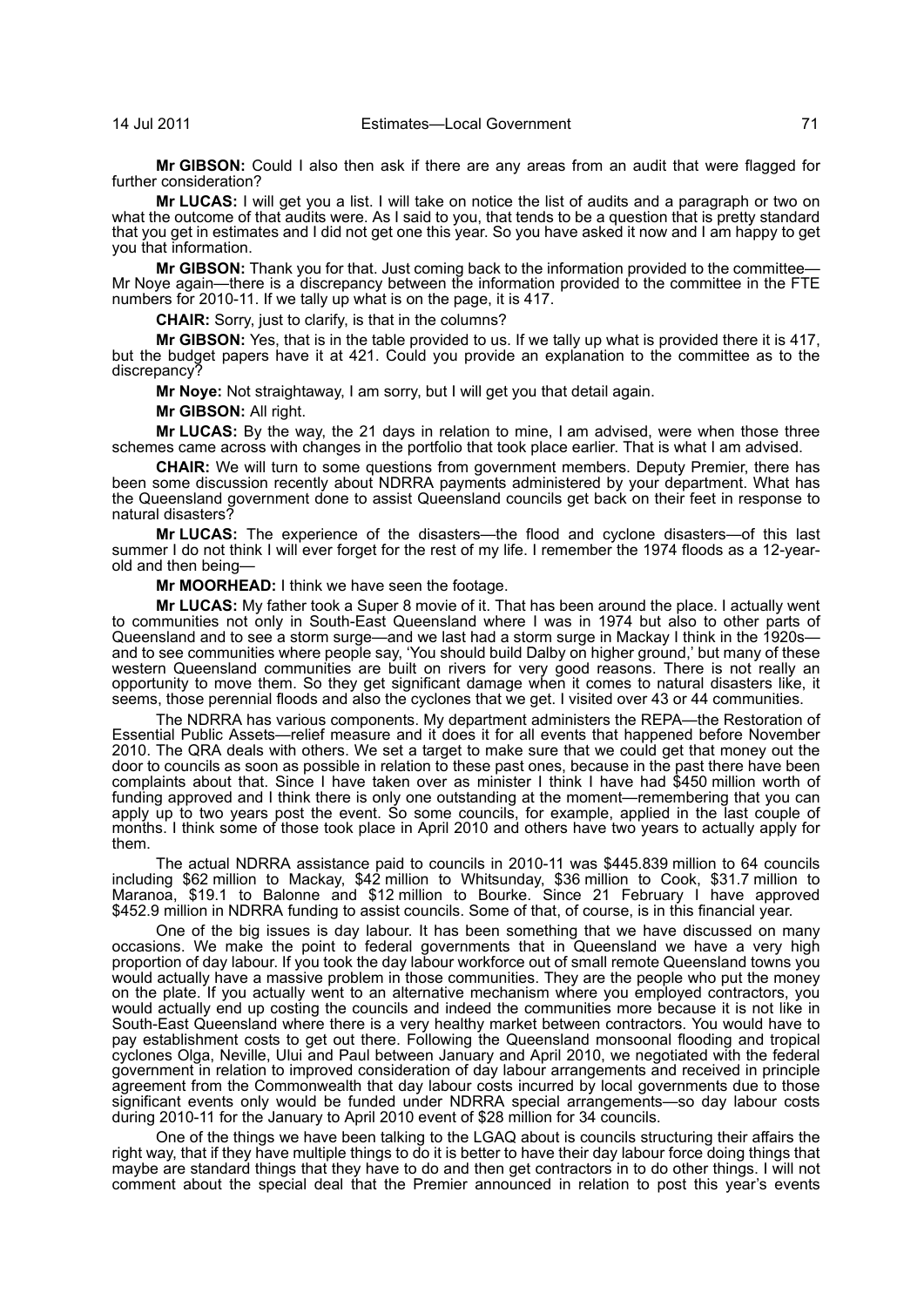because that is not within my portfolio. Day labour is a significant issue and I do not think it is one that should be closed either. Surely the test with the federal government should be what work is the worker doing as distinct from who is the worker employed by. That surely is the essential issue. If they are doing something not related to the flood event they should not get refunded for it. If they are, then arguably they should.

**Mr GIBSON:** You have really hit the nail on the head. Up in my area the ridiculous situation was that the Gympie Regional Council could send its staff up to the Fraser Coast Regional Council and then get paid for it. The Fraser Coast Regional Council could send their staff down to Gympie to do work, but they could not work in their own areas. Is there any progress in what the federal government's position is on that? As you quite rightly pointed out, it is incredibly frustrating for councils when those staff they keep on board that are the bread and butter of the workforce and also of the community are effectively getting ruled out from being able to work under the NDRRA arrangements.

**Mr LUCAS:** I will make two key points in relation to that: the negotiations with the federal government are certainly matters that have been raised with me by a number of councils—most councils—and it has been a matter that I have certainly communicated to the federal minister and the Premier has taken it up at a heads of government level with them as well. They make the point that the rules have not been changed but, in fact, in the past perhaps they were not enforced as rigorously as some people would seek to enforce them now. I will say this about the federal government, though, of either political persuasion in relation to NDRRA: the damage in Queensland is about \$8 billion. Seventyfive per cent of that has been picked up by the federal government, 25 per cent by the state and the councils have a small excess and deductible. New Zealand has \$19 billion worth of damage for a state—sorry, that is Freudian—for a government that has an economy slightly smaller than Queensland's and they have got no higher level of government to pick up that 75 per cent. So I do want to make that point. We are playing nicely at the moment so I will not tee off in relation to the people federally who opposed the extra levy on that.

**Mr GIBSON:** I am glad you are playing nice.

**Mr LUCAS:** Secondly, in relation to issues such as those occurring in Gympie, I think the Gympie point is a particularly strong one because of this. If you go to Gympie, or if you live in Gympie, you will go down the main street there and they will point out to you, as they have to me, that the main street is designed to take into account floods. They are used to having floods in Gympie so they essentially have staff employed to deal with floods. Their level, if you like, of day labour undertaking those sorts of things is pretty high because Gympie is in a flood area. Now, we are not going to pick up the main street of Gympie and move it somewhere else. It is an issue.

As you said, there are ways around it in terms of how the local governments contract with each other and what they do, but that strikes me as a bit artificial. But we will continue to work with them in relation to that and we have, actually. The federal government did listen in terms of providing those funds. As I said, it is out of the scope of this estimates committee to talk about the money that came in relation to the summer's events, but that was secured particularly for smaller councils who particularly feel it.

With Brisbane, they have a day labour staff that have plenty to do all the time so they can get contractors to do other things to deal with that. It is not the same in areas, for example, where the member for Warrego comes from.

**CHAIR:** Can I follow on from that and ask can you please explain to the committee the process councils are required to undertake in order to obtain NDRRA funding?

**Mr LUCAS:** First of all, after a disaster event occurs a council has to submit a preliminary damage estimate to my department for evaluation by EMQ. Once the state-wide damage exceeds \$240,000—presumably you do not have to do too much of a preliminary damage estimate, you can probably hold up a photograph like this which shows \$240,000 worth of damage to a house let alone to a piece of public infrastructure. The natural disaster event is then activated through EMQ. Councils are then eligible for REPA funding. They have an excess or a deductible amount that is set in relation essentially to the size of the local government that applies for events that occur in that financial year. It is not like an insurance company where it is a new excess each event, it is per financial year. Indigenous councils do not have an excess to pay.

There are two categories of works under REPA, one is emergent works which are necessary for safety during a disaster to protect assets—sandbagging, fixing something so people are not injured and immediate post disaster repairs such as removing silt and debris from roads and the like. Then there is restoration works for the reconstruction or replacement of the asset. They have to complete their emergent works within 60 days of the date of the activation and lodge submissions for funding within six months of activation. Submissions for funding for restoration works must provide detailed estimated costs including photographic evidence of the damage per site and be lodged within 12 months.

Some councils put in very, very large numbers of claims. Rather than saying, 'Here is the road claim for council X,' some of the bigger councils might have hundreds if not thousands of claims that have to be processed. Councils applying for approved funding for restoration works relating to the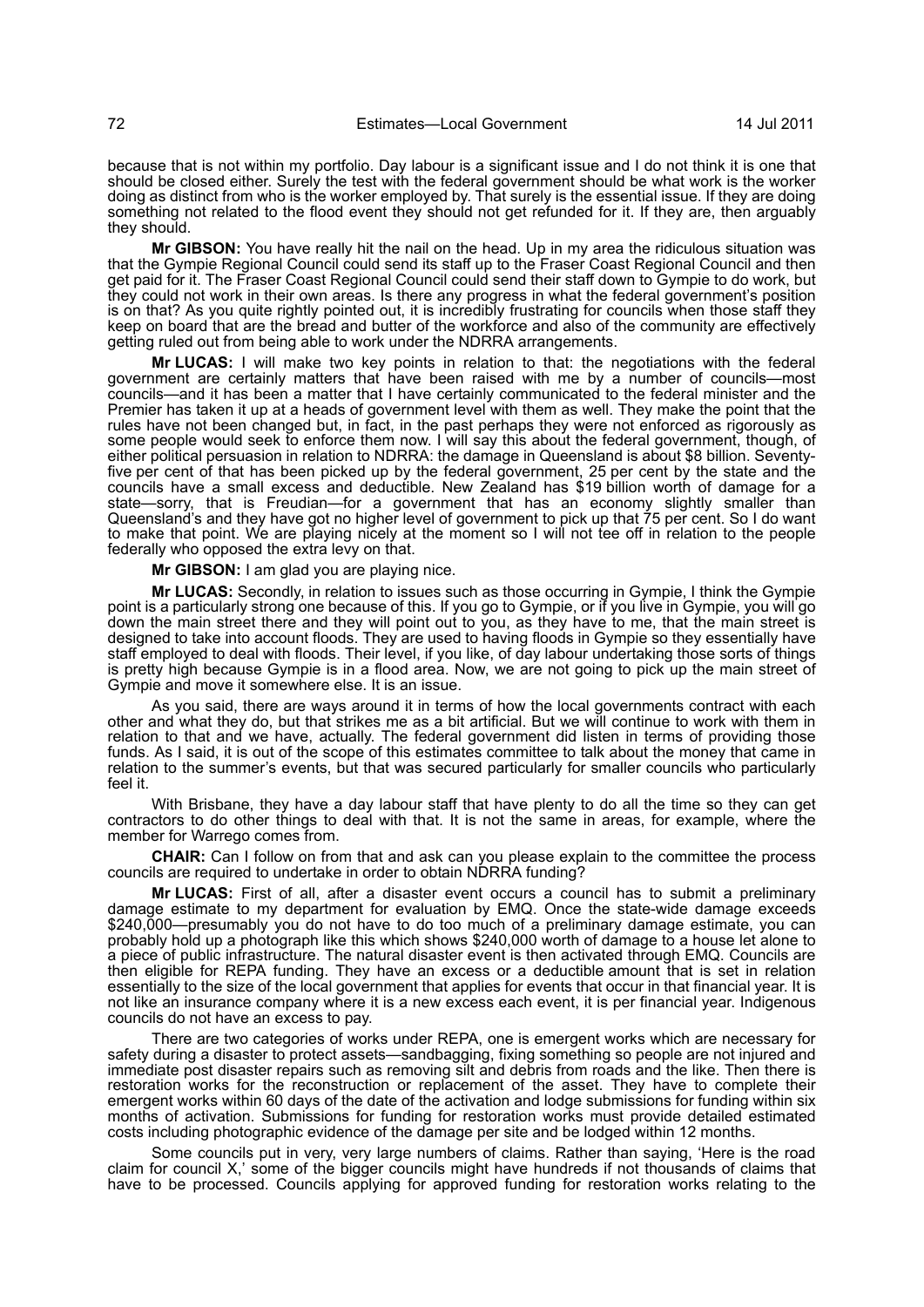events that I am responsible for have until 30 June 2012 to complete restoration work and claim approved funds. Submissions for restoration works are forwarded to relevant agencies, usually DTMR, for example, if it is roads, for them to review to make sure that they believe that is a reasonable cost and assess it against the NDRRA guidelines. The feds require that as well. Then the money can be approved in accordance with the relevant processes.

Emergent works submissions detail the actual costs of completed emergent works. Once approved the full amount is paid to the council, usually within 10 days. We give councils a hand with completion of claims where they are required to do that and also help with relevant agencies. Often again they are DERM in terms of environmental approvals and DTMR often because of the public works.

**Ms van LITSENBURG:** I have some questions on the Local Government Grants and Subsidies Program. Can you outline the available funding in the 2011-12 budget for infrastructure projects particularly in relation to water and sewerage?

**Mr LUCAS:** This is a favourite topic of Howard's.

**CHAIR:** You mean the member for Warrego.

**Mr GIBSON:** It might be why he is here.

**Mr LUCAS:** Since 1998 \$4.4 billion has been provided to local governments to fund valuable and necessary community infrastructure. Since 2006 a total of \$869 million was approved to local governments in the 2006-11 suite of funding. The problem was that that money was essentially uncapped. In 2009 Treasury indicated that that had to end. Obviously councils were not happy about that and they still are not happy about that. But when one compares the fact of the responsibility of councils for managing their own assets—I mean, they always like to say they want to run water themselves and they want the state to pay for it—in any event, we have to make sure that what we do is reasonable. Some of the money has been spent on, for example, the Mount St John Wastewater Treatment Plant in Townsville, \$66.76 million; Brisbane city's Oxley Creek Wastewater Treatment Plant, \$45.7 million and; Sandgate Wastewater Treatment Plant, \$24.43 million. The 2011-12 budget commits to a total of \$87.7 million for water and sewerage projects including \$36.4 million to priority sewerage treatment plant upgrades for the Cassowary Coast Regional Council, Whitsunday Regional Council, Tablelands Regional Council and \$43 million to 15 projects under the Water and Sewerage Program: Gympie \$3.35 million, Townsville \$23.8 million and Gladstone \$5 million. Those projects will largely be completed by the end of the year. There were some extensions that were granted, obviously, as a result of the emergent events that have taken place.

**Ms van LITSENBURG:** I have a two part question now. You mentioned that a new \$45 million program is available for local governments. First of all, can you please outline the objectives of the new Local Government Grants and Subsidies Program and, secondly, can you outline the benefits this program will have for local governments?

**Mr LUCAS:** First of all, I mentioned earlier the significant amount of money that the state government has allocated to local governments since 1998, but in the budget this year there is a new \$45 million per annum for the Local Government Grants and Subsidies Program, including the Climate Ready Infrastructure Initiative. This will allow councils to apply for up to 40 per cent of the eligible project costs. Funding under the program will go to those councils that have a limited capacity to fund and identify priority projects. In the past that was not necessarily the situation, it was an uncapped program. It is capped at \$45 million but it is for councils that have that limited capacity.

Whilst local government amalgamations have made a significant difference in relation to the financial viability of councils, you only have to look at Bundaberg and the councils that it has subsumed. Kolan was out the back door. This is about supporting those councils that do not have a strong financial position. In a decentralised state like Queensland often that is not their fault. They are just remote, they have a lot of miles to cover and a lot of things to do out there.

Queensland is not Western Australia. We actually have people living in remote parts of this state in reasonable numbers. We worked very closely with the LGAQ in relation to the scheme. The priority will be towards projects in locations most affected by recent disaster events, also ones that align with the Q2 ambitions of strong, green, fair et cetera. It may be libraries, cultural centres, social facilities, community centres and the like. One of the ones that I am particularly attracted to is in the community of Richmond where several years ago there was construction of a lake. That is a really good tourist attraction for people like the grey nomads who want to go and stay there. If you can provide money towards that, that then incentivises people to want to stay in those communities and to do things and to enjoy themselves. That is the sort of thing that it can look at, for example, as well as your traditional water and sewerage development, business development facilities and maybe security cameras and lighting in urban centres. We will be opening the nominations for that very shortly.

**Mr Kinnane:** July this month.

**Mr LUCAS:** This month, very soon.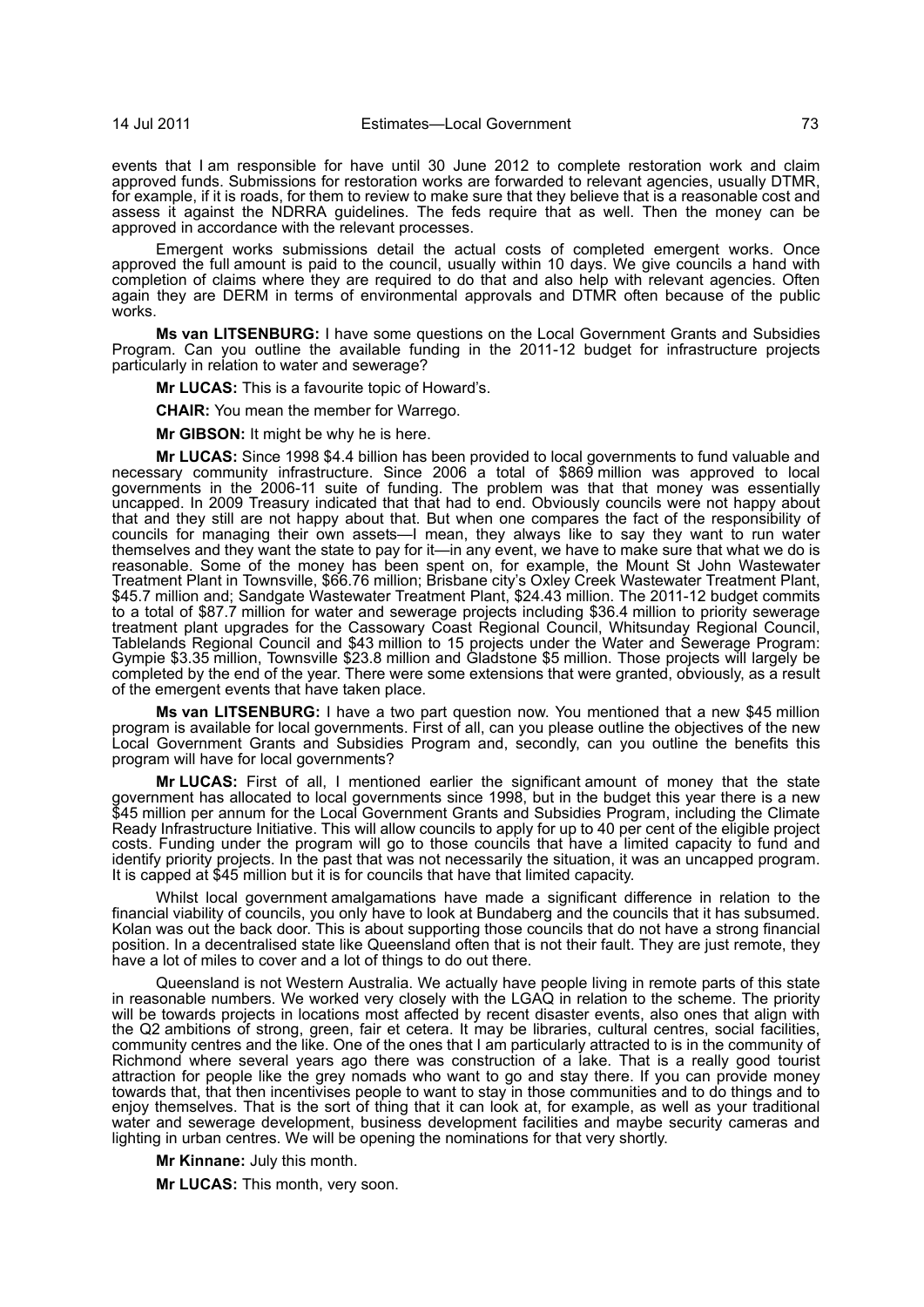**Ms GRACE:** Deputy Premier, in relation to question on notice No. 7 regarding Indigenous state infrastructure, can you please outline the state government's commitment to improving infrastructure in the Torres Strait and northern Cape York Peninsula regions, which, as you know, I have a keen interest in?

**Mr LUCAS:** Yes. If it is challenging to deliver infrastructure in remote mainland Queensland, it is even more challenging to deliver and maintain infrastructure in the Torres Strait and remote parts of the cape. I think there are about 22,000 people living in Indigenous communities in Queensland. Mapoon has a population of 150. I think it is the smallest. It is pretty hard to be sustainable at that level, but people have the essential human right to have access to good drinking water and those sorts of things. Just as an aside, that is why it costs more money to provide a state school in a little town that maybe the local Indigenous kids and the local farmers' kids go to. That is part of living in a place like that.

We have approved new funding of \$8 million in 2011-12 to support maintenance and upgrades of infrastructure in the northern Cape York Peninsula and Torres Strait regions. That is part of an \$83 million package announced in the state budget, up from \$72.5 million, to assist Indigenous councils through grants and programs. That will be spent now on maintenance and upgrades, optimising the lifecycle of the existing equipment. For example, the Torres Strait Island Regional Council will buy a booster pump and there will be upgrades at Saibai Island and Hammond Island to improve water flow rates. In the northern peninsula area they will replace 130 sewerage manholes. There will be sewage pump station upgrades. The Torres Strait council will replace pumps at the water treatment facility. All of those sorts of things are really important.

Indigenous life expectancy is about 10.5 years lower for males and 8.9 years lower for females. We have to make sure that we do not have any public health reasons for that. Public health outcomes in Australia are pretty good, but they could be a lot better. This is about ensuring that we continue to invest those moneys.

**Mr GIBSON:** I have a question for Mr Noye. Can you advise if the department has undertaken any modelling on the impacts of the carbon tax on Queensland local governments?

**Mr Noye:** No, we have not.

**Mr GIBSON:** Is it the intention of the department to undertake any modelling, in particular around the impact on smaller councils that may not be able to model for themselves?

**Mr Noye:** We are waiting to see the outcome of what is happening at the moment and then we will consider it, but there has been no program to do so at this point in time.

**Mr GIBSON:** The committee has heard from other departments today that they have commenced undertaking some modelling. At what point do you believe that your department would commence modelling of the impacts of the carbon tax?

**Mr Noye:** The whole-of-government coordination on this is Treasury, I understand. We have had initial discussions at CEOs, but there has been no program to actually get together and do it. We will wait and see.

**Mr GIBSON:** Minister, can I ask: do you support the carbon tax and would you support the department doing some modelling to understand the impacts of the carbon tax on Queensland local governments?

**CHAIR:** Minister, this question is not directly relevant, but you are entitled to answer it if you like.

**Mr LUCAS:** The Queensland government has made it clear that, subject to adequate and appropriate compensation, we see that the carbon tax is an important aspect of adjusting to climate change. If there is one state that has the most to lose if nothing is done about climate change it is ours. If our tourism industry is impacted upon by that, if it actually ultimately impacts to the extent that we do not make wiser use of our energy resources, that impacts upon us as well. However, local governments, by and large, are not big energy emitters in the sense of what the Commonwealth government is proposing. My department undertaking modelling strikes me as being not a sensible proposition. Local governments do not operate coalmines or power stations or aluminium smelters or any of those sort of things.

**Mr SEENEY:** But they operate machines that burn a lot of diesel.

**CHAIR:** Leader of the Opposition, we will hear the Deputy Premier's answer and then you can ask another question. Deputy Premier?

**Mr LUCAS:** I have finished.

**Mr GIBSON:** Deputy Premier, I am amazed at your comment because local governments are one of the largest users of electricity in the state. To say that they would not be impacted by the carbon tax is to ignore the very fundamental impacts that they will face. Particularly for small councils or medium-size councils that would not have the capacity to undertake modelling, don't you believe that it would be appropriate for your department to do that work so that they can understand what the costs will be and if those costs are going to be passed on to Queenslanders who are already struggling through high costs of living?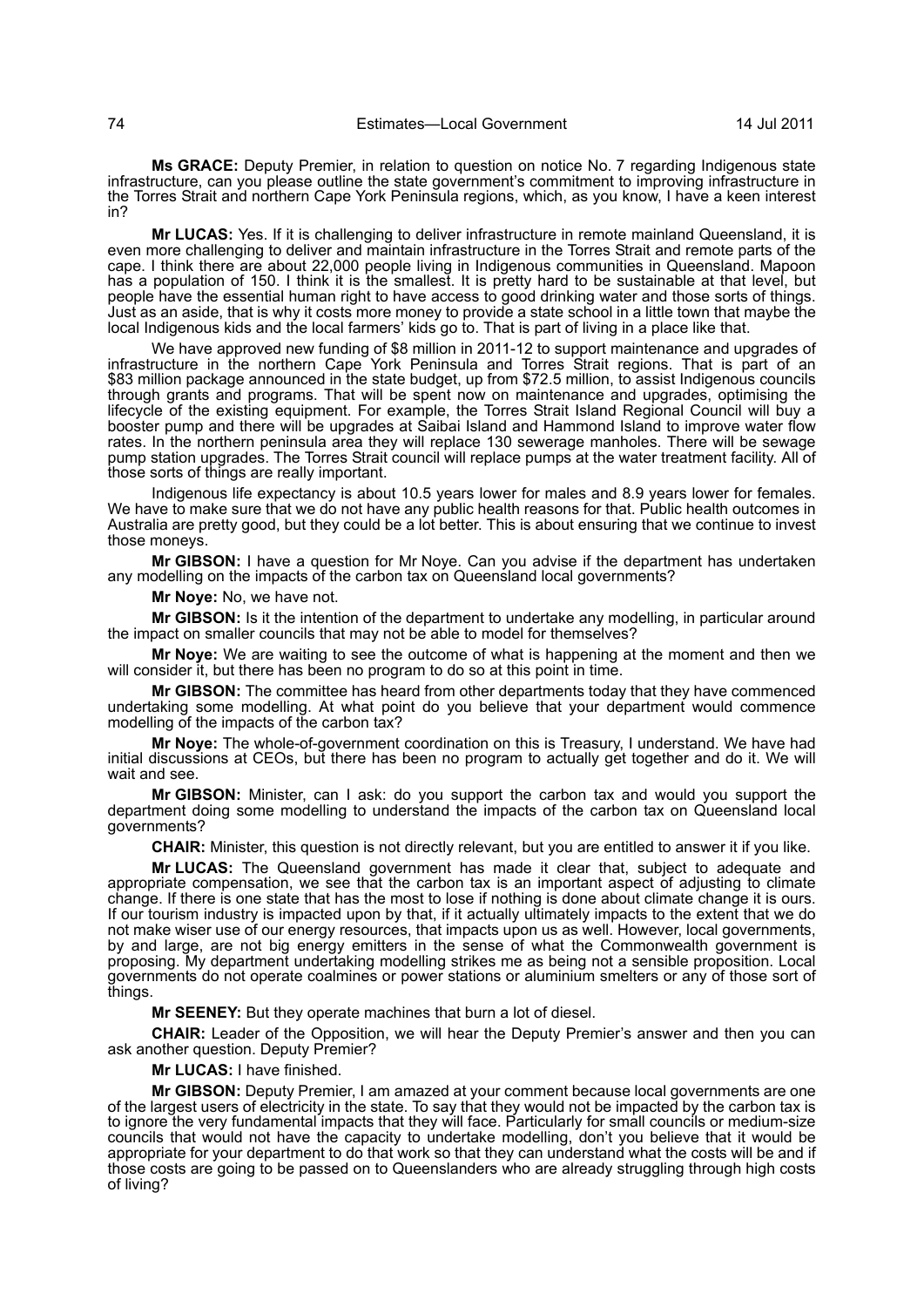**Mr LUCAS:** The costs to Queenslanders of not adapting to climate change are catastrophic. Most of the people who live outside of South-East Queensland live in coastal Queensland, in communities that are either highly dependent on tourism or would be very grossly impacted by climate change. There are 27 or 37, I think, countries in the world that have a carbon tax. We want to make sure that it does not impact inappropriately in relation to the impacts of climate change.

It is not the role of the state government to do the modelling for councils. If they think there is some impact upon them they can do that, but my department will not undertake modelling for councils. The point about this is that the carbon tax will impact upon a very small number of big polluters in this country. We already know that that will not make a significant change, for example, to the demand for our mining. The other day, ArcelorMittal and Peabody Energy put in a bid for Macarthur Coal within a couple of days of it being announced. I think what people are seeking to do is say, 'Let's see how employment in the coal industry continues to grow.' No doubt later on we will have some other questions about growth in mining towns and those sorts of things. That seems to be indicating to me the continued demand for coal in Queensland.

**Mr GIBSON:** Minister, understanding what you have just said and that you do not believe that it is the department's job to assist councils in understanding what the impacts of the carbon tax would be, I wish to pose this question either to you or, if you wish, to the director-general. Within the carbon plan put forward by the federal government there is an element with regard to fugitive emissions, in particular from landfills. From my reading of it, the government's report is unclear about the impacts of fugitive emissions. Has the department made any representations to the federal government to ensure Queenslanders are not paying a carbon tax from old landfill sites?

**Mr LUCAS:** Interestingly, what the state has done on a number of occasions is provide money to councils, whether they be Indigenous or non-Indigenous, in relation to remediation and rehabilitation of landfills under our \$45 million program. I would have thought if you want to look at a use of fugitive emissions from a landfill project, that would be right up the alley for a very good level of support and assistance rather than allowing them to be emitted.

When it came to the issue of infrastructure charges reform that the state undertook, the LGAQ commissioned some work on that. Frankly, if they say that this is an issue for them then let the LGAQ or others do it. However, I say to you that we ignore climate change at our peril. I also say to you that the McKinsey report on the Australian greenhouse cost abatement curve mentioned, in relation to building and transport in particular, that money invested in the reduction of greenhouse is money that actually has a net economic benefit. The member for Callide interjected earlier. His point was that they use a lot of diesel in their plant and equipment. I can tell you that they are using less and less per vehicle at the moment, because in the past it was driven by the cost of fuel to make them actually more efficient and effective. To the extent that we actually encourage more fuel efficiency, that is important, too. Of course, some of that is happening from overseas, because much of the equipment that we have is Euro standard and the like and some of these countries have carbon trading, which encourages the efficiency of them as well.

**Mr GIBSON:** Minister, you have indicated that we ignore climate change at our peril. I say that we ignore this carbon tax at our peril, if we do not understand the impacts of it. The Brisbane City Council, as a large council, has already done a preliminary estimate and the cost for them would be about \$20 million. They are already one of the largest users of green energy. I come back to the point that I have made with regard to electricity use for councils and other areas. Is there any plan for any program that councils can seek funding so that they can conduct their own modelling if the department is not willing to do it?

**Mr LUCAS:** The carbon tax is a policy of the federal government.

**Mr GIBSON:** Which will impact on local governments.

**Mr LUCAS:** The state supports a carbon tax with appropriate compensation. We have noted that the federal government has indicated that it will compensate significantly, for example, householders and small business in relation to the impacts of it upon them, which would include the impacts, I would presume, howsoever arrived at. Having said that, if the councils want to do some modelling that is a matter for them. I have said that before.

**Mr GIBSON:** Can the minister advise if he is aware of any compensation for local governments being offered by the federal government as a result of the impacts of the carbon tax?

**Mr LUCAS:** I have not conducted negotiations with the federal government. You are better off directing that at a whole-of-government level to the Premier.

**Mr GIBSON:** So you are not aware of any compensation—

**Mr LUCAS:** I have not conducted negotiations with the federal government in relation to the issue. That is something that would be better directed at the Premier.

**Mr GIBSON:** A question to Mr Noye: are you aware of any compensation from the federal government's carbon tax that would be available for local governments to access?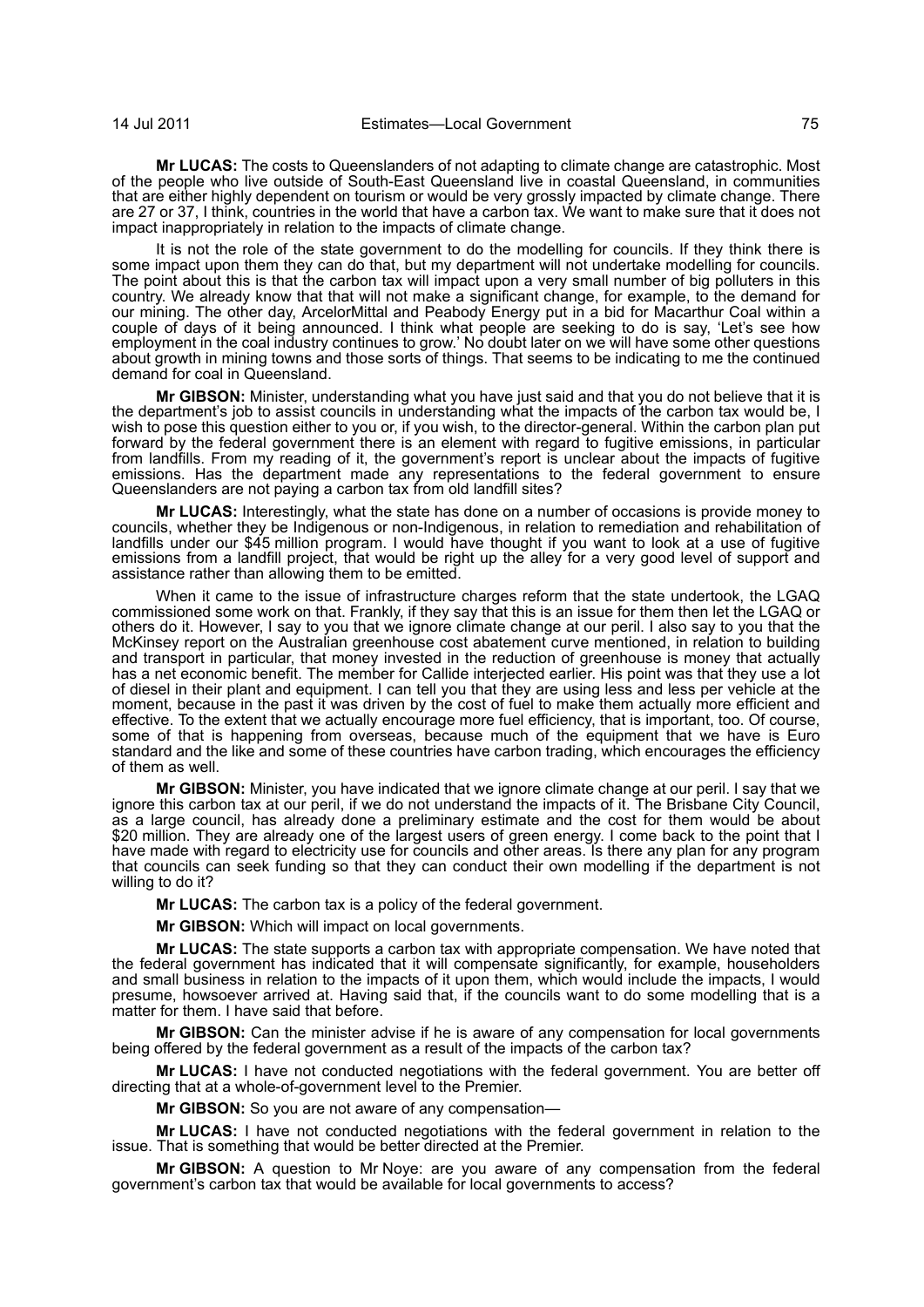**Mr Noye:** No, I am not.

**CHAIR:** Are you intending to move away from that line of question?

**Mr GIBSON:** Yes.

**CHAIR:** We are varying from what the budget appropriations are providing.

**Mr SEENEY:** Minister, I direct your attention to the Queensland Infrastructure Plan that was released, with some ceremony, at the beginning of the week. What role did your department have in the preparation of this plan?

**Mr LUCAS:** My department played a coordination role in relation to the infrastructure plan.

**Mr SEENEY:** Was your department given deadlines that revolved around the estimates hearings, to have input into this plan completed by a certain date so that it could be released at the beginning of the estimates week?

**Mr LUCAS:** The government is keen to get its proposals out as soon as possible, so people can be consulted on them. The timing of matters is a matter for the government.

**Mr SEENEY:** Minister, you did not answer the question. Was your department given any deadlines that revolved around the issuing of this plan at the beginning of the estimates week? It is a simple enough question.

**Mr LUCAS:** It was made clear to my department that the Premier and I are very keen to have this proceeded with as soon as possible. Of course, if there is an opportunity to announce something in a timely fashion when it coincides with estimates, you will do that. To suggest that we say 'No, it could've been done in February but we'll leave it till then' is ridiculous. Things can coincide with estimates, sometimes they are announced before them, sometimes they are announced after them, sometimes they are announced in August. With respect, that is a ridiculous question.

**Mr SEENEY:** I take it that your department was given a deadline, then, to have the input for this report for estimates. Do you agree that that is a political approach to the whole planning exercise rather than a professional, sophisticated approach to planning, that this was all about a political exercise for estimates?

**CHAIR:** Leader of the Opposition, can I just say that if you are going to ask a supposition question, you need to be careful that you are not verballing.

**Mr SEENEY:** Would the minister agree that this was a political document prepared for the estimates process rather than any serious attempt at infrastructure planning?

**Mr LUCAS:** In no way was this document or any other document prepared simply for an estimates process. If documents coincide or if they are capable of coinciding with calendars then you choose when you announce them. The implication that if we did not have estimates on we would not have a Queensland Infrastructure Plan or a Bruce Highway Upgrade Strategy or a Queensland Regionalisation Strategy is, frankly, ridiculous. I would have thought that you would welcome an announcement of something prior to estimates so that you could ask questions about it in estimates.

I know what you are like. If we actually released it tomorrow you would say, 'Ah, he released it straight after estimates. I would have liked to have asked Lucas if he gave an instruction to his department to sit on this until after estimates.' Frankly, we make announcements all the time about things. I will make an announcement in the coming couple of months about the Wide Bay-Burnett regional plan when it is adopted. You have time frames that you have to go by. If it had been done and completed prior to estimates, I might have announced it prior to estimates. Yesterday I got the Toowoomba regional plan that I will be approving as soon as possible. If I had got it—and I am not blaming them; they have been very good—a little bit beforehand I might have announced it this week as well. Frankly, that is ridiculous. In fact, I am advised that you put out a release this week saying that QIP was late. So it was late earlier this week, now it is timely and if I put it out tomorrow it would be tricky.

**Mr SEENEY:** Minister, you still did not answer the essential element of the question: is the government's approach driven by politics rather than a serious attempt to address the infrastructure deficit that Queenslanders are suffering from? Does the release of these documents—

**Mr LUCAS:** If that is your question I will give you an answer on that and you will get it. You will get it, mate. One of the things that has characterised this government on the per capita infrastructure spend is that it has consistently outspent other states per capita when it comes to infrastructure. Time and time again, notwithstanding the challenges of an economy that is often beholden to fluctuations in commodity prices, tourism and the like, notwithstanding the fact that our insistence on keeping our building program running actually penalised us in relation to our credit rating, this state has kept up its Capital Works Program. That is hardly politics. In fact, what you did was make a big point out of the fact when our credit rating was downgraded. We wanted to make a point out of continuing to spend to create jobs.

You can look at SEQIPP from the past. These documents talk about not only current proposals but also ones in the future. They talk about Gold Coast Rapid Transit now being delivered. They talk about projects that have been delivered over the whole pipeline. The thing about the Bruce Highway strategy, for example, and also projects from the past—if you want to look at something like the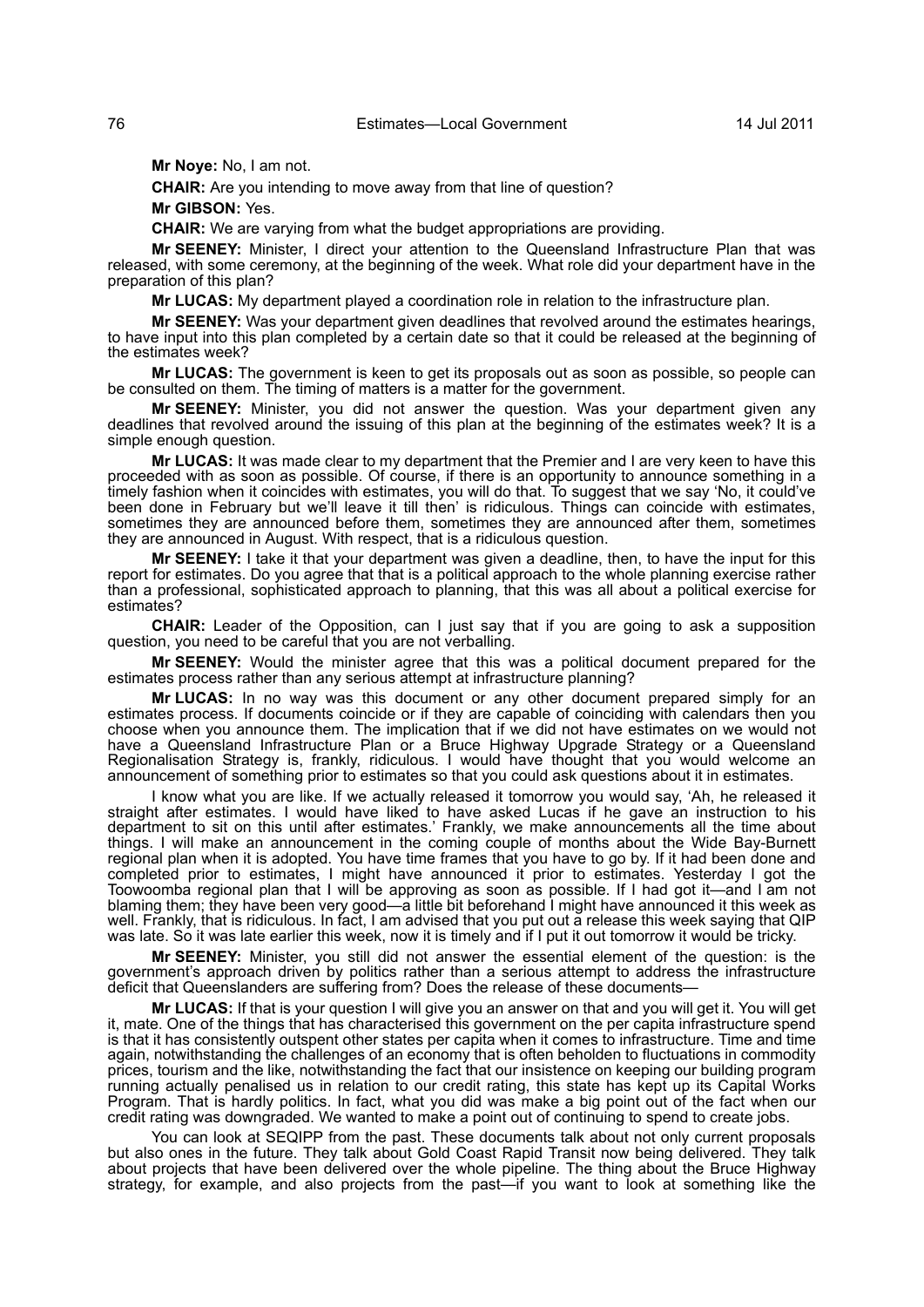Springfield railway line—is that we actually plan for the future. So we have the corridor to take the Springfield railway line beyond Springfield to Redbank Plains South, to Ripley, to Yamanto, to UQ Ipswich and back around there. We are already doing the work in relation to the corridor for the railway line near the electorate of the honourable member for Gympie. I cannot comment on exactly where it is; I am not too sure about the lines. We have shown time and time again that, in fact, we are prepared to do it.

If you want to talk about being political, one of the great shames under the previous Howard federal government—and I am not criticising Rosemary Menkens on this—was when De-Anne Kelly sunk the Ayr-Home Hill bypass because she was worried about the reaction of farmers to the fact that some of their land would have to be resumed. That is pretty sad. On the contrary, we do not play politics in relation to infrastructure. I love infrastructure. I love the planning for infrastructure. I love the building of infrastructure.

**Mr SEENEY:** You love talking about it. Minister, can you point to one thing in this document that is new—one new approach, one new project; one thing that has not been talked about before, that has not been discussed before? This is just a list of projects that everyone has known about for years. Can you show us anything that is new in the document?

**Mr LUCAS:** First of all, let us go through the history of infrastructure plans.

**Mr SEENEY:** The question was: is there anything new in this document?

**CHAIR:** Leader of the Opposition, order! You have asked a question. You have not even let the Deputy Premier start his answer.

**Mr SEENEY:** He has given an indication that he is moving away from that question that I asked. Fair go!

**CHAIR:** No, the fair go is that the Deputy Premier gets to provide the context to his answer. You can ask another question at the end of this answer. Deputy Premier.

**Mr LUCAS:** You asked me about history. I was giving you—

**Mr SEENEY:** I asked you whether there was anything new in this document. It is simple.

**Mr LUCAS:** Therefore, I need to talk to you about what historically was in the documents. If you want to know what is new you have to know what is old.

**Mr SEENEY:** No. All I want to know is what is new; all of it is old.

**CHAIR:** Leader of the Opposition! Deputy Premier, I ask that you direct your comments through the chair. Leader of the Opposition, I ask that the Deputy Premier be given the opportunity to answer the question.

**Mr LUCAS:** Point one, when the Queensland government formulated the South East Queensland Infrastructure Plan, the award-winning plan, the plan that has been recommended for emulation in other parts of Australia, that actually built off a historical plan—not in South-East Queensland but for the rest of Queensland—called the Roads Implementation Program, which had a four-year program of works done for Main Roads. That was—

**Mr SEENEY:** That has every one of these projects in it.

**CHAIR:** Leader of the Opposition! Deputy Premier.

**Mr LUCAS:** It was renowned amongst industry and councils because it set out what the government wanted to do over a period. That is important for industry because what it does is actually bring together that information in a fashion that is important to them. We had a South-East Queensland plan, we had a Far North Queensland plan and we had a roads implementation plan. What this does is bring together all of Queensland in relation to the infrastructure that we say-

**Mr SEENEY:** Put all the lists in the one list.

**CHAIR:** We have not even got to the answer.

**Mr LUCAS:** There was not—

**Mr SEENEY:** I have given the minister a couple of minutes. He is still not answering the essential part of the question. Is there anything new in this document? Yes or no is a fair answer.

**CHAIR:** Leader of the Opposition, the Deputy Premier is answering the question. We will get to the answer.

**Mr LUCAS:** For the first time this document brings together the infrastructure requirements of all of Queensland. It will now go out for consultation so we can talk to the community about what they think should be added and their views about timing. In the future it will also contain—and we have made it clear in the document—for example, private sector infrastructure. There will be an invitation for them to put that forward. The Local Government Association has made a point that it would like to see some local government infrastructure. We are not going to be putting the curbing and channelling outside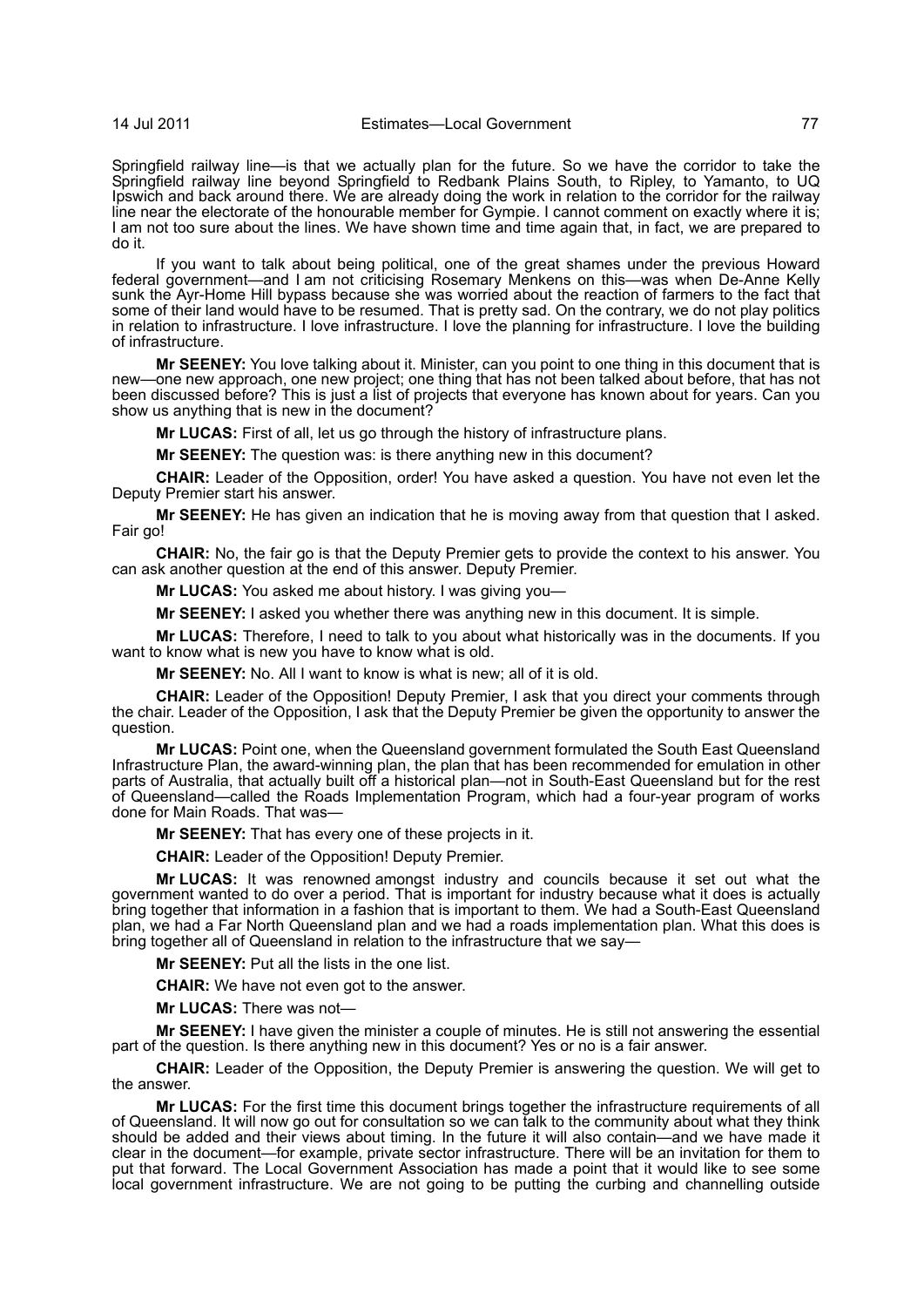Mrs Smith's house in it or anything like that. So what this does is bring it together. It is pretty funny that you would actually criticise a document that for the first time depicts the infrastructure needs and projected needs for all of Queensland. That is what good planning is about. Then when you drill down in more detail you get to the Bruce Highway strategy and it goes to it in, frankly, very significant detail. I will table for the benefit of the committee the government capital program.

**CHAIR:** Is leave granted?

Leave granted.

**Mr SEENEY:** I direct the minister to some specific details of the document. For example, of all the projects that are listed only a very small percentage have any committed funding. For example, in the Central Queensland region, which I obviously have some interest in, there are 54 projects listed, none of which are new, but only 10 of which have funding allocated to them. Given that the government's capital projections, the forward projections in the budget, extend over a four-year period, does that mean that the other 44 projects in Central Queensland are not going to be funded in the next four years?

**Mr LUCAS:** The delivery time frame of all of the projects is noted in the document itself.

**Mr SEENEY:** But there is no funding.

**CHAIR:** Leader of the Opposition, let us hear the answer.

**Mr LUCAS:** The delivery time frame of the projects is noted in the document itself. In relation to projects, for example, that are pre market or in the business case, if you cannot put a figure against them it puts an estimate against them because you actually need to know the exact amount of money. Until you have done the planning or done that stage of the project or have gone to contract, you do not have the specificity that you need to actually put a certain amount in. Some of them, of course, extend beyond the forward estimates period; they are projects such as the Sunshine Coast University Hospital that require a longer period. You make the commitment even though it extends outside the FE because it is a project that takes more than the forward estimates period. There is nothing unusual in relation to that. I would note what you did in relation to the Bruce Highway: we launched a plan; you launched a petition. You will have to get a few people signing it to pave the road with it.

**Mr SEENEY:** There is nothing unusual about having 44 projects listed as an infrastructure plan with absolutely no funding allocated? Can I direct you to one of those projects, the Leichhardt Highway Don River Bridges replacement? That project has been around for probably seven or eight years.

**Mr LUCAS:** Can you give us a page number?

**Mr SEENEY:** It is on page 64, the Leichhardt Highway, west of Taroom, Don River Bridges replacement. That is just one project out of the Central Queensland list. That has been there for seven or eight years. The department has a very detailed plan for that. I have seen it. I have had discussions with Main Roads engineers about it. I have negotiated on behalf of landholders about the corridor. The design is well known in the local area. The project is long overdue, yet it is listed here with a time line from 2011 to 2015 and total committed investment: zero.

**Mr LUCAS:** No.

**Mr SEENEY:** There are no dollars.

**CHAIR:** That is the question. Deputy Premier.

**Mr SEENEY:** Does that mean—

**CHAIR:** Deputy Premier.

**Mr SEENEY:** I have not asked the question yet. Does that mean, Deputy Premier, that that project is going to be delayed for another five years under this so-called infrastructure plan?

**Mr LUCAS:** No, it does not because it does not indicate that that is the case. It talks about—

**Mr SEENEY:** But there is no money allocated.

**CHAIR:** Now you have asked the question.

**Mr LUCAS:** No, it talks about the expected work on that project. This is a higher level document. If you want to comment on specific projects, then that is something that will need to be secured from the specific agency that is doing that. When you asked the first question I indicated that my department coordinated responses from agencies. My department does not construct bridges.

**Mr SEENEY:** I am trying to understand what this document means, Minister. I am using that as an example. Is this document anything more than a cheap political trick for estimates?

**Mr LUCAS:** That is ridiculous. No doubt you would have said the same when the South East Queensland Infrastructure Plan was developed and it has shown to be a guide path—and an awardwinning guide path—for how we build things. What does not lie is the level of capital expenditure we have made. I actually remember the regional bridges program that happened partly in your electorate and partly in Dolly Pratt's electorate—and I was trying to think who else's electorate benefited. That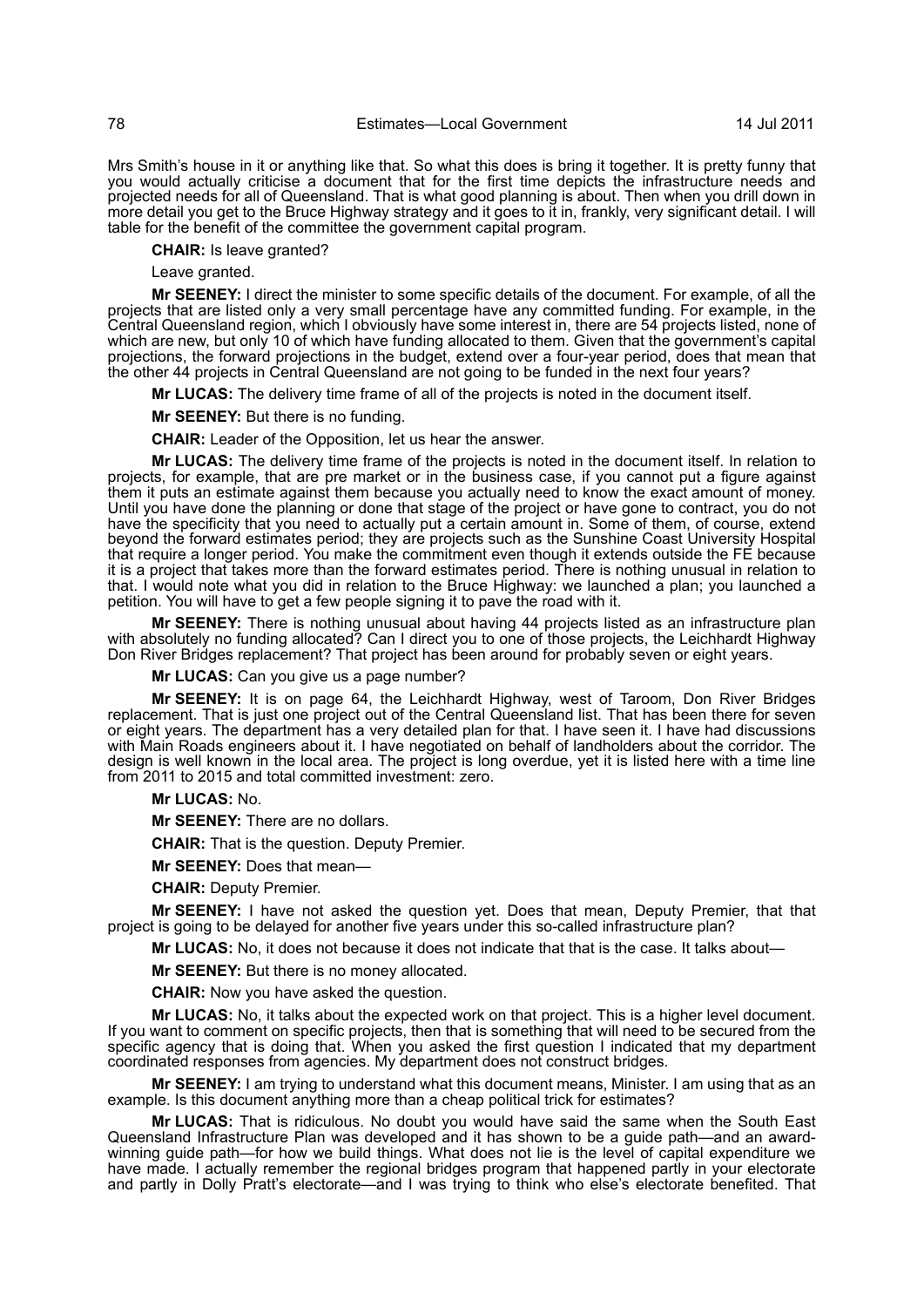program was about making a commitment to that. This is also informed by the regionalisation strategy, which actually looks at how flows are taking place in relation to what we are building, whether that be in agricultural corridors or the like. This is about not only the projects that we have committed dollars to but also the projects that we wish to do and the time frame that we would ideally seek to—

**Mr SEENEY:** With no money committed?

**Mr LUCAS:** Of course there are projects there, if you have a forward estimate period of four years, that you do not have funding for at this point. Of course there are projects there that require federal funding.

**Mr SEENEY:** That one does not. That is not a federally funded road.

**Mr LUCAS:** In relation to specific projects, you will need to ask the particular agency—

**Mr SEENEY:** So it is a fairly meaningless document, Minister?

**Mr LUCAS:** That is not true at all.

**Mr SEENEY:** It all about politics.

**CHAIR:** Leader of the Opposition, we have been going back and forth on this. We are going to finish the minister's answer and then I will ask a question next. Deputy Premier.

**Mr LUCAS:** That is funny for the man who glorifies Mr 'TransApex'. I do not think too much cash allocated was against that when he was trotting it around.

**CHAIR:** Deputy Premier, you mentioned in your comments earlier the building revival.

**Mr LUCAS:** I was enjoying that.

**Mr SEENEY:** You will not like it from here, I can tell you!

**CHAIR:** Can I ask about the reasons that brought the government to convene the Building Revival Forum in April this year?

**Mr LUCAS:** The global financial crisis took a massive toll on the construction industry, particularly in Queensland. One of the real problems that we have in Queensland is that Suncorp, for example, who was a very, very substantial lender of development finance in Queensland has essentially exited the market. We have had an issue of slowing of demand and, indeed, a real difficulty in development finance being made available for smaller level developers. Some big developers can finance off balance sheet, for example. So it has been a significant hit.

The building and construction sector is the second biggest contributor to gross state product and the third largest generator of jobs—202,700 jobs in 2009-10. Since the GFC hit, new dwelling approvals have slumped and are yet to fully recover. We held the Building Revival Forum on 12 April 2011. There were about 150 representatives from industry, business groups, unions, government, local government, HIA, Property Council of Australia, Master Builders, UDIA and the like, chambers of commerce and Australian Industry Group. A lot of people were there. It was an opportunity for various parts of the sectors to brainstorm ideas about how we might actually address these issues. We had a number of very good keynote presentations on issues in relation to financing, issues in relation to what is the demand, what are the driving cost factors et cetera. When it comes to housing, many cost factors are not factors that are within the control of state governments. Probably the most significant driving factor in relation to the costs of acquiring housing are interest rates, and the states do not control interest rates. We cannot pull too many levers. Some of the things that we can control are issues such as the availability of housing supply and, indeed, some of those charges around that. So the issues are low housing demand and insufficient sales.

We committed last year at the Growth Management Summit to establish the Infrastructure Charges Taskforce. We did that. The Infrastructure Charges Taskforce of course was set up to make sure that we could come up with ways to address the affordability issue when it comes to local government charges. The state recovers very, very little when it comes to those sorts of charges. We also announced as part of the budget—it is part of the budget. The LNP never made any budget announcements because that would have been political. They just said, 'Here is a budget today. No questions on that.'

**Mr SEENEY:** There is no point getting churlish. You were caught out.

**Ms GRACE:** It is a good point, though.

**Mr LUCAS:** As part of the budget—I will not go into it because it is not within my portfolio—there is the significant boost to homebuyers—the \$10,000, for example—and for a limited period of time, which will have a very significant stimulus effect. The ULDA have told me already that in relation to Fitzgibbon that \$10,000 has really promoted people coming through and looking at purchasing.

**CHAIR:** Thank you, Deputy Premier. Deputy Premier, can you inform the committee on some of the key outcomes from the Building Revival Forum?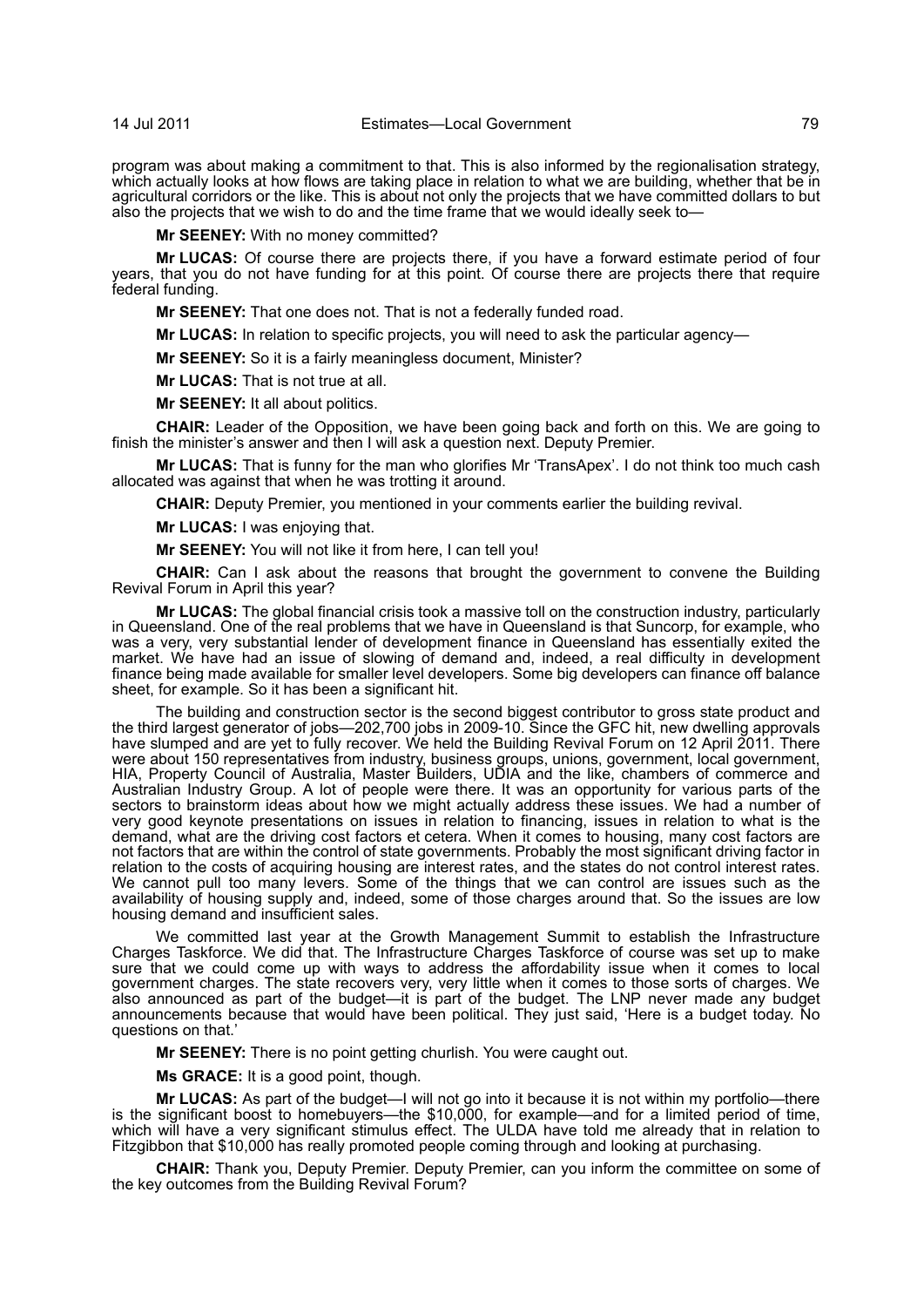**Mr LUCAS:** Sure. We have introduced a cap for infrastructure charges to ensure certainty, simplicity and transparency. The Infrastructure Charges Taskforce came away with a residential suggestion of a cap between \$20,000 and \$30,000. So they did not do a bad job, notwithstanding the disparate interests, to actually get to that range. Off the top of my head, the task force suggested \$18,000 for one-bed properties. We had a look at all of that and then took the view that \$28,000 would be appropriate. That was far closer to the local government's end of things—they signed up to \$30,000 to \$20,000—but we thought that was fair. Instead of having \$18,000 for one-bedroom properties, we ended up with a situation of \$20,000 for one- and two-bedroom properties, because there are plenty of two-bedroom units and I think it would have been a bit arid to have just a one-bedroom thing. It probably would not have made a real difference.

We agreed to have a three-year moratorium on the state infrastructure charges levied. There are not too many of them collected, anyway. It was several millions of dollars but not a lot of money. Then we announced a major projects office. There was \$1.8 million in the budget for that. The major projects office is very significant because it brings things together, if you like, and acts as a case manager in government to negotiate major projects. The major projects office is not about being an approval body. The ULDA looks after things in its area. The Coordinator-General looks after things in his area. The major projects office is about looking after things that would normally be approved in accordance with the provisions of the Sustainable Planning Act. The office will designate a person who is your caseworker who is there for these major projects. If you are involved in a major project, you go and see that person. They are the ones who liaise with the various government referral agencies and with local government. Frankly, you can be either a case manager or an approver; you cannot be both. We gave consideration through the consultation process to what people wanted, and what they wanted was a case manager.

So there is the \$10,000 Building Boost, and I spoke about that earlier. Already Stockland and Delfin are advertising it—I thank them for that—because it is such a good policy. Then there is the Development Assessment Process Reform Program, which is an extension of the Target 5 Days Project. There is \$2 million to support the LGAQ and CommSec to deliver the Development Assessment Process Reform Program, endorsed by the Property Council of Australia, who said it would reduce the holding costs of large residential developments.

Other initiatives include \$44,000, a modest amount, to support the delivery of mixed lot sizes. So we will have a look at some standard definitions there. One thing about smaller lot sizes is that they then allow other parts of the development to have larger lot sizes. So that is an important aspect of it. Also, we will be examining a better way for non-complex development applications to be dealt with and investigating self-certification for minor projects such as driveways and minor earthworks.

**CHAIR:** Thank you, Deputy Premier. I call the member for Brisbane Central.

**Ms GRACE:** Deputy Premier, you mentioned the government getting involved in the infrastructure charges. I just want you to expand a bit on why we did get involved and what the capping of the infrastructure charges will do for the construction industry.

**Mr LUCAS:** The problem was that councils and developers simply could not agree. They were constantly fighting and arguing about what would be an appropriate infrastructure charge and indeed were faced with great variability, and then others were discounting those charges to attract development. The Šcenic Rim, for example, has a very significant discount on infrastructure charges because it wants to attract development there. The Redlands was charging, I think, \$48,000 in infrastructure charges. So, if developers are not given certainty and do not actually understand a regime that is fair all round, then when they go to bid with the farmer to buy the land off them in the first instance they do not know what they are actually going to get. The infrastructure charges were \$41,000 in the Redlands; I apologise for that. It is still a lot.

So the infrastructure charges were inconsistent and excessive and, with a third of jobs in Queensland in the building industry, we had to take the issue seriously. We set up the task force. As I indicated before, it suggested \$20,000 to \$30,000. We took the upper end of that. Brisbane's infrastructure charges were \$47,304. In McDowall it will now be \$28,000, so that is a 41 per cent saving there. That is essentially passed on to people who buy those properties. Ultimately it is a significant issue. As I said, some councils already discount quite significantly. Brisbane, to be fair, in the CBD has had some good discounting as well.

**Ms GRACE:** Premier, just to clarify—

**Mr GIBSON:** Premier?

**Ms GRACE:** Sorry—Deputy Premier.

**Mr GIBSON:** Has there been a spill? Did we miss it?

**Ms GRACE:** You picked that up quickly, didn't you? Just to clarify, even though the infrastructure charges are capped, I am sure the councils are able to charge less than the maximum amount set by the government.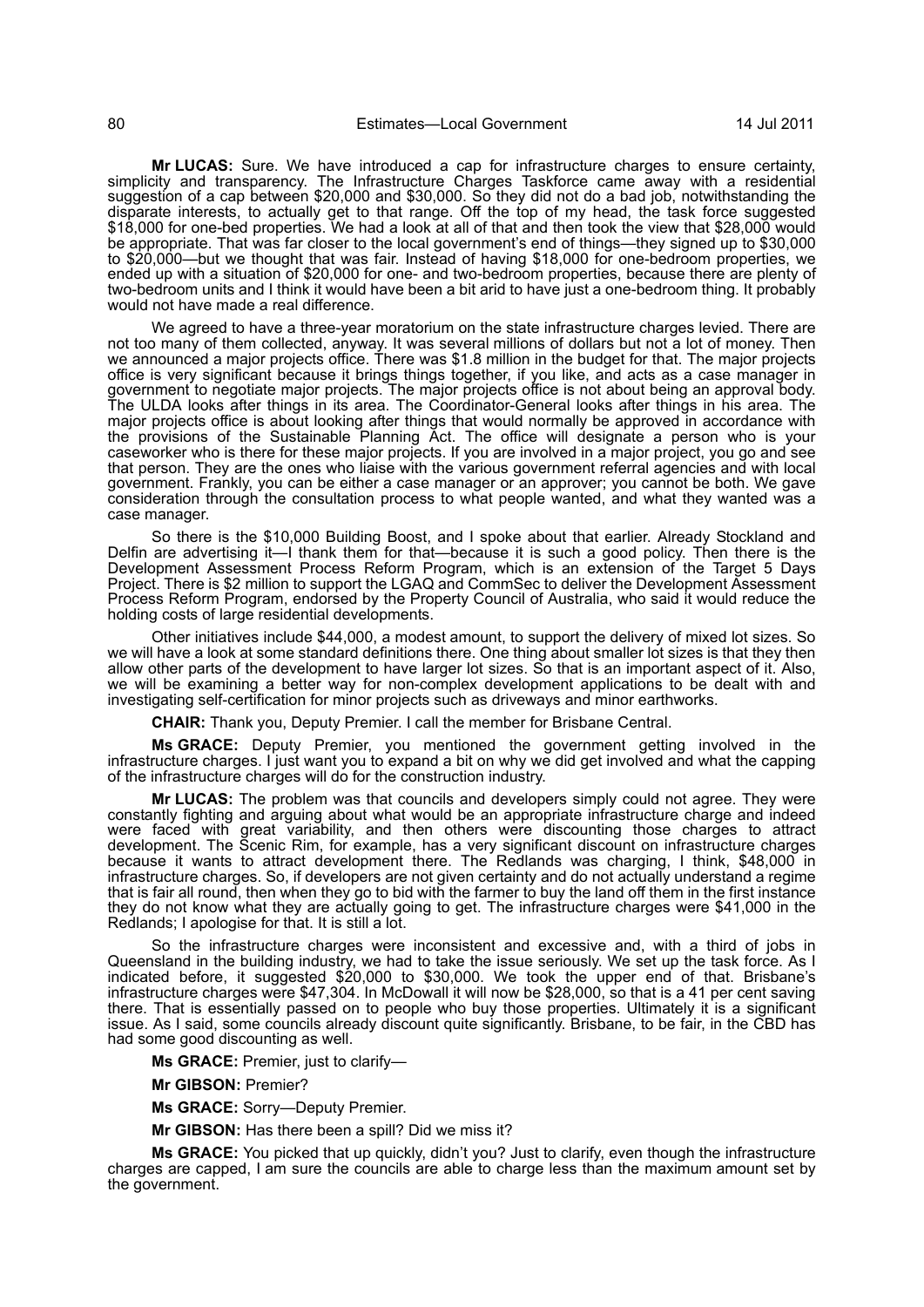**Mr LUCAS:** They can charge zero if they want. They are able to charge less, and we would hope that there would be a level of competition. Certainly in recent times Logan was actually charging quite a competitive rate because it wanted to attract more development to it. Townsville, for example, I think have offered free infrastructure charges—zero—in their CBD because they want to attract development. There is no reason you cannot actually do that. On the Gold Coast, the infrastructure charges for a onebedroom unit will be \$13,500 and for a two-bedroom unit will be \$17,000. Gympie is keeping infrastructure charges at \$15,000. Councils are taking different views in relation to that. We indicated in parliament—the Leader of the Opposition indicated in parliament—that we will be keeping an eye on people. It seems to me thus far that there is a level of 'sensible' about this. Brian Stewart, the UDIA CEO, noted—

We believe that a decision to act on this problem was abundantly in the public interest because of its ultimate impact on affordability.

**Ms van LITSENBURG:** The Urban Land Development Authority is working on a number of developments in South-East Queensland. Can you advise the committee on the progress that is expected to occur in these areas in the coming financial year?

**Mr LUCAS:** Well, I am able to do that. It has 14 all up—eight in South-East Queensland. They are Fitzgibbon, Bowen Hills and Northshore Hamilton, where I joined Tim Nicholls for the announcement of one of the major projects. It is good to see that he supports the ULDA. If he did not support it, he would not have turned up, presumably. The other five are Woolloongabba, Ripley Valley, Greater Flagstone, Caloundra South and Yarrabilba. When these UDAs are fully developed in South-East Queensland they are expected to deliver more than 150,000 dwellings for up to 390,000 people.

The ULDA's involvement with strategic sites is to facilitate a range of outcomes, including the delivery of affordable housing for key workers in greenfield areas. It recognises the importance of preserving open space. An estimated 5,865 hectares of open space is anticipated to be delivered in South-East Queensland located UDAs in the long term. My beloved Wynnum is on the water. It is a beautiful leafy suburb and the like but, depending on the measure you use, Ripley will have 40 to 50 per cent public open space or more than housing lot areas. That is just amazing. You do not get that out of current developments.

The Queensland Conservation Council—I have their media release here—were talking about Caloundra South. They were saying that we are the best thing since sliced bread in relation to what we are doing. I was out at Fitzgibbon only a few weeks ago and it was very, very impressive. You can see the quality of the ULDA work and the immense amount of green space there. There are already houses there that people are living in. I walked through various houses as well. In 2011-12 the ULDA will continue to work with building partners to deliver 237 new dwellings—homes for up to 590 people. Where are those really good pictures I wanted to show the committee? Stages 5 and 6 of Fitzgibbon Chase are expected to be completed.

These photos are really interesting. In the older part of Fitzgibbon they have these big open drains. That is how they used to deal with creeks. This photo shows you what they do now. They make it into parkland. In this photo you can see the railings. Instead of the sign saying, 'Do not play on the railings,' it has crossed those words out and it says, 'Remember to play on the railings,' which is for kids. This next photo shows the parkland. It is designed that way because of the water flow. This photo shows what it was like after a little bit of rain and there is another photo that shows what is like after a lot of rain. It flows very, very heavily and then goes down again. The other alternative is to put a big V-shaped drain there that no-one can play in most of time. So this allows suburbs to communicate with themselves. I seek leave to table that for the benefit of the committee.

#### **CHAIR:** Is leave granted?

Leave granted.

**Mr LUCAS:** In relation to the Bowen Hills UDA, in November 2010 the ULDA approved the master plan for the \$3 billion development of the RNA showgrounds. Already four major developments worth \$530 million and providing 960 dwellings have been approved. They include private sector land developments by Metro Property including The Chelsea, Madison Heights and 37 Mayne Road. These projects will provide 720 homes for approximately 1,800 people.

Northshore Hamilton I think in many respects is the jewel in the crown of what you can actually do with urban renewal. We all would remember that it was industrial land—with wharves and the like. The wharves are down where the wharves should be now. They are in my electorate at the Port of Brisbane—it is out of the way; it has a port motorway that we are expanding, because we actually do do things that are in infrastructure plans; it is next to the Gateway, which was also in the plan; it is connected by a railway line standard gauge, financed by Paul Keating. That is where it is. What we have been able to do at Northshore Hamilton is six developments worth \$1.2 billion and delivering 2,000 dwellings. Development is underway in the Leighton, Devine and Multiplex projects. You can see them when you drive past them. They have recently called for expressions of interest for developers for 10,700 square metres of land in Remora Road.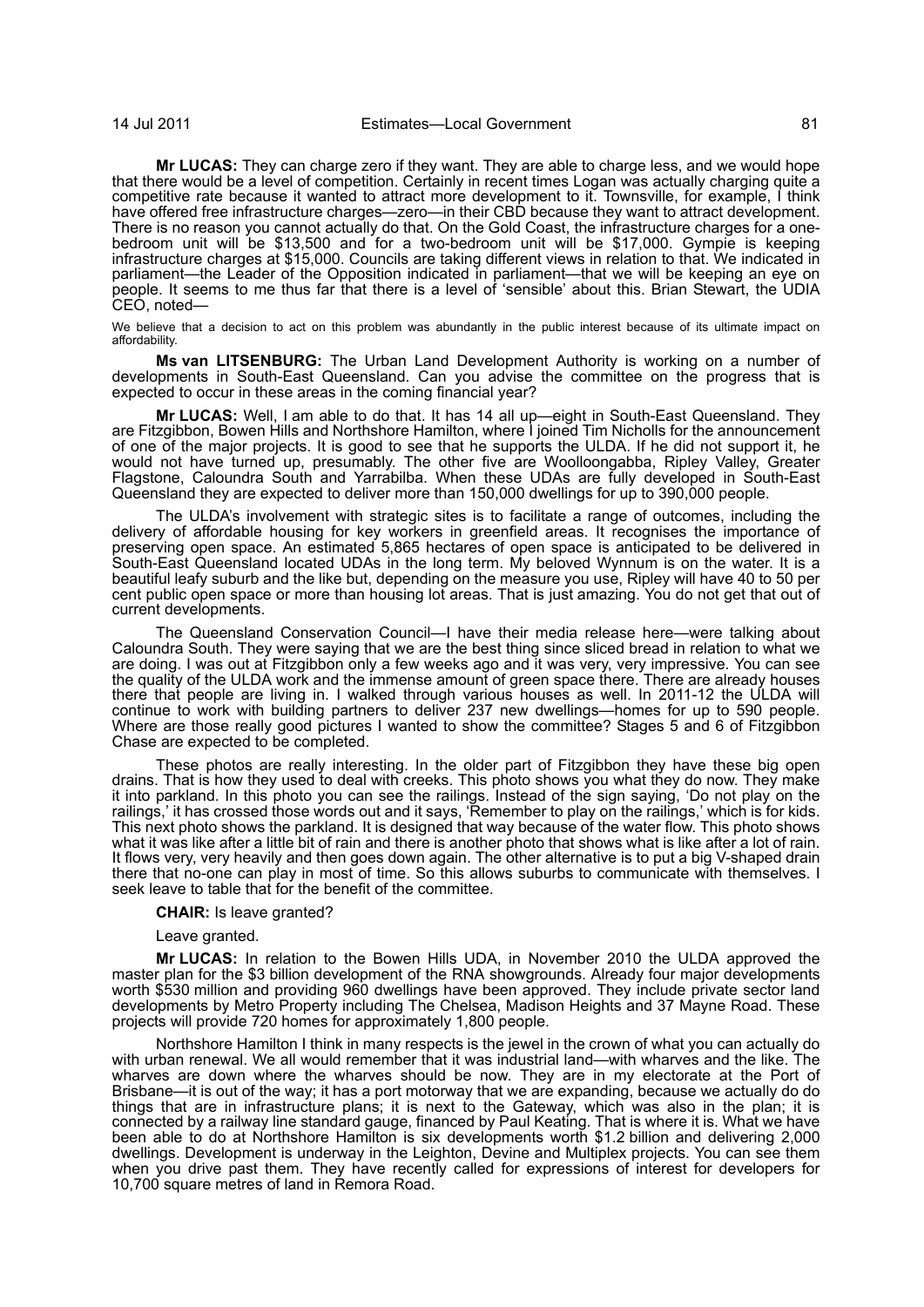In relation to the Woolloongabba UDA, part of the site deals with the area that the Cross River Rail will impact upon, but that does not mean that we cannot deal with the rest of it. There is a slight part of a road reserve on the north-west corner to go out to an expression of interest shortly.

**CHAIR:** Thank you, Deputy Premier. Deputy Premier, in response to the question asked by the member for Brisbane Central, you have dealt with Bowen Hills, Hamilton and Woolloongabba—the ULDA sites in Brisbane. I am keenly interested in those ULDA sites in my part of the world, with Yarrabilba and Greater Flagstone just south of my electorate. Can you provide some more information on those ULDA projects outside of Brisbane?

**Mr LUCAS:** Sure. There are two areas in which there is a bit of ambivalence about the ULDA being there. One is in Brisbane. The Brisbane City Council have indicated that they do not want the ULDA there, but we are there doing a good job. The Sunshine Coast Regional Council wanted to do Caloundra South themselves and we are having a biffo with them in court. In every other area we are there essentially with the support or at the invitation of the local councils. The Logan council in relation to Yarrabilba and Flagstone and the Ipswich council in relation to Ripley welcome the presence of the ULDA there on those projects.

The proposed development schemes for Ripley, Yarrabilba, Greater Flagstone and Caloundra South were submitted to the minister, myself, on 22 June following public consultation, and we would hope that we would have them approved in the latter part of this year. There is 30 to 40 years of potential development at Yarrabilba and Flagstone. The old approvals in Flagstone were for rural residential, which is the last thing you would want on top of an interstate railway line that we secured funding for from the federal government to convert to dual gauge. That dual-gauge conversion means that it is so much easier for the state ultimately to put urban electric trains on it. It also means that Bromelton will be able to be serviced as a proper multimodal freight facility further south—

**CHAIR:** And fewer people driving through my electorate.

**Mr LUCAS:** Absolutely. So 25 per cent of the housing in Yarrabilba and Greater Flagstone will be affordable and this could provide up to 17,500 dwellings at prices under the medium. That is 17,500 homes for new people. Development applications comprising a total of 624 lots have been approved to date, including 500 residential lots in Yarrabilba with construction expected to commence later this year. Approval has been given for 132 new homes in Flagstone, with the first lots to be completed and released to market with site works underway.

There was some discussion in relation to the ULDA in an area north of Flagstone and there was some concern in the local community. I spoke with local residents—indeed, Ian Rickuss, their local member, also came and saw me—about their interface and their existing residential areas in relation to that interface, and that application has been withdrawn. Clearly, the interface between existing approved areas and new areas needs to be managed.

One of the points is this: as I said before, you can potentially guarantee a lot more parkland with properly designed and built areas and, secondly, you can then have the critical mass. You might have a school with an existing rural residential development that is small and does not have critical mass. If you actually have a proper interface and the right number of people there, you can start to get the numbers for that school that make it far more viable. So there could be some real opportunities there. For Ripley Valley, the figure is about 40 per cent green space.

In terms of the Centenary Highway, this government built the extension from Springfield to Yamanto long before any houses were built there, if you want to talk about building infrastructure in time, and we protected the railway right of way. In the future, there will be 120,000 residents in Ripley. Caloundra South is requiring the necessary approvals for the federal government to consider whether it triggers the EPBC legislation. The remaining Bellvista 2 portion did not trigger EPBC.

**CHAIR:** Thank you. I call the Leader of the Opposition.

**Mr SEENEY:** I go back to the so-called infrastructure plan that has Growth Management Queensland's title on the top. Can I direct the question to the acting director-general, Mr Noye. How many people in the department were engaged in the compilation of this report and over what time frame?

**Mr Noye:** My recollection is about half a dozen but I will just check.

**Mr Crombie:** We have had a fairly small number of full-time equivalent staff. They sit with the Infrastructure and Regional Futures Division which was established at the time Growth Management Queensland was created. They have been working on a range of infrastructure projects, including this one, since approximately July last year. I think off the top of my head, we have about six or seven FTEs allocated in this area.

**Mr SEENEY:** Mr Acting Director-General, did your department have the lead agency role in the compilation of this? I presume that is why Growth Management Queensland is on—

**Mr Noye:** GMQ is part of the department, yes.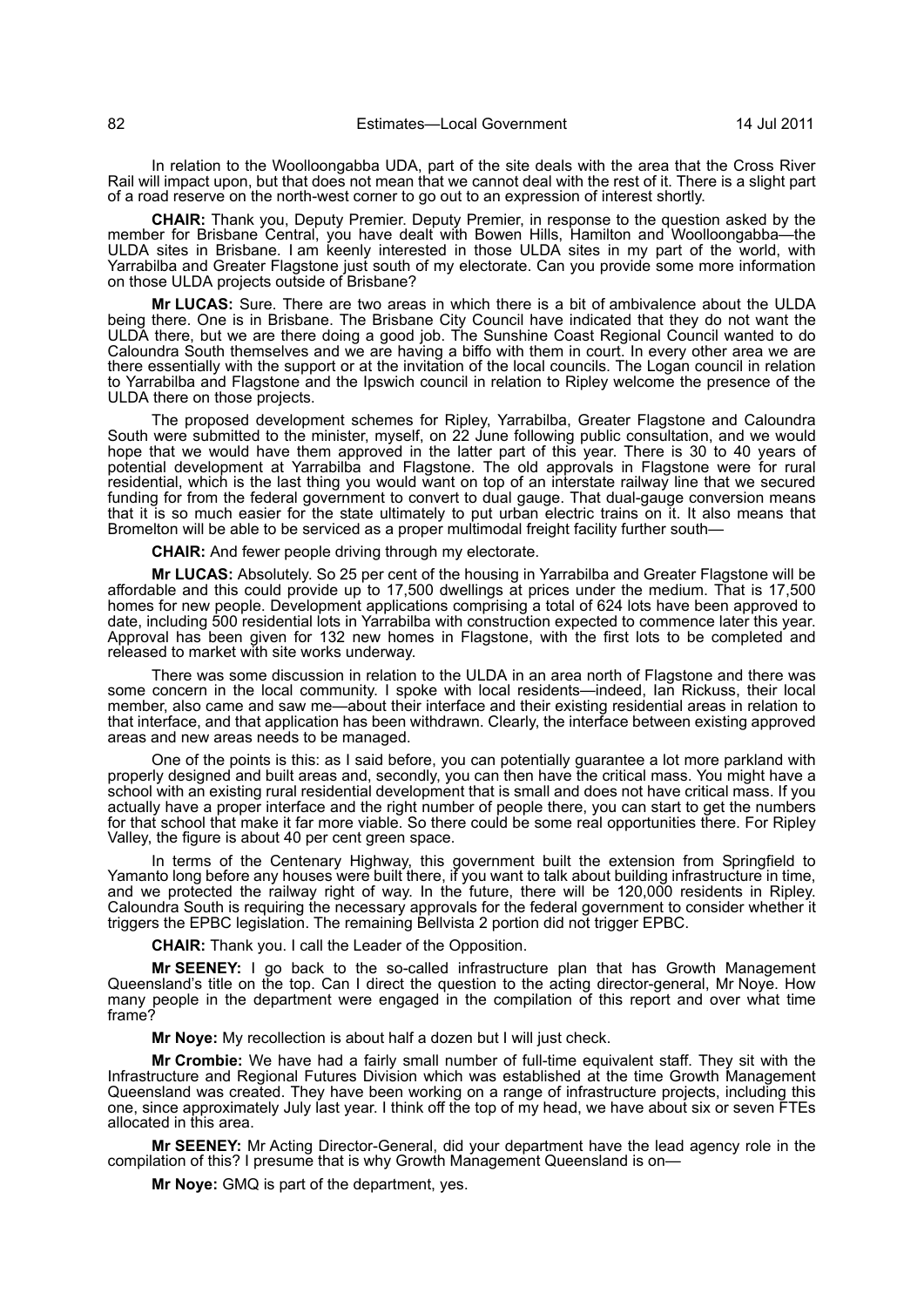**Mr SEENEY:** Who had the lead management role? Who had the lead role in the compilation of this document?

**Mr Noye:** We coordinated across government.

**Mr SEENEY:** Mr Noye, were you given any instruction with regard to the time frame for the release of this document by the Premier's department?

**Mr Noye:** We were given a date to have it ready by and we met that date.

**Mr SEENEY:** Can you tell us what that date was and when you were given the date?

**Mr Noye:** I will just check.

**Mr LUCAS:** It is in the document for the Queensland Growth Management Summit, which happened last year, at page 66 and it says mid 2011—and I will seek to table that—so it was obviously a long range direction—

**CHAIR:** Deputy Premier, we will come back to that. We have to get the answer from the acting director-general.

**Mr Noye:** The date requested was 12 July.

**Mr SEENEY:** And when were you given that deadline?

**Mr Noye:** We will have to check. We are not exactly sure.

**Mr SEENEY:** Thank you. Mr Chair, can I move then to another planning document, the Maranoa-Balone Regional Plan, which is one of a number of regional plan documents. Can I ask the minister, when he is ready-

**Mr LUCAS:** Sorry, I am just getting some documents ready that I have to table.

**Mr SEENEY:** Minister, given the land use conflicts that exist in this particular area of Queensland, why isn't this regional planning process being extended to address those land use conflicts between the resources industry, the agricultural industry and the urban settlement? Wouldn't that be a more appropriate planning instrument than these types of meaningless documents which your department is producing?

**Mr LUCAS:** What document are you talking about there?

**Mr SEENEY:** I am using the Maranoa-Balone Regional Plan as an example because that is the area where the land use conflicts are at their greatest. However, my question extends to all of the regional planning instruments that have been or are being prepared. As you would realise, some of them are currently in draft form.

**Mr LUCAS:** The ones of that nature though are current in the sense that they are operational. They have been operational for a little while now off the top of my head—the Maranoa one, similarly with the North-West one.

**Mr SEENEY:** The Wide Bay one is in draft form.

**Mr LUCAS:** Okay. The Wide Bay one is in a—

**Mr SEENEY:** The question is: why aren't they being extended to deal with the land use conflict issues between the resources industry, the agricultural industry and the urban settlements? That is very current at the moment in the Maranoa-Balone area in particular, but it is also an issue in Central Queensland in the areas covered by a number of those other plans.

**Mr LUCAS:** First of all, the documents are prepared at a point in time. That is what these plans do—land use conflict issues. For example, there is a land use conflict issue in relation to Far North Queensland and indeed in relation to the Wide Bay-Burnett area in relation to agriculture and in relation to housing and in relation to industry, and that is what planning does. Planning resolves land use conflicts.

Of course, the Surat Basin strategy is currently being developed. If you are talking about addressing the conflict between extractive industries—or high-impact industry is how some of it is described—and traditional planning schemes, that is something that is not new. However, it would be true to say that it is something that in recent times has been far more stark as there has been a very significant increase in the level of interest in exploration and indeed production in other parts of—

**Mr SEENEY:** Obviously, you do not need to tell me that. The question is what your department is doing about it.

**CHAIR:** Leader of the Opposition, he was not having a go at you—

**Mr SEENEY:** Why hasn't your government responded to that?

**CHAIR:** Let us hear the answer to the original question from the Deputy Premier. We will come back to another question if you want to ask that next.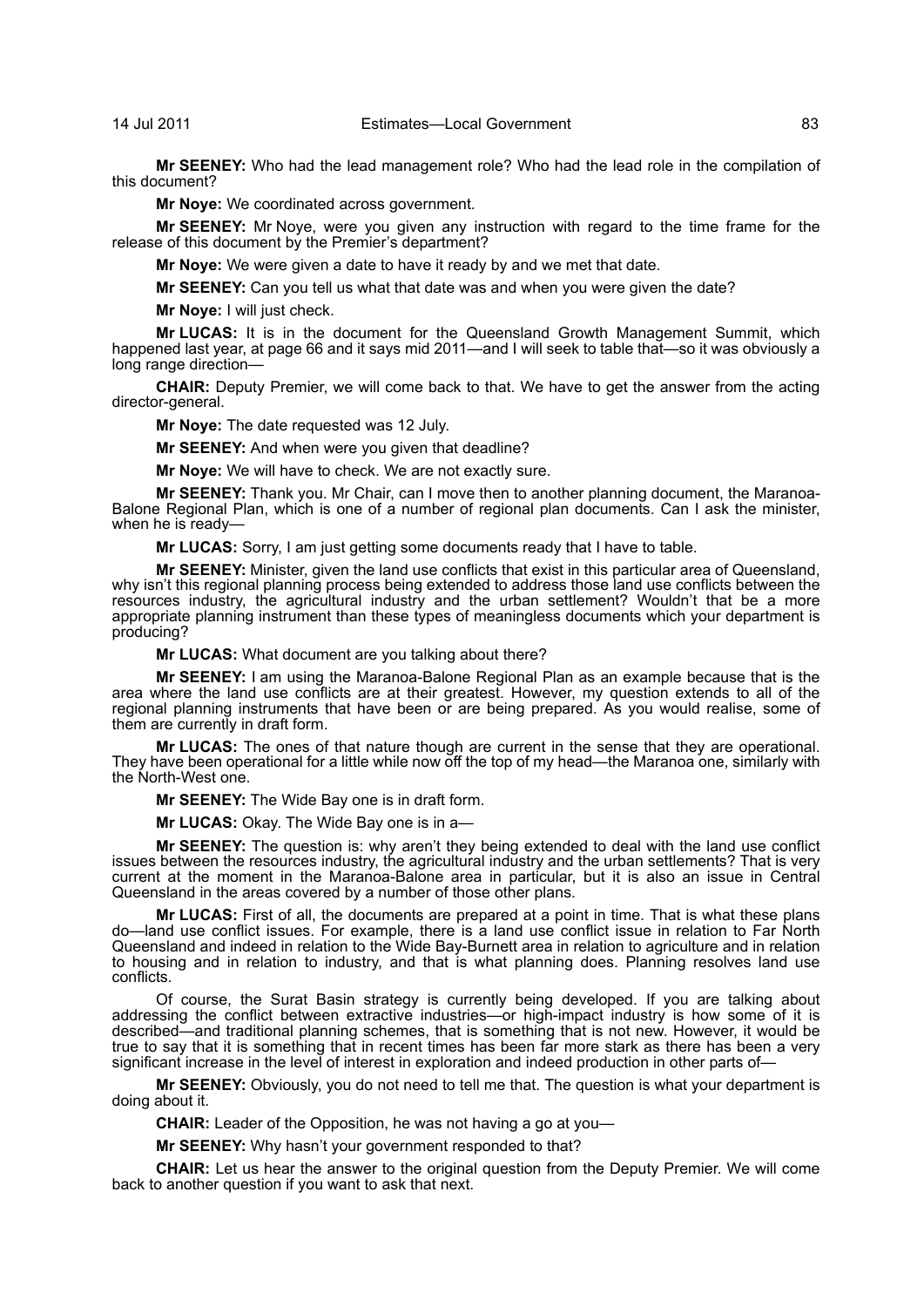**Mr LUCAS:** It is a question of what responsibilities my department has and how it works cooperatively with other agencies and other departments. For example, mining leases are not traditionally dealt with as part of planning schemes. Clearly, though, the conflicts between mining tenements existed for years—they have been there for 50 years, God knows how many years—without a need to resolve them differently, but there is now a situation where they do. Now, that is why, for example, this government adopted the policy in relation to strategic cropping land and in fact we went further. You did not want to protect the so-called golden triangle. You very clearly—

**Mr SEENEY:** That is quite wrong.

**Mr LUCAS:** You very clearly had your foot on the sticky paper—

**Mr SEENEY:** The question is why aren't you protecting those areas using the planning mechanisms that are available to you.

**CHAIR:** Leader of the Opposition, we have had your interjection. I call the Deputy Premier.

**Mr LUCAS:** You clearly sold them out, those areas such as the golden triangle. What the government has been doing, led predominantly out of Stirling Hinchliffe's portfolio area, is indeed the overlap between mining tenures and the increasing concern that people have expressed when it comes to its interaction with urban areas. That is why we have taken action in relation to strategic cropping land on the Darling Downs. That is why we did it in relation to the golden triangle, which you deliberately did not address when you announced what your policy alternative has done.

I reject emphatically that the government has not done so. We know what Campbell Newman has been telling the miners behind closed doors. We will be very open about it. We have made it crystal clear that, whilst we want to have greater growth of extractive and resources industries in Queensland, it needs to be in a responsible manner and that does not mean that their licence to operate is an untrammelled and unfettered one. Clearly, the interaction between what we will do and what they will do in the future is important.

I have got to say that as part of my discussions in relation to the Wide Bay Burnett Regional Plan the issue of the interaction there, for example, of mining tenements and in relation to other land uses has not been raised with me. That does not mean that in the immediate term we do not need to address these issues as a state.

**CHAIR:** I might ask you to wind up your answer.

**Mr LUCAS:** That is what we are doing. By the way, can I table page 66 of the Queensland Growth Management Summit report that committed this government to introducing a Queensland infrastructure plan by mid 2011. Last time I checked this is mid 2011. I also wish to table the Leader of the Opposition's media release dated 7 July calling on us to produce the infrastructure plan. Perhaps the director-general should say that he listened to your media release of 7 July and did what you told him to.

**CHAIR:** Is leave granted?

Leave granted.

**Mr SEENEY:** I think that might be closer to the truth than you realise. Minister, can I direct your attention to the Far North Queensland Regional Plan, which does have statutory land use controls based on areas of high ecological significance. The plan identifies two such areas—areas of high ecological significance and areas of general ecological significance—and contains a range of planning mechanisms to protect those areas. If it is appropriate in the Far North Queensland Regional Plan to use these mechanisms to protect areas of high ecological significance, why is it not similarly appropriate to use these planning documents to protect areas of high agricultural value, to protect areas of prime agricultural soil, rather than to completely ignore the issue in the planning schemes that you are preparing for those areas?

**Mr LUCAS:** No, they do because they have a constrained urban footprint. We spend half of our life arguing with farmers. I remember vividly last time I was planning minister being in a meeting in Townsville with a cane farmer who, first, complained to me about managed forests taking away the production of sugar cane in his community and impacting on the viability of the sugar mill but then five minutes later said to me that he should be able to chop up his farm and sell it for housing because it was his superannuation.

So the protection of good quality agricultural land has always been an important aspect of statutory regional plans. The plans in relation to Western Queensland operate differently than the high growth statutory plans because they tend to be more directory plans, and that is how councils—

**Mr SEENEY:** That is exactly right—

**CHAIR:** Leader of the Opposition!

**Mr SEENEY:** They are a directory plan, not a statutory plan. There are no statutory land use controls.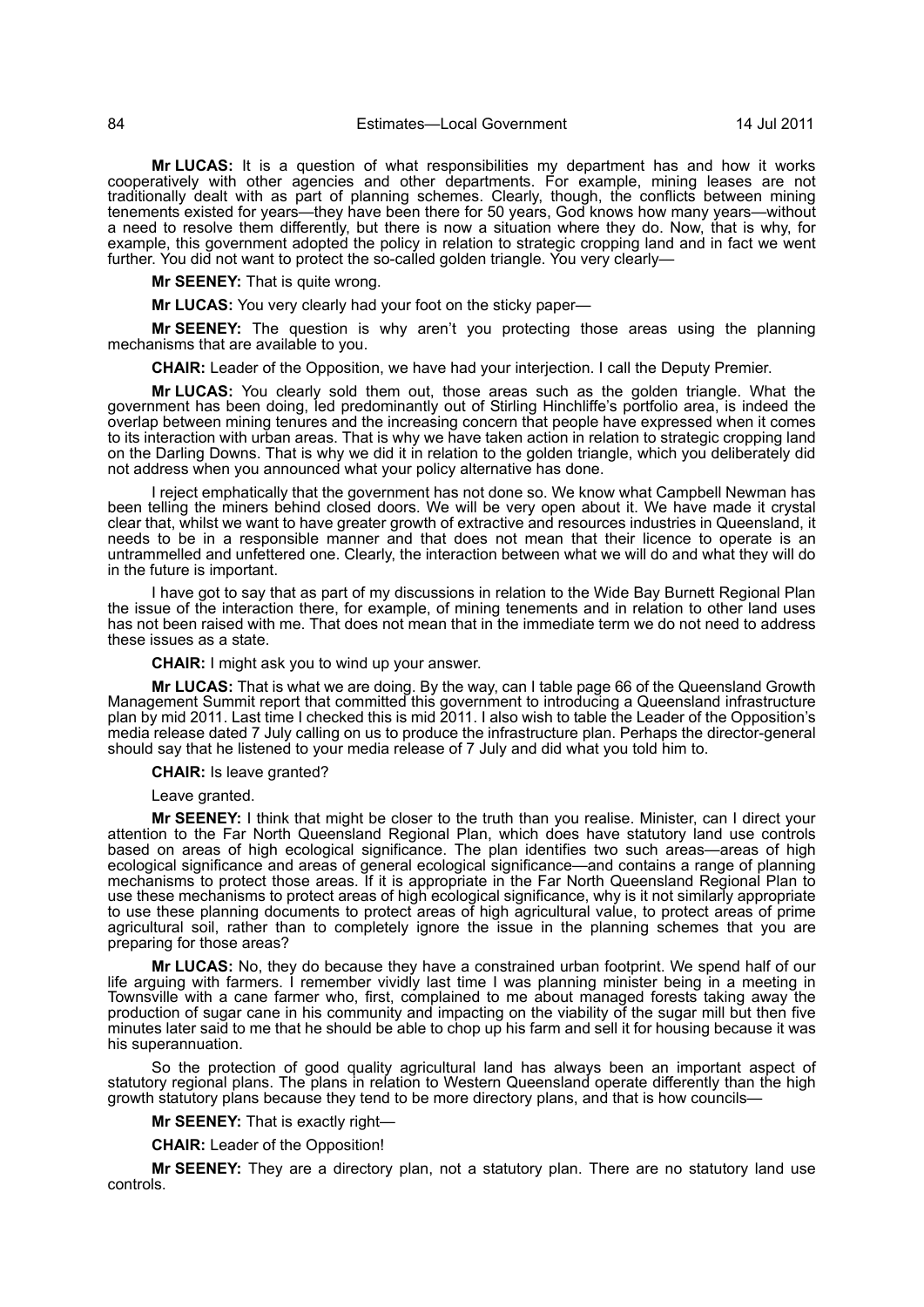**CHAIR:** Leader of the Opposition, the way this works is that you get to ask a question, he gets to answer it and then you get another question. I call the Deputy Premier.

**Mr LUCAS:** That is how councils wanted it to happen because there is not a great threat in relation to their urban footprint. What has changed and what is new is the work that we have done in relation to strategic cropping land. The government has taken that. You wanted to tear up the Far North Queensland Regional Plan. That is what you said to me. You wanted the old mates rates—

**Mr SEENEY:** A personal insult does not get you out of answering the question. You are prepared to use statutory land use control—

**CHAIR:** Leader of the Opposition, you have hardly got a question out.

**Mr SEENEY:** My question, Mr Chair, is why is the minister prepared to use statutory—

**CHAIR:** No. We are still answering the last question and we have not even finished that one. We will finish this one and then we will come to your question. Deputy Premier.

**Mr LUCAS:** These plans—I am not talking about Wide Bay-Burnett; I mean the ones about North-West, which has been in a mining area for years, and the ones about South-West and Central West—have been in place for several years. All of a sudden—

**Mr SEENEY:** But they do not use statutory land use control.

**Mr LUCAS:** All of a sudden you have got an interest in them in a different way. Do you know why? I will tell you why. Because it has become a significant issue-

**Mr SEENEY:** That is right, and the government should respond. You should be able to respond to it.

**CHAIR:** Order! Leader of the Opposition, your conduct is in breach of the standing orders. It is at the point where I will soon have to take action under the standing orders. Can we please hear the Deputy Premier's answer and then we will get back to you very quickly and you can ask the next question.

**Mr LUCAS:** The Central West Queensland Regional Plan came into effect in September 2009. The Maranoa-Balonne Regional Plan, for example, came into effect in September 2009. The South West Queensland Regional Plan came into effect in August 2009 and the North West Queensland Regional Plan came into effect in August 2010. The issue in relation to mining tenements and coal seam gas has become quite significant. That is why this government has gone further than what you were doing. If you are now advocating, however, that the appropriate way to address that is through altering the regional planning process, I welcome the LNP's conversion on the road to Damascus about strong statutory regional planning policy.

**Mr Seeney** interjected.

**CHAIR:** Deputy Premier, I might ask you to wind up your answer. Leader of the Opposition, your next question.

**Mr LUCAS:** You wanted to scrap the Far North Queensland one.

**CHAIR:** No, Deputy Premier, please do not. Leader of the Opposition, your next question.

**Mr SEENEY:** Thank you, Mr Chairman. Minister, why is it appropriate to use the statutory land use controls to protect vegetation in North Queensland and not appropriate to use the same statutory land use controls to protect prime agricultural land on the Darling Downs?

**CHAIR:** Deputy Premier.

**Mr SEENEY:** Why is—

**CHAIR:** No, that is your question.

**Mr SEENEY:** Why is your department—

**CHAIR:** No, that is your question. You cannot keep—

**Mr SEENEY:** No. Why are you and your government not prepared to move in the same way to protect prime agricultural land on the Darling Downs—

**CHAIR:** Leader of the Opposition—

**Mr SEENEY:**—as you were to protect—

**CHAIR:** Leader of the Opposition!

**Mr SEENEY:**—vegetation in North Queensland?

**CHAIR:** Leader of the Opposition, you continue to defy my rulings. What I am trying to say is that we will deal with one question and then one answer. Before the Deputy Premier even opened his mouth you were coming in with another question. Deputy Premier, the first question.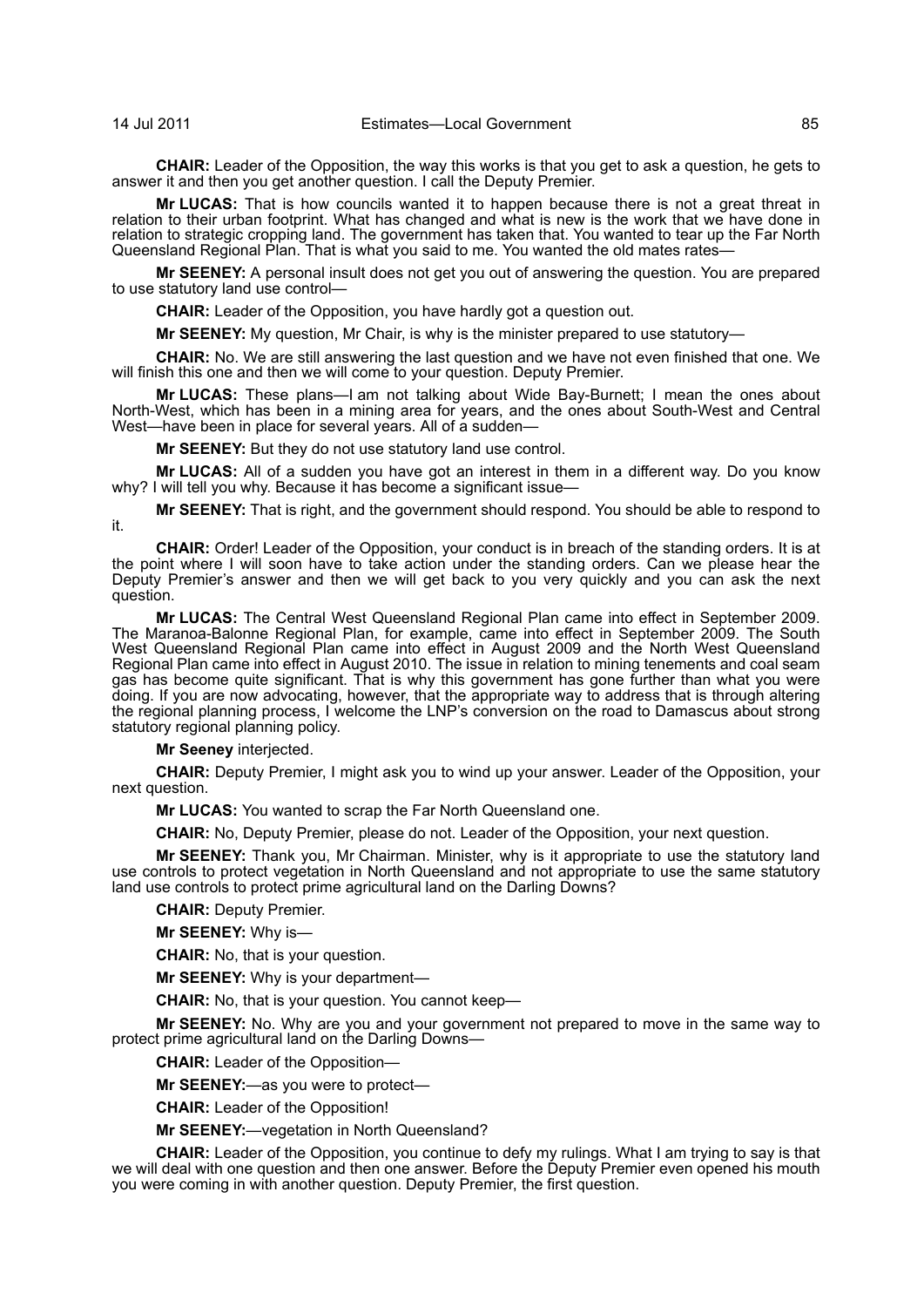**Mr LUCAS:** We have gone further in relation to protection of good-quality agricultural land. There is a state planning policy in existence. That is an overlay in relation to all good-quality agricultural land in Queensland. It is part of the planning law in this state. Indeed, the Coordinator-General has a duty to look at the environmental and farming impacts of major projects as part of the assessment. Projects that trigger the Environment Protection and Biodiversity Conservation Act must also make sure that they deal with any impacts arising out of that.

With regard to plans in relation to high-growth areas, frankly, mining takes place, funnily enough, in the statutory planning area of the Mackay-Whitsunday plan. It is not just a question that these planssay, for example, Far North Queensland—protect environmental areas. They do. They also protect farming land. But the law of the land in relation to mining uses has developed differently in relation to planning. We are the first people who have made sure that they are actually intersecting. That is why we brought in the strategic cropping land process and at a level that you did not support. That is a fact. You did not want to protect the golden triangle. We will continue to do work to provide additional protections, particularly to people—

**Mr SEENEY:** That is a load of nonsense! That is a load of nonsense! You have not even started to address the issue of statutory land—

**CHAIR:** Leader of the Opposition, your next question. Next question.

**Mr LUCAS:** We know what the member for Warrego—

**CHAIR:** No, Deputy Premier, no. Leader of the Opposition, your next question.

**Mr SEENEY:** That is all my issues.

**CHAIR:** I call the member for Warrego.

**Mr HOBBS:** Thank you. I have a question to the director-general. I refer to the \$450 million NDRRA funding to councils that was mentioned here today. The Premier said it was advance funding, emergent funding, offset funding, but councils cannot bank the money until they have a successful approval from the QRA. Has the department advised councils not to spend this money without first gaining approval?

**Mr Noye:** Mr Hobbs, I am sorry, but that does not cover this department.

**Mr LUCAS:** That is the new commitment; it is not our money.

**Mr Noye:** It is the QRA.

**Mr HOBBS:** It is the same money that you mentioned a while ago. You talked about it.

**CHAIR:** Member for Warrego, I think the Deputy Premier—

**Mr SEENEY:** The question was whether the department gave the councils any advice. That is a very legitimate question.

**Mr HOBBS:** That is the question.

**Mr SEENEY:** I pursued the issue of the money with the Premier on Tuesday, but the issue is whether or not the department gave councils any advice.

**CHAIR:** Okay. So the question—

**Mr LUCAS:** I understand. He is asking not about the expenditure of it but whether we advised them.

**Mr SEENEY:** That is right.

**Mr HOBBS:** Yes, that is right. That is exactly what I asked.

**CHAIR:** Mr Noye.

**Mr Noye:** The department advises local governments and assists them in putting in their bids for the funds. I will just defer to the associate director-general of OLG.

**Mr Kinnane:** As the acting director-general has mentioned, the department works very closely with local authorities, particularly in the regional offices, in the compilation of submissions under NDRRA. We also provide the role of being the facilitator with the Department of Transport and Main Roads as well as the Department of Environment and Resource Management. We act in compliance and ensure that the local governments act in compliance with the NDRRA guidelines and do not go out of that. There have been substantial expenditures in the 2010-11 year—as you know and as you have mentioned and Mr Gibson has mentioned already this evening—adding up to \$445 million. The budget for 2011-12 is a notional \$300 million, but certainly any actions taken by the regional offices of the department are in compliance with the NDRRA guidelines.

**Mr HOBBS:** My question is: did the department actually give advice in writing to the councils in relation to the fact that they needed to get approvals first before they did the work?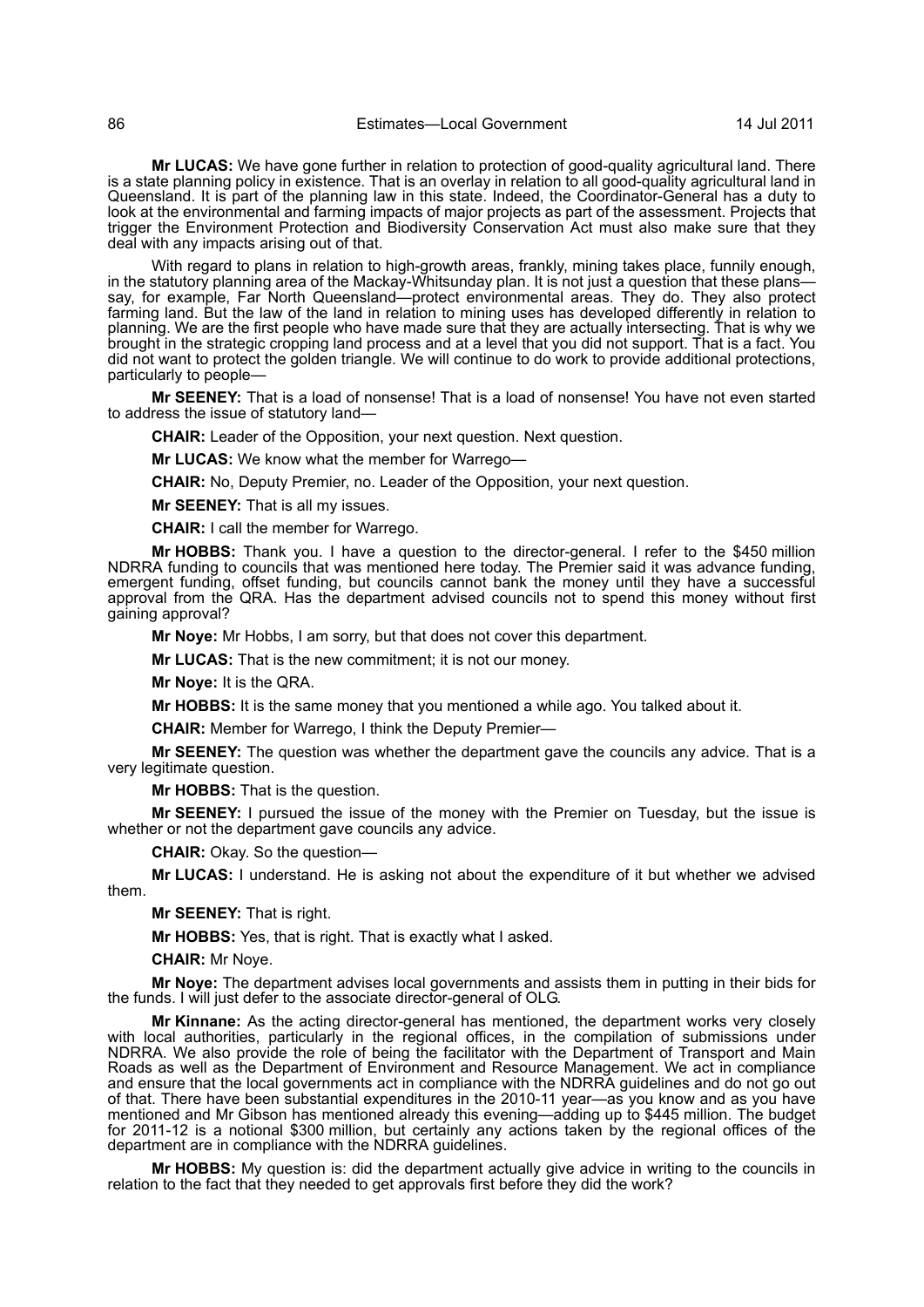**Mr Noye:** The administration of that funding is the Queensland Reconstruction Authority. It is not our department.

**Mr SEENEY:** The question is about—

**CHAIR:** No, Leader of the Opposition; I will clarify the matter. It is not a matter for your responsibility, Mr Noye. It may be that you did write, but the question is whether you wrote to councils with advice on the matters relating to QRA's approval of them.

**Mr Noye:** I am sorry; I will have to check. I am not exactly sure, Mr Hobbs. Can I get back to you?

**Mr HOBBS:** You can check on that, thanks. This question is of the same general drift. There have been 310 submissions already received for reimbursement and the rejections and withdrawals are 23 of those submissions. How can councils use the advance funding with confidence that they will be reimbursed? Minister, can you commit to get a written authority as the Deputy Premier of this state that councils will be reimbursed for reconstruction and counterdisaster operations they carry out in good faith—your councils carry out in good faith?

**Mr LUCAS:** I am not responsible for administering the current undertakings. I will seek clarifications from the QRA and advise you as to what they are doing. But I have to say this: by putting the money in their bank accounts it was showing so that they could get there and get them approved as soon as possible so they could get the work done. Everything that I have seen has shown that the QRA want to get out there and get them the money to spend as soon as possible. I will pass that query on to the QRA and the Premier and ask them to respond to that.

## **Mr HOBBS:** Thank you.

**CHAIR:** Member for Warrego, you can ask the department of local government whether they provided advice to councils in their local government role, but it is not relevant to our considerations today about how that money will be appropriated by QRA.

**Mr HOBBS:** No, I understand that. What I am really saying is that there are going to be 12,000 applications coming in. If they only have 310 done now and there is a backlog, there is going to be a backlog in the future. Minister, I want to move on. Can you advise why local government debt is expected to blow out from \$2 billion to \$6 billion next year and perhaps \$20 billion in 20 years time?

**Mr LUCAS:** Part of it is because Campbell Newman has decided that he wants to undertake road projects—

## **Mr HOBBS:** Rubbish!

**Mr LUCAS:** Part of it is because Campbell Newman has decided that he wants to undertake road projects that have a financing component—and I am not talking about Clem7, which is a PPP. Legacy Way is a highway that requires him to borrow money to build it. He had to borrow money to build the Go Between Bridge. After being paid out for the water assets, the Brisbane City Council had a zero debt position. The Brisbane City Council now has \$1.216 billion of debt.

**Mr HOBBS:** That is not 20.

**Mr LUCAS:** So as it continues to make that sort of expenditure, its debts will increase. With regard to the extent to which local governments manage their assets or build things, I am not saying that you should not borrow to build infrastructure, because in many instances that is appropriate. In fact, the QTC will look at what are the appropriate levels of gearing for councils. Individual councils' decisions about their borrowings or indeed the prudential nature of those are essentially matters for those councils, and they are reported on by the QTC from time to time. The remaining 11 local governments in Queensland hold \$4 billion of debt—chief in order, Brisbane, Gold Coast, Townsville, Moreton, Ipswich, Sunshine Coast, Rockhampton, Mackay, Gladstone, Logan, Cairns—and the remaining 62 hold just over \$700 million between them.

**CHAIR:** Member for Warrego, one more question before we head back.

**Mr HOBBS:** Thank you. Minister, the SDS states that the target for sustainable local governments is 100 per cent next year. Can you advise how, under the present financial arrangements, the Torres Strait Island Regional Council will be viable next year?

**Mr LUCAS:** The challenges of remote councils, and particular Indigenous councils, around sustainability are very significant challenges.

**Mr HOBBS:** They are.

**Mr LUCAS:** That is why—

**Mr HOBBS:** But you said 100 per cent.

**Mr LUCAS:** That is what you want to strive for. That is your target. Whether, ultimately, we will be able to achieve that target remains to be seen, but we are going to give it a go. The Indigenous councils, particularly in remote areas, have very significant challenges in relation to that. That is why, for example, as I indicated earlier, we have the particular funding package that is available to Indigenous councils to assist them in relation to the issue.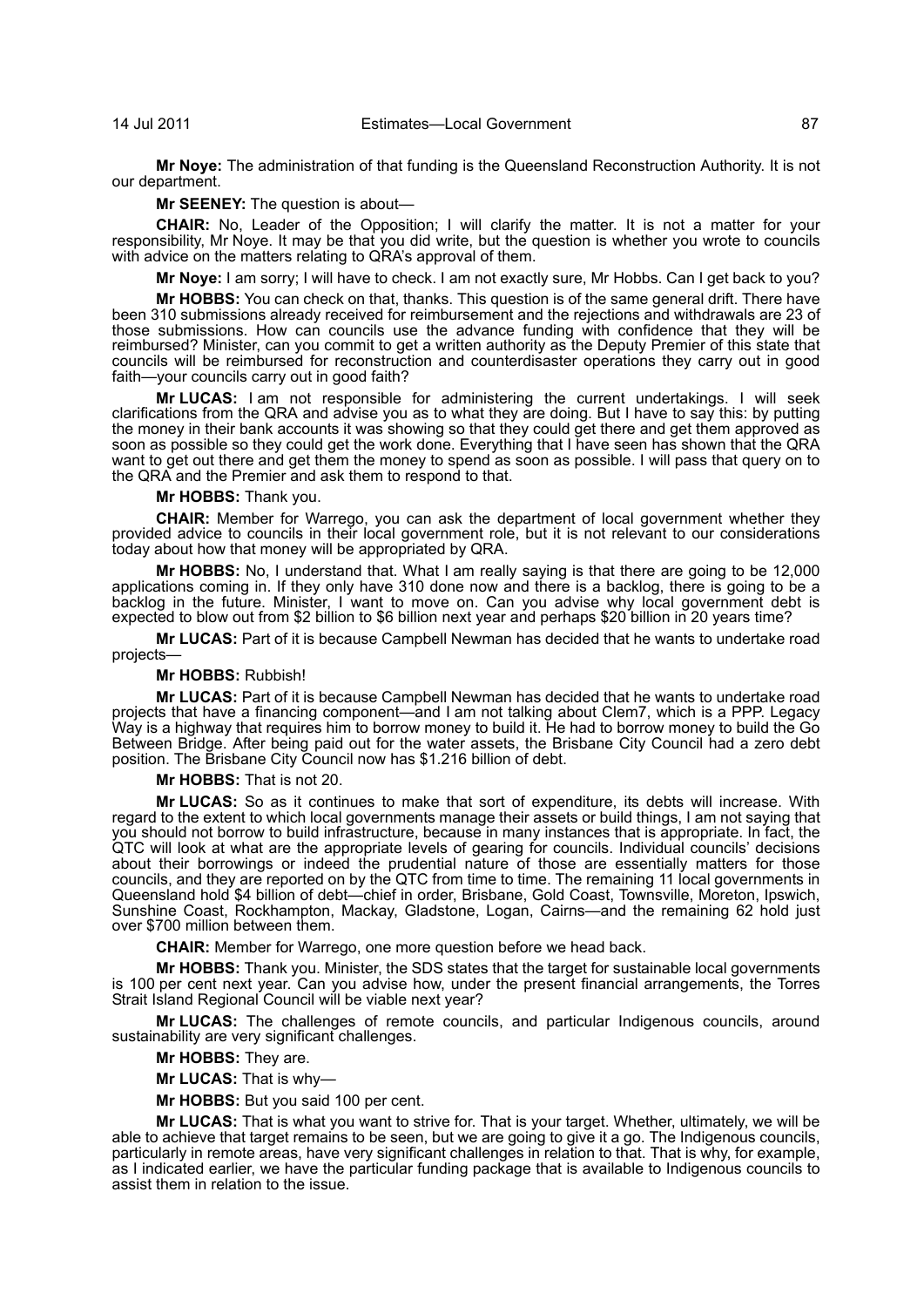The review of the financial management return does indicate that there are concerns with the council's long-term financial viability. They are expecting operating deficits, but let us consider what they have done in partnership with us. They have consolidated in excess of 50 island council by-laws into five local laws and five subordinate local laws. That has reduced the administrative burden very significantly. We have insisted with the development of the community plan and the long-term financial asset and management plans.

In fact, if you have a look at the Auditor-General's report No. 2 for 2011 you will see that he indicated that, at the time of finalising the report, audit opinions have been issued for 69 of the 73 local governments—94 per cent. The report highlights a continuous improvement in the timeliness and quality of financial statements provided for audit. We are making significant improvements in relation to that. In relation to the Auditor-General's comments for Indigenous councils, he noted a continued improvement in their timeliness and quality of the financial statements. He reported that 2009-10 audit certificates for 13 of the 16 Indigenous councils were signed by the statutory date of 30 November compared to eight out of 16 for 2008-09, an improvement of 31 per cent.

**Mr HOBBS:** Excuse me, Minister, but last year \$7.81 million was not paid for the forced amalgamation. Has it been paid this year? Is it on that list you have there?

**Mr LUCAS:** I am advised that it will be fully paid this year.

**CHAIR:** Thank you, Deputy Premier. I call the member for Redcliffe.

**Ms van LITSENBURG:** Regarding your earlier mention of the Caloundra South UDA, can you inform the committee as to the environmental measures that will be undertaken to ensure the neighbouring Pumicestone Passage is adequately protected from impacts of development?

**Mr LUCAS:** Thank you. The unique environmental values of the Pumicestone Passage are important not just to the government—and, frankly, the ULDA recognises that—but also to the rest of the state. It should be noted that the entire Caloundra South site comprises three per cent of the catchment of Pumicestone Passage and the proposed development only 1.6 per cent of the catchment. There would be few companies in the development industry in this country that would pride themselves on the quality of what they build as much as Stockland do. They have to produce a development there, approved by the ULDA, that will continue to sell to people for 30 years or so—an enormous period of time. So they must take that into account and must have a top-quality environmental record.

The ULDA has set some of the most stringent water quality measures for any development in South-East Queensland and beyond. Independent consultants have reviewed water quality objectives detailed in the proposal and have said that the water treatment measures proposed for Caloundra South are well beyond those typically employed in South-East Queensland. Proponents will be required to prepare a stringent water quality monitoring program and the like. An integrated water cycle management and water sensitive urban design is required for future development and will contribute to protecting water quality values at Pumicestone Passage and the Bells Creek and Lamerough Creek riparian corridors.

Of course, one of the problems often with farms in riparian coastal Queensland in the north is that they are developed right up to the creek. That is a real problem. That is why we are wanting people to set these things back. With new developments, of course—with housing or whatever—you can do that. The proposed development scheme includes requirements for a groundwater management plan and sediment and erosion controls during the construction phase. The federal government is currently considering whether it will be an EPBC trigger or not and they may attract specific conditions.

I just wanted to provide for the committee's benefit a media release dated 1 April 2011 from the Queensland Conservation Council. I see that certain people have made comments about the ULDA and developments and the like. When you have a media release from the Queensland Conservation Council titled 'ULDA sets new benchmark for sustainable living' I think that says a lot about what they are seeking to achieve. It is a great credit to the ULDA for what they are doing there. I think we will find in the future that a lot of people will be saying, 'I'm so glad that the ULDA developed the community that I am in.' At Springfield—which, obviously, is not in a ULDA area—the people out there had a vision about what they wanted to build and develop. That is what is happening at Caloundra South as well. It is not only good for the environment; it is good economics, frankly.

**Ms van LITSENBURG:** What is the government doing to deliver on its commitment to encourage the growth of transit orientated developments, including encouraging private sector development?

**CHAIR:** Sorry, you need leave to table the media release.

**Mr LUCAS:** Can I have leave, please?

Leave granted.

**CHAIR:** Deputy Premier.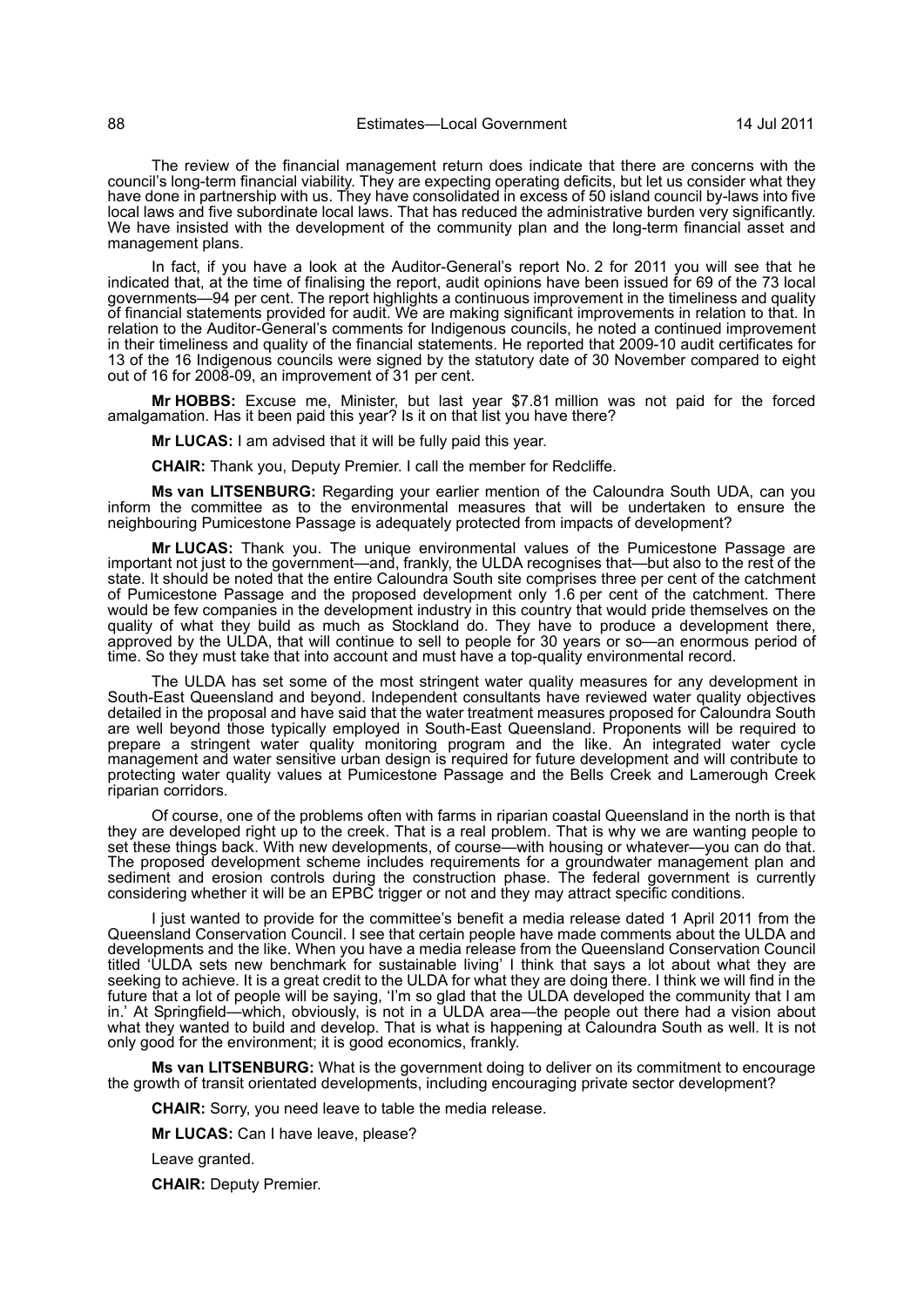**Mr LUCAS:** Queensland is a great place to live. Of course, with the people coming here we have new greenfield developments—and I have spoken about some of those previously—but also transit orientated developments offer an excellent chance for appropriate infill. It has people living on or above railway lines or next to them—or busways, or the like. That is a very significant part of making sure that people are living in environments that do not require an unreasonable use or reliance on cars.

The South East Queensland Regional Plan says that up to 754,000 new dwellings will need to be built by 2031 and half of those will be infill and redevelopment. A number of TODs have been looked at and people are increasingly seeing the quality of things. If you have a look at what has been built in Fortitude Valley, in the member for Brisbane Central's electorate, you can see the quality now. People are starting to say, 'I want to live in a development like that.' They are saying, 'This is for me.' It is not like enormous council high-rise flats that you see in *The Bill*; it is about quality living.

The area that I want to talk to you about is the Coorparoo TOD. I know Coorparoo junction intimately. I went to school in that area. I lived in that area. The Myers site at Coorparoo junction will be the site of a very important busway station for the next stage of the Eastern Busway and I am proud to say today that I can announce the three short-listed proponents that will move to stage 2 of the design competition. They are Leighton Properties, Australand Holdings and Honeycombes Property. Those three proponents will now create detailed plans for the site, with a preferred developer to be selected in early 2012 with construction to commence in 2013.

Just before the Leader of the Opposition asked me about the fact that we are shortly to open the busway as far as Main street, I think it is called—Main Avenue; I always get the name confused there just near Langlands Park pool. That also was in the South East Queensland Infrastructure Plan and was delivered. The second stage, which will go to Bennetts Road through the Coorparoo TOD under that site there, obviously, we are wishing and seeking federal government funding in relation to that. This project, though, will be able to be built essentially around it because we own all of the land there. So when the money for the busway comes through we will be able to build it without causing any undue disruption.

The Varsity TOD at the Varsity Lakes Railway Station is another important one. With that development the land there was the last part of the Varsity Lakes development that I think Delfin did. It was zoned for light commercial or light industrial use. It was blighted by high-voltage powerlines and towers going over the top of it. We acquired the land and we have the railway station there now. For those people who are living across the road at the Varsity Lakes development they now get a nice TOD there rather than having light industry next to them. It gives them shopping facilities and a much nicer environment which they will enjoy as well and it will do their property values the world of good. People sometimes say, 'Would you like to live next to a TOD?' My oath I would, because it would do my property values a lot of good—if I was in a community where you wanted to build a TOD, that is; you do not build them in the middle of nowhere. An expression of interest process to seek a private sector partner could commence by the end of 2011, with construction commencing in 2014.

The Bowen Hills TOD is a transport hub with all the major railway lines. We have 30-minute offpeak journeys in our Brisbane urban rail network, but if we have two lines going together that means 15 minute off-peak ones and if you have three or, in fact, more than that—because you have the Ferny Grove line, the Sandgate line, the Caboolture line and the Ascot line—then you have higher frequency going through that area there. So essentially, you almost do not have to wait for a train to get there. So there is a lot of value in having the transit oriented—

**Mr GIBSON:** You do not have one TOD in place.

**Mr LUCAS:** Yes, we do. Already the ULDA is building properties and approving properties around here. Fitzgibbon is a TOD by any other way—

#### **Mr GIBSON:** Ha!

**Mr LUCAS:** Yes, it is. It is next to a railway line. It has high levels of density.

**CHAIR:** Deputy Premier, can I ask you not to respond to the interjections from the member for Gympie. We might move on to the member for Redcliffe's next question.

**Mr SEENEY:** You could not build one—

**CHAIR:** Leader of the Opposition, you have had your go. The member for Redcliffe.

**Ms van LITSENBURG:** In terms of possible transit orientated developments in conjunction with the Moreton Bay rail link, what are the opportunities and what is the Queensland government doing to realise these opportunities?

**Mr LUCAS:** I am glad that you are interested in the Moreton Bay rail link. It is a very important project for the people of the peninsula. I note there was some discussion about this the other day. With the federal government coming and giving you money to build a project that is a really important top priority for them, you get in there and do it. That is what we are doing. The new railway line will be built in a low-density environment. The corridor has been protected since the 1970s, but there is capacity to cater for growth. For example, at Kallangur we own the land there. There is eight hectares of land at Kallangur.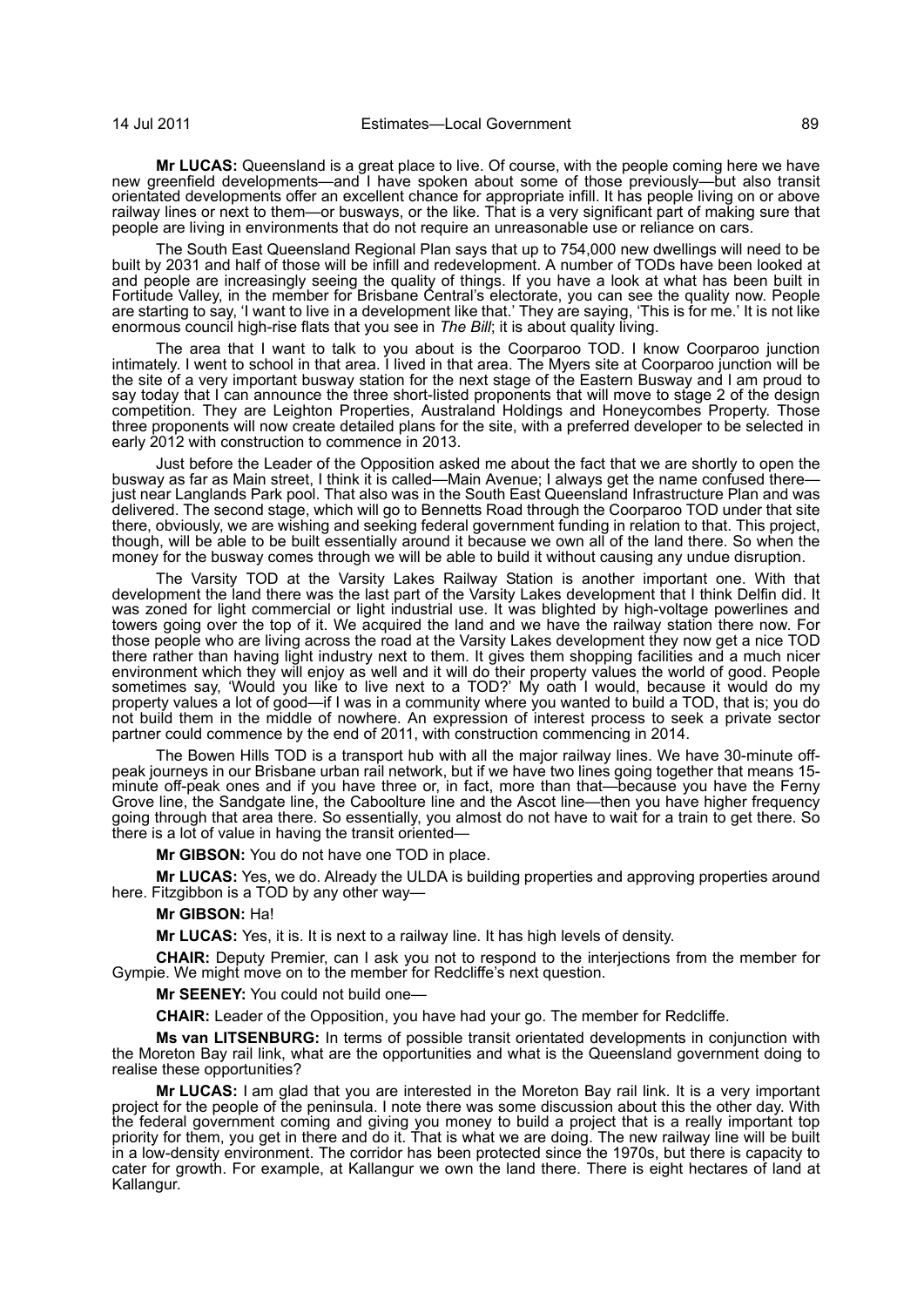So with us building the railway line we can then build a development that is sympathetic with that. We have signed an MOU between the state and the Moreton Bay Regional Council and we are going to partner to prepare local area plans for the station precincts. We have undertaken concept planning for the site, including high-density residential around the station—about 300 dwellings and retail development. So stage 1 is to be delivered in 2016 concurrently with the opening of the link. We do not want to build it without the link being there. Obviously, we want people it use it and future stages will be built with corresponding demand.

**Ms GRACE:** Deputy Premier, the Productivity Commission recently released a report on the state of planning around the country. What did this show about Queensland and is there any room for improvement?

**Mr LUCAS:** Yes, the Productivity Commission did have a look at the state of planning throughout Australia. What it said was that the Urban Land Development Authority was best practice when it came to these sorts of developments—its ability to coordinate and bring to book the disparate needs and the approval processes. That was an important aspect of that. It praised the government's work on capping infrastructure charges. It said-

Arguably, the ULDA, through its control of the relevant planning and approval approvals, is best placed among the—

country's land organisations—

### to deliver infill outcomes.

That is why it is extremely concerning the messages that are being sent out from the LNP. I do not believe them. I do not think they are going to scrap the ULDA. They are just saying that. But it is very concerning the messages that they are sending in relation to that. It was set up to slash red tape. It is there with the support of the development industry. It is there with the support of councils, with the exception of the Sunshine Coast Regional Council and Brisbane, although it seems to be co-existing with Brisbane reasonably well.

Again, I know that not only was Tim Nicholls at that launch but also the local councillor was at that launch of the project—the Northshore Hamilton by the ULDA. Since then some 3,160 dwelling lots have been approved across nine of the 14 declared UDA areas since the declaration of Bowen Hills—that is the first UDA—in 2008. By mid 2012, it is estimated that there will be 14 UDAs and more than 5,650 lots or dwellings will have been approved. The projects have a total end value of almost \$3 billion and development is underway in more than 30 projects. It is not only well regarded by the Productivity Commission but also the development industry. No doubt at the LNP conference this weekend the developers who will all be there paying to see will point out the importance of the ULDA to those who are in attendance.

## **CHAIR:** Thank you.

**Ms GRACE:** Deputy Premier, I think you touched on the Productivity Commission report about us capping the infrastructure charges. Could you just expand a bit on what their view was in relation to that, because it is something that I really supported and thought was a good move.

**Mr LUCAS:** It indicated that Queensland had the second highest residential commercial and industrial infrastructure charges in the country and that they had risen significantly over recent years. Again, reiterating the fact that these charges are not levied by states, there is a very limited local function charge on state roads. I will just find out how much that amounted to. The amount was minimal in the scheme of things. The commission warned that high infrastructure charges were stalling developments and, given that the building and construction sector is such a big employer—the third biggest—it was important to take action. We commissioned the independent infrastructure charges task force. We made sure that it was broadly representative. There was \$12 million on local function charges. So that is really quite small in Queensland compared to the other states. Councils can charge less if they want. To address those affordability issues—the big ticket items—the ULDA, the Building Revival Forum, particularly the \$10,000 grant for six months for new homes and particularly the cap on infrastructure charges, all of those are very significant outcomes that make a difference.

**CHAIR:** Thank you. How is the ULDA providing for additional permanent housing supply in the towns of Moranbah and Blackwater?

**Mr LUCAS:** Traditionally, town planning in these communities has been the responsibility of individual local councils. I have to say that, with the township of Moranbah in the past the Isaac council—or it would have been Belyando, I think, under Peter Freeleagus—did become quite serious about affordable housing and the like. But local councils were having quite significant challenges in housing—and I have to say that some of the mayors in the growth areas of coal seam gas had made that point as well—in being able to employ sufficient planners and being able to respond to the demands.

That is why the ULDA is in places like Moranbah and Blackwater. Employment in mining over the past 10 years has nearly tripled, to 27,000 in 2009. There are 50 coalmines operating in the Bowen Basin. The ULDA is acutely aware in these communities of the importance of having key worker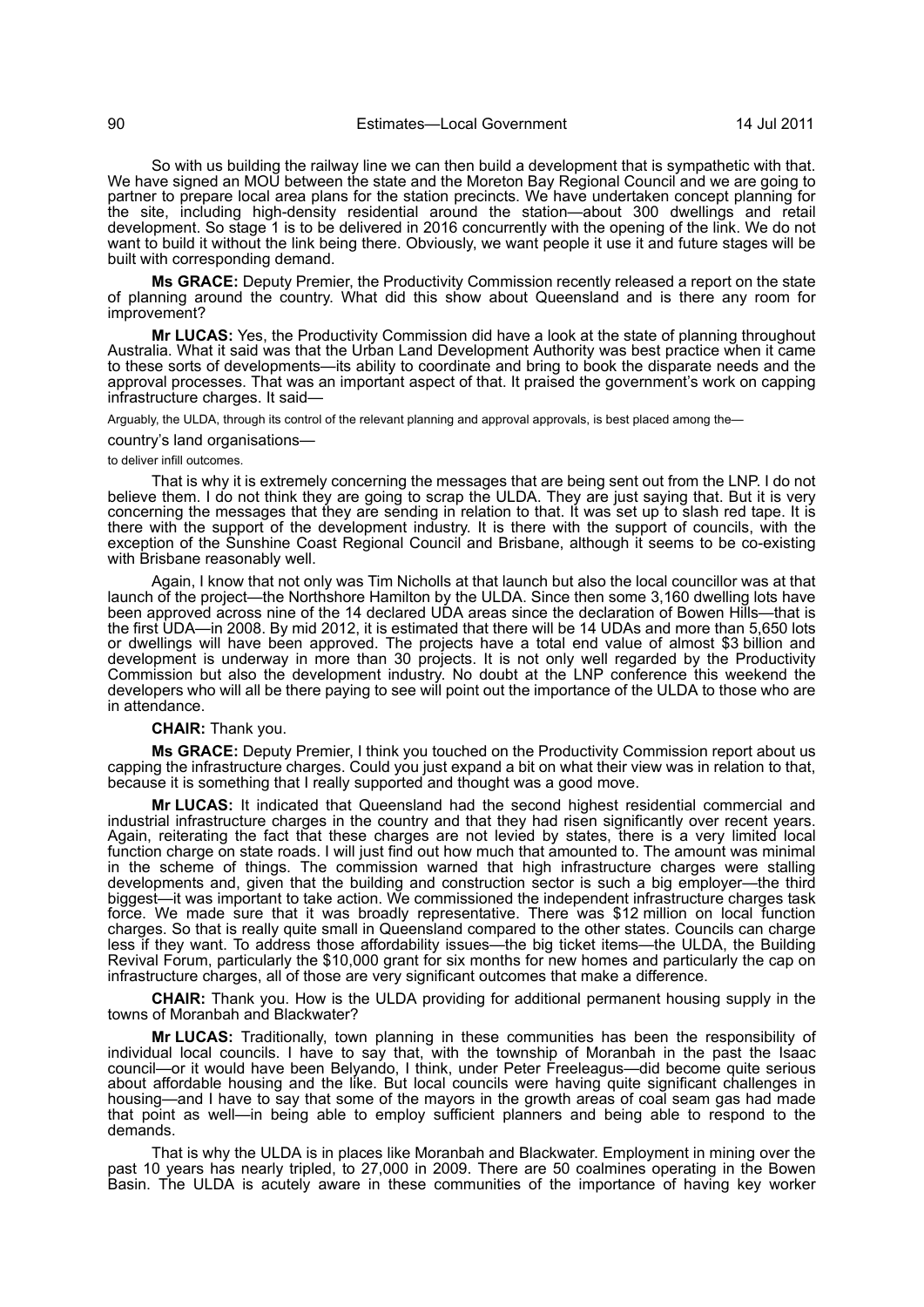housing. Miners are very well paid, but you have actually got to have the people who work in the video store and the people who work at the chemist. What have we done? Since the Moranbah UDA was declared in July 2010 there have been five development applications lodged for almost 300 lots of permanent housing. In May 2011 the ULDA approved applications for 109 residential lots, which is stage 6 of Isaac Views Estate providing around 150 permanent homes for up to 350 residents.

The proposed ULDA-BMA partnership on the site presents the opportunity for the ULDA to deliver 10 per cent of dwellings for key workers. Plus, the ULDA are in the process of finalising plans to develop land known locally as the boxing club site. Approval of that application will see the release of 150 lots with a capacity for up to 175 dwellings for 420 people. They have also identified potential development opportunity on council land to the south-west of Moranbah. The concept plan has been prepared for how the land could be utilised for residential development that would deliver 1,500 homes for more than 3,500 people.

In Blackwater, the UDA was declared in July 2010 and encompasses the entire town north of the highway. The ULDA is focused on identifying land suitable for residential towns including commissioning a town landscape strategy to beautify the town and make it more attractive. Development is expected to start shortly on 12 units in Arthur Street which will provide a mix of one-, two- and three-bedroom units, and people should be moving in by early 2012. More permanent housing has also been developed in Blackwater, with a new development opportunity identified in Bauman Way on unallocated state land on the east side of the town. There is potential for 170 homes for up 420 people with a diversity of housing there.

**CHAIR:** One more question about the ULDA. What is the ULDA doing to deliver affordable housing in urban areas like Fitzgibbon?

**Mr LUCAS:** I was in Fitzgibbon, as I said earlier today, a couple of weeks ago. I am so glad that I took the opportunity to have a look around to see what we were doing there. I never cease to be enthused when I see what modern planning and building outcomes do in terms of how they can achieve things, how they understand and build things sympathetic to their environment. The traditional home, the Queenslander, was built because people worked out that that was sympathetic with our environment. Then we went through this entire period where people built the proverbial brick you-knowwhat without any view to what our climactic conditions suited and the desirability of people living a quasi-outdoor life. If you look at housing units, the ones that sell are the ones with the big decks because people actually want to be able to spend time outside and have that ventilation.

With Fitzgibbon, we have been able to have your traditional sized blocks, 522 square metres, but also have some blocks of 157 square metres and by putting the house on it the right way you have very, very liveable and affordable houses. The problem is that if you cannot get into the housing market then you are paying rent forever. If you get into the housing market then you will go up with the market and as you pay the house off you will be able to sell it and get in somewhere else. It is the ultimate dignity to give to people.

We had a little bit of a contretemps earlier with the Leader of the Opposition. I strongly believe that we need to manage appropriately the interface between the mining industry, the LNG and CSG industries and farms because we absolutely need both. Properly done, it provides future jobs for the kids and allows them to stay in rural communities, which are the strength—the bread and butter—of this country.

In relation to Fitzgibbon, 66 per cent of dwellings are available for purchase at or below the median house price in Brisbane. Fitzgibbon is pretty close; it is just next to Boondall. Twenty per cent of dwellings are available for purchase or rental to those on low to moderate incomes—and we have already exceeded this target, with 80 per cent of homes released to market so far meeting the affordability target. Come and look at what we have done and how it has interfaced. The diversity in lots allows one- and two-bedroom homes for singles and couples, all the way up to traditional four-bedroom homes. We are doing some interesting initiatives such as the Fonzie flat, which is a flat above a garage of a house that you can actually buy separately and then ultimately sell depending upon the flexibility needs of your home. The ULDA has worked with the Brisbane Housing Co. for the construction of a sixstar energy efficient rating development of 64 studio, loft, one- and two-bedroom apartments.

On completion, Fitzgibbon Chase is expected to provide more than 1,500 new homes. There are currently 183 homes completed. Stages 6 and 7 are under construction and will provide more than 100 homes, with the next sales release targeted for late this month.

**Mr GIBSON:** Continuing on the theme with the ULDA, I put my question to Mr Eagles. I refer to the Urbis report that was conducted on ULDA SEQ greenfield UDAs. It looked at four of them. It identified in the report that none of them would provide any affordable housing for households with incomes under \$40,000. What is the ULDA doing about this? We have certainly heard a lot about affordable housing, but this report is indicating that in these four UDAs not in one area will there be any housing stock brought to market for households with an income of \$40,000 per annum.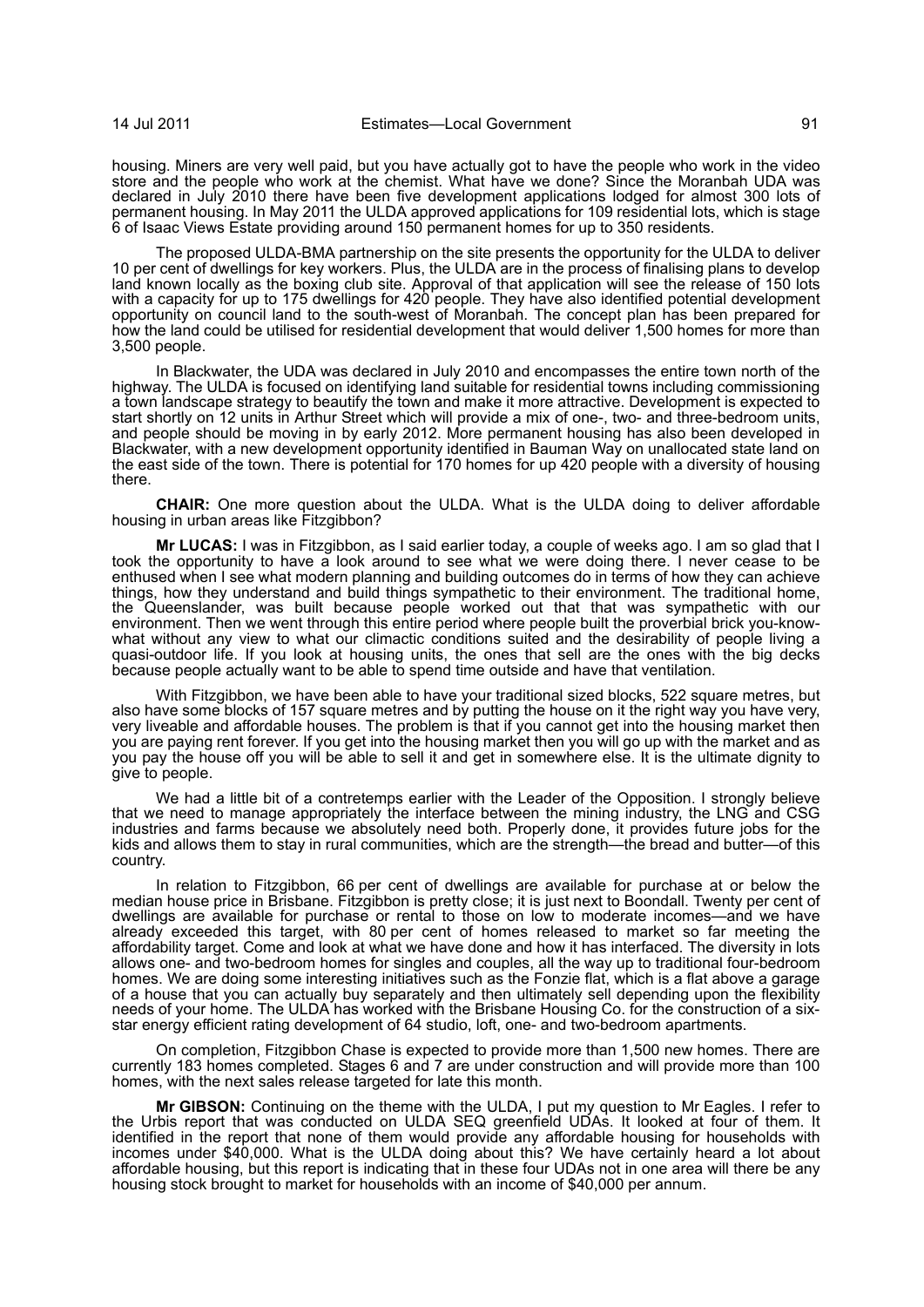**Mr Eagles:** The Urbis report looked at the proposed first stages for the application as submitted and it showed that the \$40,000 was the most difficult one to actually produce affordable housing for to achieve the target. Certainly for \$60,000 and \$80,000 it is easier with the designs that were currently submitted in stage 1. We are starting a round of discussions with each of those applicants to say to them, 'Come and have a look at what we have been doing at Fitzgibbon. Have a look at the products that have been selling and look at the price points that are being achieved.' Even with the very high land prices at Fitzgibbon, which are a lot higher, in fact, than all of the four greenfield UDAs, there is a product that is meeting the \$40,000 price point. It is, as the Deputy Premier mentioned, the Fonzie flats or the small urban lots which are able to be done under our planning regime which perhaps the developers may not be familiar with. They can actually achieve the price points for the \$40,000.

When I was on the Sunshine Coast just the week before last I talked about putting out the challenge to Stockland at Caloundra South to achieve products below \$300,000 and about \$250,000, free-title homes which are affordable down towards that end. One of the roles that we will play in the greenfield areas is facilitation, encouragement, learning off what we have been doing, learning off what other people are doing around Australia and bringing the best of the best to South-East Queensland.

**Mr GIBSON:** With regard to Fitzgibbon, certainly we have seen, in an answer to a question on notice, some massive budget adjustments—from \$68 million to \$33 million in the revised budget adjustment. Why is it that those numbers have shifted from a projected budget of \$68,489,000 to \$33 million? This is in 2010-11. That is a drop of over \$35 million. Why?

**Mr Eagles:** I call on our CFO to help respond to that question, if I may.

**Mr Mills:** Can I clarify that the question is about the difference in sales between budget and actual for the Fitzgibbon Chase development?

**Mr GIBSON:** Attachment 1 provided to the committee, question on notice No. 4 with regard to ULDA user charges, identifies for 2010-11 the Fitzgibbon budget at \$68,489,000, then a revised budget down to \$33,705,000. That is a \$35 million drop. I am curious as to why.

**Mr Mills:** This reflects a snapshot at a point in time in what is a five- to six-year development at Fitzgibbon Chase. In any development there are timing differences as a result of sometimes events outside of our control. They include the flood events earlier this year and the need to deal with a range of other issues emerging in the process of undertaking the development activity. What we continue to measure over the lifetime of the project are the ultimate sales and profitability of the project, which remains unchanged at this time.

**Mr GIBSON:** With regard to Fitzgibbon, is the policy of market neutrality impacting at all on any of these budget figures?

**Mr Mills:** The competitive neutrality?

**Mr GIBSON:** Yes.

**Mr Mills:** We develop each feasibility on commencement or prior to commencing a project and ensure that all competitive neutrality equivalents—rates, land tax, stamp duty, interest margins on loans—are factored into the feasibilities prior to submission to our board and prior to seeking any debt funding for these projects. There has not been any adverse impact on the projects as a result of including competitive neutrality payments.

**Mr GIBSON:** With regard to Fitzgibbon again, noting that the Deputy Premier has already indicated that there has been increased interest in Fitzgibbon due to the \$10,000 sugar hit for the building industry, prior to that the performance had been fairly poor. Would it be fair to say that the sales have not achieved the targets that the ULDA would have liked to see?

**Mr Eagles:** When we talk to people—the Delfins and Stocklands—we hear that the residential market we are operating in in South-East Queensland is experiencing some of the worst trading conditions they have seen for decades. We are in that market. Yes, the sales rates certainly have not been what we had originally forecast. Partly it has been due to unexpected delays in some an areas. We have lost four months due to rain in the last 18 months. In terms of our programs, it is very hard to actually achieve what we initially set out to achieve at Fitzgibbon. But certainly the industry is suffering. We have seen a tremendous spike in inquiries in the last three weeks or so. Whether it is due to the \$10,000 or new product coming onto the market we cannot actually say, but within the last two to three weeks there has been a tremendous spike of interest.

**Mr GIBSON:** Is it possible that part of the problem the ULDA has had with the Fitzgibbon project has been a lack of leadership from the development managers? How many development managers has that project had?

**Mr Eagles:** We have had only two senior development managers on that project—one senior development manager who was responsible for it up until about October of last year and this year we have had a new senior development manager commence. So there have been two in the space of 3<sup>1/2</sup> years.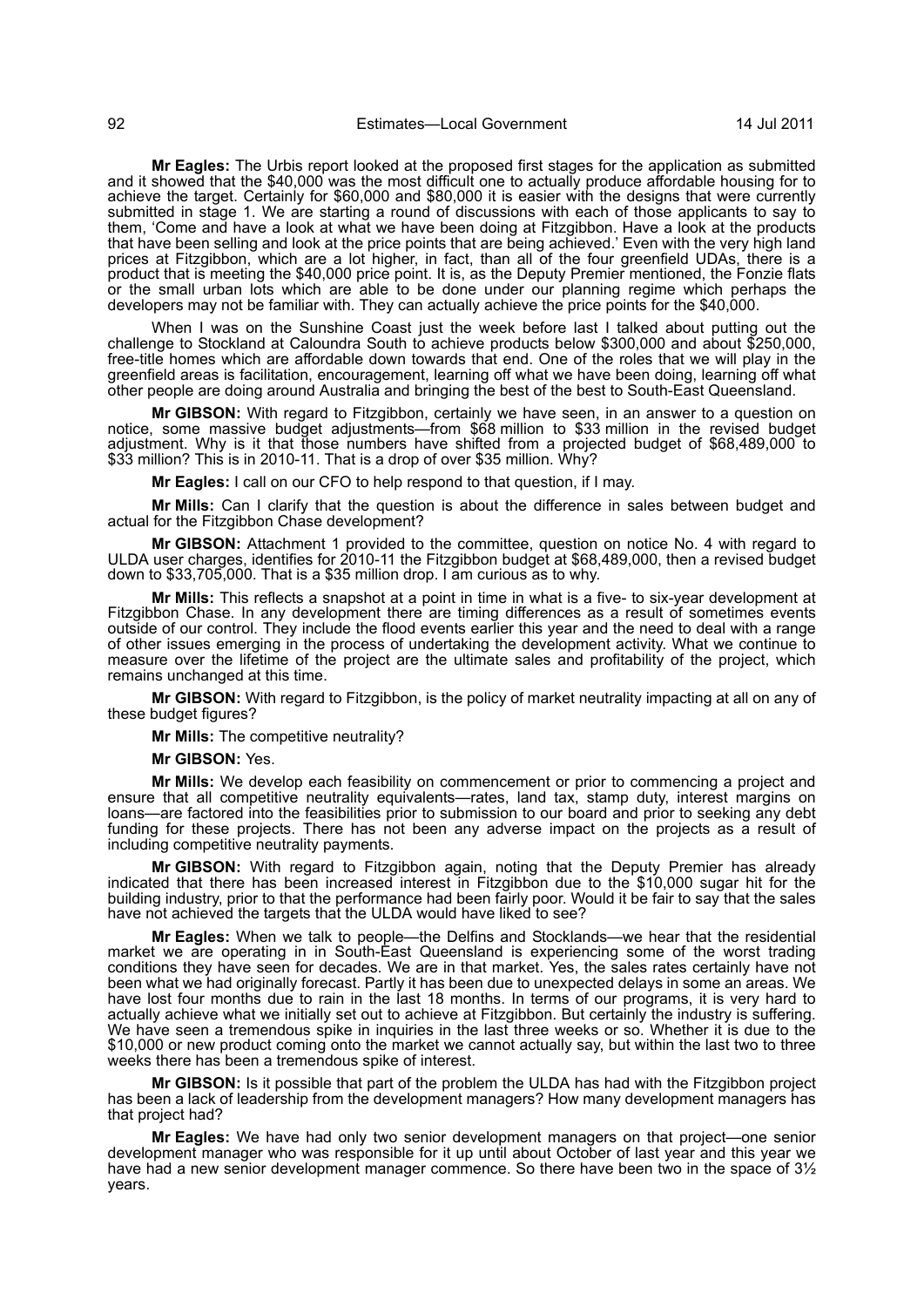**Mr GIBSON:** Are they responsible for the marketing program with regard to Fitzgibbon?

**Mr Eagles:** They are ultimately responsible for all aspects of the Fitzgibbon development, whether it is the marketing program, construction program or the like. That is the role of the senior development manager.

**Mr GIBSON:** As the CEO, are you satisfied with the current marketing program?

**Mr Eagles:** I believe so, yes. We are certainly getting, as I said, very strong interest. The prices are sound and the stages ahead are well sought out. There is one particular product that Ausbuild are producing that has now been titled 'Hotcakes' because they go like hotcakes.

**Mr GIBSON:** I move now to a UDA that is the subject of a great deal of contention and that has been alluded to here today—obviously Caloundra South. At the time you were reported in the media as saying that the government's decision came as 'a bit of a shock'. Is that because you were aware of the lobbying that had been undertaken by Stockland directly with the government?

**Mr Eagles:** No, not at all. The shock was that, with the three others, we were responsible for four large master planned communities in South-East Queensland which meant that we had to very seriously look at how we would progress these over the next year and recognising that it is a great responsibility placed on me and the team to do the master planning for four large greenfield areas.

**Mr GIBSON:** Acknowledging your point there about it being a great responsibility, is it true that you were advised by text?

**Mr Eagles:** No, I do not think it was by text. I was not in the country at the time. I think it was a phone call from one of my staff.

**Mr GIBSON:** A phone call from one of your staff, not from the government?

**Mr Eagles:** I do not believe so. I cannot recall.

**Mr GIBSON:** Just continuing with the ULDA's role, from time to time the term 'affordable housing' is bandied around. Yet to get a definition of what is affordable housing seems to be a bit like the Loch Ness monster—everybody has seen it but no-one has actually got any proof of it. Could you give me your definition of what is affordable housing?

**Mr Eagles:** I will give you two definitions that are very useful in the line—

**Mr GIBSON:** Do not confuse me; I am a simple man. One will do.

**CHAIR:** Mr Eagles, we are not asking for an opinion. Can you use the affordable housing definition that you use, that the ULDA uses?

**Mr Eagles:** Our housing affordability strategy, which is published on the web, indicates that we see the ranges of \$40,000 to \$80,000 as household incomes, those are the benchmarks. They are the bars. That affordability for people with those household incomes means they do not spend more than 30 per cent of their income, in terms of renting, or perhaps 35 per cent if they are in the market to buy. That means that, in terms of rent, someone on \$40,000 can afford a home priced around about \$240,000 to \$250,000, which is the level that you said is extremely hard to do in our current climate. For those earning up to \$80,000, around about \$480,000 is the price of a house and land package. These are detached houses I am referring to.

**Mr GIBSON:** Very quickly, acknowledging the time, taking that definition you have provided us with and acknowledging that in the Urbis report there is no product at the lower end of that point for affordable housing, can you advise the committee how many units, what stock in affordable housing, you expect across all UDAs to bring to market in 2011-12?

**Mr Eagles:** Our target across all of our UDAs is 15 per cent, that is in our housing affordability strategy as well. That is to address the whole range and whole suite of affordable housing product, whether it is produced by social housing providers or not-for-profit organisations, product that we produce or product produced by the private market. In some UDAs it is five per cent. In North Shore and Bowen Hills there is a percentage of five per cent set in development schemes. In our own project, it varies quite significantly from 50 per cent to 66 per cent.

**Mr GIBSON:** Not as a percentage. Do you have a number of what the unit stock would be?

**Mr LUCAS:** In North Shore at Hamilton we do not have as much, because we want to make big money so we can put it into other places.

**Mr GIBSON:** I understand that. I am after a number. Do you expect to bring 500 units to market—

**Mr Eagles:** For the coming year?

**Mr GIBSON:** Yes, for the coming year.

**Mr Eagles:** For the 2011-12 year, we estimate about 508 dwellings that meet the affordability measures of each development scheme will be produced.